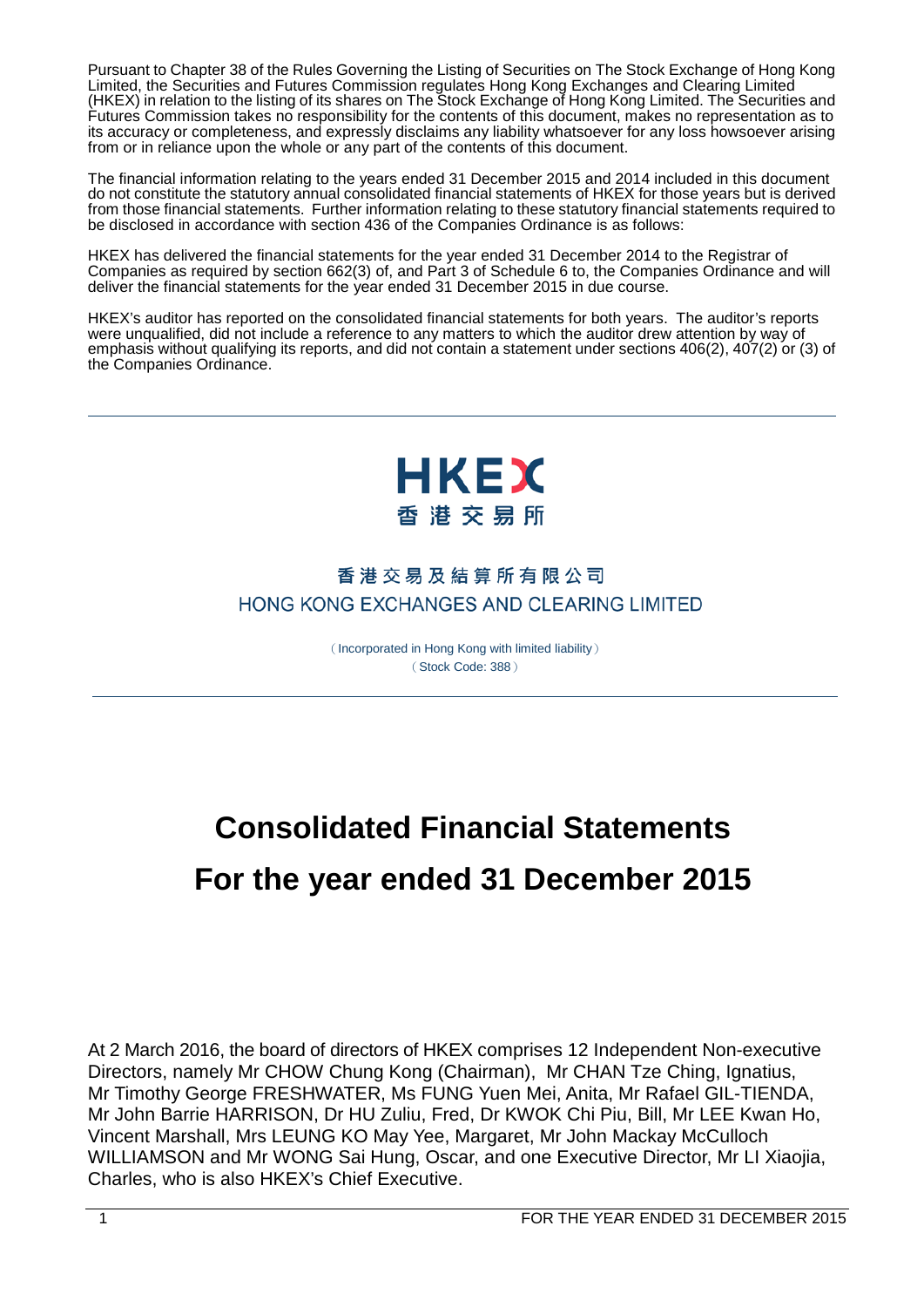# **CONSOLIDATED INCOME STATEMENT FOR THE YEAR ENDED 31 DECEMBER 2015**

(Financial figures are expressed in Hong Kong Dollar)

|                                                          | Note     | 2015<br>\$m | 2014<br>\$m |
|----------------------------------------------------------|----------|-------------|-------------|
|                                                          |          |             |             |
| Trading fees and trading tariff                          | 5        | 5,469       | 3,760       |
| Stock Exchange listing fees                              | 6        | 1,114       | 1,102       |
| Clearing and settlement fees                             |          | 3,118       | 1,998       |
| Depository, custody and nominee services fees            |          | 867         | 725         |
| Market data fees                                         |          | 803         | 769         |
| Other revenue                                            | 7        | 862         | 773         |
| <b>REVENUE</b>                                           |          | 12,233      | 9,127       |
| Investment income                                        |          | 702         | 713         |
| Interest rebates to Participants                         |          | (24)        | (6)         |
| Net investment income                                    | 8        | 678         | 707         |
| Gain on disposal of a leasehold property                 | 9        | 445         |             |
| Sundry income                                            | 10       | 19          | 15          |
| <b>REVENUE AND OTHER INCOME</b>                          | 4        | 13,375      | 9,849       |
| <b>OPERATING EXPENSES</b>                                |          |             |             |
| Staff costs and related expenses                         | 11       | (2,020)     | (1,716)     |
| Information technology and computer maintenance expenses | 12       | (517)       | (510)       |
| Premises expenses                                        |          | (294)       | (294)       |
| Product marketing and promotion expenses                 |          | (41)        | (53)        |
| Legal and professional fees                              |          | (99)        | (175)       |
| Other operating expenses:                                |          |             |             |
| Reversal of provision for impairment losses arising from |          |             |             |
| Participants' default on market contracts                | 13(a)    | 77          | 77          |
| <b>Others</b>                                            | 13(b)    | (396)       | (287)       |
|                                                          |          | (3,290)     | (2,958)     |
| <b>EBITDA</b>                                            | 2(g)     | 10,085      | 6,891       |
| Depreciation and amortisation                            |          | (684)       | (647)       |
| <b>OPERATING PROFIT</b>                                  | 14       | 9,401       | 6,244       |
| Finance costs                                            | 15       | (114)       | (196)       |
| Share of loss of a joint venture                         |          | (9)         | (10)        |
| <b>PROFIT BEFORE TAXATION</b>                            | 4        | 9,278       | 6,038       |
| <b>TAXATION</b>                                          | 18(a)    | (1, 347)    | (900)       |
| PROFIT FOR THE YEAR                                      |          | 7,931       | 5,138       |
| PROFIT/(LOSS) ATTRIBUTABLE TO:                           |          |             |             |
| Shareholders of HKEX                                     | 43       | 7,956       | 5,165       |
| Non-controlling interests                                | 27(a)(i) | (25)        | (27)        |
| PROFIT FOR THE YEAR                                      |          | 7,931       | 5,138       |
| <b>Basic earnings per share</b>                          | 19(a)    | \$6.70      | \$4.44      |
| Diluted earnings per share                               | 19(b)    | \$6.67      | \$4.43      |

The notes on pages 9 to 98 are an integral part of these consolidated financial statements. Details of dividends are set out in note 20 to the consolidated financial statements.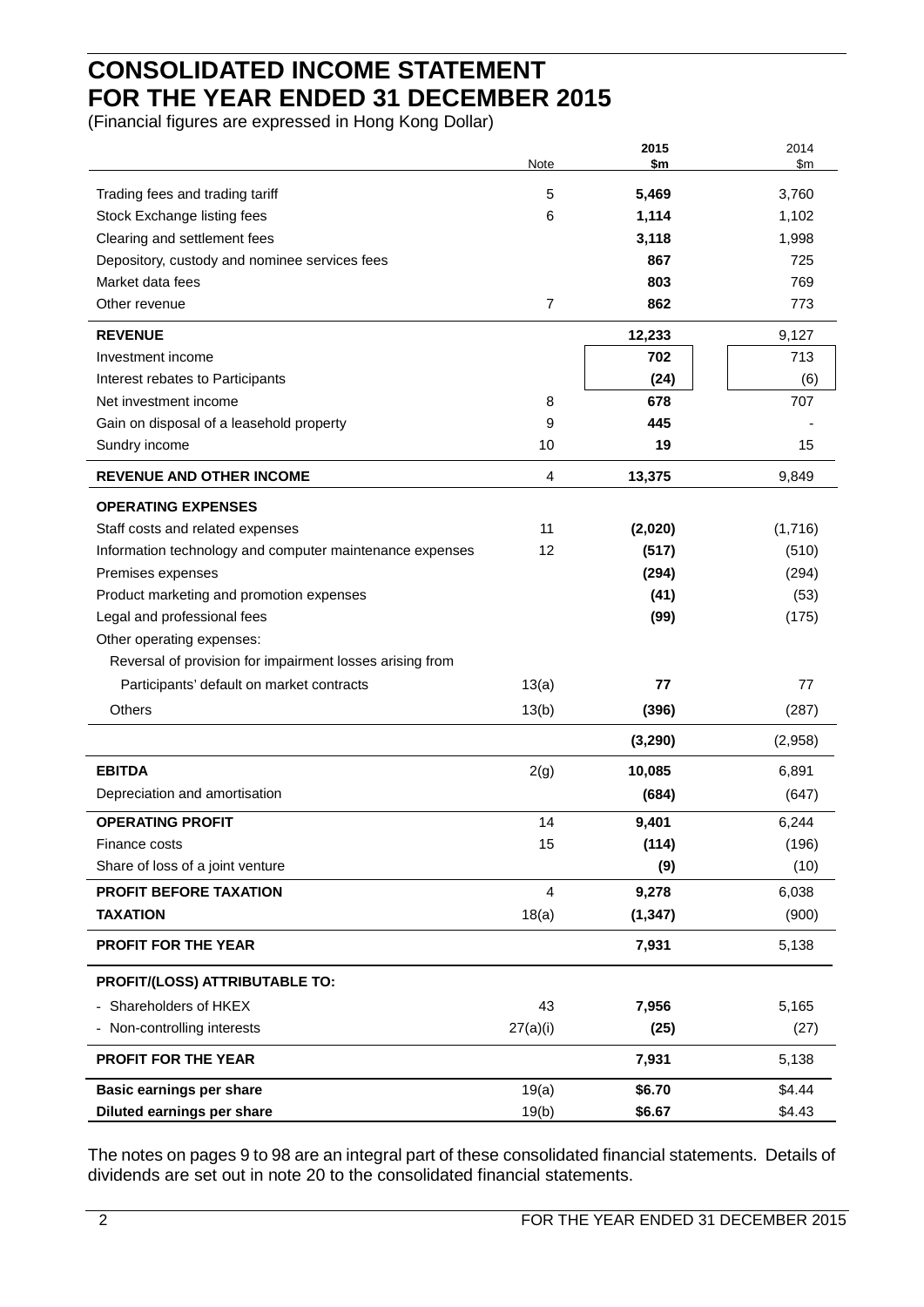# **CONSOLIDATED STATEMENT OF COMPREHENSIVE INCOME FOR THE YEAR ENDED 31 DECEMBER 2015**

(Financial figures are expressed in Hong Kong Dollar)

|                                                                | Note       | 2015<br>\$m | 2014<br>\$m |
|----------------------------------------------------------------|------------|-------------|-------------|
|                                                                |            |             |             |
| <b>PROFIT FOR THE YEAR</b>                                     |            | 7,931       | 5,138       |
| <b>OTHER COMPREHENSIVE INCOME</b>                              |            |             |             |
| Items that may be reclassified subsequently to profit or loss: |            |             |             |
| Currency translation differences of foreign subsidiaries       |            |             |             |
| recorded in exchange reserve                                   | 2(ad)(iii) | (7)         | (815)       |
| <b>OTHER COMPREHENSIVE INCOME</b>                              |            | (7)         | (815)       |
| <b>TOTAL COMPREHENSIVE INCOME</b>                              |            | 7,924       | 4,323       |
| <b>TOTAL COMPREHENSIVE INCOME ATTRIBUTABLE TO:</b>             |            |             |             |
| Shareholders of HKEX                                           |            | 7,949       | 4,350       |
| Non-controlling interests                                      | 27(a)(i)   | (25)        | (27)        |
| <b>TOTAL COMPREHENSIVE INCOME</b>                              |            | 7,924       | 4,323       |

The notes on pages 9 to 98 are an integral part of these consolidated financial statements.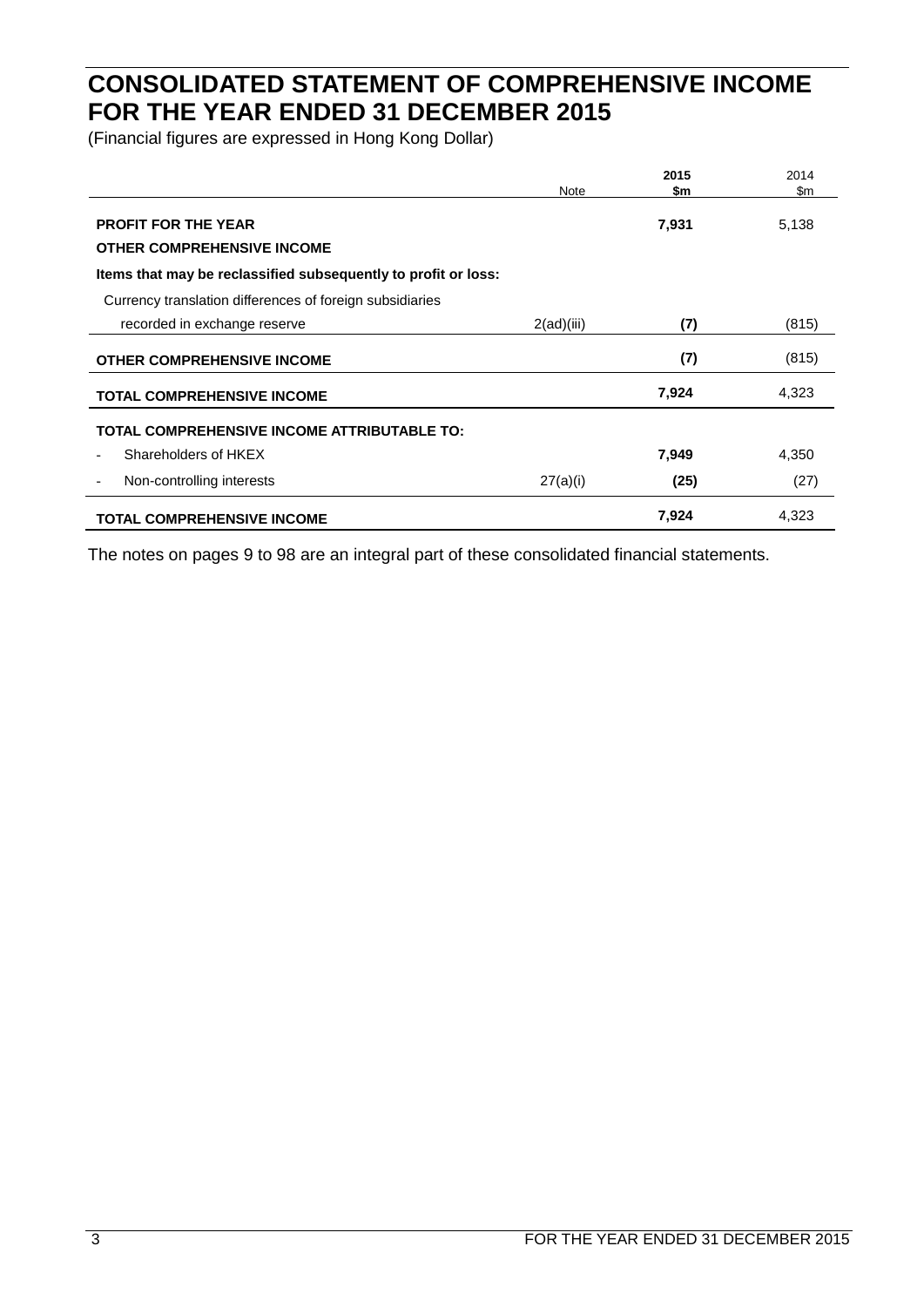# **CONSOLIDATED STATEMENT OF FINANCIAL POSITION AT 31 DECEMBER 2015**

(Financial figures are expressed in Hong Kong Dollar)

|                                                                                                                  | At 31 Dec 2015 |         |                |              | At 31 Dec 2014 |             |         |
|------------------------------------------------------------------------------------------------------------------|----------------|---------|----------------|--------------|----------------|-------------|---------|
|                                                                                                                  |                | Current | Non-current    | <b>Total</b> | Current        | Non-current | Total   |
|                                                                                                                  | Note           | \$m     | \$m            | \$m          | \$m            | \$m         | \$m     |
| <b>ASSETS</b>                                                                                                    |                |         |                |              |                |             |         |
| Cash and cash equivalents                                                                                        | 21, 22         | 110,890 | $\blacksquare$ | 110,890      | 136,778        | ÷           | 136,778 |
| Financial assets measured at fair value<br>through profit or loss                                                | 21, 23         | 72,705  | ٠              | 72,705       | 62,686         |             | 62,686  |
| Financial assets measured at amortised<br>cost                                                                   | 21, 24         | 19,439  | 57             | 19,496       | 10,199         | 57          | 10,256  |
| Accounts receivable, prepayments and<br>deposits                                                                 | 26             | 15,535  | 21             | 15,556       | 22,517         | 6           | 22,523  |
| <b>Taxation recoverable</b>                                                                                      |                | 2       |                | $\mathbf{2}$ | 8              |             | 8       |
| Interest in a joint venture                                                                                      | 28             |         | 68             | 68           | ä,             | 77          | 77      |
| Goodwill and other intangible assets                                                                             | 29             | ٠       | 17,872         | 17,872       | $\blacksquare$ | 17,901      | 17,901  |
| <b>Fixed assets</b>                                                                                              | 30             |         | 1,560          | 1,560        | L,             | 1,603       | 1,603   |
| Lease premium for land                                                                                           | 31             |         | 22             | 22           |                | 23          | 23      |
| Deferred tax assets                                                                                              | 39(d)          |         | 22             | 22           |                | 5           | 5       |
| <b>Total assets</b>                                                                                              |                | 218,571 | 19,622         | 238,193      | 232,188        | 19,672      | 251,860 |
| <b>LIABILITIES AND EQUITY</b>                                                                                    |                |         |                |              |                |             |         |
| <b>Liabilities</b>                                                                                               |                |         |                |              |                |             |         |
| Financial liabilities at fair value through<br>profit or loss                                                    | 32             | 64,486  |                | 64,486       | 59,680         |             | 59,680  |
| Margin deposits, Mainland security and<br>settlement deposits, and cash collateral<br>from Clearing Participants | 21, 33         | 115,213 |                | 115,213      | 129,484        |             | 129,484 |
| Accounts payable, accruals and other<br>liabilities                                                              | 34             | 15,270  | 15             | 15,285       | 22,835         | 14          | 22,849  |
| Deferred revenue                                                                                                 |                | 773     |                | 773          | 646            |             | 646     |
| <b>Taxation payable</b>                                                                                          |                | 653     |                | 653          | 348            |             | 348     |
| Other financial liabilities                                                                                      | 35             | 42      |                | 42           | 84             | ä,          | 84      |
| Participants' contributions to Clearing                                                                          |                |         |                |              |                |             |         |
| <b>House Funds</b>                                                                                               | 21, 36         | 7,474   |                | 7,474        | 9,426          | ä,          | 9,426   |
| <b>Borrowings</b>                                                                                                | 37             |         | 3,409          | 3,409        |                | 7,026       | 7,026   |
| Provisions                                                                                                       | 38             | 65      | 70             | 135          | 61             | 58          | 119     |
| Deferred tax liabilities                                                                                         | 39(d)          |         | 761            | 761          | ÷,             | 839         | 839     |
| <b>Total liabilities</b>                                                                                         |                | 203,976 | 4,255          | 208,231      | 222,564        | 7,937       | 230,501 |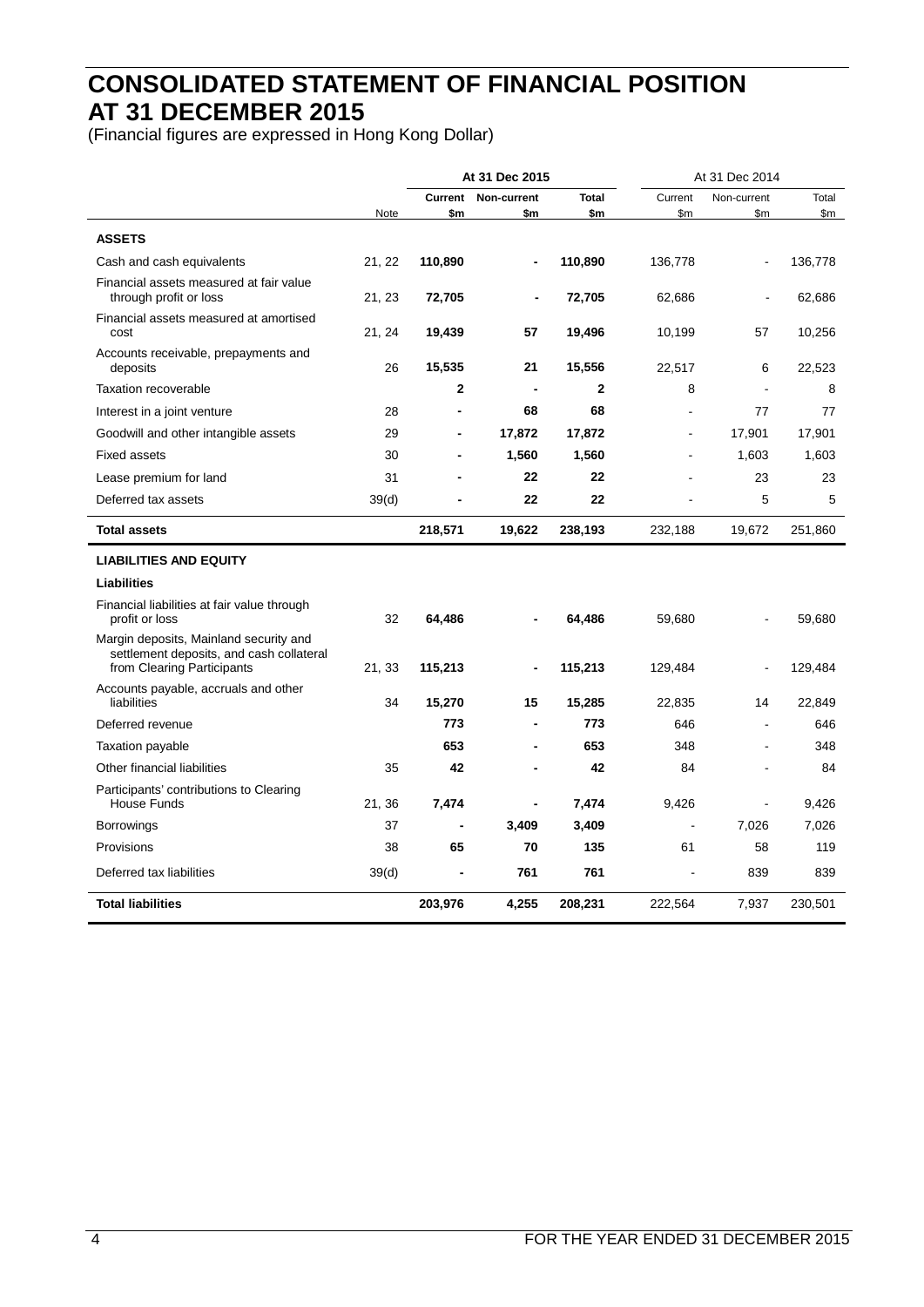# **CONSOLIDATED STATEMENT OF FINANCIAL POSITION (CONTINUED) AT 31 DECEMBER 2015**

(Financial figures are expressed in Hong Kong Dollar)

|                                                                         |            | At 31 Dec 2015 |             |              | At 31 Dec 2014 |             |         |
|-------------------------------------------------------------------------|------------|----------------|-------------|--------------|----------------|-------------|---------|
|                                                                         |            | <b>Current</b> | Non-current | <b>Total</b> | Current        | Non-current | Total   |
|                                                                         | Note       | \$m            | \$m         | \$m          | \$m\$          | \$m         | \$m     |
| <b>Equity</b>                                                           |            |                |             |              |                |             |         |
| Share capital                                                           | 40         |                |             | 19,285       |                |             | 12,225  |
| Shares held for Share Award Scheme                                      | 40         |                |             | (590)        |                |             | (482)   |
| Employee share-based compensation<br>reserve                            | 41         |                |             | 199          |                |             | 142     |
| Exchange reserve                                                        | 2(ad)(iii) |                |             | (254)        |                |             | (247)   |
| Convertible bond reserve                                                | 37(b)      |                |             |              |                |             | 409     |
| Designated reserves                                                     | 36, 42     |                |             | 778          |                |             | 643     |
| Reserve relating to written put options<br>to non-controlling interests | 2(z)       |                |             | (293)        |                |             | (217)   |
| Retained earnings                                                       | 43         |                |             | 10,691       |                |             | 8,800   |
| Equity attributable to shareholders of HKEX                             |            |                |             | 29,816       |                |             | 21,273  |
| Non-controlling interests                                               |            |                |             | 146          |                |             | 86      |
| <b>Total equity</b>                                                     |            |                |             | 29,962       |                |             | 21,359  |
| <b>Total liabilities and equity</b>                                     |            |                |             | 238,193      |                |             | 251,860 |
| <b>Net current assets</b>                                               |            |                |             | 14,595       |                |             | 9,624   |

The notes on pages 9 to 98 are an integral part of these consolidated financial statements.

Approved by the Board of Directors on 2 March 2016

**CHOW Chung Kong LI Xiaojia, Charles** Director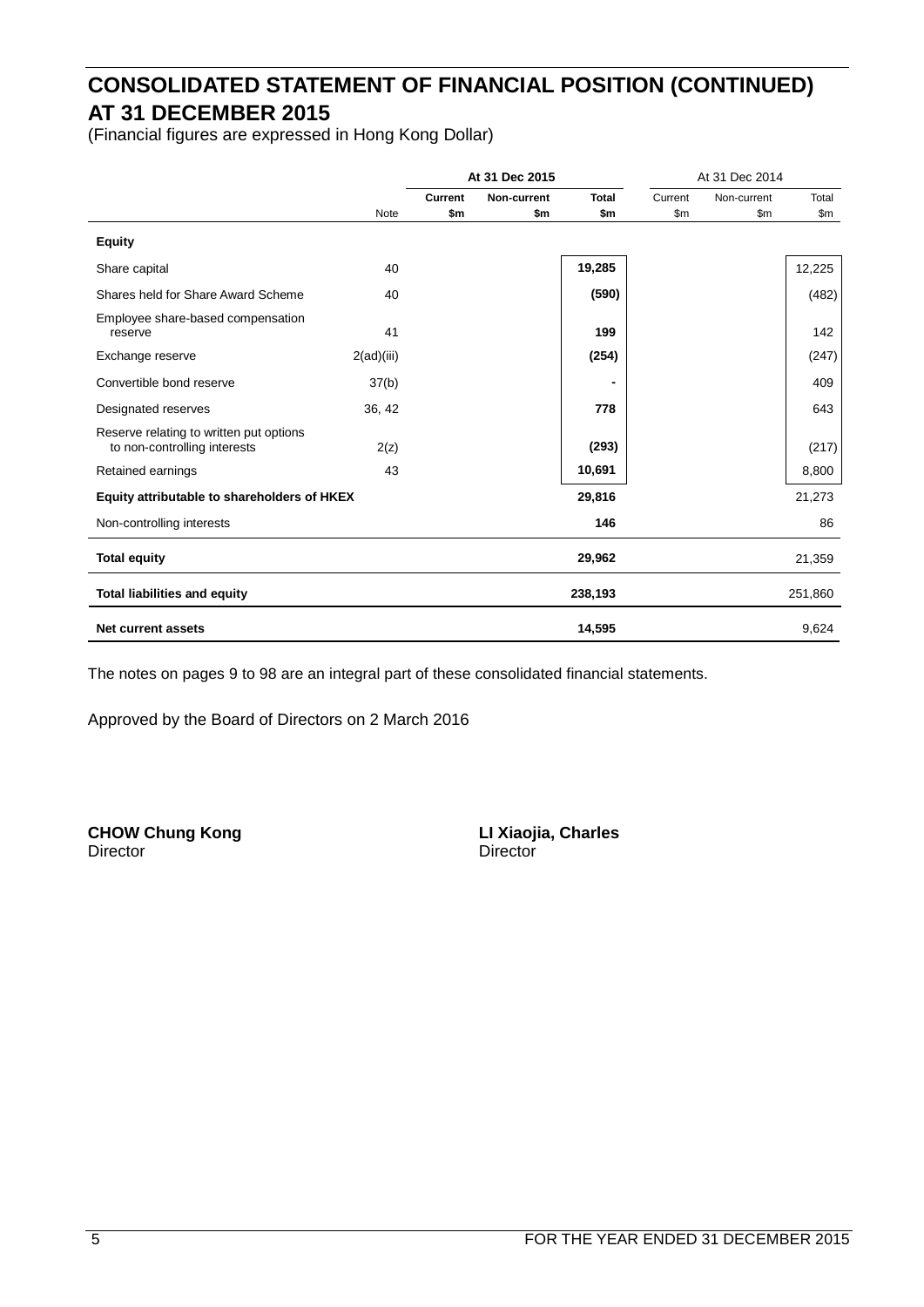# **CONSOLIDATED STATEMENT OF CHANGES IN EQUITY FOR THE YEAR ENDED 31 DECEMBER 2015**

(Financial figures are expressed in Hong Kong Dollar)

|                                                             | Attributable to shareholders of HKEX                                                                          |                                                                        |                                      |                                                       |                                            |                                                                                                      |                                          |                          |                                                   |                                  |
|-------------------------------------------------------------|---------------------------------------------------------------------------------------------------------------|------------------------------------------------------------------------|--------------------------------------|-------------------------------------------------------|--------------------------------------------|------------------------------------------------------------------------------------------------------|------------------------------------------|--------------------------|---------------------------------------------------|----------------------------------|
|                                                             | Share capital,<br>share premium<br>and shares<br>held for<br><b>Share Award</b><br>Scheme<br>(note 40)<br>\$m | Employee<br>share-based<br>compensation<br>reserve<br>(note 41)<br>\$m | Exchange<br>reserve<br>$\mathsf{Sm}$ | Convertible<br>bond<br>reserve<br>(note 37(b))<br>\$m | Designated<br>reserves<br>(note 42)<br>\$m | Reserve<br>relating to<br>written<br>put options to<br>non-controlling<br>interests<br>$\mathsf{Sm}$ | Retained<br>earnings<br>(note 43)<br>\$m | Total<br>$\mathsf{Sm}$   | Non-<br>controlling<br>interests<br>$\mathsf{Sm}$ | Total<br>equity<br>$\mathsf{Sm}$ |
|                                                             |                                                                                                               |                                                                        |                                      |                                                       |                                            |                                                                                                      |                                          |                          |                                                   |                                  |
| At 1 Jan 2014                                               | 11,154                                                                                                        | 105                                                                    | 568                                  | 409                                                   | 586                                        | (217)                                                                                                | 7,800                                    | 20,405                   | 113                                               | 20,518                           |
| Profit for the year                                         |                                                                                                               | $\overline{\phantom{a}}$                                               | $\blacksquare$                       | $\overline{\phantom{a}}$                              |                                            |                                                                                                      | 5,165                                    | 5,165                    | (27)                                              | 5,138                            |
| Other comprehensive income                                  | $\overline{\phantom{a}}$                                                                                      | $\sim$                                                                 | (815)                                | $\overline{\phantom{a}}$                              | $\sim$                                     | $\blacksquare$                                                                                       |                                          | (815)                    | $\sim$                                            | (815)                            |
| Total comprehensive income                                  | $\blacksquare$                                                                                                | $\sim$                                                                 | (815)                                | $\sim$                                                | $\sim$                                     | $\sim$                                                                                               | 5,165                                    | 4,350                    | (27)                                              | 4,323                            |
| Total contributions by and distributions to shareholders of |                                                                                                               |                                                                        |                                      |                                                       |                                            |                                                                                                      |                                          |                          |                                                   |                                  |
| HKEX, recognised directly in equity:                        |                                                                                                               |                                                                        |                                      |                                                       |                                            |                                                                                                      |                                          |                          |                                                   |                                  |
| - 2013 final dividend at \$1.72 per share                   |                                                                                                               |                                                                        |                                      |                                                       |                                            | $\blacksquare$                                                                                       | (1,996)                                  | (1,996)                  | $\overline{\phantom{a}}$                          | (1,996)                          |
| - 2014 interim dividend at \$1.83 per share                 |                                                                                                               |                                                                        |                                      |                                                       |                                            |                                                                                                      | (2, 133)                                 | (2, 133)                 | $\sim$                                            | (2, 133)                         |
| - Unclaimed HKEX dividends forfeited (note 34(b))           |                                                                                                               |                                                                        |                                      |                                                       |                                            |                                                                                                      | 29                                       | 29                       |                                                   | 29                               |
| - Shares issued upon exercise of employee share options     | 12                                                                                                            |                                                                        | $\overline{\phantom{a}}$             |                                                       |                                            |                                                                                                      | $\overline{\phantom{a}}$                 | 12                       |                                                   | 12                               |
| - Shares issued in lieu of cash dividends                   | 874                                                                                                           |                                                                        |                                      |                                                       |                                            |                                                                                                      |                                          | 874                      |                                                   | 874                              |
| - Shares purchased for Share Award Scheme                   | (405)                                                                                                         |                                                                        |                                      |                                                       |                                            |                                                                                                      |                                          | (405)                    |                                                   | (405)                            |
| - Vesting of shares of Share Award Scheme                   | 105                                                                                                           | (97)                                                                   |                                      |                                                       |                                            | ٠                                                                                                    | (8)                                      | $\overline{\phantom{a}}$ | $\overline{\phantom{0}}$                          | $\overline{\phantom{a}}$         |
| - Employee share-based compensation benefits                | $\overline{\phantom{a}}$                                                                                      | 137                                                                    |                                      |                                                       |                                            |                                                                                                      | $\overline{\phantom{a}}$                 | 137                      |                                                   | 137                              |
| - Transfer of reserves                                      | 3                                                                                                             | (3)                                                                    | $\overline{\phantom{a}}$             |                                                       | 57                                         | $\blacksquare$                                                                                       | (57)                                     |                          |                                                   |                                  |
| Total transactions with shareholders recognised directly in |                                                                                                               |                                                                        |                                      |                                                       |                                            |                                                                                                      |                                          |                          |                                                   |                                  |
| equity                                                      | 589                                                                                                           | 37                                                                     | $\overline{\phantom{a}}$             |                                                       | 57                                         | $\blacksquare$                                                                                       | (4, 165)                                 | (3, 482)                 | $\sim$                                            | (3, 482)                         |
| At 31 Dec 2014                                              | 11,743                                                                                                        | 142                                                                    | (247)                                | 409                                                   | 643                                        | (217)                                                                                                | 8,800                                    | 21,273                   | 86                                                | 21,359                           |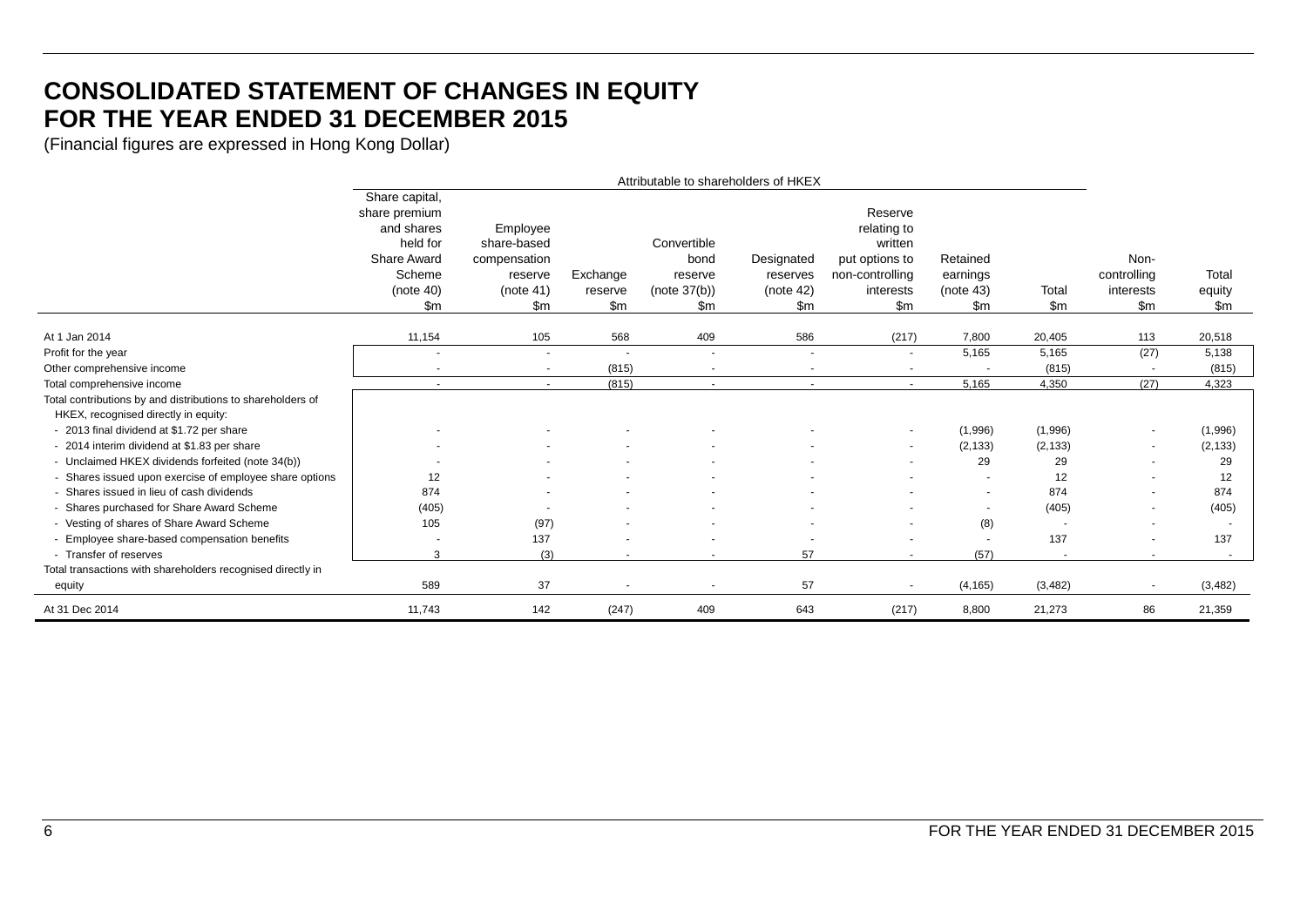# **CONSOLIDATED STATEMENT OF CHANGES IN EQUITY (CONTINUED) FOR THE YEAR ENDED 31 DECEMBER 2015**

(Financial figures are expressed in Hong Kong Dollar)

| Share capital<br><b>Reserve</b><br>and shares<br><b>Employee</b><br>relating to<br>held for<br>share-based<br>Convertible<br>written<br><b>Share Award</b><br>Designated<br>put options to<br>compensation<br>bond<br><b>Retained</b><br>Non-<br><b>Scheme</b><br>non-controlling<br>controlling<br><b>Exchange</b><br>earnings<br>reserve<br>reserve<br>reserves<br>(note 41)<br>(note 37(b))<br>(note $40$ )<br>(note 42)<br>(note $43$ )<br>Total<br>interests<br>interests<br>reserve<br>\$m<br>\$m<br>\$m<br>\$m<br>\$m<br>\$m<br>\$m<br>\$m<br>\$m | <b>Total</b><br>equity<br>\$m |
|----------------------------------------------------------------------------------------------------------------------------------------------------------------------------------------------------------------------------------------------------------------------------------------------------------------------------------------------------------------------------------------------------------------------------------------------------------------------------------------------------------------------------------------------------------|-------------------------------|
|                                                                                                                                                                                                                                                                                                                                                                                                                                                                                                                                                          |                               |
|                                                                                                                                                                                                                                                                                                                                                                                                                                                                                                                                                          |                               |
|                                                                                                                                                                                                                                                                                                                                                                                                                                                                                                                                                          |                               |
|                                                                                                                                                                                                                                                                                                                                                                                                                                                                                                                                                          |                               |
|                                                                                                                                                                                                                                                                                                                                                                                                                                                                                                                                                          |                               |
|                                                                                                                                                                                                                                                                                                                                                                                                                                                                                                                                                          |                               |
|                                                                                                                                                                                                                                                                                                                                                                                                                                                                                                                                                          |                               |
|                                                                                                                                                                                                                                                                                                                                                                                                                                                                                                                                                          |                               |
| At 1 Jan 2015<br>11,743<br>142<br>(247)<br>409<br>643<br>(217)<br>86<br>8,800<br>21,273                                                                                                                                                                                                                                                                                                                                                                                                                                                                  | 21,359                        |
| (25)<br>7,956<br>7,956<br>Profit for the year<br>$\blacksquare$<br>$\blacksquare$<br>٠<br>$\blacksquare$                                                                                                                                                                                                                                                                                                                                                                                                                                                 | 7,931                         |
| (7)<br>Other comprehensive income<br>(7)<br>$\sim$<br>$\blacksquare$                                                                                                                                                                                                                                                                                                                                                                                                                                                                                     | (7)                           |
| (7)<br>7,956<br>7,949<br>(25)<br>Total comprehensive income<br>$\overline{\phantom{a}}$<br>$\blacksquare$<br>$\overline{\phantom{a}}$<br>$\overline{\phantom{a}}$                                                                                                                                                                                                                                                                                                                                                                                        | 7,924                         |
| Total contributions by and distributions to shareholders of                                                                                                                                                                                                                                                                                                                                                                                                                                                                                              |                               |
| HKEX, recognised directly in equity:                                                                                                                                                                                                                                                                                                                                                                                                                                                                                                                     |                               |
| - 2014 final dividend at \$2.15 per share<br>(2,533)<br>(2,533)                                                                                                                                                                                                                                                                                                                                                                                                                                                                                          | (2,533)                       |
| - 2015 interim dividend at \$3.08 per share<br>(3,679)<br>(3,679)                                                                                                                                                                                                                                                                                                                                                                                                                                                                                        | (3,679)                       |
| - Unclaimed HKEX dividends forfeited (note 34(b))<br>18<br>18                                                                                                                                                                                                                                                                                                                                                                                                                                                                                            | 18                            |
| - Shares issued upon exercise of employee share options<br>3<br>3                                                                                                                                                                                                                                                                                                                                                                                                                                                                                        | 3                             |
| - Shares issued in lieu of cash dividends<br>3,165<br>3,165                                                                                                                                                                                                                                                                                                                                                                                                                                                                                              | 3,165                         |
| - Shares purchased for Share Award Scheme<br>(227)<br>(227)                                                                                                                                                                                                                                                                                                                                                                                                                                                                                              | (227)                         |
| - Vesting of shares of Share Award Scheme<br>134<br>(126)<br>(8)                                                                                                                                                                                                                                                                                                                                                                                                                                                                                         |                               |
| - Employee share-based compensation benefits<br>183<br>183<br>$\overline{\phantom{a}}$                                                                                                                                                                                                                                                                                                                                                                                                                                                                   | 183                           |
| - Tax credit relating to Share Award Scheme (note 18(b))<br>3<br>3                                                                                                                                                                                                                                                                                                                                                                                                                                                                                       | 3                             |
| - Conversion of convertible bonds (note 37(b))<br>3,877<br>(409)<br>266<br>3,734                                                                                                                                                                                                                                                                                                                                                                                                                                                                         | 3,734                         |
| - Transfer of reserves<br>135<br>(135)                                                                                                                                                                                                                                                                                                                                                                                                                                                                                                                   |                               |
| - Put options written to non-controlling interests                                                                                                                                                                                                                                                                                                                                                                                                                                                                                                       |                               |
| (note 37(d))<br>(76)<br>(76)                                                                                                                                                                                                                                                                                                                                                                                                                                                                                                                             | (76)                          |
| Total changes in ownership interests in subsidiaries that do                                                                                                                                                                                                                                                                                                                                                                                                                                                                                             |                               |
| not result in a loss of control:                                                                                                                                                                                                                                                                                                                                                                                                                                                                                                                         |                               |
| - Changes in ownership interests in a subsidiary (note 48)<br>85<br>3<br>3                                                                                                                                                                                                                                                                                                                                                                                                                                                                               | 88                            |
| Total transactions with shareholders recognised directly in                                                                                                                                                                                                                                                                                                                                                                                                                                                                                              |                               |
| 6.952<br>57<br>(409)<br>135<br>85<br>(76)<br>594<br>(6,065)<br>equity<br>$\blacksquare$                                                                                                                                                                                                                                                                                                                                                                                                                                                                  | 679                           |
| At 31 Dec 2015<br>18,695<br>199<br>(254)<br>778<br>(293)<br>10,691<br>146<br>29,816                                                                                                                                                                                                                                                                                                                                                                                                                                                                      | 29,962                        |

The notes on pages 9 to 98 are an integral part of these consolidated financial statements.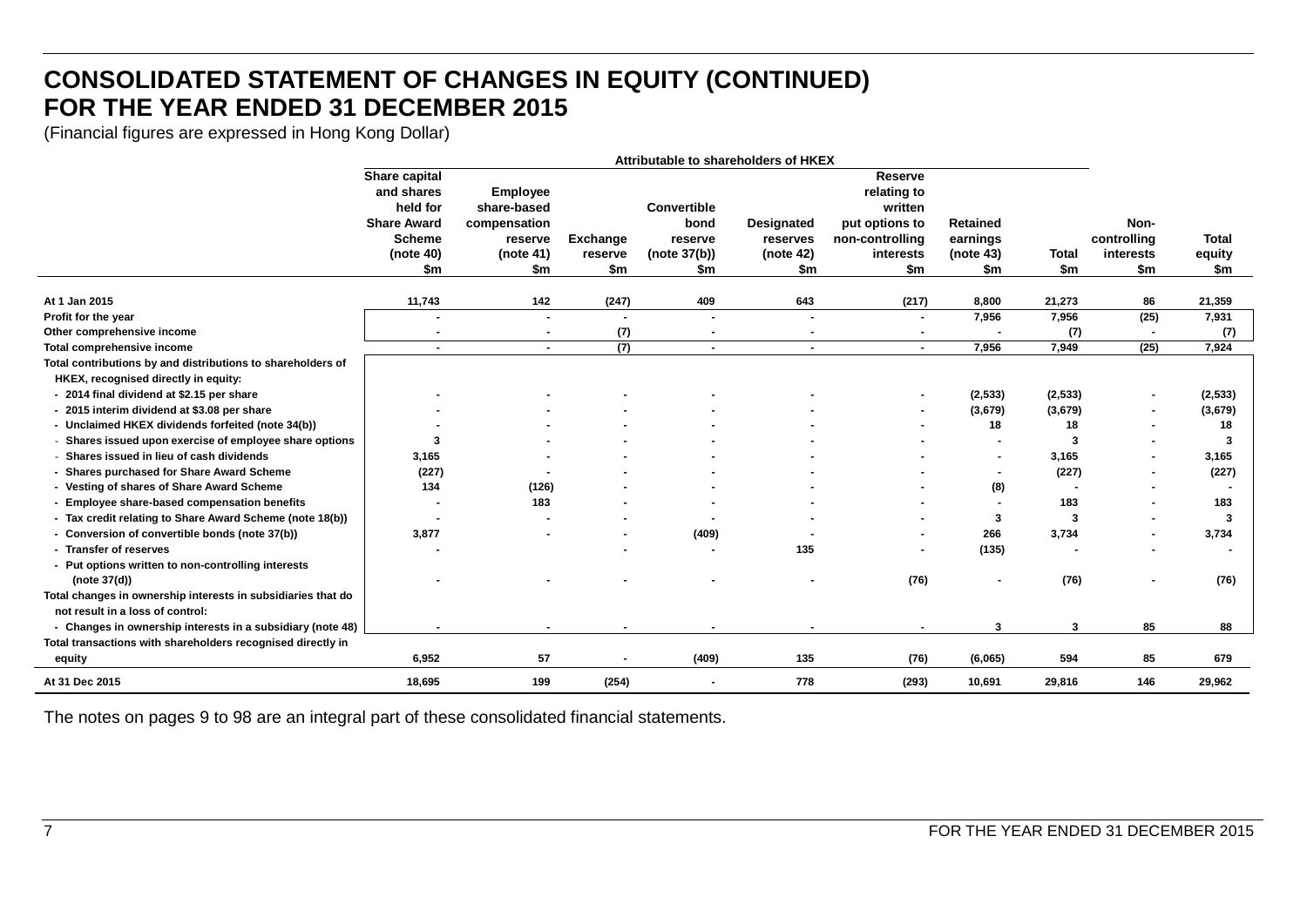# **CONSOLIDATED STATEMENT OF CASH FLOWS FOR THE YEAR ENDED 31 DECEMBER 2015**

(Financial figures are expressed in Hong Kong Dollar)

|                                                                            | Note | 2015<br>\$m | 2014<br>\$m |
|----------------------------------------------------------------------------|------|-------------|-------------|
| <b>CASH FLOWS FROM OPERATING ACTIVITIES</b>                                |      |             |             |
| Net cash inflow from operating activities                                  | 44   | 8,321       | 4,673       |
| <b>CASH FLOWS FROM INVESTING ACTIVITIES</b>                                |      |             |             |
| Payments for purchases of fixed assets and intangible assets               |      | (710)       | (665)       |
| Net proceeds from disposal of a leasehold property and other fixed assets  |      | 512         |             |
| Net (increase)/decrease in financial assets of Corporate Funds:            |      |             |             |
| (Increase)/decrease in time deposits with original maturities more         |      |             |             |
| than three months                                                          |      | (426)       | 1,353       |
| Net proceeds from sales or maturity of financial assets measured at        |      |             |             |
| amortised cost (excluding time deposits)                                   |      |             | 70          |
| Net proceeds from sales of financial assets measured at                    |      |             |             |
| fair value through profit or loss                                          |      | 187         |             |
| Interest received from financial assets measured at amortised cost         |      |             |             |
| (excluding time deposits)                                                  |      |             | 1           |
| Interest received from financial assets measured at fair value             |      |             |             |
| through profit or loss                                                     |      | 17          | 23          |
| Net cash (outflow)/inflow from investing activities                        |      | (420)       | 782         |
| <b>CASH FLOWS FROM FINANCING ACTIVITIES</b>                                |      |             |             |
| Proceeds from issuance of shares upon exercise of employee share options   |      | 3           | 12          |
| Purchases of shares for Share Award Scheme                                 |      | (227)       | (405)       |
| Proceeds from issuance of notes                                            |      |             | 737         |
| Payments of transaction costs on issuance of notes                         |      |             | (2)         |
| Proceeds from new bank borrowings                                          |      |             | 1,589       |
| Payments of transaction costs on new bank borrowings                       |      |             | (6)         |
| Repayments of bank borrowings                                              |      |             | (2,326)     |
| Payments of finance costs                                                  |      | (71)        | (83)        |
| Dividends paid to shareholders of HKEX                                     |      | (3,017)     | (3,234)     |
| Proceeds from disposal of interest in a subsidiary without loss of control |      | 88          |             |
| Net cash outflow from financing activities                                 |      | (3, 224)    | (3,718)     |
| Net increase in cash and cash equivalents                                  |      | 4,677       | 1,737       |
| Cash and cash equivalents at 1 Jan                                         |      | 8,067       | 6,375       |
| Exchange differences on cash and cash equivalents                          |      |             | (45)        |
| Cash and cash equivalents at 31 Dec                                        |      | 12,744      | 8,067       |
| Analysis of cash and cash equivalents                                      |      |             |             |
| Cash on hand and balances and deposits with banks and                      |      |             |             |
| short-term investments of Corporate Funds                                  | 22   | 12,744      | 8,067       |

The notes on pages 9 to 98 are an integral part of these consolidated financial statements.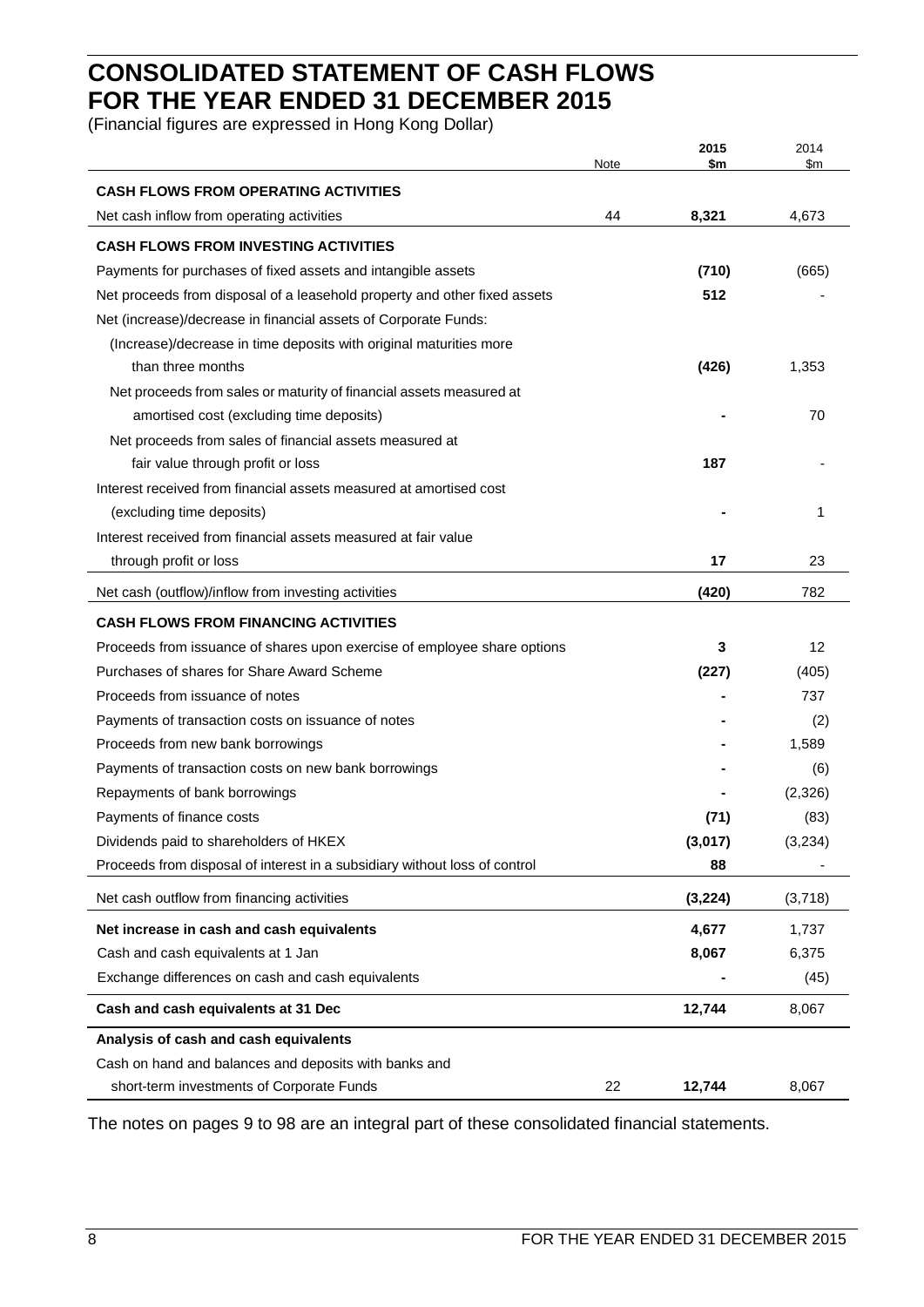(Financial figures are expressed in Hong Kong Dollar unless otherwise stated)

# **1. General Information**

Hong Kong Exchanges and Clearing Limited (HKEX) and its subsidiaries (collectively, the Group) own and operate the only stock exchange and futures exchange in Hong Kong and their related clearing houses. The Group also operates a clearing house for clearing over-the-counter derivatives contracts in Hong Kong, and an exchange and a clearing house for the trading and clearing of base metals futures and options contracts operating in the United Kingdom (UK).

HKEX is a limited company incorporated and domiciled in Hong Kong. The address of its registered office is 12th Floor, One International Finance Centre, 1 Harbour View Street, Central, Hong Kong.

These consolidated financial statements were approved for issue by the Board of Directors (Board) on 2 March 2016.

#### **2. Principal Accounting Policies**

The principal accounting policies applied in the preparation of these consolidated financial statements are set out below. These policies have been consistently applied to all the years presented, unless otherwise stated.

#### **(a) Statement of compliance**

These consolidated financial statements have been prepared in accordance with Hong Kong Financial Reporting Standards (HKFRSs), which include all applicable individual Hong Kong Financial Reporting Standards, Hong Kong Accounting Standards (HKASs) and interpretations issued by the Hong Kong Institute of Certified Public Accountants (HKICPA), and accounting principles generally accepted in Hong Kong. These consolidated financial statements also comply with the applicable disclosure requirements of the Rules Governing the Listing of Securities on The Stock Exchange of Hong Kong Limited (Main Board Listing Rules) and the applicable requirements of the Hong Kong Companies Ordinance (Chapter 622).

#### **(b) Basis of preparation**

These consolidated financial statements have been prepared under the historical cost convention, as modified by the revaluation of certain financial assets and financial liabilities measured at fair value.

The preparation of financial statements in conformity with HKFRSs requires the use of certain critical accounting estimates. It also requires management to exercise its judgement in the process of applying the Group's accounting policies. The estimates and associated assumptions are based on historical experience and other factors that are considered to be relevant. The areas involving a higher degree of judgement, or areas where assumptions and estimates are significant to the consolidated financial statements, are disclosed in note 3.

#### Adoption of new/revised HKFRSs

In 2015, the Group has adopted the following new/revised HKFRSs which were effective for accounting periods beginning on or after 1 January 2015:

Amendments to HKAS 27 Equity Method in Separate Financial Statements

Annual Improvements to HKFRSs 2010 – 2012 Cycle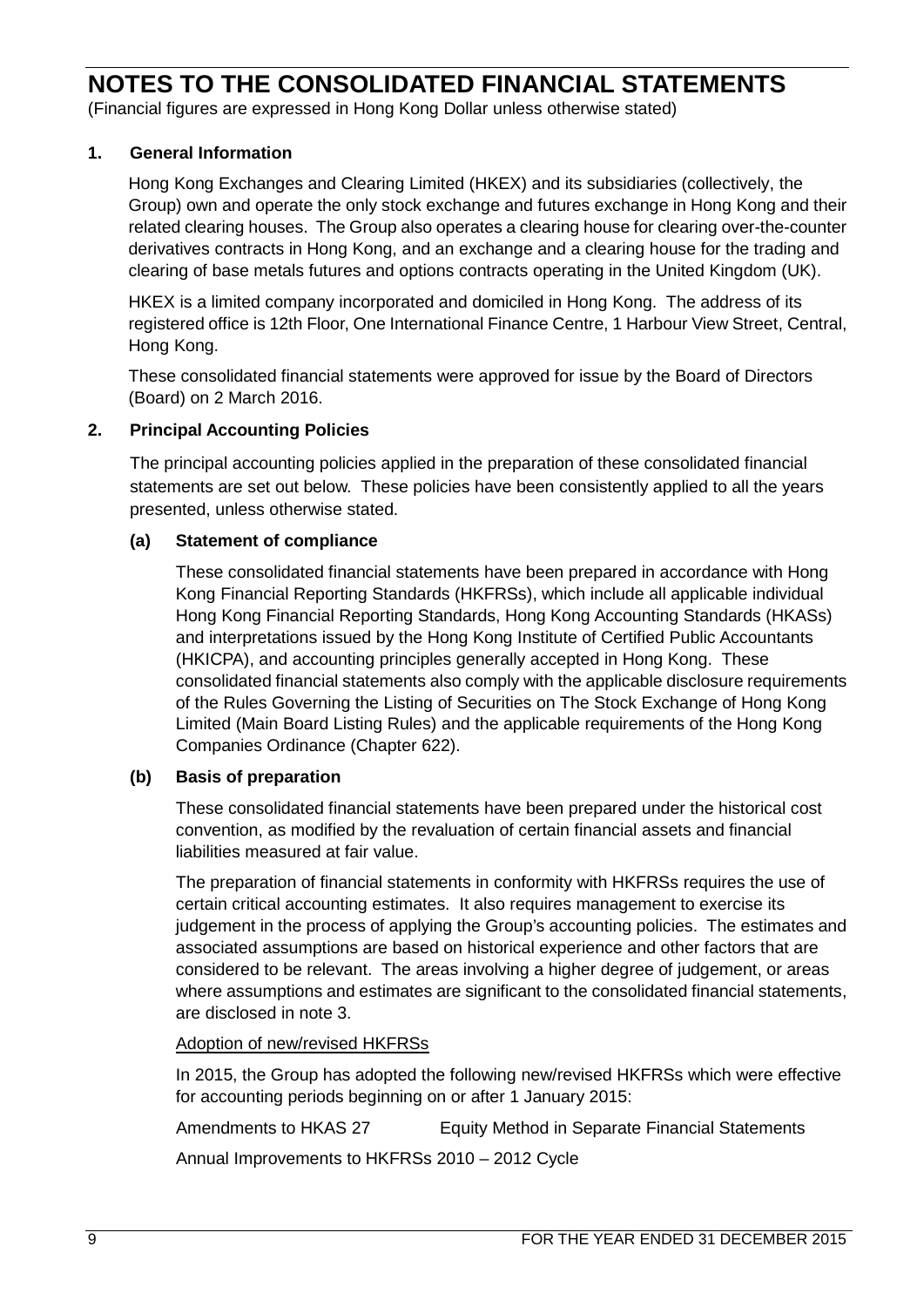### **2. Principal Accounting Policies (continued)**

# **(b) Basis of preparation (continued)**

# Adoption of new/revised HKFRSs (continued)

Amendments to HKAS 27 provide an accounting policy choice to allow entities to apply the equity method to account for the investments in subsidiaries, joint ventures and associates in their separate financial statements. The adoption of the amendments to HKAS 27 does not have any financial impact to HKEX as HKEX elects to continue accounting for its investments in subsidiaries and the joint venture at cost in its separate financial statements.

The Annual Improvements to HKFRSs 2010-2012 Cycle include a number of amendments to various HKFRSs. Of these, the following two amendments are pertinent to the Group's operations:

| Amendments to HKFRS 8 | Operating Segments – Aggregation of Operating        |
|-----------------------|------------------------------------------------------|
|                       | Segments, and Reconciliation of the Total Reportable |
|                       | Segment Assets to the Entity's Assets                |

Amendments to HKAS 24 Related Party Disclosures – Key Management Personnel

The amendments to HKFRS 8 require disclosure of the judgement made by management in aggregating operating segments. The amendments also clarify that a reconciliation of the total of the reportable segment assets to the entity's assets is required only if this information is regularly reported to the chief operating decision-maker. The adoption of the amendments to HKFRS 8 does not have any financial impact to the Group as no operating segments are aggregated and segment assets are not regularly reported to the chief operating decision-maker.

The amendments to HKAS 24 expand the definition of a "related party" to include a management entity that provides key management personnel services to the reporting entity, and require the disclosure of the amounts incurred for obtaining the key management personnel services provided by the management entity. The adoption of the amendments to HKAS 24 does not have any impact on the Group's related party disclosures as there is no such management entity providing services to the Group.

Apart from those disclosed above, other new/revised HKFRSs that are effective for accounting periods beginning on 1 January 2015 do not have any impact on the Group.

# New Hong Kong Companies Ordinance (Chapter 622)

The requirements of Part 9 "Accounts and Audit" of the new Hong Kong Companies Ordinance (Chapter 622) (new CO) came into operation during the financial year. As a result, there are changes to presentation and disclosures of certain information in the consolidated financial statements.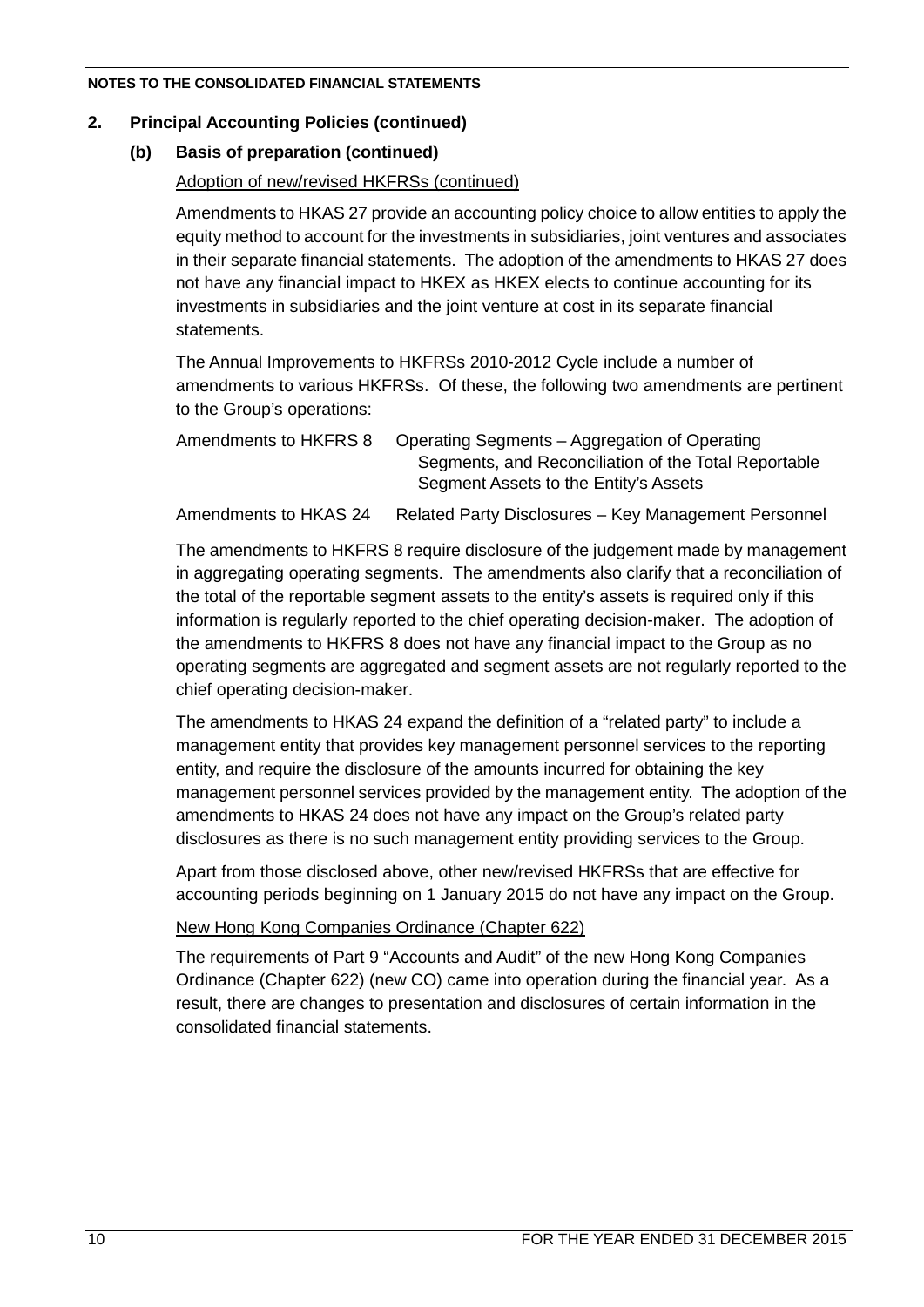### **2. Principal Accounting Policies (continued)**

# **(b) Basis of preparation (continued)**

New/revised HKFRSs issued before 31 December 2015 but not yet effective and not early adopted

The Group has not applied the following new/revised HKFRSs which were issued before 31 December 2015 and are pertinent to its operations but not yet effective:

| <b>HKFRS 9 (2014)</b> | Financial Instruments <sup>1</sup>                                        |
|-----------------------|---------------------------------------------------------------------------|
| <b>HKFRS 15</b>       | Revenue from Contracts with Customers <sup>1</sup>                        |
| Amendments to HKAS 1  | Presentation of Financial Statements - Disclosure Initiative <sup>2</sup> |

<sup>1</sup>Effective for accounting periods beginning on or after 1 January 2018 <sup>2</sup>Effective for accounting periods beginning on or after 1 January 2016

The adoption of the amendments to HKAS 1 is not expected to have any impact on the Group's consolidated financial statements. The Group is in the process of making an assessment on the impact of HKFRS 9 (2014) and HKFRS 15.

There are no other new/revised HKFRSs that are not yet effective that would be expected to have an impact on the Group.

#### **(c) Subsidiaries**

(i) Consolidation

Subsidiaries are entities (including structured entities) over which the Group has control. The Group controls an entity when the Group is exposed to, or has the rights to, variable returns from its involvement with the entity and has the ability to affect those returns through its power over the entity. Subsidiaries are fully consolidated from the date on which control is transferred to the Group. They are deconsolidated from the date that control ceases. All material intra-group transactions and balances have been eliminated on consolidation.

Accounting policies of subsidiaries have been aligned on consolidation to ensure consistency with the policies adopted by the Group.

# Changes in ownership interests in subsidiaries without change of control

Transactions with non-controlling interests that do not result in loss of control are accounted for as equity transactions (ie, as transactions with the owners in their capacity as owners). The difference between the fair value of any consideration paid/received and the relevant share acquired/disposed of the carrying value of net assets of the subsidiary is recorded in retained earnings. Gains or losses on disposals to non-controlling interests are also recorded in retained earnings.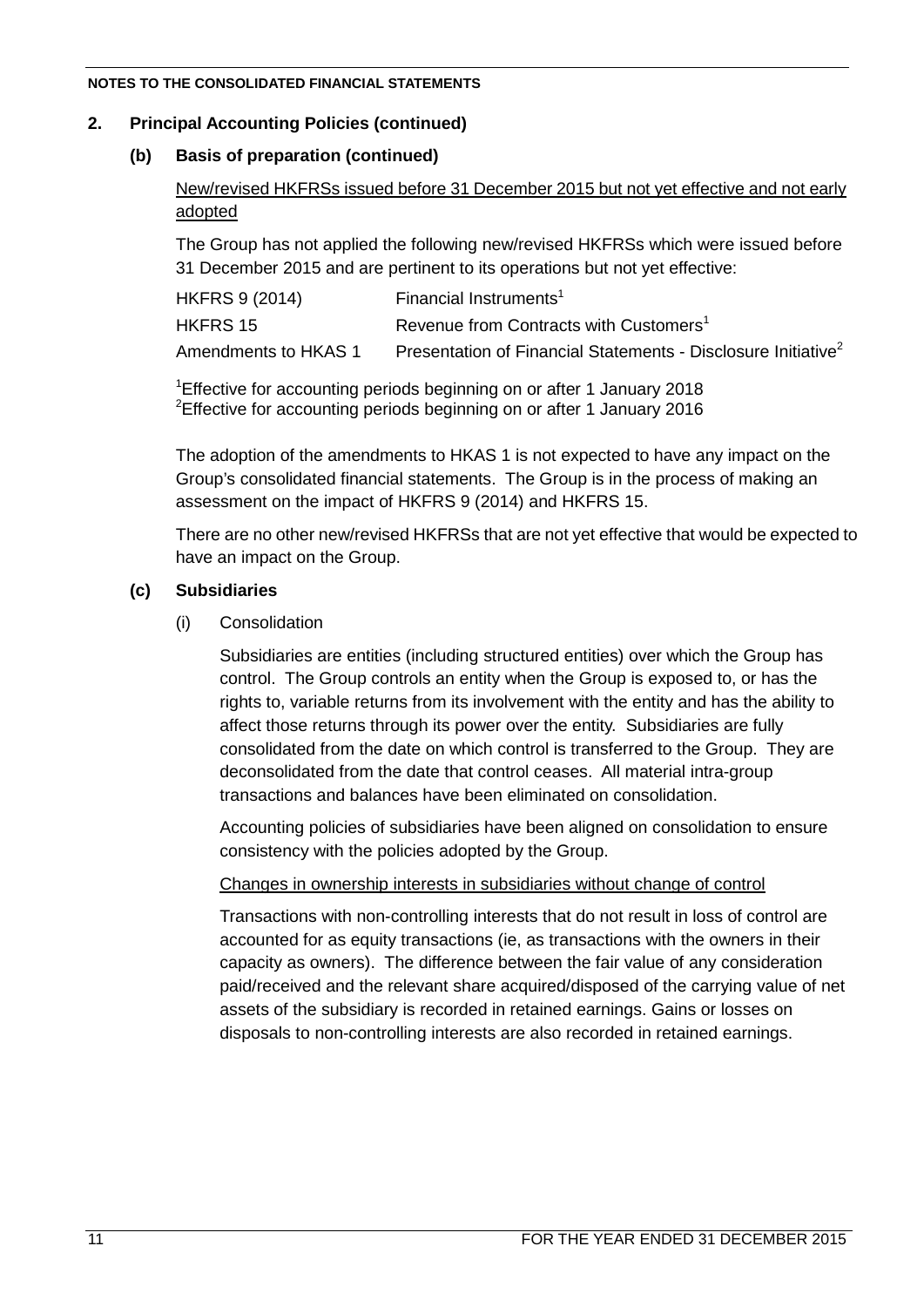# **2. Principal Accounting Policies (continued)**

# **(c) Subsidiaries (continued)**

(ii) Separate financial statements

In HKEX's statement of financial position, investments in subsidiaries are stated at cost less provision for impairment, if necessary. The results of subsidiaries are accounted for by HKEX on the basis of dividends received and receivable.

Impairment testing of the investment in a subsidiary is required upon receiving a dividend from that subsidiary if the dividend exceeds the total comprehensive income of the subsidiary concerned in the period the dividend is declared or if the carrying amount of the subsidiary in HKEX's statement of financial position exceeds the carrying amount of the subsidiary's net assets including goodwill in the consolidated statement of financial position.

# **(d) Structured entity**

HKEX controls a structured entity, The HKEx Employees' Share Award Scheme (HKEX Employee Share Trust), which is set up solely for the purpose of purchasing, administering and holding HKEX shares for an employees' share award scheme. As HKEX has the power to direct the relevant activities of the HKEX Employee Share Trust and it has the ability to use its power over the HKEX Employee Share Trust to affect its exposure to returns, the assets and liabilities of HKEX Employee Share Trust are included in HKEX's statement of financial position and the HKEX shares held by the HKEX Employee Share Trust are presented as a deduction in equity as Shares held for Share Award Scheme.

# **(e) Joint arrangements**

A joint arrangement is an arrangement which operates under a contractual arrangement between the Group and other parties, where the contractual arrangement establishes that the Group and other parties have joint control of the arrangement.

A joint venture is a joint arrangement whereby the parties that have joint control of the arrangement have rights to the net assets of the arrangement.

An interest in a joint venture is accounted for in the consolidated financial statements under the equity method. Under the equity method, the investment is initially recognised at cost and adjusted thereafter for the post-acquisition change in the Group's share of net assets of the investee and any impairment loss relating to the investment. The consolidated income statement includes the Group's share of post-acquisition profit or loss and any impairment loss of the investment, and the Group's share of post-acquisition movements of other comprehensive income of the investee is recognised in the consolidated statement of comprehensive income.

Unrealised gains and losses resulting from transactions between the Group and its joint ventures are eliminated to the extent of the Group's interest in the joint ventures. The accounting policies of the joint ventures are the same as the policies adopted by the Group.

In HKEX's statement of financial position, interests in joint ventures are stated at cost less provision for impairment losses, if necessary. The results of the joint ventures are accounted for in the HKEX's separate financial statements on the basis of dividends received and receivable.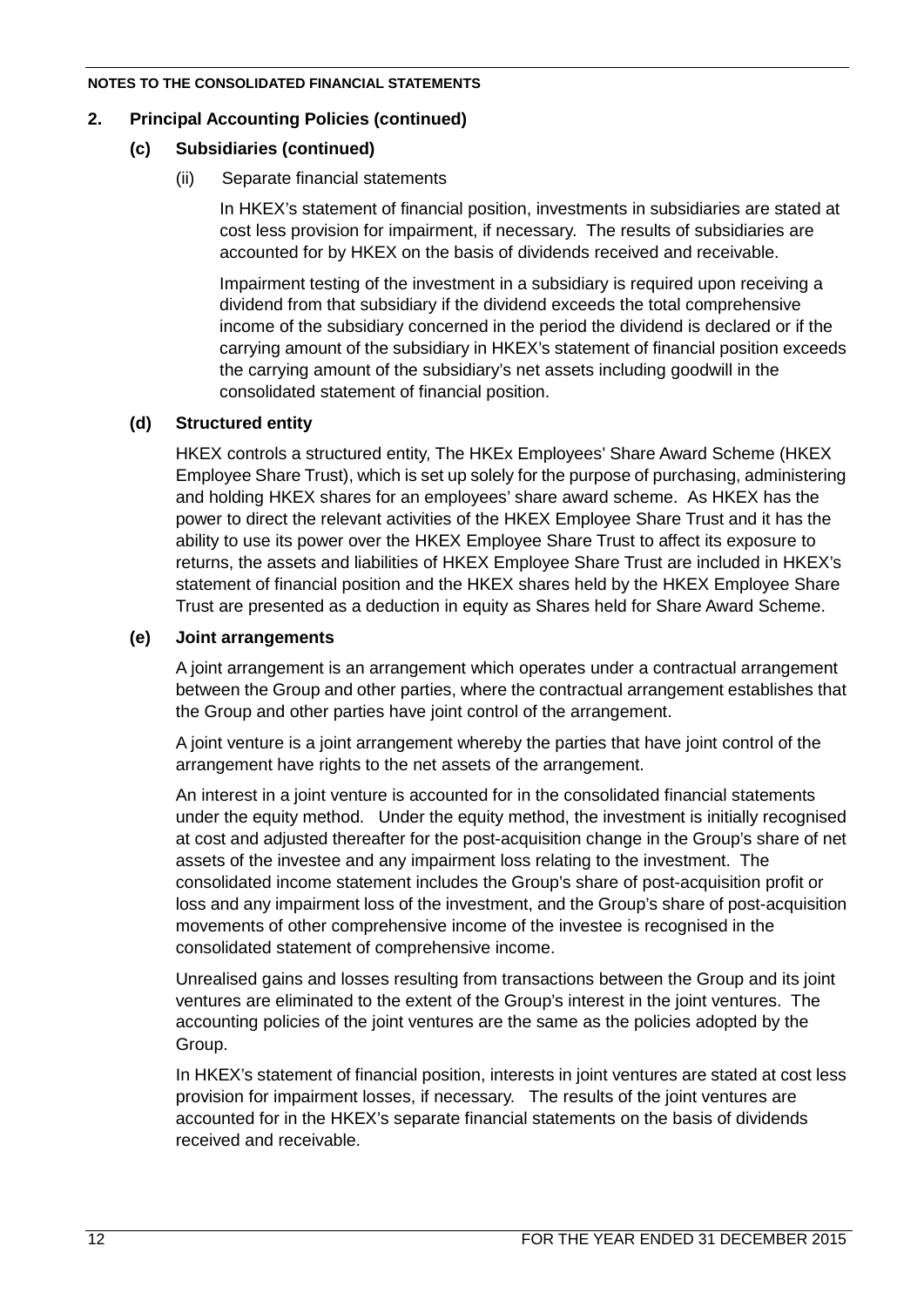# **2. Principal Accounting Policies (continued)**

# **(f) Revenue and other income recognition**

Revenue and other income exclude value added tax or other sales tax, and are recognised in the consolidated income statement on the following basis:

- (i) Trading fees and trading tariff are recognised on a trade date basis.
- (ii) Initial listing fees for initial public offering (IPO) are recognised upon the listing of an applicant, cancellation of the application or six months after submission of the application, whichever is earlier. Initial listing fees for warrants, callable bull/bear contracts (CBBCs) and other securities are recognised upon the listing of the securities. Income from annual listing fees is recognised on a straight-line basis over the period covered by the respective fees received in advance.
- (iii) Fees for clearing and settlement of trades between Participants in eligible securities transacted on The Stock Exchange of Hong Kong Limited (Stock Exchange) are recognised in full on T+1, ie, on the day following the trade day, upon acceptance of the trades. Fees for clearing and settlement of trades in eligible securities transacted on the Shanghai Stock Exchange (A shares) through the Shanghai-Hong Kong Stock Connect (Stock Connect) are recognised in full on the trade day upon acceptance of the trades. Fees for clearing and settlement of trades in respect of base metals futures and options contracts transacted on The London Metal Exchange (LME) are recognised on the trade day (or trade match day, if later). Fees for other settlement transactions are recognised upon completion of the settlement.
- (iv) Custody fees for securities held in the Central Clearing and Settlement System (CCASS) depository are calculated and accrued on a monthly basis. Portfolio fees for A shares held or recorded in the CCASS depository and for Hong Kong listed securities held by China Securities Depository and Clearing Corporation Limited (ChinaClear) are calculated and accrued on a daily basis. Income on registration and transfer fees on nominee services are calculated and accrued on the book close dates of the relevant stocks during the financial year.
- (v) Market data fees and other fees are recognised when the related services are rendered.
- (vi) Interest income on investments represents gross interest income from bank deposits and securities and is recognised on a time apportionment basis using the effective interest method.

Interest income on impaired loans is recognised using the original effective interest rate.

(vii) Cash dividends held by HKSCC Nominees Limited which have remained unclaimed for a period of more than seven years are forfeited and recognised as sundry income.

# **(g) EBITDA**

EBITDA is defined as earnings before interest expenses and other finance costs, taxation, depreciation and amortisation. It excludes the Group's share of results of the joint venture. EBITDA is a non-HKFRS measure used by management for monitoring business performance.

# **(h) Net investment income**

Net investment income comprises interest income (net of interest rebates to Participants), net fair value gains/losses on financial assets and financial liabilities and dividend income.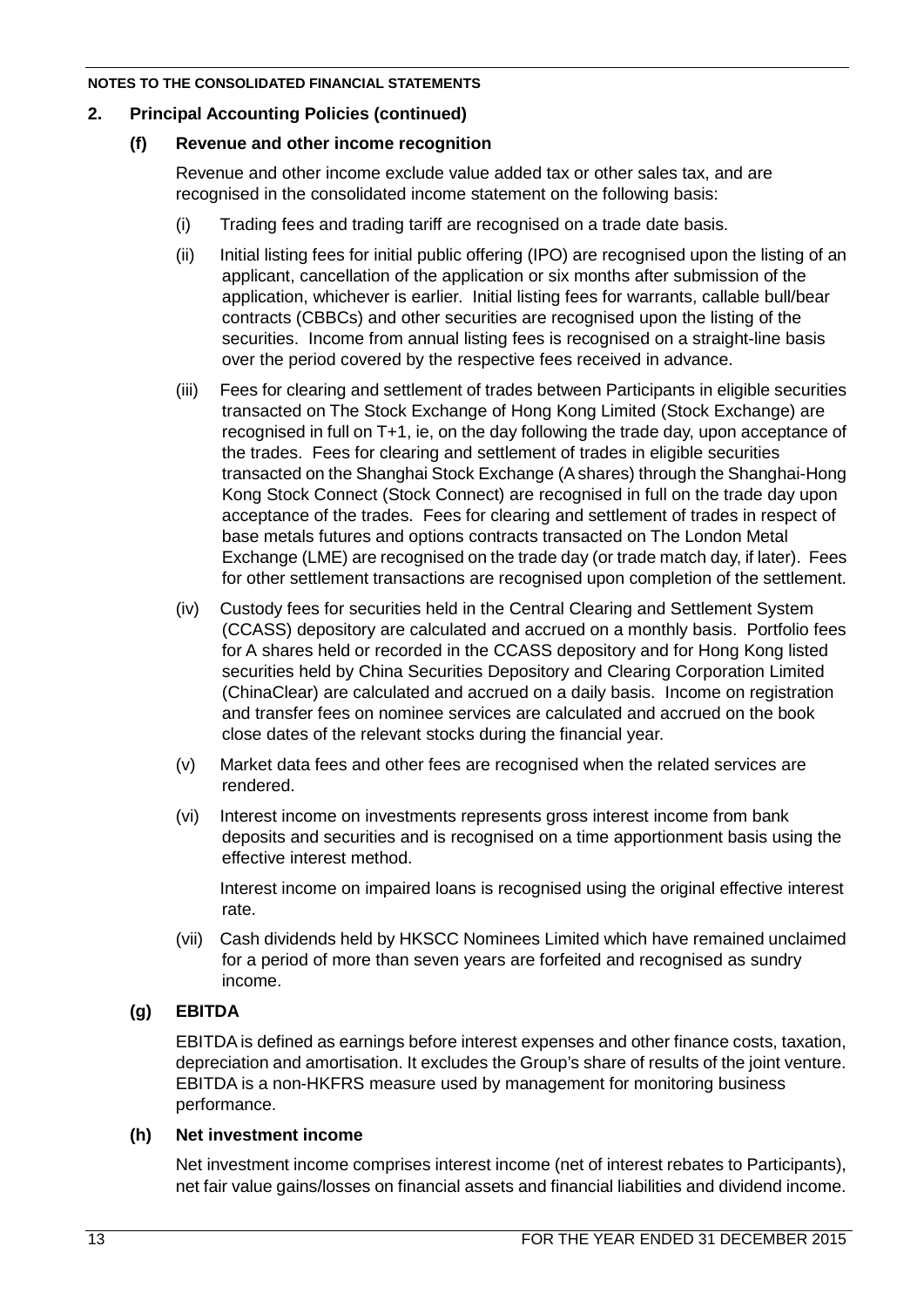# **2. Principal Accounting Policies (continued)**

# **(i) Interest expenses and interest rebates to Participants**

Interest expenses and interest rebates to Participants are charged to the consolidated income statement and recognised on a time apportionment basis, taking into account the principal outstanding and the applicable interest rates using the effective interest method.

# **(j) Employee benefit costs**

(i) Equity compensation benefits

The Group operates the HKEX Share Award Scheme (Share Award Scheme), which is an equity-settled shared-based compensation plan under which share awards are granted under the Share Award Scheme (Awarded Shares) to employees as part of their remuneration package.

The amount to be expensed as share-based compensation expenses is determined by reference to the fair value of the Awarded Shares granted, taking into account all non-vesting conditions associated with the grants on grant date. The total expense is recognised over the relevant vesting periods (or on the grant date if the shares vest immediately), with a corresponding credit to an employee share-based compensation reserve under equity (note 41(b)).

For those Awarded Shares which are amortised over the vesting periods, the Group revises its estimates of the number of Awarded Shares that are expected to ultimately vest based on the vesting conditions at the end of each reporting period. Any resulting adjustment to the cumulative fair value recognised in prior years is charged/credited to employee share-based compensation expense in the current year, with a corresponding adjustment to the employee share-based compensation reserve.

In HKEX's financial statements, for Awarded Shares granted to the employees of HKEX Investment (UK) Limited, LME Holdings Limited (LMEH), LME and LME Clear Limited (LME Clear) (collectively, LME Group), the fair value of employees services received, measured by reference to the grant date fair value, is recognised over the vesting periods as an increase to investment in subsidiaries, with a corresponding credit to employee share-based compensation reserve. Any reimbursement receivable from the LME Group is offset against the investment in subsidiaries.

(ii) Retirement benefit costs

Contributions to the defined contribution plans are expensed as incurred.

# **(k) Operating leases**

Leases where substantially all the rewards and risks of ownership of assets remain with the lessor are accounted for as operating leases. Rentals under such operating leases net of any incentives received from the lessor are charged to the income statement on a straight-line basis over the lease term.

# **(l) Finance leases**

Leases where substantially all the rewards and risks of ownership are transferred to the Group are accounted for as finance leases. Government land leases in Hong Kong are classified as finance leases as the present value of the minimum lease payments (ie, transaction price) of the land amounted to substantially all of the fair value of the land as if it were freehold. Finance leases are capitalised at the commencement of the leases at the lower of the fair values of the leased assets and the present values of the minimum lease payments.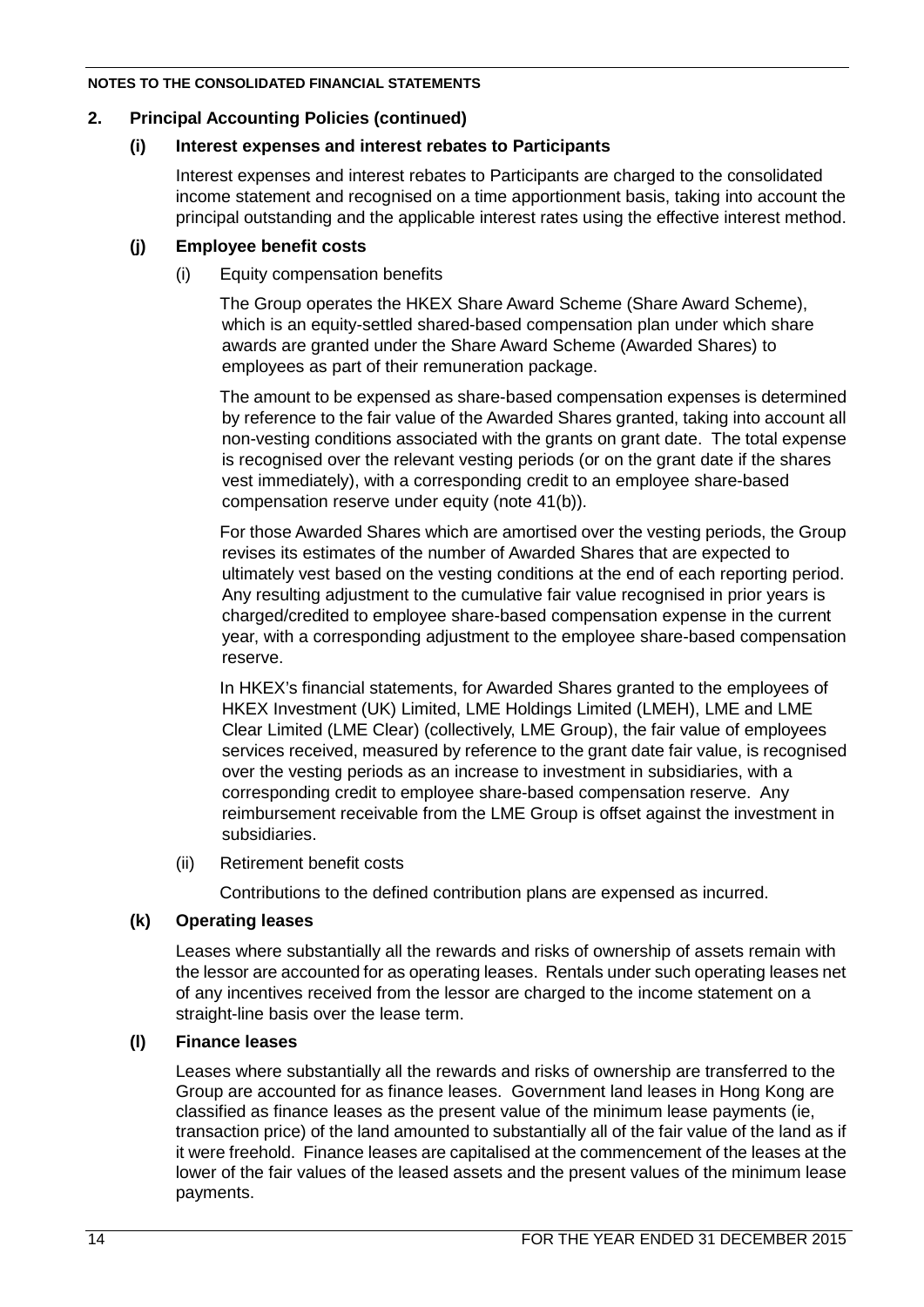# **2. Principal Accounting Policies (continued)**

# **(m) Fixed assets**

Tangible fixed assets (including leasehold land classified as finance lease) are stated at historical cost less accumulated depreciation and impairment losses. Historical cost includes expenditure that is directly attributable to the acquisition of the assets.

Tangible fixed assets are depreciated when they are available for use. They are depreciated at rates sufficient to write off their costs net of expected residual values over their estimated useful lives on a straight-line basis. The residual values and useful lives are reviewed, and adjusted if appropriate, at the end of each reporting period.

The useful lives of major categories of fixed assets are as follows:

| Leasehold land classified as finance lease | Over the remaining lives of the leases                               |
|--------------------------------------------|----------------------------------------------------------------------|
| Leasehold buildings                        | Up to 35 years or remaining lives of the<br>leases if shorter        |
| Leasehold improvements                     | Over the remaining lives of the leases but<br>not exceeding 10 years |
| Computer trading and clearing systems      |                                                                      |
| - hardware and software                    | Up to 5 years                                                        |
| Other computer hardware and software       | 3 years                                                              |
| Furniture, equipment and motor vehicles    | Up to 5 years                                                        |
| Data centre facilities and equipment       | Up to 20 years                                                       |
|                                            |                                                                      |

Expenditure incurred in the construction of leasehold buildings and other directly attributable costs are capitalised when it is probable that future economic benefits associated with the expenditure will flow to the Group and the costs can be measured reliably. Other costs such as relocation costs and administration and other overhead costs are charged to the income statement during the year in which they are incurred.

Qualifying software system development expenditure and related directly attributable costs are capitalised and recognised as a fixed asset if the software forms an integral part of the hardware on which it operates.

Subsequent costs and qualifying development expenditure incurred after the completion of a system are included in the asset's carrying amount or recognised as a separate asset only when it is probable that future economic benefits associated with that item will flow to the Group and the cost of the item can be measured reliably. All other repairs and maintenance costs and other subsequent expenditure are charged to the income statement during the year in which they are incurred.

# **(n) Lease premium for land**

Leasehold land premiums are up-front payments to acquire medium-term interests in non-Hong Kong Government leasehold land classified as operating leases. The premiums are stated at cost and are amortised over the period of the lease on a straight-line basis. The amortisation is capitalised as part of leasehold buildings under fixed assets during the construction period of the building, and charged to the income statement thereafter.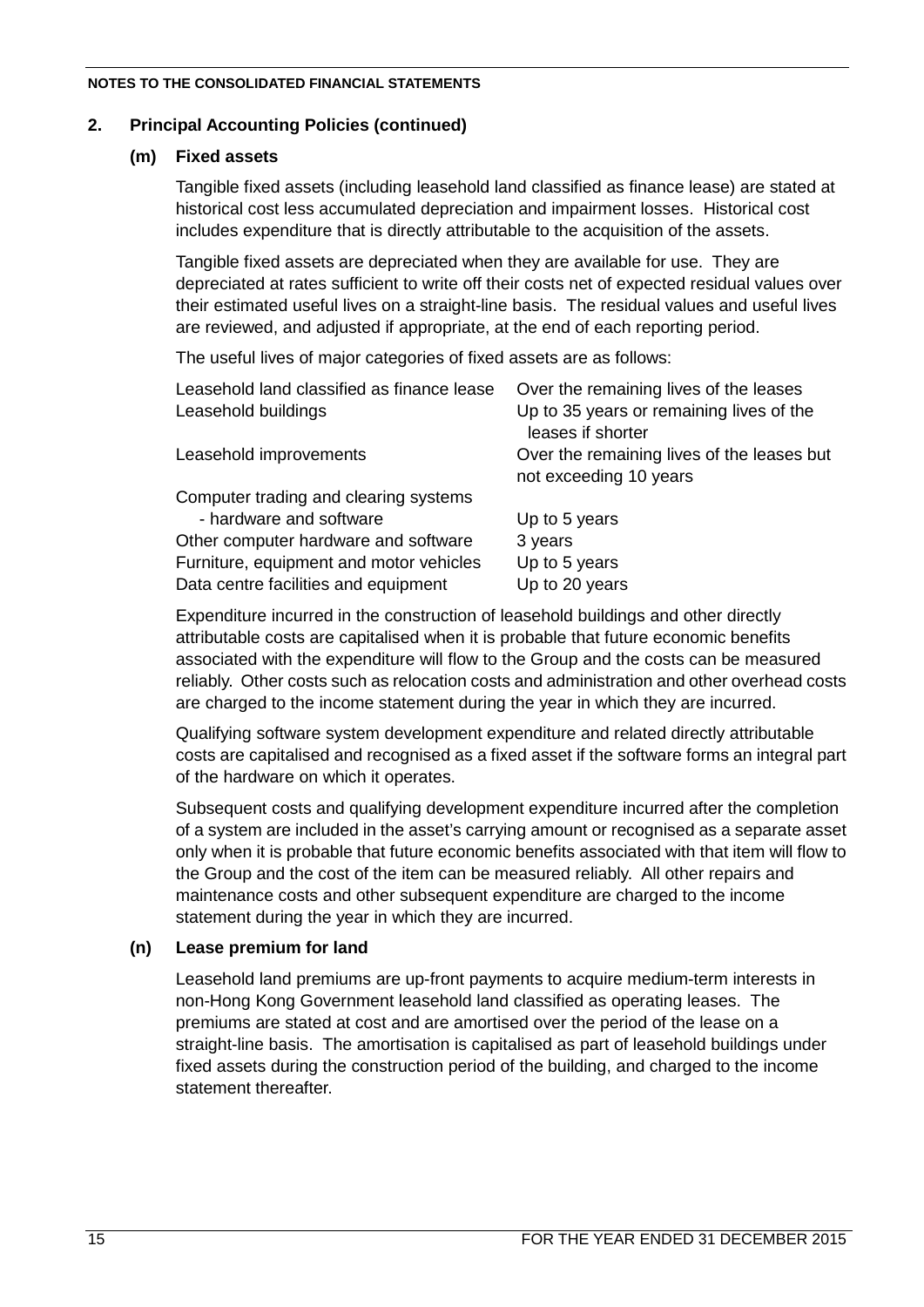# **2. Principal Accounting Policies (continued)**

# **(o) Intangible assets**

(i) Goodwill

Goodwill arising on the acquisition of subsidiaries is carried at cost as established at the date of acquisition less accumulated impairment losses, if any.

For the purpose of impairment testing, goodwill acquired in a business combination is allocated to each of the cash generating units (CGU(s)), or groups of CGUs, that is expected to benefit from the synergies of the combination. Each CGU or group of CGUs to which the goodwill is allocated represents the lowest level within the entity (ie, operating segment level) at which the goodwill is monitored for internal management purposes.

Goodwill is not amortised but impairment reviews are undertaken annually or more frequently if events or changes in circumstances indicate a potential impairment. The carrying value of goodwill is compared to the recoverable amount, which is the higher of value-in-use and the fair value less costs to sell. Any impairment is recognised immediately in the income statement and is not subsequently reversed.

(ii) Tradenames

Tradenames acquired in a business combination are recognised at fair value at the acquisition date. The fair value is based on the discounted estimated royalty payments that are expected to be avoided as a result of the tradenames being owned. Tradenames arising from the acquisition of the LME Group have indefinite useful lives and are carried at cost less accumulated impairment losses, if any. Tradenames are reviewed annually to determine whether events and circumstances continue to support the indefinite useful life assessment.

(iii) Customer relationships

Customer relationships acquired in a business combination are recognised at fair value at the acquisition date. The fair value is determined using the multi-period excess earnings method, whereby the asset is valued after deducting a fair return on all other assets that are part of creating the related cash flows. The customer relationships have finite useful lives and are carried at cost less accumulated amortisation and impairment losses, if any. Amortisation is calculated using the straight-line method over the expected lives of the customer relationships, which are determined to be 20 to 25 years.

(iv) Computer software systems

Development costs that are directly attributable to the design and testing of identifiable and unique software products controlled by the Group are recognised as intangible assets if the related software does not form an integral part of the hardware on which it operates and when the following criteria are met:

- It is technically feasible to complete the software product so that it will be available for use;
- Management intends to complete the software product and use or sell it:
- There is an ability to use or sell the software product;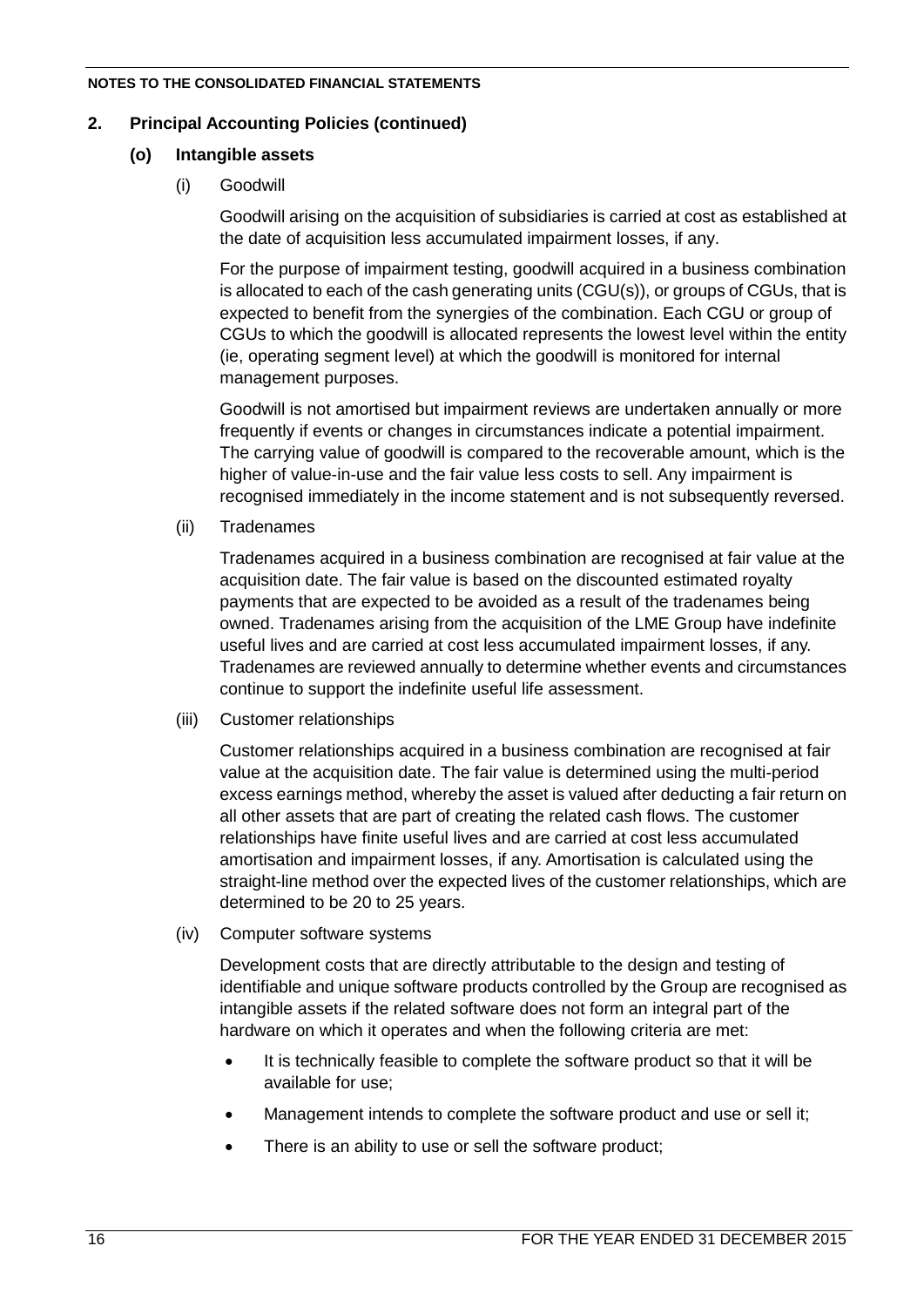# **2. Principal Accounting Policies (continued)**

# **(o) Intangible assets (continued)**

- (iv) Computer software systems (continued)
	- It can be demonstrated how the software product will generate probable future economic benefits;
	- Adequate technical, financial and other resources to complete the development and to use or sell the software product are available; and
	- The expenditure attributable to the software product during its development can be reliably measured.

Other development expenditures that do not meet these criteria are recognised in the income statement as incurred. Development costs previously recognised in the income statement are not recognised as an asset in a subsequent period.

Qualifying software system development expenditure and related directly attributable costs capitalised as intangible assets are amortised when they are available for use. They are amortised at rates sufficient to write off their costs net of residual values over their estimated useful lives on a straight-line basis, which do not exceed five years. The residual values and useful lives are reviewed, and adjusted if appropriate, at the end of each reporting period.

Costs associated with maintaining computer systems and software programmes are recognised in the income statement as incurred.

# **(p) Impairment of non-financial assets**

Assets that have an indefinite useful life, which include goodwill and tradenames (note 2(o)), are not subject to amortisation and are tested at least annually for impairment. Assets that are subject to amortisation are reviewed for impairment whenever there is any indication that the carrying amount may not be recoverable. An impairment loss is recognised for the amount by which the asset's carrying amount exceeds its recoverable amount (ie, the higher of an asset's fair value less costs to sell and value-in-use). Such impairment losses are recognised in the income statement. An impairment loss other than goodwill is reversed if the circumstances and events leading to the impairment cease to exist.

# **(q) Margin deposits, Mainland security and settlement deposits, and cash collateral from Clearing Participants**

The Group receives margin deposits from the Clearing Participants of The SEHK Options Clearing House Limited (SEOCH), HKFE Clearing Corporation Limited (HKCC), OTC Clearing Hong Kong Limited (OTC Clear) and LME Clear for covering their open positions in derivatives contracts. Margin deposits and cash collateral are also received from Clearing Participants of Hong Kong Securities Clearing Company Limited (HKSCC) for covering their open positions in respect of Stock Exchange trades. Mainland security and settlement deposits are received from HKSCC Clearing Participants for covering their open positions in respect of the Shanghai Stock Exchange trades through Stock Connect.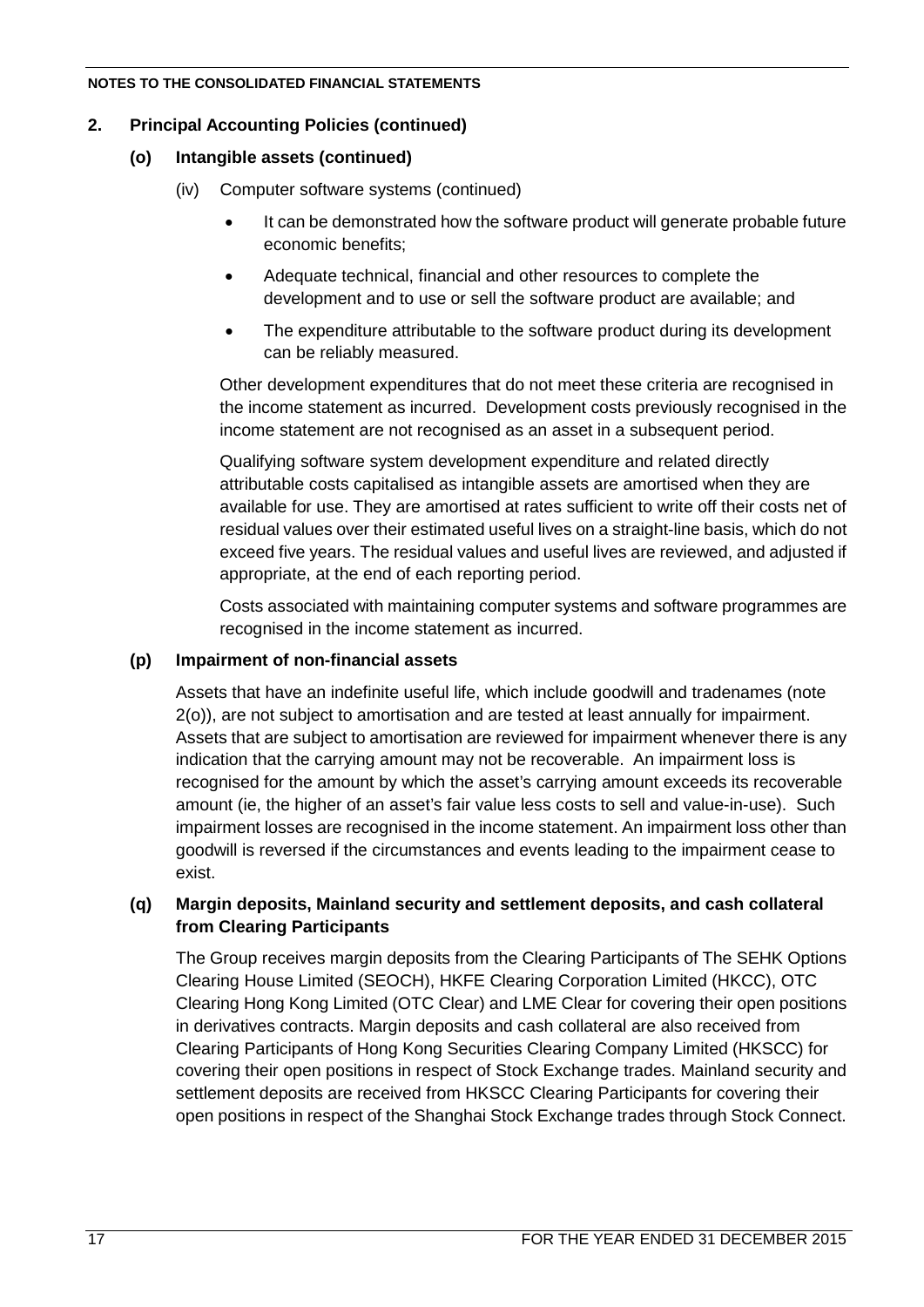# **2. Principal Accounting Policies (continued)**

# **(q) Margin deposits, Mainland security and settlement deposits, and cash collateral from Clearing Participants (continued)**

The obligation to refund the margin deposits, Mainland security and settlement deposits, and cash collateral is disclosed as Margin deposits, Mainland security and settlement deposits, and cash collateral from Clearing Participants under current liabilities. Non-cash collateral received from Clearing Participants is not recognised on the consolidated statement of financial position.

# **(r) Participants' contributions to Clearing House Funds**

The Group receives contributions to Clearing House Funds from Clearing Participants of HKSCC, SEOCH, HKCC, OTC Clear and LME Clear.

Participants' contributions to Clearing House Funds are included under current liabilities. Non-cash collateral received from Clearing Participants is not recognised on the consolidated statement of financial position.

# **(s) Derivative financial instruments**

Derivative financial instruments include forward foreign exchange, futures and options contracts, as well as the outstanding derivatives contracts of LME Clear, which acts as a central counterparty to the base metals futures and options contracts traded on the LME. Derivatives are initially recognised at fair value on trade date and subsequently remeasured at their fair values. Except where outstanding derivatives contracts are held in the capacity as a central counterparty, derivatives are categorised as held for trading with changes in fair value recognised in the income statement. All derivatives outstanding on the reporting date are classified as financial assets measured at fair value through profit or loss when their fair values are positive and as financial liabilities at fair value through profit or loss when their fair values are negative.

#### **(t) Financial assets**

(i) Classification

Financial assets of the Group include Corporate Funds, base metals derivatives contracts, cash prepayments for A shares, Clearing House Funds and Margin Funds received from the Participants.

Investments and other financial assets of the Group are classified under the following categories:

#### Financial assets measured at amortised cost

Investments are classified under this category if they satisfy both of the following conditions:

• the assets are held within a business model whose objective is to hold assets in order to collect contractual cash flows for managing liquidity and generating income on the investments, but not for the purpose of realising fair value gains; and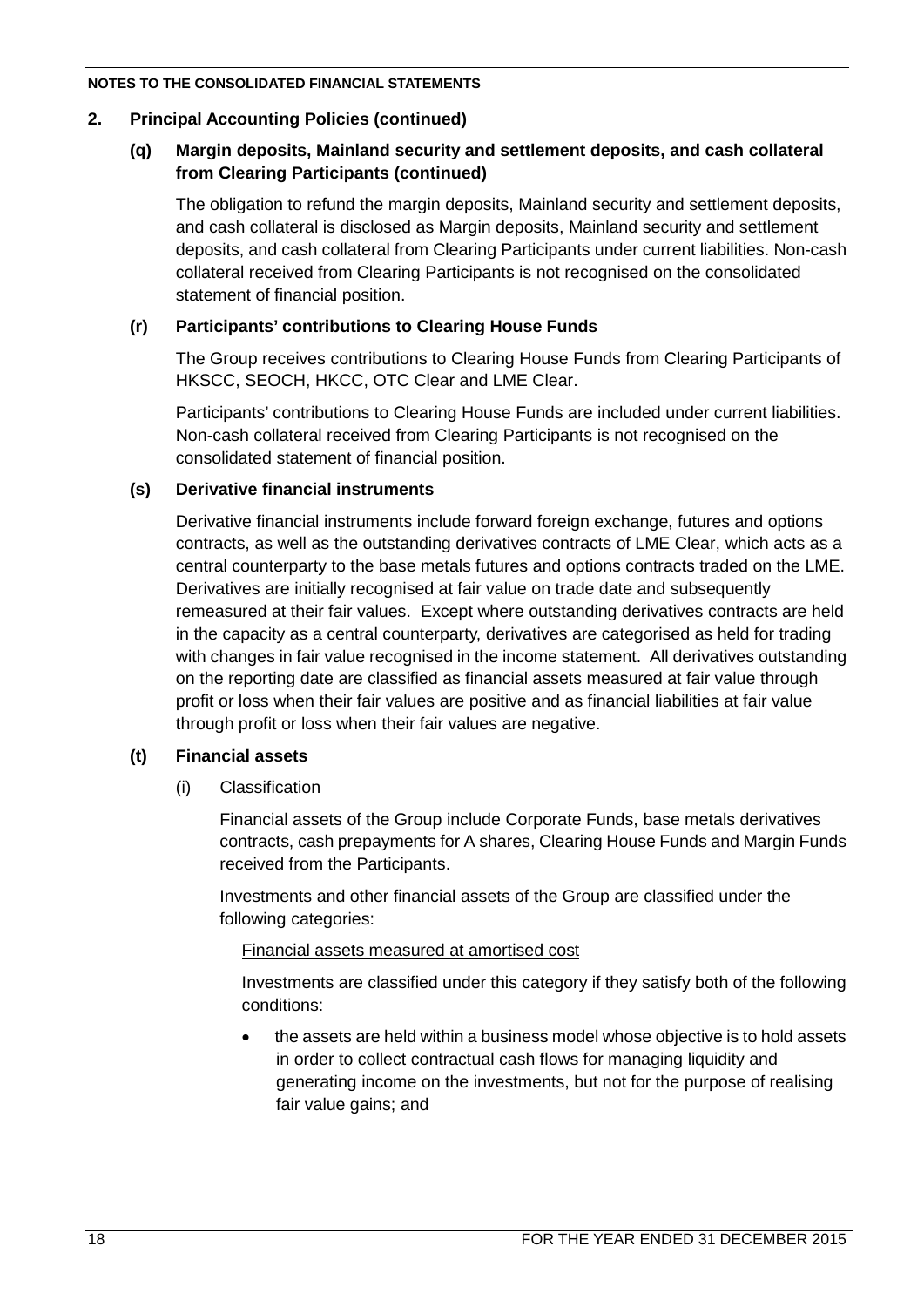# **2. Principal Accounting Policies (continued)**

# **(t) Financial assets (continued)**

(i) Classification (continued)

Financial assets measured at amortised cost (continued)

• the contractual terms of the financial assets give rise on specified dates to cash flows that are solely payments of principal and interest on the principal amount outstanding, with interest being the consideration for the time value of money and for the credit risk associated with the principal amount outstanding during a particular period of time and are unleveraged.

The nature of any derivatives embedded in the financial assets is considered in determining whether the cash flows are solely payment of principal and interest on the principal outstanding and are not accounted for separately.

Bank deposits, trade and accounts receivable and other deposits are also classified under this category.

Financial assets measured at fair value through profit or loss

Investments and other financial assets are classified under this category if they do not meet the conditions to be measured at amortised cost.

Securities or bank deposits with embedded derivatives whose cash flows are not solely payments of principal and interest on the principal amount outstanding or the interest rate does not reflect only consideration for the time value of money and credit risk are classified in their entirety as measured at fair value through profit or loss.

The Group will reclassify all affected investments when and only when its business model for managing these assets changes.

Financial assets of Clearing House Funds and Margin Funds are classified as current assets as they will be liquidated whenever liquid funds are required.

Other financial assets, which include those held for trading purpose, are classified as current assets unless they are non-trading assets that are expected to mature or be disposed of after twelve months from the end of the reporting period, in which case, they are included in non-current assets. For equities and mutual funds, which have no maturity date, they are included in current assets if they are held for trading or are expected to be disposed of within twelve months at the end of the reporting period.

(ii) Recognition and initial measurement

Purchases and sales of financial assets are recognised on the trade date. Assets classified as financial assets measured at fair value through profit or loss are initially recognised at fair value with transaction costs recognised as expenses in the income statement. Financial assets measured at amortised cost are initially recognised at fair value plus transaction costs.

(iii) Derecognition

Financial assets are derecognised when the rights to receive cash flows from the assets have expired or the Group has transferred substantially all the risks and rewards of ownership of the assets.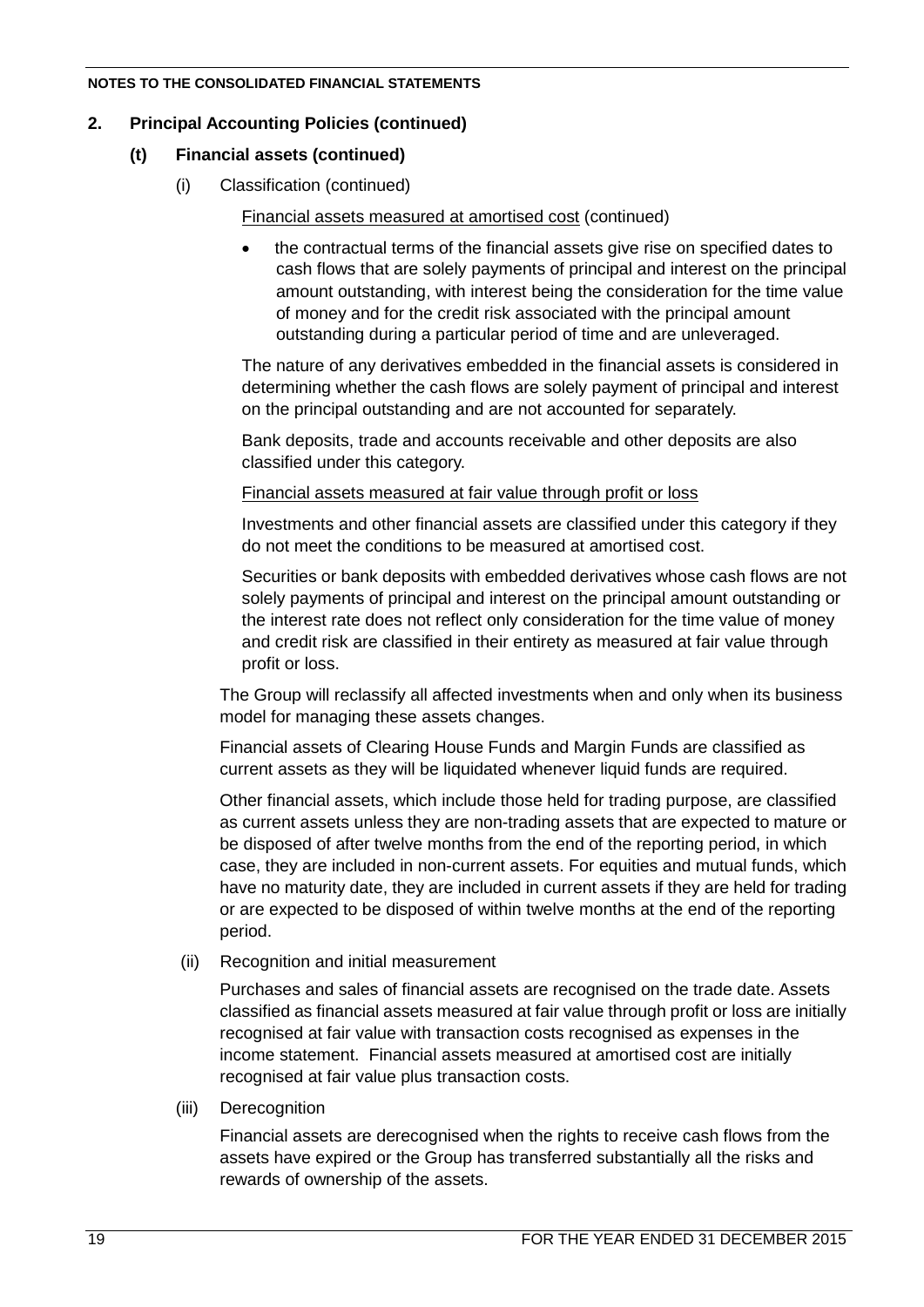# **2. Principal Accounting Policies (continued)**

# **(t) Financial assets (continued)**

- (iv) Gains or losses on subsequent measurement, interest income and dividend income
	- Financial assets measured at fair value through profit or loss
	- Financial assets under this category are investments carried at fair value. Gains and losses arising from changes in fair value are included in the income statement in the period in which they arise.
	- Interest income is recognised in the income statement using the effective interest method and included in net fair value gains/(losses) and interest income from these financial assets.
	- Dividend income is recognised when the right to receive a dividend is established and included under "others" in net investment income.

# Financial assets measured at amortised cost

- Financial assets under this category are carried at amortised cost using the effective interest method less provision for impairment.
- Interest income is recognised in the income statement using the effective interest method and disclosed as interest income.
- (v) Fair value measurement principles

Fair values of quoted investments are based on the most representative prices within the bid-ask spreads which are currently considered as the bid-prices. For unlisted securities or financial assets without an active market, the Group establishes the fair value by using valuation techniques including the use of recent arm's length transactions, reference to other instruments that are substantially the same and discounted cash flow analysis.

(vi) Impairment of financial assets measured at amortised cost

The Group assesses at the end of each reporting period whether there is objective evidence that a financial asset or a group of financial assets is impaired. Impairment losses are incurred if and only if there is objective evidence of impairment as a result of one or more loss events that have occurred after the initial recognition of the financial assets and have an impact on their estimated future cash flows that can be reliably estimated. Objective evidence that a financial asset or group of assets is impaired includes observable data that comes to the attention of the Group about the following loss events:

- significant financial difficulty of the debtor or obligor;
- fees receivable that have been outstanding for over 180 days;
- it is becoming probable that the debtor or obligor will enter into bankruptcy or other financial reorganisation;
- the disappearance of an active market for that financial asset because of financial difficulties; or
- observable data indicating that there is a measurable decrease in the estimated future cash flows from a group of financial assets since the initial recognition of those assets, although the decrease cannot yet be identified with the individual financial assets in the Group.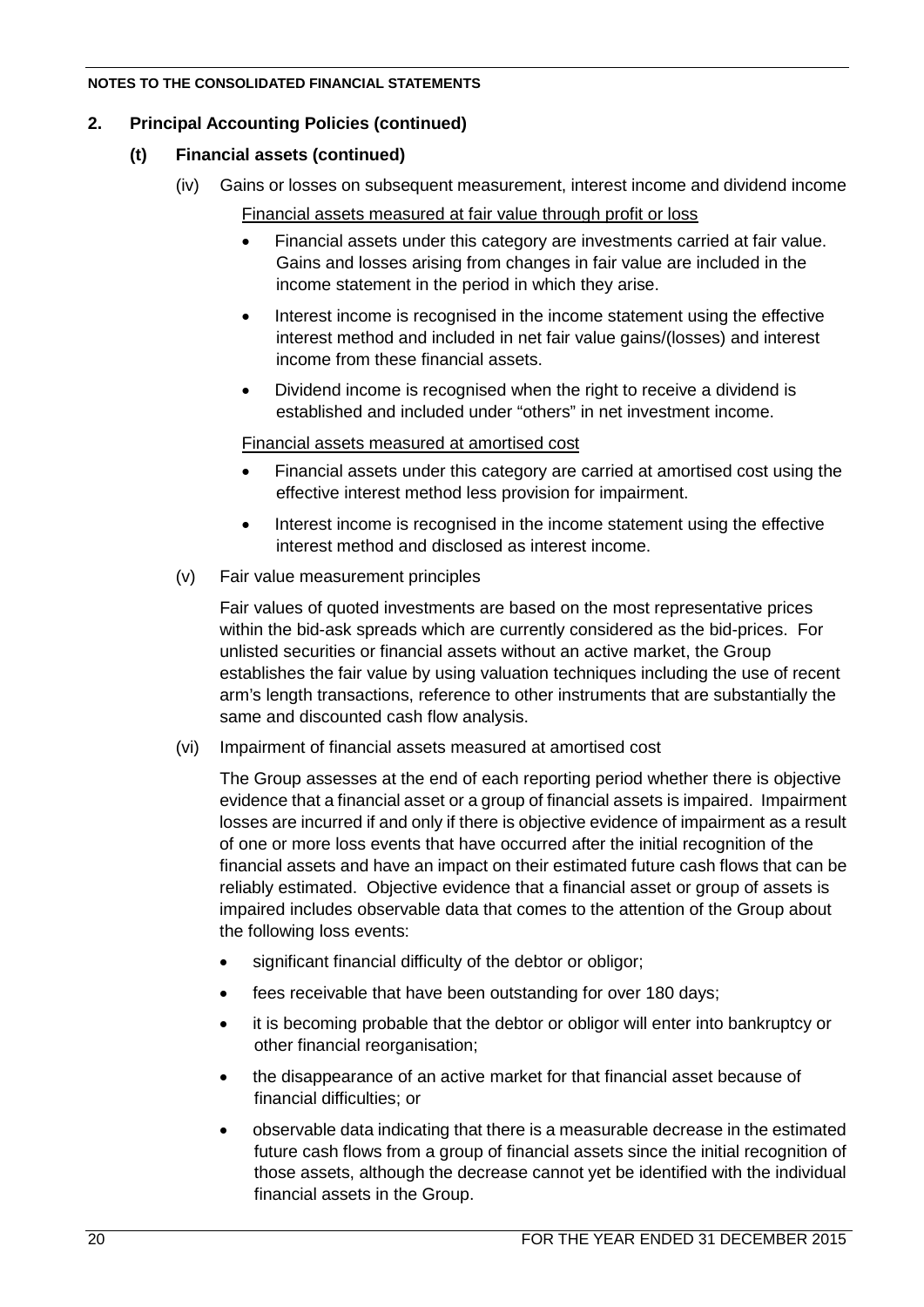### **2. Principal Accounting Policies (continued)**

# **(t) Financial assets (continued)**

(vi) Impairment of financial assets measured at amortised cost (continued)

The Group first assesses whether objective evidence of impairment exists individually for financial assets that are individually significant, and individually or collectively for financial assets that are not individually significant.

For the purposes of a collective evaluation of impairment, financial assets are grouped on the basis of similar credit risk characteristics relevant to the estimation of future cash flows. These financial assets are collectively assessed based on historical loss experience on each type of assets and management judgement of the current economic and credit environment.

If there is objective evidence that an impairment loss has been incurred, the loss is measured as the difference between the assets' carrying amounts and the present values of estimated future cash flows discounted at the financial assets' original effective interest rates. The carrying amounts of the assets are reduced through the use of a doubtful debt allowance account and the amount of the loss is recognised in the income statement.

If, in a subsequent period, the amount of impairment loss decreases and the decrease can be shown to relate objectively to an event occurring after the impairment was recognised, the previously recognised impairment loss is reversed by adjusting the doubtful debt allowance account. The amount of reversal is recognised in the income statement.

#### **(u) Financial liabilities**

(i) Financial liabilities at fair value through profit or loss

Financial liabilities at fair value through profit or loss comprise base metals derivatives contracts held by LME Clear in its capacity as a central counterparty and financial liabilities held for trading.

Liabilities under this category are initially recognised at fair value on trade date and subsequently remeasured at their fair values. Changes in fair value of the liabilities are recognised in the income statement.

(ii) Financial guarantee contracts

Financial guarantee contracts are initially recognised at fair value. Subsequently, such contracts are measured at the higher of the best estimate of the amount required to settle the guarantee and the amount initially recognised less, where appropriate, cumulative amortisation over the life of the guarantee on a straight-line basis.

Financial guarantee contracts issued by HKEX to guarantee borrowings of subsidiaries are eliminated on consolidation.

(iii) Other financial liabilities

Financial liabilities, other than financial liabilities at fair value through profit or loss and financial guarantee contracts, are initially recognised at fair value and subsequently carried at amortised cost using the effective interest method.

#### **(v) Offsetting financial instruments**

Financial assets and liabilities are offset and the net amount reported in the consolidated statement of financial position when there is a legally enforceable right to offset the recognised amounts and there is an intention to settle on a net basis or realise the asset and settle the liability simultaneously. The legally enforceable right must not be contingent on future events and must be enforceable in the normal course of business and in the event of default, insolvency or bankruptcy of the company or the counterparty.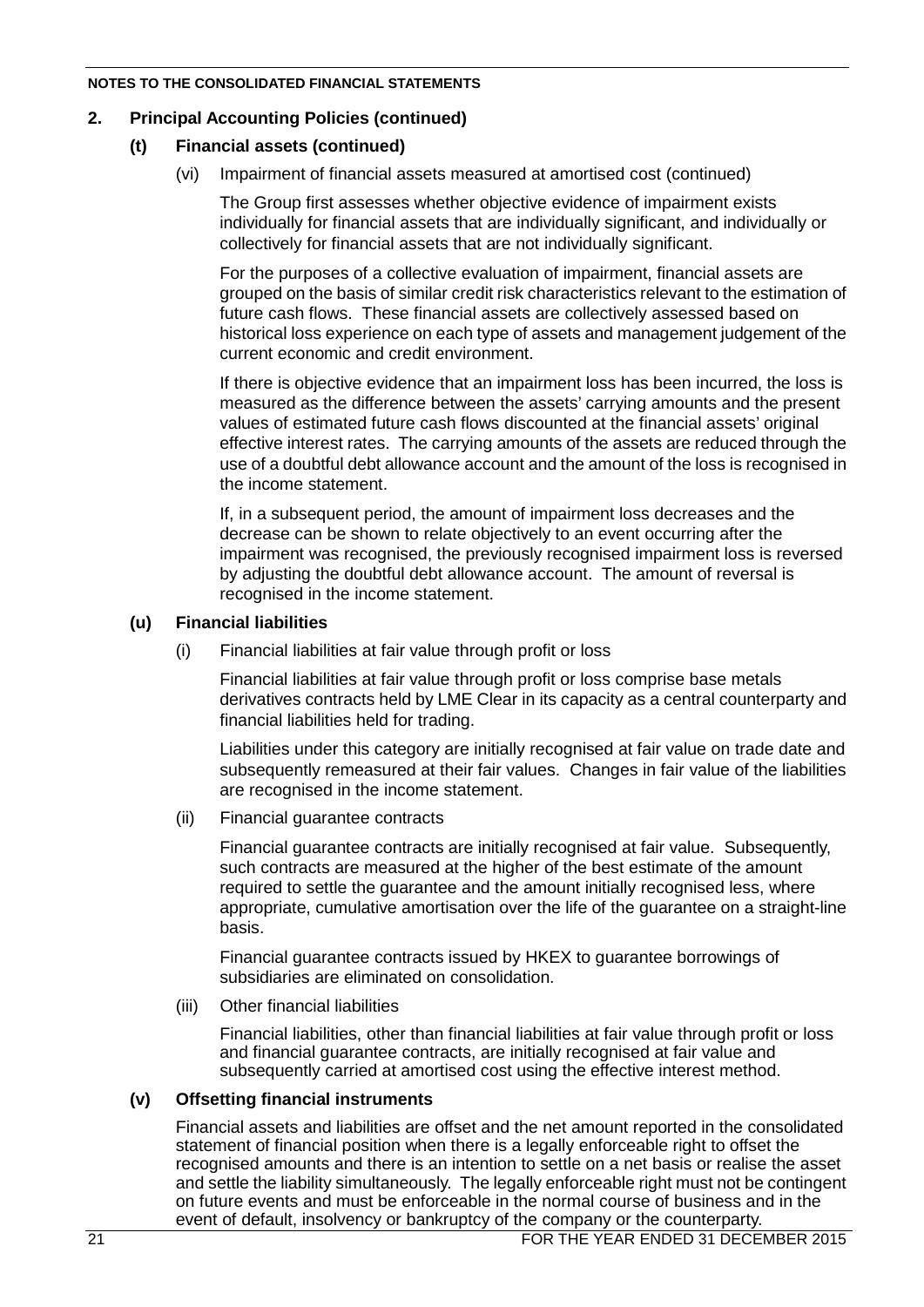# **2. Principal Accounting Policies (continued)**

# **(v) Offsetting financial instruments (continued)**

For base metals derivatives contracts cleared through LME Clear, the asset and liability positions of LME Clear arising through its activities as a central counterparty are matched. Therefore, the same amounts are recorded for both assets and liabilities with the fair value gains and losses recognised, but offset, in the consolidated income statement.

# **(w) Recognition of receivables and payables under the Continuous Net Settlement (CNS) basis**

Upon acceptance of Stock Exchange trades for settlement in CCASS under the CNS basis, HKSCC interposes itself between the HKSCC Clearing Participants as the settlement counterparty to the trades through novation. The CNS money obligations due by/to HKSCC Clearing Participants on the Stock Exchange trades are recognised as receivables and payables when they are confirmed and accepted on T+1.

For a trade in A shares transacted for Stock Exchange Participants, the rights and obligations of the parties to the trade will be transferred to ChinaClear, which becomes the sole settlement counterparty of the buyer and seller of such trade. At the same time as such transfer of rights and obligations to ChinaClear, a market contract between HKSCC and the relevant HKSCC Participant is created through novation. The CNS money obligations due by/to HKSCC Clearing Participants and ChinaClear are recognised as receivables and payables when they are confirmed on the trade day.

# **(x) Borrowings**

Borrowings are recognised initially at fair value, net of transaction costs incurred. Borrowings are subsequently carried at amortised cost; any difference between the proceeds (net of transaction costs) and the redemption value is recognised in the income statement as interest expense over the period of the borrowings using the effective interest method.

Fees paid on the establishment of loan facilities are recognised as transaction costs of the loan to the extent that it is probable that some or all of the facility will be drawn down. In this case, the fee is deferred until the draw-down occurs. To the extent that there is no evidence that it is probable that some or all of the facility will be drawn down, the fee is capitalised as a prepayment for liquidity services and amortised over the period of the facility to which it relates. When the facility is cancelled, the unamortised fees paid are charged to the income statement.

Borrowings are classified as current liabilities unless the Group has an unconditional right to defer settlement of the liability for at least twelve months after the end of the reporting period.

# **(y) Convertible bonds**

Convertible bonds with conversion options which are settled by exchanging a fixed amount of cash for a fixed number of HKEX shares comprise an equity component and a liability component.

The liability component is measured at amortised cost. The interest expense recognised in the income statement on the liability component is calculated using the effective interest method. The liability component is classified as current unless the Group has an unconditional right to defer settlement of the liability for at least twelve months after the end of the reporting period.

The equity component (the convertible bond reserve) is not remeasured subsequent to initial recognition until the convertible bonds are converted.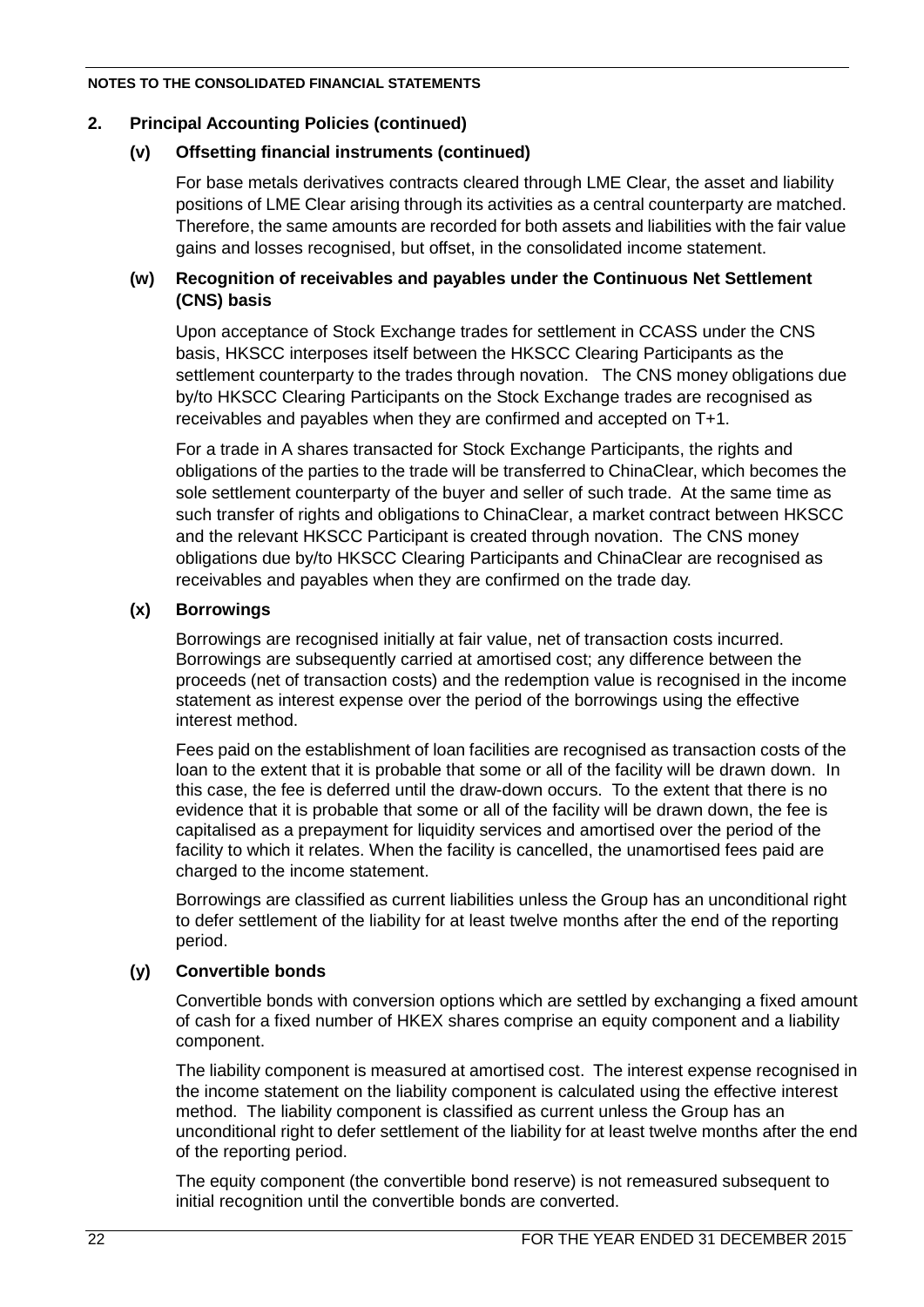# **2. Principal Accounting Policies (continued)**

# **(y) Convertible bonds (continued)**

Upon conversion of the convertible bonds, the carrying amount of the liability component at the time of conversion and part of the convertible bond reserve are transferred to share capital as consideration for shares issued (which is equal to the principal amount of the convertible bonds). The convertible bond reserve transferred to share capital represents the difference between the consideration of shares issued and the carrying amount of the liability component of the convertible bond at the time of conversion. The remaining convertible bond reserve is transferred to retained earnings.

### **(z) Put options arrangement on non-controlling interests**

The potential cash payments related to put options issued by HKEX for the non-voting ordinary shares of a subsidiary held by non-controlling interests are accounted for as financial liabilities, which are initially recognised at fair value as "written put options to non-controlling interests" within borrowings with a corresponding charge directly to equity under "reserve relating to written put options to non-controlling interests".

The written put option financial liabilities are subsequently measured at amortised cost, using the effective interest rate method, in order to accrete the liabilities up to the amount payable under the options at the date at which they first become exercisable. The charge arising is recorded under finance costs in the consolidated income statement.

In HKEX's statement of financial position, the initial fair value of the written put options is accounted for as an investment in subsidiaries with a corresponding credit to financial liabilities at fair value through profit or loss under other financial liabilities. Subsequent changes in fair value of the financial liabilities are recognised in HKEX's income statement.

# **(aa) Current and deferred tax**

Tax charge for the period comprises current and deferred tax. Tax is recognised in the income statement, except to the extent that it relates to items recognised directly in equity, in which case, the tax is also recognised directly in equity.

(i) Current tax

The current tax charge is calculated on the basis of the tax laws enacted or substantively enacted at the end of the reporting period in the countries where HKEX's subsidiaries operate and generate taxable income. Provisions are established where appropriate on the basis of amounts expected to be paid to the tax authorities.

(ii) Deferred tax

Deferred tax is recognised, using the liability method, on temporary differences arising between the tax bases of assets and liabilities and their carrying amounts in the financial statements, except that deferred tax liabilities are not recognised if they arise from the initial recognition of goodwill. Deferred tax is determined using tax rates that have been enacted or substantively enacted by the end of the reporting period and are expected to apply when the related deferred tax asset is realised or the deferred tax liability is settled.

Deferred tax assets are recognised to the extent that it is probable that future taxable profit will be available against which the temporary differences or the current tax losses can be utilised.

Deferred tax assets and liabilities are offset when there is a legally enforceable right to offset current tax assets against current tax liabilities and when the deferred tax assets and liabilities relate to income taxes levied by the same taxation authority on either the same taxable entity or different taxable entities where there is an intention to settle the balances on a net basis.

# **(ab) Deferred revenue**

Deferred revenue mainly comprises listing fees received in advance and payments received in advance for services in relation to the sales of market data. They are recognised as revenue over the period to which the services relate.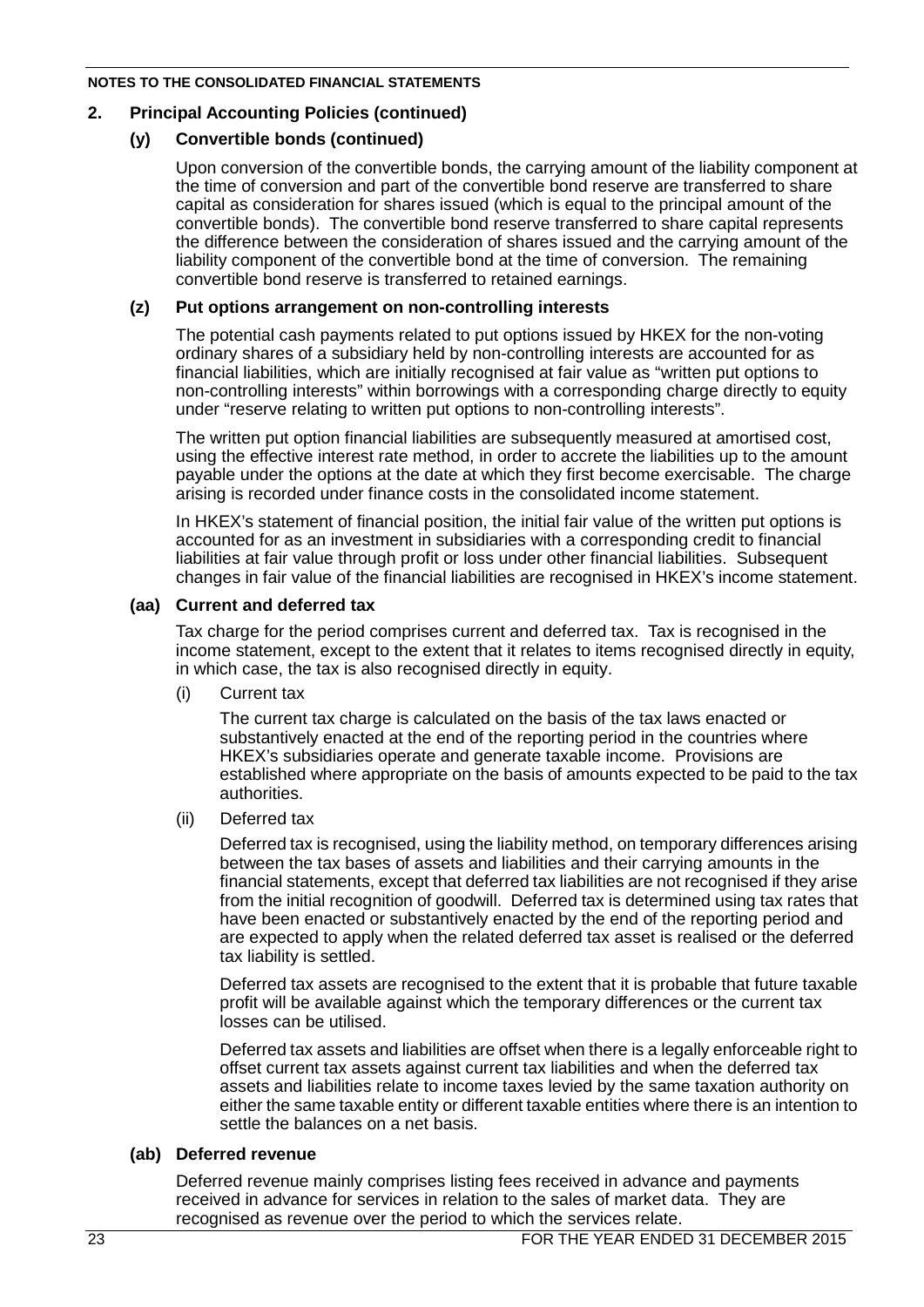# **2. Principal Accounting Policies (continued)**

# **(ac) Provisions and contingent liabilities**

Provisions are recognised when the Group has a present legal or constructive obligation as a result of past events, it is probable that an outflow of resources will be required to settle the obligation, and a reliable estimate of the amount can be made. The amount recognised as a provision is the best estimate of the consideration required to settle the present obligation at the end of the reporting period.

A contingent liability is a possible obligation that arises from past events and whose existence will only be confirmed by the occurrence or non-occurrence of one or more uncertain future events not wholly within the control of the Group. It can also be a present obligation arising from past events that is not recognised because it is not probable that outflow of economic resources will be required or the amount of obligation cannot be measured reliably.

A contingent liability is not recognised but is disclosed in the notes to the consolidated financial statements. When a change in the probability of an outflow occurs so that outflow is probable or when the amount of obligation becomes reliably measurable, it will then be recognised as a provision.

# **(ad) Foreign currency translation**

(i) Functional and presentation currency

Items included in the financial statements of each of the Group's entities are measured using the currency of the primary economic environment in which the entity operates (the functional currency). The consolidated financial statements are presented in Hong Kong Dollar (HKD), which is the Group's presentation currency and HKEX's functional and presentation currency.

(ii) Transactions and balances

Foreign currency transactions are translated into the functional currency using the exchange rates prevailing at the dates of transactions. Foreign exchange gains and losses resulting from the settlement of such transactions and from the translation at year-end exchange rates of monetary assets and liabilities denominated in foreign currencies are recognised in the income statement.

Translation differences on non-monetary financial assets that are classified as financial assets measured at fair value through profit or loss are reported as part of the fair value gain or loss.

(iii) Group companies

The results and financial position of all the Group entities that have a non-HKD functional currency are translated into HKD as follows:

- assets and liabilities (including goodwill and fair value adjustments arising on the acquisition of foreign subsidiaries) for each statement of financial position presented are translated at the closing rate at the end of the reporting period;
- income and expenses for each income statement are translated at the exchange rates approximating the foreign exchange rates ruling at the dates of the transactions; and
- all resulting currency translation differences are recognised in other comprehensive income and accumulated separately in the exchange reserve under equity.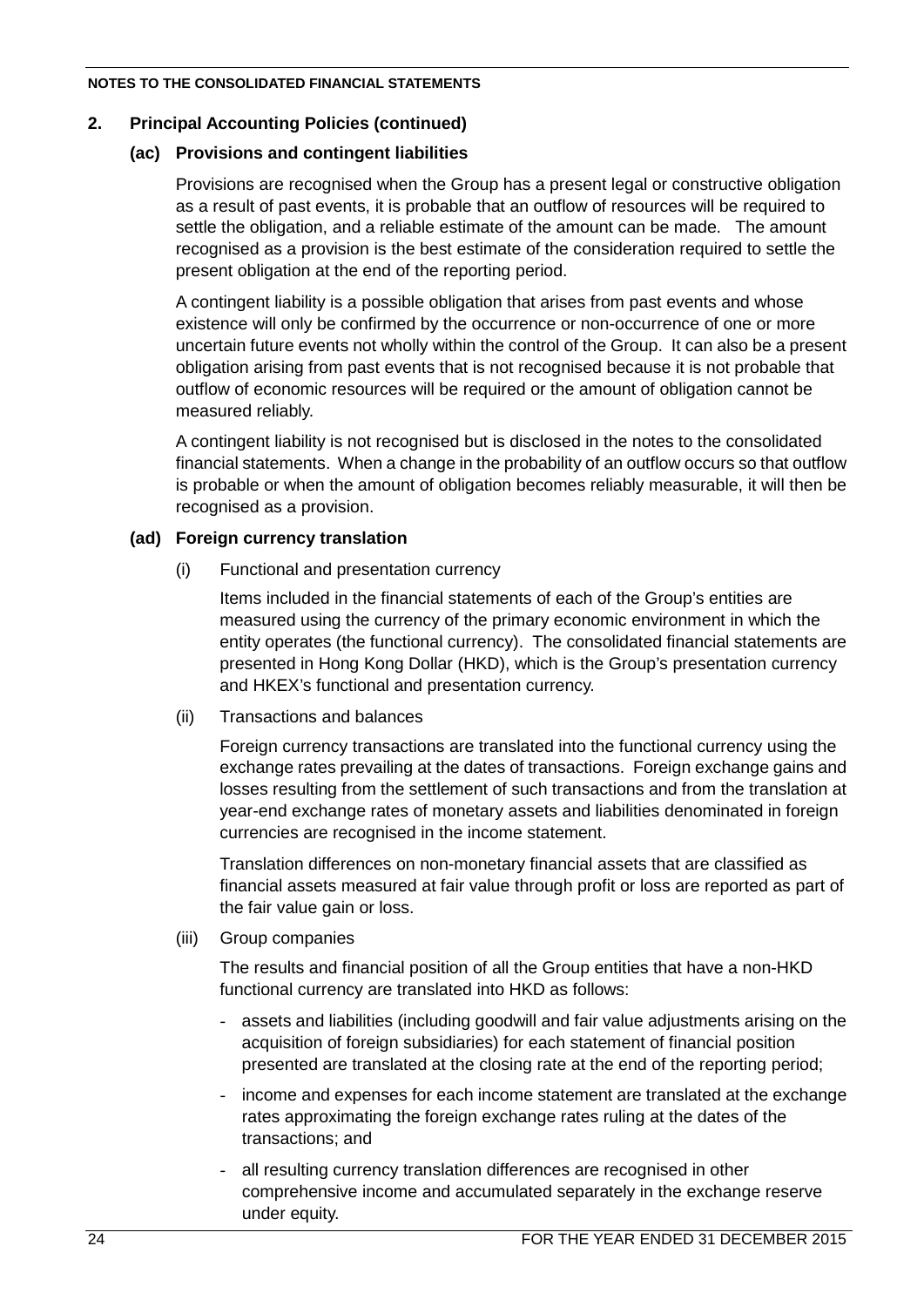# **2. Principal Accounting Policies (continued)**

# **(ae) Cash and cash equivalents**

Cash and cash equivalents comprise cash on hand, bank balances and other short-term highly liquid investments that are readily convertible into known amounts of cash and are subject to an insignificant risk of changes in value (mainly reverse repurchase investments, government bonds and time deposits), with original maturities of three months or less.

For the purpose of the consolidated statement of cash flows, cash and cash equivalents comprise cash and cash equivalents available for the disposition of the Group and exclude cash and cash equivalents held for specific purposes such as those held for the purpose of the Margin Funds, Clearing House Funds and cash prepayments for A shares.

# **(af) Share capital**

Ordinary shares are classified as equity. Incremental costs directly attributable to the issue of new shares are shown in equity as a deduction from the proceeds.

# **(ag) Shares held for Share Award Scheme**

Where HKEX shares are acquired by the Share Award Scheme from the market or by electing for scrip in lieu of cash dividends, the total consideration of shares acquired from the market (including any directly attributable incremental costs) or under the scrip dividend scheme is presented as Shares held for Share Award Scheme and deducted from total equity.

Upon vesting, the related costs of the vested Awarded Shares purchased from the market and shares acquired under the scrip dividend scheme (dividend shares) are credited to Shares held for Share Award Scheme, with a corresponding decrease in employee share-based compensation reserve for Awarded Shares, and decrease in retained earnings for dividend shares.

For vesting of forfeited or unallocated shares regranted, the related costs of the forfeited or unallocated shares regranted are credited to Shares held for Share Award Scheme, and the related fair value of the shares regranted are debited to employee share-based compensation reserve. The difference between the cost and the fair value of the shares regranted is credited to share capital if the fair value is higher than the costs, or debited against retained earnings if the fair value is less than the cost.

#### **(ah) Operating segments**

Operating segments are reported in a manner consistent with the internal management reports provided to the chief operating decision-maker (note 4). The chief operating decision-maker, who is responsible for allocating resources and assessing performance of the operating segments, has been identified as HKEX's Chief Executive. Information relating to segment assets and liabilities is not disclosed as such information is not regularly reported to the chief operating decision-maker.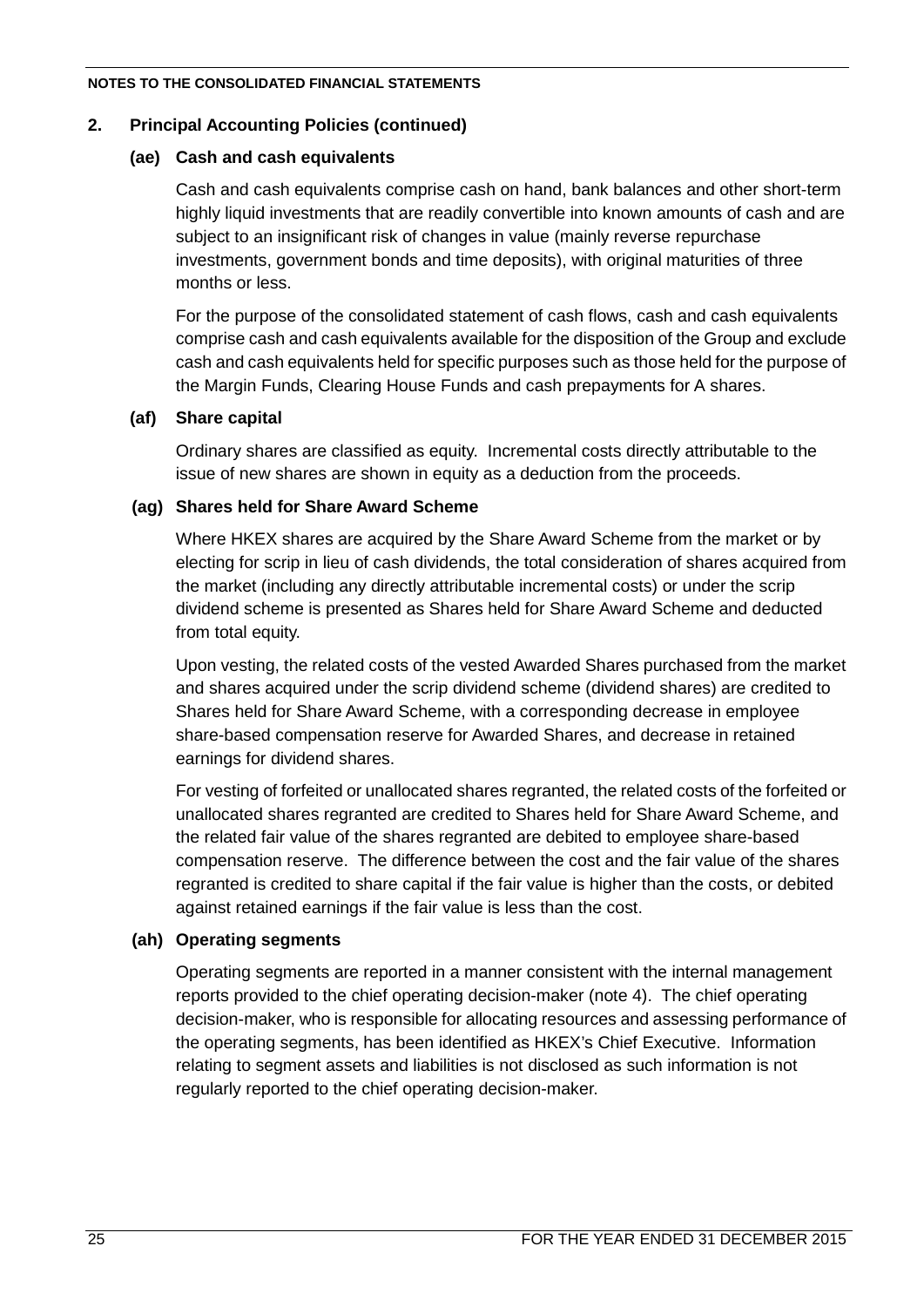# **2. Principal Accounting Policies (continued)**

# **(ai) Dividends**

Dividends disclosed in note 20 to the consolidated financial statements represent interim dividend paid and final dividend proposed for the year (based on the issued share capital less the number of shares held for the Share Award Scheme at the end of the reporting period).

Dividends declared are recognised as liabilities in the financial statements in the period in which the dividends are approved by the shareholders or directors, where appropriate.

# **3. Critical Accounting Estimates and Assumptions**

The Group makes estimates and assumptions concerning the future when the consolidated financial statements are prepared. The resulting accounting estimates may differ from the related actual results. The estimates and assumptions that have a significant risk of causing a material adjustment to the carrying amounts of assets and liabilities within the next financial year are discussed below:

#### **(a) Goodwill and tradenames**

The Group tests in the year of acquisition and annually whether goodwill and tradenames have suffered any impairment in accordance with the accounting policy stated in note 2(p).

The recoverable amounts of relevant CGUs have been determined based on value-in-use calculations. These calculations require the use of estimates and significant judgement by management (note 29).

Changes in facts and circumstances may result in revisions to estimates of recoverable amounts and to the conclusion as to whether an indication of impairment exists, which could affect the income statement in future years.

# **(b) Valuation of investments**

The Group has a significant amount of investments that are not classified as Level 1 investments under HKFRS 13. Except for an investment in an unlisted company held by a subsidiary at 31 December 2014, the valuations have been determined based on quotes from market makers or alternative pricing sources supported by observable inputs.

At 31 December 2015, the financial assets that were not classified as Level 1 investments (excluding the base metals futures and options contracts cleared through by LME Clear that did not qualify for netting under the current accounting standards) under HKFRS 13 amounted to \$3,087 million (31 December 2014: \$2,764 million).

As the valuation of investments reflects movements in their market prices, fair value gains or losses may fluctuate or reverse until the investments are sold or mature. The potential impact of the fair value change of such investments on the Group's consolidated income statement is disclosed in note 52(a)(iv).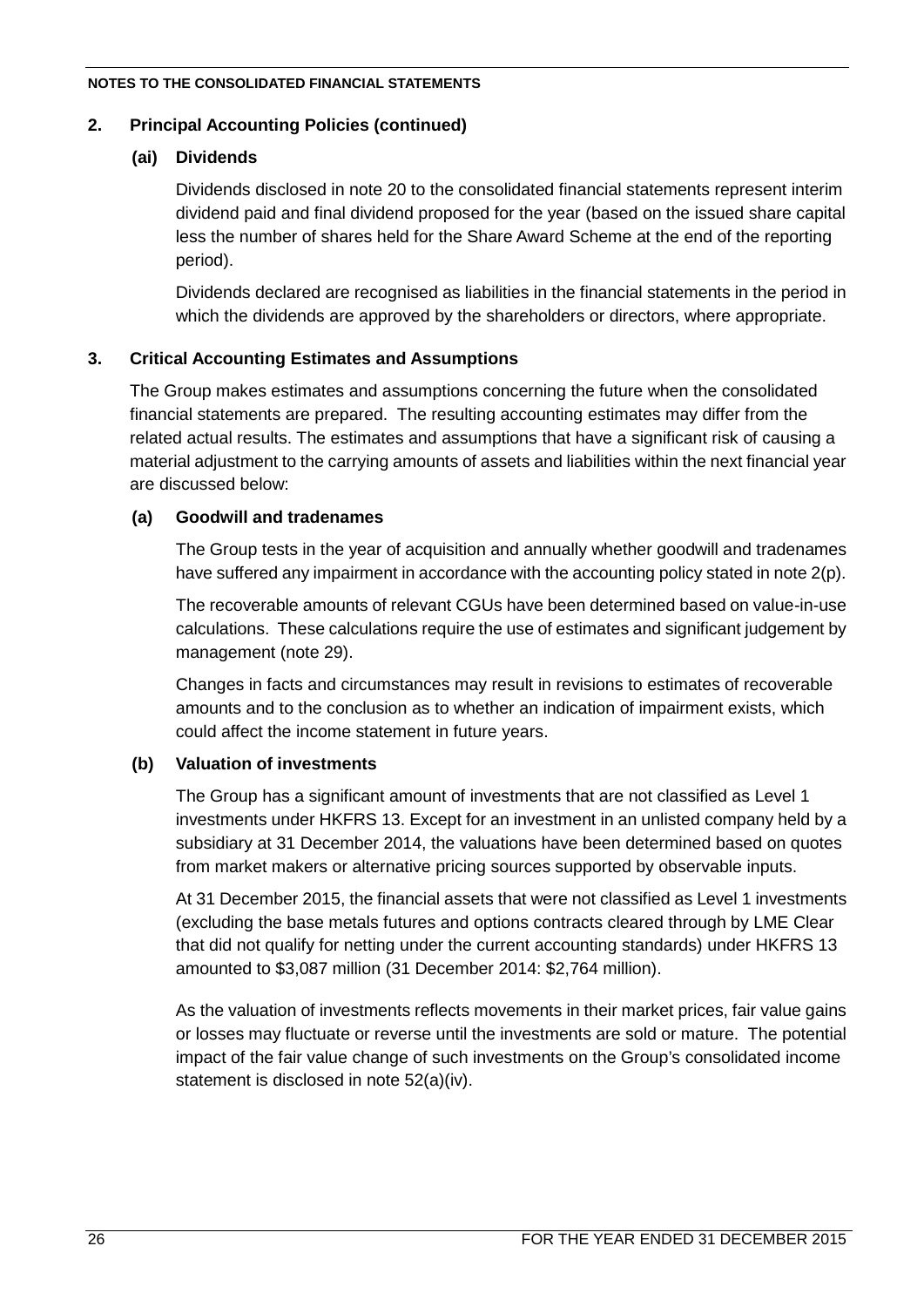# **4. Operating Segments**

The Group determines its operating segments based on the reports that are used to make strategic decisions reviewed by the chief operating decision-maker.

The Group has five reportable segments ("Corporate Items" is not a reportable segment). The segments are managed separately as each segment offers different products and services and requires different information technology systems and marketing strategies. The operations in each of the Group's reportable segments are as follows:

The **Cash** segment covers all equity products traded on the Cash Market platforms and the Shanghai Stock Exchange through Stock Connect, sales of market data relating to these products and other related activities. The major sources of revenue of the segment are trading fees, trading tariff, listing fees of equity products and market data fees.

The **Equity and Financial Derivatives** segment refers to derivatives products traded on Hong Kong Futures Exchange Limited (Futures Exchange) and the Stock Exchange and other related activities. These include the provision and maintenance of trading platforms for a range of equity and financial derivatives products, such as stock and equity index futures and options, derivative warrants (DWs), CBBCs and warrants and sales of market data relating to these products. The major sources of revenue are trading fees, trading tariff and listing fees of derivatives products and market data fees.

The **Commodities** segment refers to the operations of the LME, which operates an exchange in the UK for the trading of base metals futures and options contracts. It also covers the Asia Commodities contracts traded on the Futures Exchange. The major sources of revenue of the segment are trading fees, commodity market data fees and fees generated from other ancillary operations.

The **Clearing** segment refers to the operations of the five clearing houses, namely HKSCC, SEOCH, HKCC, OTC Clear and LME Clear, which are responsible for clearing, settlement and custodian activities of the Stock Exchange, the Futures Exchange and the Shanghai Stock Exchange through Stock Connect, clearing and settlement of over-the-counter derivatives contracts, and clearing and settlement of base metals futures and options contracts traded on the LME. Its principal sources of revenue are derived from providing clearing, settlement, depository, custody and nominee services and net investment income earned on the Margin Funds and Clearing House Funds.

The **Platform and Infrastructure** segment refers to all services in connection with providing users with access to the platform and infrastructure of the Group. Its major sources of revenue are network, terminal user, dataline and software sub-license fees, trading booth user fees and hosting services fees.

Central income (including net investment income of Corporate Funds) and central costs (costs of central support functions that provide services to all of the operating segments, finance costs and other costs not directly related to any of the operating segments) are included as "Corporate Items".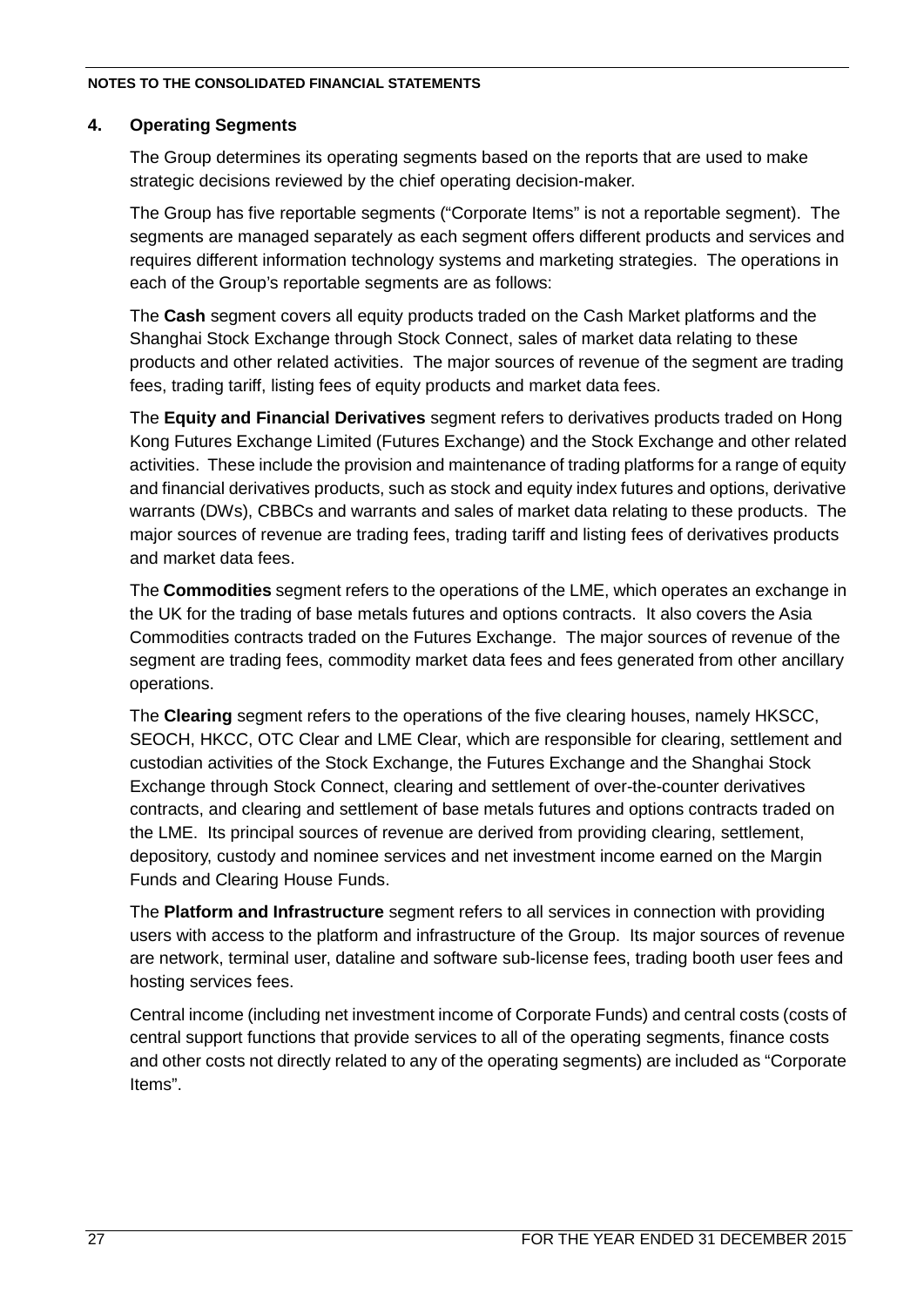# **4. Operating Segments (continued)**

The chief operating decision-maker assesses the performance of the operating segments principally based on their EBITDA. An analysis by operating segment of the Group's EBITDA, profit before taxation and other selected financial information for the year is as follows:

|                                              |                |                    |                    | 2015     |                |              |          |
|----------------------------------------------|----------------|--------------------|--------------------|----------|----------------|--------------|----------|
|                                              |                | <b>Equity and</b>  |                    |          | Platform       |              |          |
|                                              |                | <b>Financial</b>   |                    |          | and            | Corporate    |          |
|                                              | Cash           | <b>Derivatives</b> | <b>Commodities</b> | Clearing | Infrastructure | <b>Items</b> | Group    |
|                                              | \$m            | \$m                | \$m                | \$m      | \$m            | \$m          | \$m      |
| Revenue from external customers              | 3,433          | 2,178              | 1,735              | 4,383    | 499            | 5            | 12,233   |
| Net investment income                        |                |                    |                    | 604      |                | 74           | 678      |
| Gain on disposal of a                        |                |                    |                    |          |                |              |          |
| leasehold property                           |                |                    |                    |          |                | 445          | 445      |
| Sundry income                                | $\overline{2}$ | 1                  |                    | 15       | $\blacksquare$ | 1            | 19       |
| Revenue and other income                     | 3,435          | 2,179              | 1,735              | 5,002    | 499            | 525          | 13,375   |
| Operating expenses                           | (531)          | (446)              | (546)              | (692)    | (148)          | (927)        | (3, 290) |
| Reportable segment EBITDA                    | 2,904          | 1,733              | 1,189              | 4,310    | 351            | (402)        | 10,085   |
| Depreciation and amortisation                | (85)           | (87)               | (275)              | (148)    | (43)           | (46)         | (684)    |
| Finance costs                                |                |                    |                    |          |                | (114)        | (114)    |
| Share of loss of a joint venture             |                | (9)                |                    |          |                |              | (9)      |
| Reportable segment profit before<br>taxation | 2,819          | 1,637              | 914                | 4,162    | 308            | (562)        | 9,278    |
|                                              |                |                    |                    |          |                |              |          |
| Other segment information:                   |                |                    |                    |          |                |              |          |
| Interest income                              |                |                    |                    | 615      |                | 71           | 686      |
| Interest rebates to Participants             |                |                    |                    | (24)     |                |              | (24)     |
| Other material non-cash items:               |                |                    |                    |          |                |              |          |
| Forfeiture of unclaimed cash                 |                |                    |                    |          |                |              |          |
| dividends held by HKSCC                      |                |                    |                    |          |                |              |          |
| Nominees Limited                             |                |                    |                    | 11       |                |              | 11       |
| Employee share-based                         |                |                    |                    |          |                | (70)         |          |
| compensation expenses                        | (27)           | (21)               | (25)               | (38)     | (2)            |              | (183)    |
| Gain on disposal of other<br>fixed assets    | $\mathbf{2}$   | 1                  |                    | 4        |                | 1            | 8        |
| (Provision for)/reversal of                  |                |                    |                    |          |                |              |          |
| provision for impairment                     |                |                    |                    |          |                |              |          |
| losses                                       | (1)            |                    |                    | 77       |                |              | 76       |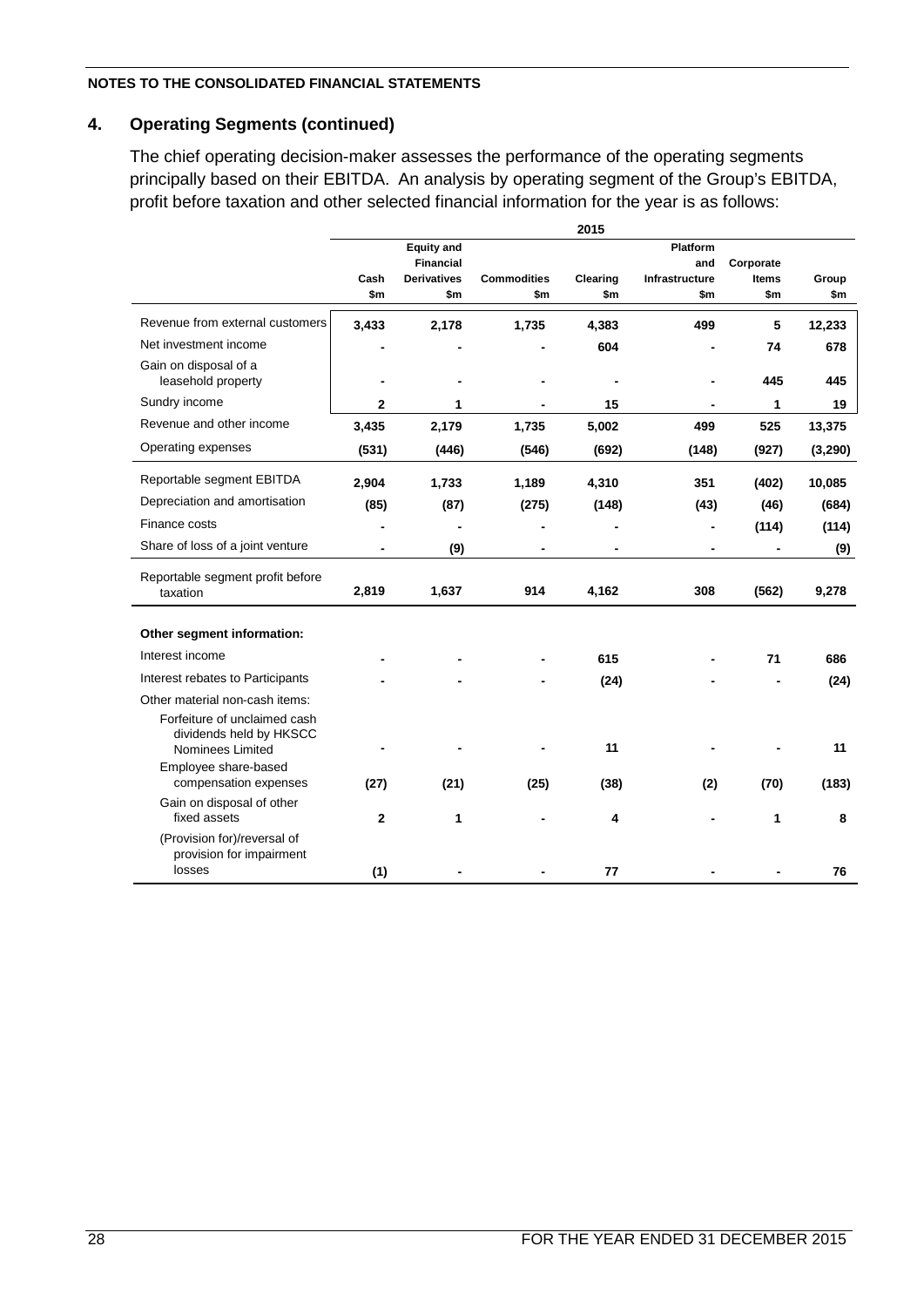# **4. Operating Segments (continued)**

|                                                                             |               |                          |                | 2014     |                          |                |         |
|-----------------------------------------------------------------------------|---------------|--------------------------|----------------|----------|--------------------------|----------------|---------|
|                                                                             |               | Equity and               |                |          | Platform                 |                |         |
|                                                                             |               | Financial                |                |          | and                      | Corporate      |         |
|                                                                             | Cash          | Derivatives              | Commodities    | Clearing | Infrastructure           | Items          | Group   |
|                                                                             | $\mathsf{Sm}$ | \$m\$                    | \$m\$          | \$m      | \$m                      | $\mathsf{Sm}$  | \$m\$   |
| Revenue from external customers                                             | 2,761         | 1,666                    | 1,274          | 2,956    | 465                      | 5              | 9,127   |
| Net investment income                                                       |               |                          |                | 532      |                          | 175            | 707     |
| Sundry income                                                               |               | $\overline{\phantom{a}}$ | $\blacksquare$ | 15       | $\overline{\phantom{a}}$ | $\overline{a}$ | 15      |
| Revenue and other income                                                    | 2,761         | 1,666                    | 1,274          | 3,503    | 465                      | 180            | 9,849   |
| Operating expenses                                                          | (461)         | (400)                    | (568)          | (586)    | (152)                    | (791)          | (2,958) |
| Reportable segment EBITDA                                                   | 2,300         | 1,266                    | 706            | 2,917    | 313                      | (611)          | 6,891   |
| Depreciation and amortisation                                               | (89)          | (64)                     | (322)          | (98)     | (46)                     | (28)           | (647)   |
| Finance costs                                                               |               |                          |                |          |                          | (196)          | (196)   |
| Share of loss of a joint venture                                            |               | (10)                     |                |          |                          |                | (10)    |
| Reportable segment profit before<br>taxation                                | 2,211         | 1,192                    | 384            | 2,819    | 267                      | (835)          | 6,038   |
| Other segment information:                                                  |               |                          |                |          |                          |                |         |
|                                                                             |               |                          |                |          |                          |                |         |
| Interest income                                                             |               |                          |                | 517      |                          | 77             | 594     |
| Interest rebates to Participants                                            |               |                          |                | (6)      |                          |                | (6)     |
| Other material non-cash items:                                              |               |                          |                |          |                          |                |         |
| Forfeiture of unclaimed cash<br>dividends held by HKSCC<br>Nominees Limited |               |                          |                | 15       |                          |                | 15      |
| Employee share-based<br>compensation expenses                               | (21)          | (16)                     | (14)           | (29)     | (2)                      | (55)           | (137)   |
| Reversal of provision<br>for/(provision for)<br>impairment losses           | 1             |                          | (2)            | 77       |                          |                | 76      |
|                                                                             |               |                          |                |          |                          |                |         |

(a) The accounting policies of the reportable segments are the same as the Group's accounting policies described in note 2. Taxation charge/credit is not allocated to reportable segments.

#### (b) Geographical information

#### (i) Revenue

The Group's revenue from external customers is derived from its operations in the following geographical location:

|                               | 2015<br>\$m | 2014<br>\$m |
|-------------------------------|-------------|-------------|
| Hong Kong (place of domicile) | 9,757       | 7,644       |
| United Kingdom                | 2,476       | 1,483       |
|                               | 12,233      | 9,127       |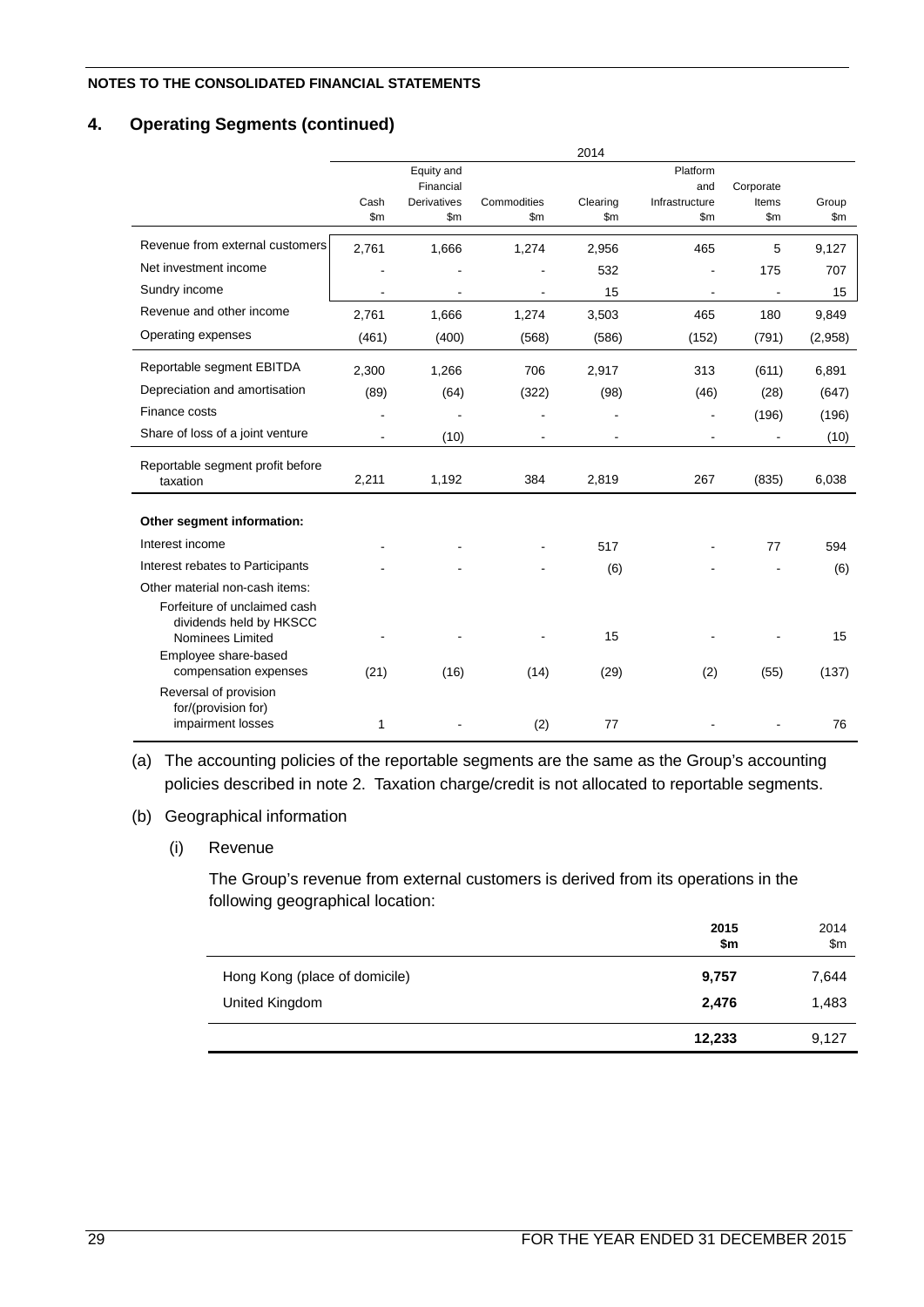#### **4. Operating Segments (continued)**

- (b) Geographical information (continued)
	- (ii) Non-current assets

The Group's non-current assets (excluding financial assets and deferred tax assets) by geographical location are detailed below:

|                               | At<br>31 Dec 2015<br>\$m | At<br>31 Dec 2014<br>\$m |
|-------------------------------|--------------------------|--------------------------|
| Hong Kong (place of domicile) | 2,059                    | 2,140                    |
| United Kingdom                | 17,481                   | 17,465                   |
| <b>Mainland China</b>         | 3                        | 5                        |
|                               | 19,543                   | 19,610                   |

### (c) Information about major customers

In 2015 and 2014, the revenue from the Group's largest customer amounted to less than 10 per cent of the Group's total revenue.

# **5. Trading Fees and Trading Tariff**

|                                                             | 2015<br>\$m | 2014<br>\$m |
|-------------------------------------------------------------|-------------|-------------|
| Trading fees and trading tariff were derived from:          |             |             |
| Securities traded on the Stock Exchange                     |             |             |
| (excluding stock options contracts) and the                 |             |             |
| Shanghai Stock Exchange through Stock Connect               | 3,013       | 2,033       |
| Futures and options contracts traded on the Stock Exchange  |             |             |
| and the Futures Exchange                                    | 1,052       | 799         |
| Base metals futures and options contracts traded on the LME | 1,404       | 928         |
|                                                             | 5.469       | 3.760       |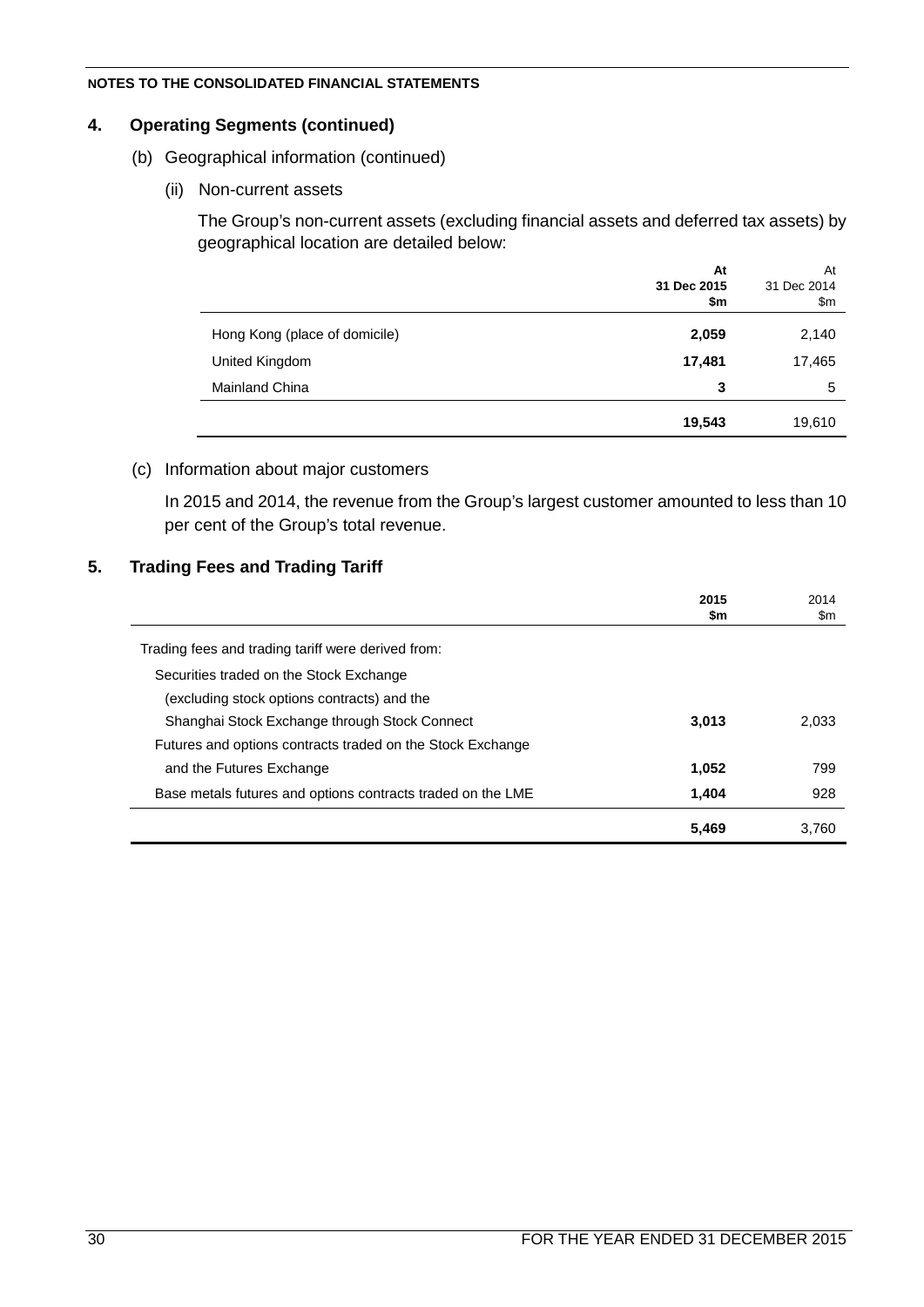#### **6. Stock Exchange Listing Fees**

|                                    |                  |     | 2015         |              |        |                | 2014                     |       |
|------------------------------------|------------------|-----|--------------|--------------|--------|----------------|--------------------------|-------|
|                                    | <b>Equity</b>    |     | <b>CBBCs</b> |              | Equity |                | CBBCs,                   |       |
|                                    | <b>Main</b>      |     | <b>DWs</b>   |              | Main   |                | <b>DWs</b>               |       |
|                                    | <b>Board GEM</b> |     | & others     | <b>Total</b> | Board  | <b>GEM</b>     | & others                 | Total |
|                                    | \$m              | \$m | \$m          | \$m          | \$m    | \$m            | \$m                      | \$m   |
| <b>Stock Exchange Listing Fees</b> |                  |     |              |              |        |                |                          |       |
| Annual listing fees                | 557              | 31  | 3            | 591          | 502    | 27             | 3                        | 532   |
| Initial and subsequent issue       |                  |     |              |              |        |                |                          |       |
| listing fees                       | 82               | 15  | 418          | 515          | 89     | 11             | 462                      | 562   |
| Other listing fees                 | 6                | 2   | ۰            | 8            | 6      | $\overline{2}$ | $\overline{\phantom{a}}$ | 8     |
| Total                              | 645              | 48  | 421          | 1,114        | 597    | 40             | 465                      | 1,102 |

Listing fees are primarily fees paid by issuers to enable them to gain access to the Stock Exchange and enjoy the privileges and facilities by being admitted, listed and traded on the Stock Exchange.

#### **7. Other Revenue**

|                                                                                               | 2015<br>\$m | 2014<br>\$m |
|-----------------------------------------------------------------------------------------------|-------------|-------------|
| Network, terminal user, dataline and software sub-license fees                                | 389         | 356         |
| Commodities stock levies and warehouse listing fees                                           | 102         | 117         |
| Hosting services fees                                                                         | 105         | 98          |
| Participants' subscription and application fees                                               | 73          | 69          |
| Brokerage on direct IPO allotments                                                            | 6           | 34          |
| Trading booth user fees                                                                       | 5           | 11          |
| Accommodation income (note (a))                                                               | 72          | 28          |
| Sales of Trading Rights                                                                       | 11          | 6           |
| Post-liquidation interest arising from a Participant's default on market contracts (note (b)) | 38          |             |
| Miscellaneous revenue                                                                         | 61          | 54          |
|                                                                                               | 862         | 773         |

- (a) Accommodation income mainly comprises income from Participants on securities deposited as alternatives to cash deposits of Margin Funds and interest shortfall collected from LME Clear Participants on cash collateral where the investment return on the collateral is below the benchmarked interest rates stipulated in the clearing rules of LME Clear.
- (b) In 2015, the liquidators of Lehman Brothers Securities Asia Limited (LBSA) paid a post-liquidation interest of \$38 million on LBSA's debts arising from its default on market contracts. An equal amount was appropriated to the HKSCC Guarantee Fund reserve from retained earnings during the year (note 42).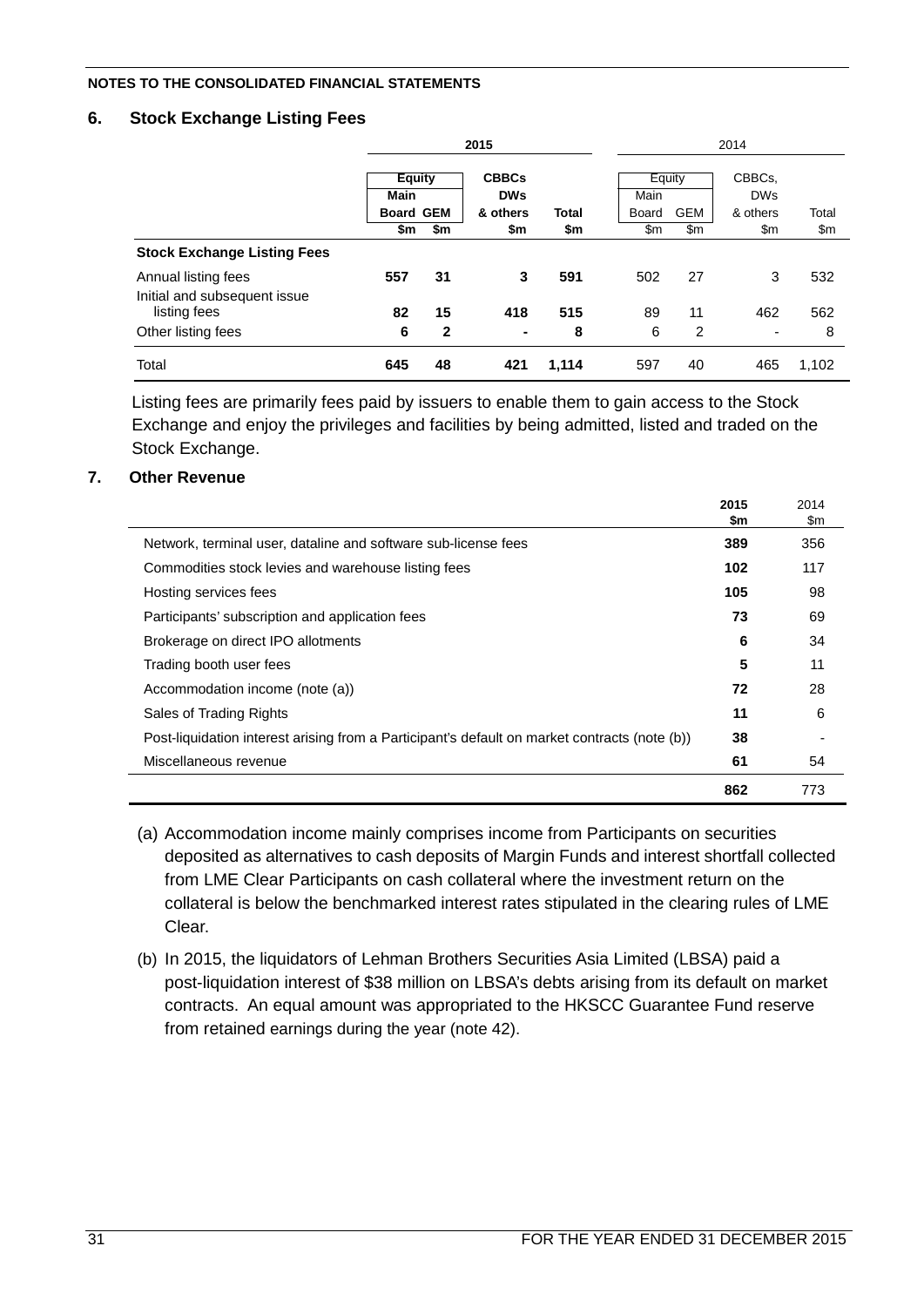#### **8. Net Investment Income**

|                                                                        | 2015<br>\$m | 2014<br>\$m |
|------------------------------------------------------------------------|-------------|-------------|
| Gross interest income from financial assets measured at amortised cost | 686         | 594         |
| Interest rebates to Participants                                       | (24)        | (6)         |
| Net interest income                                                    | 662         | 588         |
| Net fair value gains including interest income on financial assets     |             |             |
| mandatorily measured at fair value through profit or loss and          |             |             |
| financial liabilities at fair value through profit or loss             | 49          | 109         |
| <b>Others</b>                                                          | (33)        | 10          |
| Net investment income                                                  | 678         | 707         |

#### **9. Gain on Disposal of a Leasehold Property**

In 2015, the Group sold a leasehold property to a third party at a consideration of \$509 million. The gain on disposal of the leasehold property, after deducting related selling expenses, amounted to \$445 million and was recognised in the consolidated income statement.

#### **10. Sundry Income**

|                                              | 2015<br>\$m | 2014<br>\$m |
|----------------------------------------------|-------------|-------------|
| Gain on disposal of other fixed assets       | 8           |             |
| Forfeiture of unclaimed dividends (note (a)) | 11          | 15          |
|                                              | 19          | 15          |

(a) In accordance with CCASS Rule 1109, the Group exercised its forfeiture right to appropriate cash dividends of \$11 million (2014: \$15 million) held by HKSCC Nominees Limited, which had remained unclaimed for a period of more than seven years and recognised these as sundry income. The Group has, however, undertaken to honour all forfeited claims amounting to \$157 million at 31 December 2015 (31 December 2014: \$146 million) if adequate proof of entitlement is provided by the beneficial owner claiming any dividends forfeited.

#### **11. Staff Costs and Related Expenses**

Staff costs and related expenses comprised the following:

|                                                 | 2015<br>\$m  | 2014<br>\$m |
|-------------------------------------------------|--------------|-------------|
| Salaries and other short-term employee benefits | 1,686        | 1,446       |
| Employee share-based compensation benefits of   |              |             |
| Share Award Scheme (note 41)                    | 183          | 137         |
| <b>Termination benefits</b>                     | 14           | 12          |
| Retirement benefit costs (note (a)):            |              |             |
| - ORSO Plan                                     | 103          | 92          |
| - MPF Scheme                                    | $\mathbf{2}$ |             |
| - LME Pension Scheme                            | 32           | 28          |
|                                                 | 2.020        | 1.716       |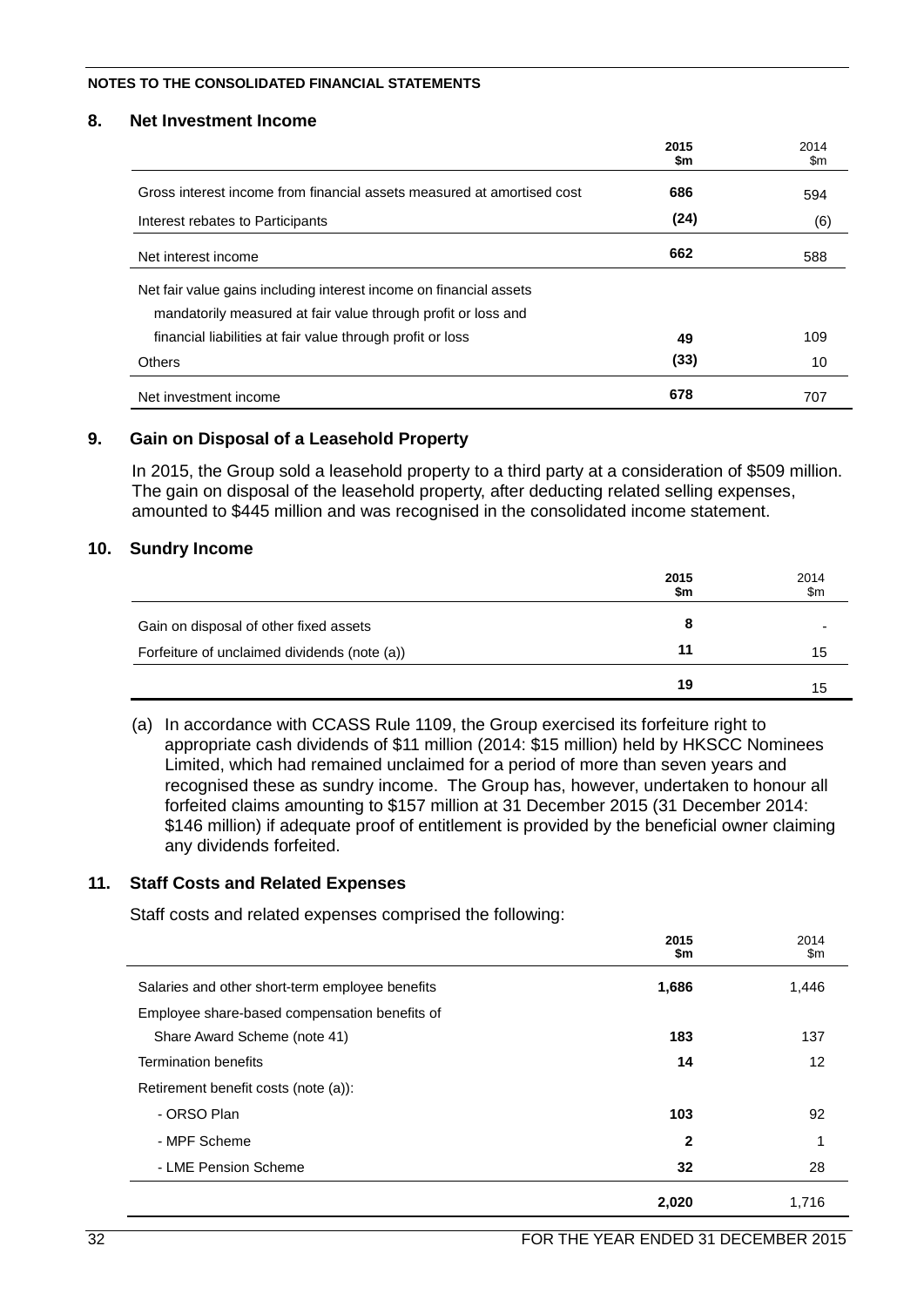#### **11. Staff Costs and Related Expenses (continued)**

(a) Retirement Benefit Costs

The Group has sponsored a defined contribution provident fund scheme (ORSO Plan) which is registered under the Occupational Retirement Schemes Ordinance (ORSO) and a Mandatory Provident Fund scheme (MPF Scheme) for the benefits of its employees in Hong Kong. The Group contributes 12.5 per cent of the employee's basic salary to the ORSO Plan if an employee contributes 5 per cent. If the employee chooses not to contribute, the Group will contribute 10 per cent of the employee's salary to the ORSO Plan. Contributions to the MPF Scheme are in accordance with the statutory limits prescribed by the MPF Ordinance (ie, 5 per cent of the employee's relevant income subject to a maximum contribution, which has been adjusted from \$1,250 to \$1,500 per month with effect from 1 June 2014). Forfeited contributions of the provident fund for employees who leave before the contributions are fully vested are not used to offset existing contributions but are credited to a reserve account of that provident fund, and are available for distribution to the provident fund members at the discretion of the trustees. Assets of the provident fund and the MPF Scheme are held separately from those of the Group, are independently administered and are not included in the consolidated statement of financial position.

The Group has also sponsored a defined contribution pension scheme for all employees of the LME Group (LME Pension Scheme). For all employees who joined the LME Group before 1 May 2014, the Group contributes 15 per cent to 17 per cent of the employee's basic salary to the LME Pension Scheme.

In line with Auto enrolment legislation in the UK, for all employees who joined the LME Group on or after 1 May 2014, they are auto enrolled into the LME Pension Scheme on a matched contribution basis and may choose a personal contribution level ranging from 3 per cent to 5 per cent of their basic salaries, which is matched by the Group's contribution ranging from 6 per cent to 10 per cent of their basic salaries. Staff may opt-out of the scheme if they wish.

There are no forfeited contributions for the LME Pension Scheme as the contributions are fully vested to the employees upon payment to the scheme. Assets of the LME Pension Scheme are held separately from those of the Group and are independently administered.

#### **12. Information Technology and Computer Maintenance Expenses**

|                                     | 2015<br>\$m | 2014<br>\$m |
|-------------------------------------|-------------|-------------|
| Costs of services and goods:        |             |             |
| - consumed by the Group             | 445         | 429         |
| - directly consumed by Participants | 72          | 81          |
|                                     | 517         | 510         |

#### **13. Other Operating Expenses**

(a) In prior years, the Group lodged claims with the liquidators of Lehman Brothers Securities Asia Limited in respect of the losses of approximately \$160 million previously recognised in the Group's results. During the year ended 31 December 2015, the liquidators declared dividends of \$77 million (2014: \$77 million), and these were recognised in the Group's consolidated income statement, as a reversal of a provision for impairment losses recognised in prior years. Following the receipt of the dividends in 2015, the full amount of the claim lodged has now been recovered.

The amount recovered of \$77 million, together with an interim dividend declared in December 2014 but received in January 2015 of \$23 million, were appropriated to the HKSCC Guarantee Fund reserve from retained earnings during the year ended 31 December 2015 (2014: \$54 million) (note 42).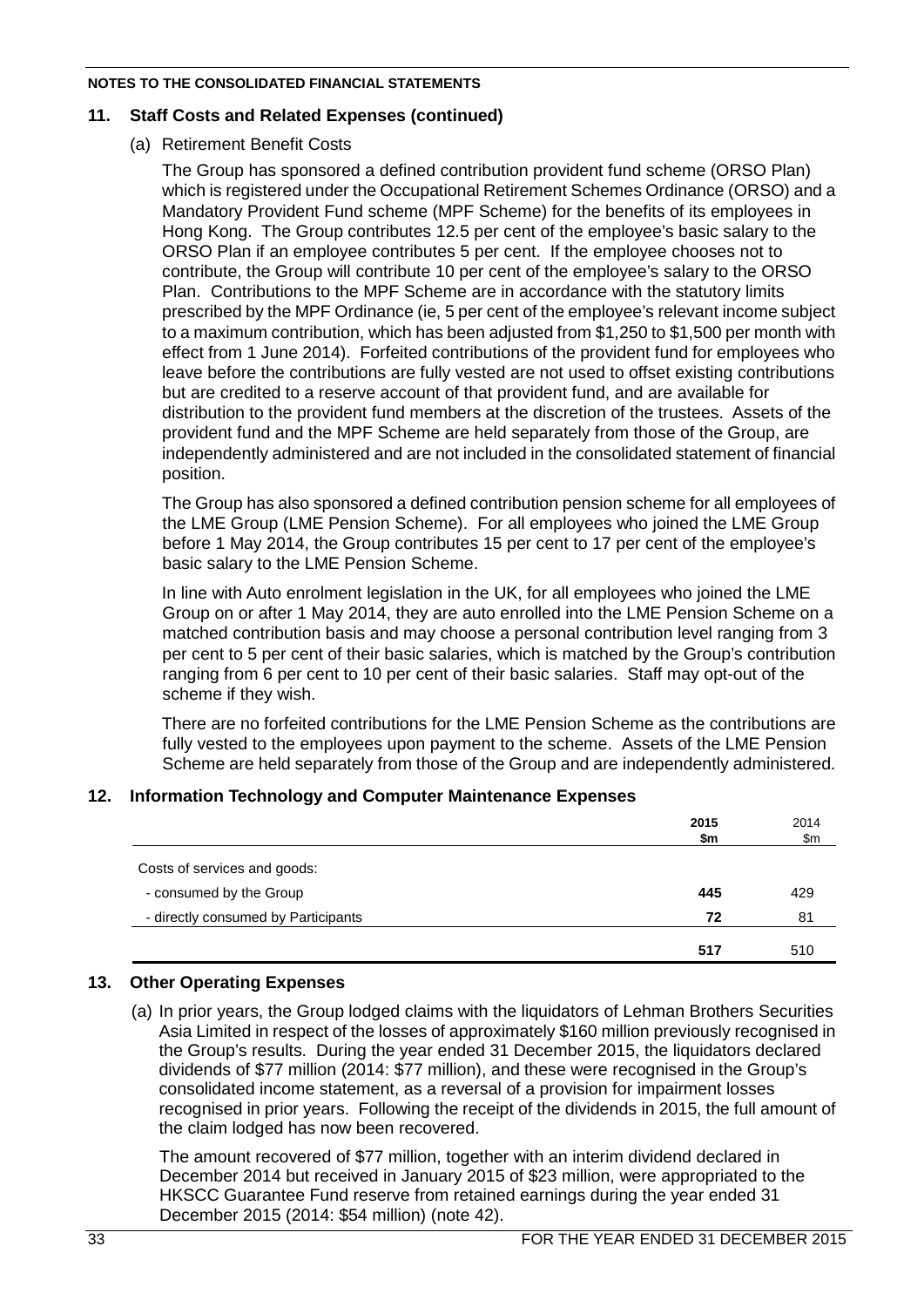# **13. Other Operating Expenses (continued)**

(b) Others

|                                             | 2015<br>\$m | 2014<br>\$m |
|---------------------------------------------|-------------|-------------|
|                                             |             |             |
| Insurance                                   | 14          | 9           |
| Financial data subscription fees            | 26          | 21          |
| Custodian and fund management fees          | 31          | 13          |
| Bank charges                                | 50          | 36          |
| Repairs and maintenance expenses            | 66          | 45          |
| License fees                                | 27          | 20          |
| Communication expenses                      | 15          | 16          |
| Travel expenses                             | 41          | 34          |
| Security expenses                           | 17          | 14          |
| Premises cleaning expenses                  | 9           | 7           |
| Contribution to Financial Reporting Council | 7           | 5           |
| Other miscellaneous expenses                | 93          | 67          |
|                                             | 396         | 287         |

# **14. Operating Profit**

|                                                                 | 2015<br>\$m | 2014<br>$\mathsf{S}$ m |
|-----------------------------------------------------------------|-------------|------------------------|
| Operating profit is stated after (charging)/crediting:          |             |                        |
| Amortisation of intangible assets (note 29)                     | (445)       | (405)                  |
| Auditor's remuneration                                          |             |                        |
| - audit fees                                                    | (13)        | (12)                   |
| - other non-audit fees                                          | (8)         | (5)                    |
| Depreciation of fixed assets (note 30)                          | (239)       | (242)                  |
| Operating lease rentals                                         |             |                        |
| - land and buildings                                            | (203)       | (209)                  |
| - computer systems and equipment                                | (28)        | (23)                   |
| Net foreign exchange (losses)/gains on financial assets         |             |                        |
| and liabilities (excluding financial assets and financial       |             |                        |
| liabilities measured at fair value through profit or loss)      | (37)        | 2                      |
| <b>Finance Costs</b>                                            |             |                        |
|                                                                 | 2015<br>\$m | 2014<br>\$m\$          |
| Interest expenses:                                              |             |                        |
| - Bank borrowings (note 37(a))                                  | 23          | 33                     |
| - Convertible bonds (note 37(b))                                | 42          | 113                    |
| - Notes (note $37(c)$ )                                         | 44          | 42                     |
| - Written put options to non-controlling interests (note 37(d)) | 7           | $\overline{7}$         |
|                                                                 |             |                        |

Net foreign exchange (gains)/losses on financing activities **(2)** (2) 1

**114** 196

**15. Finance Costs**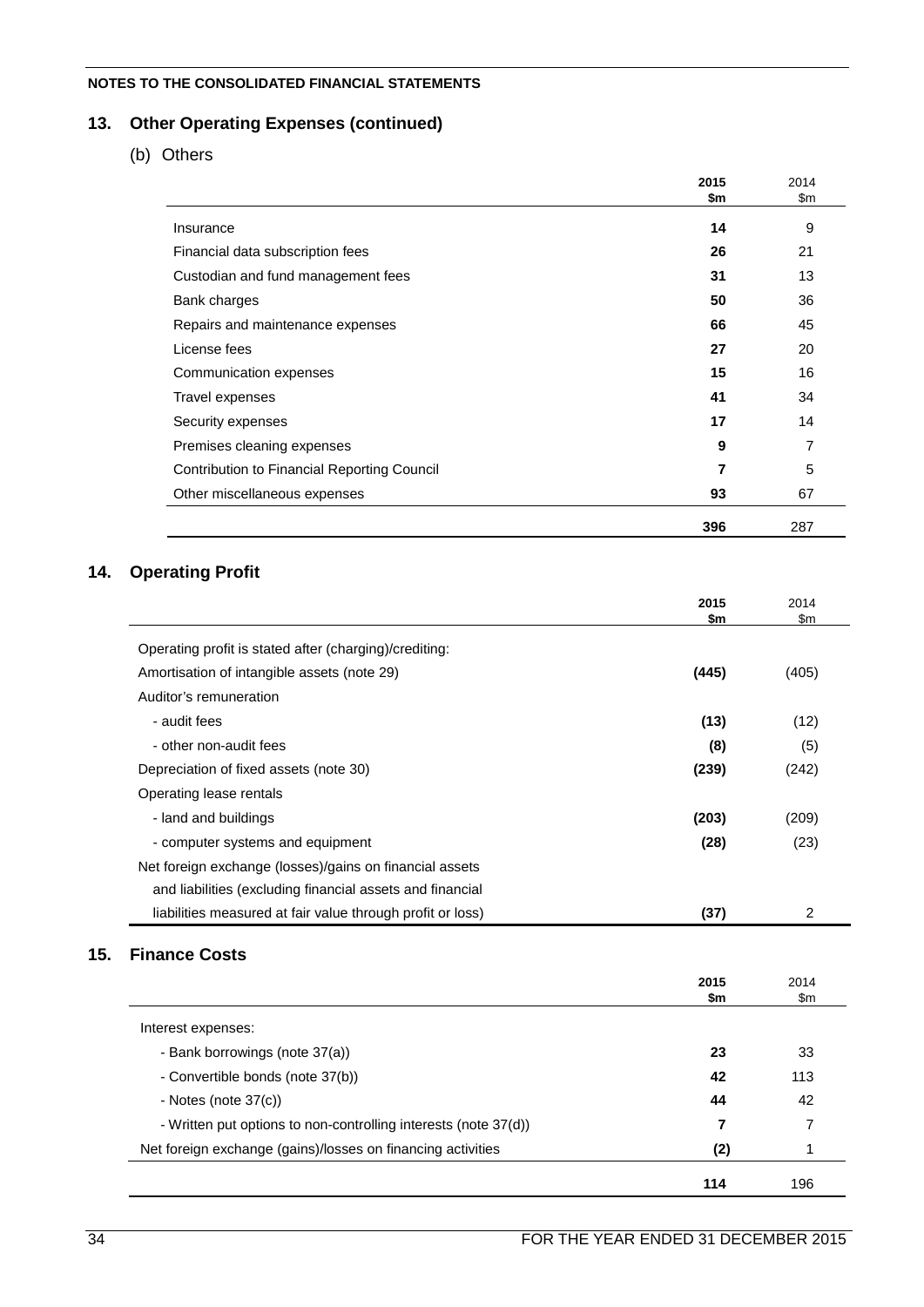#### **16. Directors' Emoluments and Interests of Directors**

All Directors, including one Executive Director (HKEX's Chief Executive), received emoluments during the years ended 31 December 2015 and 31 December 2014. The aggregate emoluments paid and payable to the Directors during the year were as follows:

|                                                       | 2015   | 2014   |
|-------------------------------------------------------|--------|--------|
|                                                       | \$'000 | \$'000 |
| Executive Director:                                   |        |        |
| Salaries and other short-term employee benefits       | 9,178  | 8,817  |
| Performance bonus                                     | 15,000 | 10,095 |
| Retirement benefit costs                              | 1,125  | 1,081  |
|                                                       | 25,303 | 19,993 |
| Employee share-based compensation benefits (note (a)) | 19,917 | 20,915 |
|                                                       | 45,220 | 40,908 |
| Non-executive Directors:                              |        |        |
| Fees                                                  | 15,526 | 13,896 |
|                                                       | 60,746 | 54,804 |

(a) Employee share-based compensation benefits represent the fair value of Awarded Shares issued under the Share Award Scheme (note 41(b)) amortised to the consolidated income statement during the year.

(b) The emoluments of all Directors, including HKEX's Chief Executive who is an ex-officio member, for the years ended 31 December 2015 and 31 December 2014 are set out below. The amounts represent emoluments paid or receivable in respect of a person's services as a director.

|                                | 2015           |                |                   |                |                                       |           |                                         |              |  |  |  |
|--------------------------------|----------------|----------------|-------------------|----------------|---------------------------------------|-----------|-----------------------------------------|--------------|--|--|--|
|                                |                |                | Other<br>benefits | Performance    | <b>Retirement</b><br>benefit<br>costs |           | Employee<br>share-based<br>compensation |              |  |  |  |
|                                | Fees           | Salary         | (note (i))        | bonus          | (note (ii))                           | Sub-total | benefits                                | <b>Total</b> |  |  |  |
| <b>Name of Director</b>        | \$'000         | \$'000         | \$'000            | \$'000         | \$'000                                | \$'000    | \$'000                                  | \$'000       |  |  |  |
| C K Chow                       | 3,137          |                |                   |                |                                       | 3,137     |                                         | 3,137        |  |  |  |
| Charles X Li                   | $\blacksquare$ | 9,000          | 178               | 15,000         | 1,125                                 | 25,303    | 19,917                                  | 45,220       |  |  |  |
| T C Chan                       | 926            |                |                   |                |                                       | 926       |                                         | 926          |  |  |  |
| Timothy G Freshwater           | 957            |                |                   |                |                                       | 957       |                                         | 957          |  |  |  |
| Anita Y M Fung (note (iii))    | 720            |                | -                 |                | ۰                                     | 720       | $\blacksquare$                          | 720          |  |  |  |
| Rafael Gil-Tienda (note (iii)) | 621            |                |                   |                | $\blacksquare$                        | 621       |                                         | 621          |  |  |  |
| John B Harrison                | 2,601          |                |                   |                | ۰                                     | 2,601     |                                         | 2,601        |  |  |  |
| Fred Z Hu (note (iv))          | 799            |                | -                 | $\blacksquare$ | ۰                                     | 799       | $\blacksquare$                          | 799          |  |  |  |
| Stephen C C Hui (note (v))     | 203            |                |                   |                |                                       | 203       |                                         | 203          |  |  |  |
| <b>Bill C P Kwok</b>           | 1,417          |                |                   |                | ۰                                     | 1,417     |                                         | 1,417        |  |  |  |
| Vincent K H Lee                | 991            | $\blacksquare$ | ۰                 |                | ۰                                     | 991       | $\blacksquare$                          | 991          |  |  |  |
| Michael T H Lee (note $(v)$ )  | 383            |                |                   |                |                                       | 383       |                                         | 383          |  |  |  |
| Margaret M Y Leung Ko          | 929            |                |                   |                |                                       | 929       |                                         | 929          |  |  |  |
| John M M Williamson            | 957            | $\blacksquare$ |                   |                | ۰                                     | 957       | $\blacksquare$                          | 957          |  |  |  |
| Oscar S H Wong                 | 885            | $\blacksquare$ |                   |                | ۰                                     | 885       |                                         | 885          |  |  |  |
| Total                          | 15,526         | 9,000          | 178               | 15,000         | 1,125                                 | 40,829    | 19,917                                  | 60,746       |  |  |  |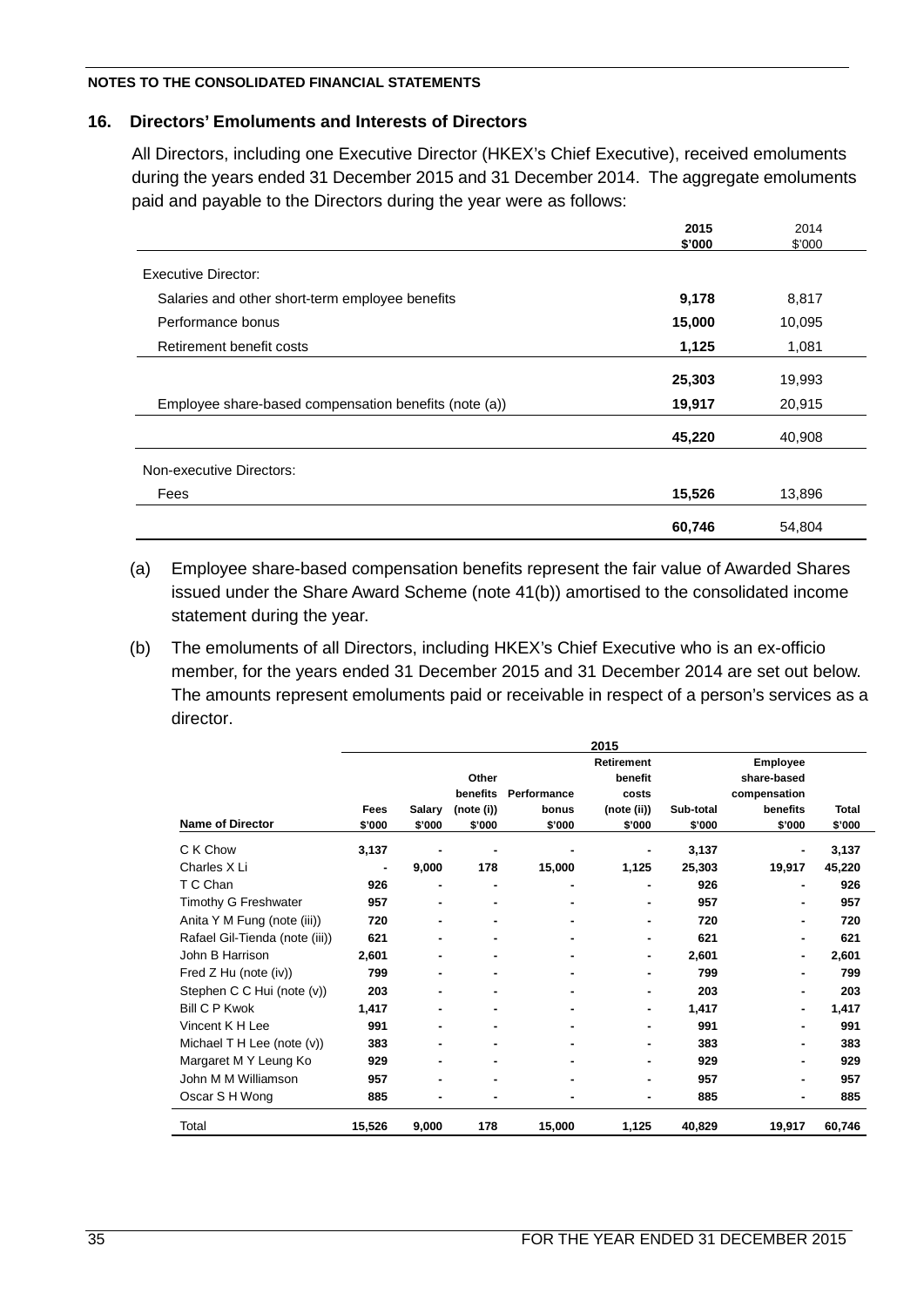# **16. Directors' Emoluments and Interests of Directors (continued)**

(b) (continued)

|                               | 2014                     |        |                          |             |                          |           |                          |        |  |  |  |
|-------------------------------|--------------------------|--------|--------------------------|-------------|--------------------------|-----------|--------------------------|--------|--|--|--|
|                               |                          |        |                          |             | Retirement               |           | Employee                 |        |  |  |  |
|                               |                          |        | Other                    |             | benefit                  |           | share-based              |        |  |  |  |
|                               |                          |        | benefits                 | Performance | costs                    |           | compensation             |        |  |  |  |
|                               | Fees                     | Salary | (note (i))               | bonus       | (note (ii))              | Sub-total | benefits                 | Total  |  |  |  |
| Name of Director              | \$'000                   | \$'000 | \$'000                   | \$'000      | \$'000                   | \$'000    | \$'000                   | \$'000 |  |  |  |
| C K Chow                      | 2,367                    |        |                          |             |                          | 2,367     |                          | 2,367  |  |  |  |
| Charles X Li                  | $\overline{\phantom{a}}$ | 8,653  | 164                      | 10,095      | 1,081                    | 19,993    | 20,915                   | 40,908 |  |  |  |
| T C Chan                      | 784                      |        | ٠                        |             | ٠                        | 784       | $\blacksquare$           | 784    |  |  |  |
| Timothy G Freshwater          | 872                      | ٠      | $\overline{\phantom{a}}$ |             | $\overline{\phantom{0}}$ | 872       |                          | 872    |  |  |  |
| John B Harrison               | 2,508                    |        | $\overline{\phantom{a}}$ |             | -                        | 2,508     | $\blacksquare$           | 2,508  |  |  |  |
| Fred Z Hu (note (iv))         | 99                       | -      | $\overline{\phantom{a}}$ |             | ۰                        | 99        | $\overline{\phantom{a}}$ | 99     |  |  |  |
| Stephen C C Hui (note (v))    | 785                      |        | $\overline{\phantom{a}}$ |             | -                        | 785       | $\overline{\phantom{a}}$ | 785    |  |  |  |
| <b>Bill C P Kwok</b>          | 1,007                    |        | $\overline{\phantom{a}}$ |             | $\overline{\phantom{0}}$ | 1,007     | $\overline{\phantom{a}}$ | 1,007  |  |  |  |
| Vincent K H Lee               | 1,007                    | ٠      | $\overline{\phantom{a}}$ |             | $\overline{\phantom{0}}$ | 1,007     | $\overline{\phantom{a}}$ | 1,007  |  |  |  |
| Michael T H Lee (note (v))    | 1,317                    |        | $\overline{\phantom{a}}$ |             | -                        | 1,317     |                          | 1,317  |  |  |  |
| Margaret M Y Leung Ko         | 781                      |        | ٠                        |             | ۰                        | 781       | $\blacksquare$           | 781    |  |  |  |
| John E Strickland (note (vi)) | 683                      |        |                          |             | ٠                        | 683       | ٠                        | 683    |  |  |  |
| John M M Williamson           | 894                      | -      | -                        |             | $\overline{\phantom{a}}$ | 894       | $\overline{\phantom{a}}$ | 894    |  |  |  |
| Oscar S H Wong                | 792                      |        |                          |             | $\overline{\phantom{0}}$ | 792       | $\overline{\phantom{a}}$ | 792    |  |  |  |
| Total                         | 13,896                   | 8,653  | 164                      | 10,095      | 1,081                    | 33,889    | 20,915                   | 54,804 |  |  |  |

Notes:

- (i) Other benefits represented estimated money value of leave pay, insurance premium and club membership.
- (ii) Employees who retire before normal retirement age are eligible for 18 per cent of the employer's contribution to the provident fund after completion of two years of service. The rate of vested benefit increases at an annual increment of 18 per cent thereafter reaching 100 per cent after completion of seven years of service.
- (iii) Appointment effective 29 April 2015
- (iv) Appointment effective 10 November 2014
- (v) Retired on 29 April 2015
- (vi) Resigned on 31 October 2014
- (c) Directors' material interests in transactions, arrangement or contracts

No significant transactions, arrangements and contracts in relation to HKEX's business to which HKEX was a party and in which a director of HKEX had a material interest, whether directly or indirectly, subsisted at the end of the year or at any time during the year.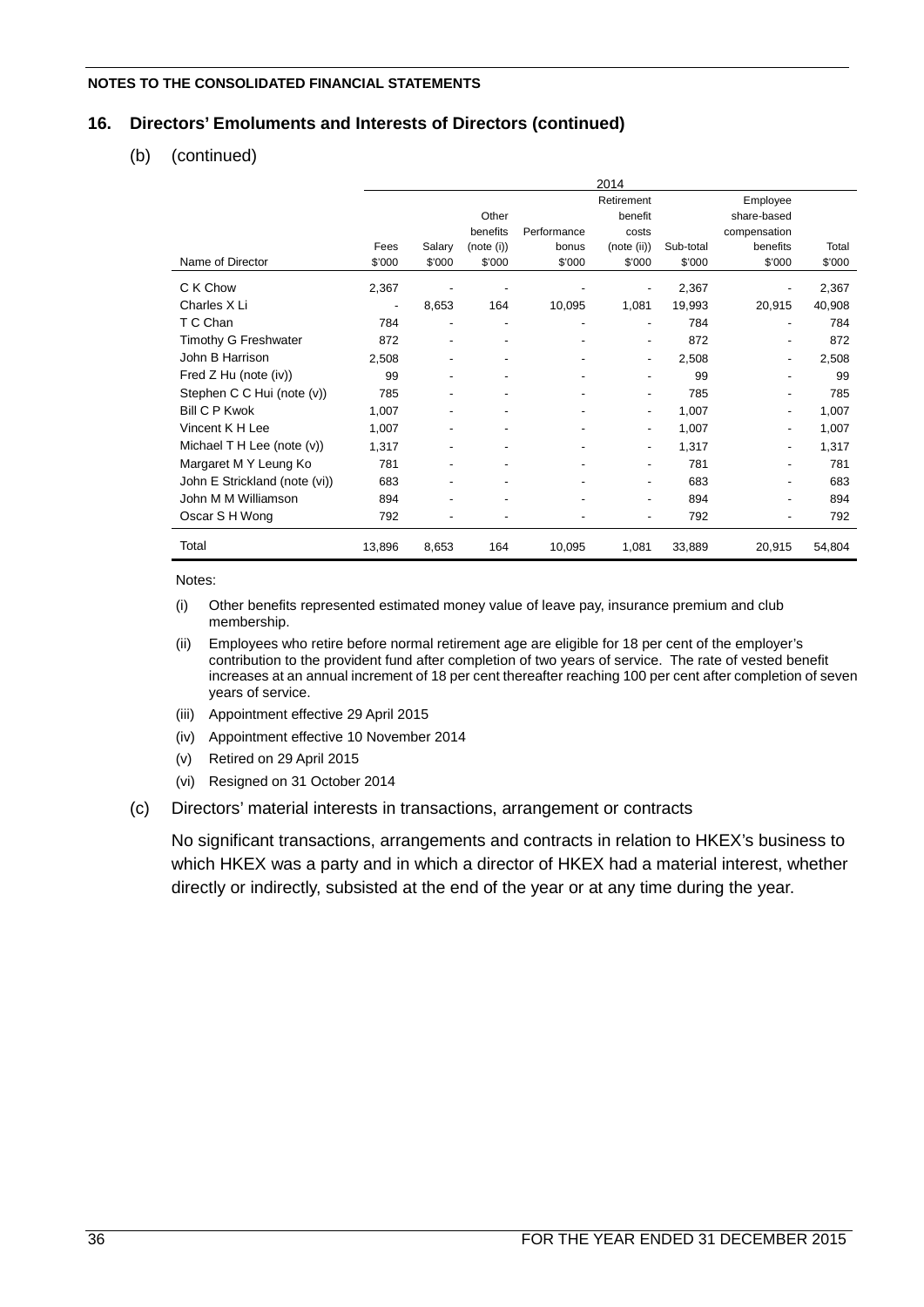# **17. Five Top-paid Employees**

One (2014: one) of the five top-paid employees was a Director whose emoluments are disclosed in note 16. Details of the emoluments of the other four (2014: four) top-paid employees were as follows:

|                                                       | 2015<br>\$'000 | 2014<br>\$'000 |
|-------------------------------------------------------|----------------|----------------|
| Salaries and other short-term employee benefits       | 18,476         | 18,581         |
| Performance bonus                                     | 26,136         | 20,473         |
| Retirement benefit costs                              | 2,682          | 2,714          |
|                                                       | 47,294         | 41,768         |
| Employee share-based compensation benefits (note (a)) | 17,571         | 10,358         |
|                                                       | 64,865         | 52,126         |

(a) Employee share-based compensation benefits represent the fair value of Awarded Shares issued under the HKEX Share Award Scheme (note 41(b)) amortised to the consolidated income statement during the year.

(b) The emoluments of these four (2014: four) employees, including share-based compensation benefits, were within the following bands:

|                             | 2015<br>Number of<br>employees | 2014<br>Number of<br>employees |
|-----------------------------|--------------------------------|--------------------------------|
| $$11,500,001 - $12,000,000$ |                                | $\overline{2}$                 |
| $$13,500,001 - $14,000,000$ |                                | 1                              |
| $$14,500,001 - $15,000,000$ |                                | 1                              |
| $$15,500,001 - $16,000,000$ |                                |                                |
| $$16,500,001 - $17,000,000$ |                                | -                              |
| $$17,500,001 - $18,000,000$ |                                | $\overline{\phantom{a}}$       |
|                             | 4                              | 4                              |

The above employees included senior executives who were also Directors of the subsidiaries during the years. No Directors of the subsidiaries waived any emoluments.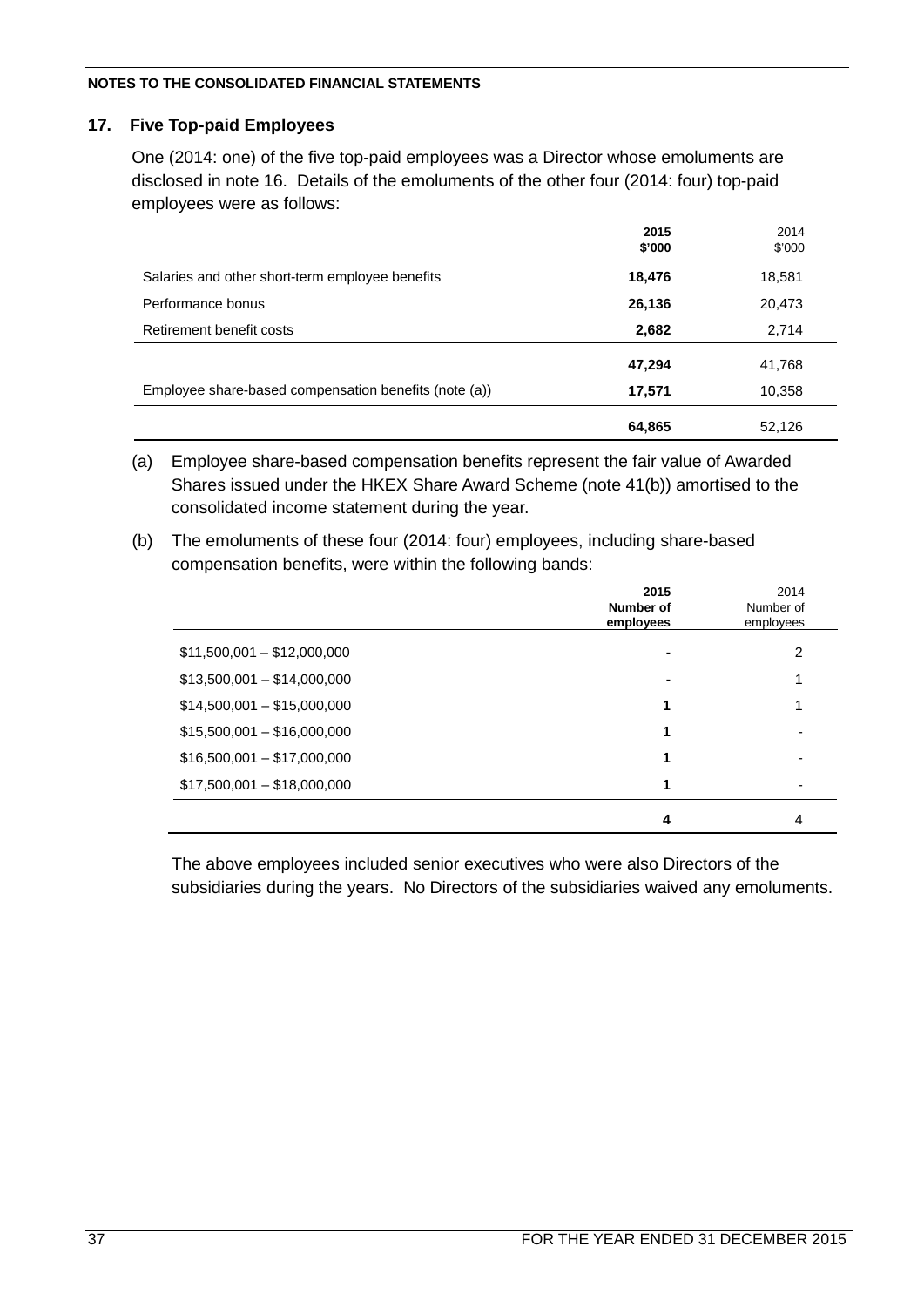# **18. Taxation**

Hong Kong Profits Tax has been provided at the rate of 16.5 per cent (2014: 16.5 per cent) on the estimated assessable profit for the year. Taxation on overseas profits has been calculated on the estimated assessable profit at the rates of taxation prevailing in the countries in which the Group operates, with the average corporation tax rates applicable to the subsidiaries in the UK being 20.25 per cent (2014: 21.5 per cent).

(a) Taxation charge/(credit) in the consolidated income statement represented:

|                                                            | 2015<br>\$m | 2014<br>$\mathsf{Sm}$ |
|------------------------------------------------------------|-------------|-----------------------|
|                                                            |             |                       |
| Current tax - Hong Kong Profits Tax                        |             |                       |
| - Provision for the year                                   | 1,159       | 885                   |
| Overprovision in respect of prior years                    | (2)         |                       |
|                                                            | 1,157       | 885                   |
| Current tax - Overseas Tax                                 |             |                       |
| - Provision for the year                                   | 280         | 3                     |
| - Under/(overprovision) in respect of prior years          | 3           | (11)                  |
|                                                            | 283         | (8)                   |
| Total current tax                                          | 1,440       | 877                   |
| Deferred tax                                               |             |                       |
| - (Reversal)/origination of temporary differences          | (28)        | 23                    |
| - Impact of changes in UK Corporation Tax rates (note (i)) | (65)        |                       |
| Total deferred tax (note 39(a))                            | (93)        | 23                    |
| Taxation charge                                            | 1,347       | 900                   |

(i) Through the enactment of the 2015 Finance Act in November 2015, the UK Corporation Tax rate will drop to 19 per cent effective from 1 April 2017 and 18 per cent effective from 1 April 2020. As a result of the reduction in UK Corporation Tax rates, the Group's net deferred tax liabilities decreased by approximately \$65 million.

(b) Taxation credited directly to retained earnings represented:

|                            | 2015<br>\$m | 2014<br>\$m |
|----------------------------|-------------|-------------|
| Current tax - Overseas Tax | (2)         |             |
| Deferred tax (note 39(a))  | (1)         |             |
|                            | (3)         |             |

Under the tax rules in the UK, tax deduction on employee share awards is available at the time of vesting based on the prevailing market value. The tax credits above relate to tax deductions arising from increases in the value of Awarded Shares to employees of the LME Group under the Share Award Scheme since award date.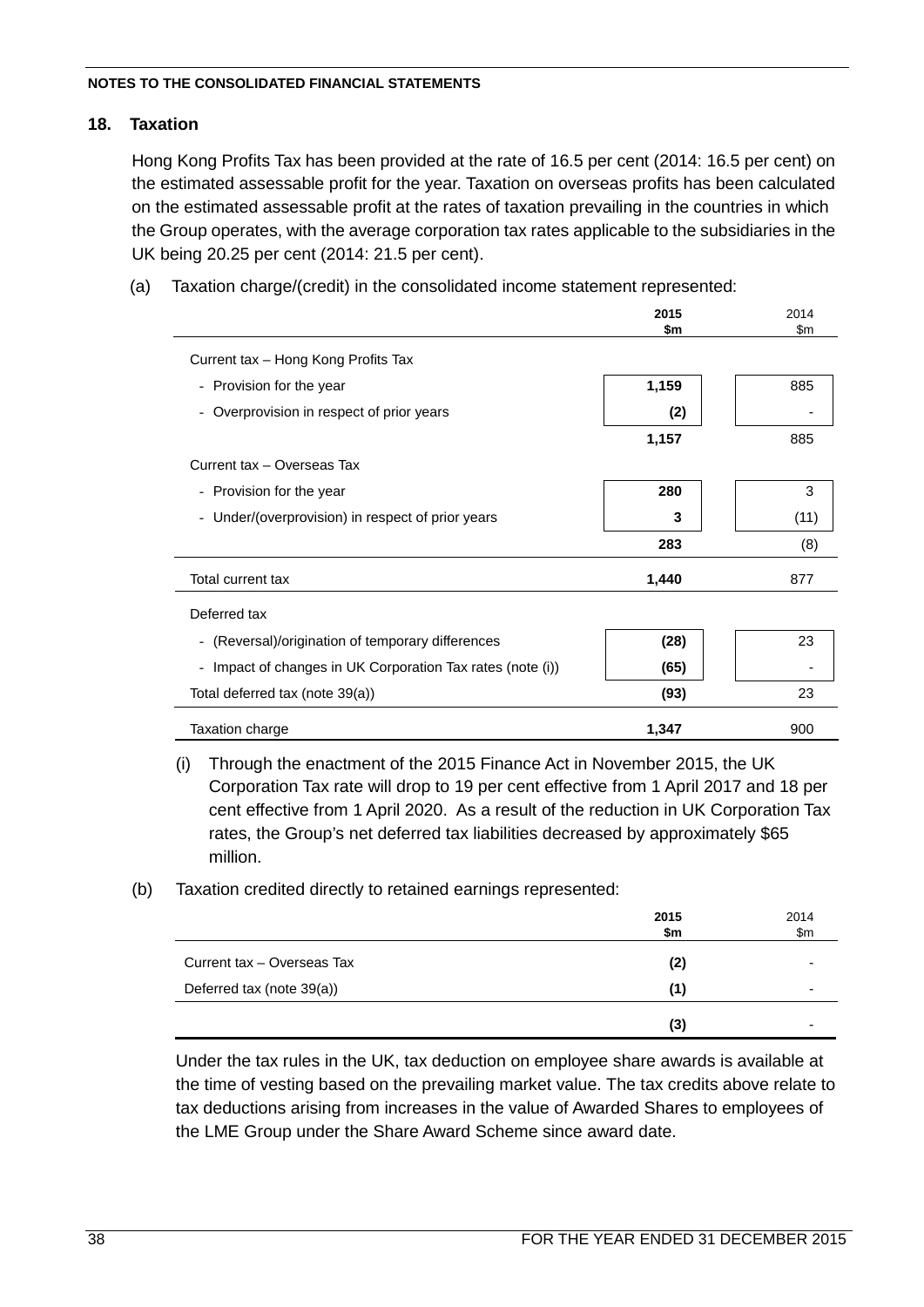# **18. Taxation (continued)**

(c) The taxation on the Group's profit before taxation differs from the theoretical amount that would arise using the weighted average tax rate applicable to profits of the consolidated entities as follows:

|                                                            | 2015<br>\$m | 2014<br>\$m |
|------------------------------------------------------------|-------------|-------------|
| Profit before taxation                                     | 9,278       | 6,038       |
| Tax calculated at domestic tax rates applicable to profits |             |             |
| in the respective countries (note (i))                     | 1.554       | 970         |
| Income not subject to taxation                             | (190)       | (102)       |
| Expenses not deductible for taxation purposes              | 33          | 41          |
| Remeasurement of deferred tax assets and liabilities       |             |             |
| arising from changes in UK Corporation Tax rates           | (65)        |             |
| Change in deferred tax arising from unrecognised tax       |             |             |
| losses and other deferred tax adjustments                  | 14          | 2           |
| Underprovision/(overprovision) in respect of prior years   |             | (11)        |
| Taxation charge                                            | 1,347       | 900         |

(i) The weighted average applicable tax rate was 16.7 per cent (2014: 16.1 per cent).

### **19. Earnings Per Share**

The calculation of the basic and diluted earnings per share is as follows:

(a) Basic earnings per share

|                                                          | 2015      | 2014      |
|----------------------------------------------------------|-----------|-----------|
| Profit attributable to shareholders (\$m)                | 7,956     | 5,165     |
| Weighted average number of shares in issue               |           |           |
| less shares held for Share Award Scheme (in '000)        | 1,186,802 | 1,163,712 |
| Basic earnings per share (\$)                            | 6.70      | 4.44      |
| Diluted earnings per share                               |           |           |
|                                                          | 2015      | 2014      |
| Profit attributable to shareholders (\$m)                | 7,956     | 5,165     |
| Interest expense on convertible bonds (net of tax) (\$m) | 41        |           |
| Adjusted profit attributable to shareholders (\$m)       | 7,997     | 5,165     |
| Weighted average number of shares in issue               |           |           |
| less shares held for Share Award Scheme (in '000)        | 1,186,802 | 1,163,712 |
| Effect of employee share options (in '000)               | 6         | 350       |
| Effect of Awarded Shares (in '000)                       | 2,721     | 1,286     |
| Effect of convertible bonds (in '000)                    | 8,841     |           |
| Weighted average number of shares for the purpose        |           |           |
| of calculating diluted earnings per share (in '000)      | 1,198,370 | 1,165,348 |
| Diluted earnings per share (\$)                          | 6.67      | 4.43      |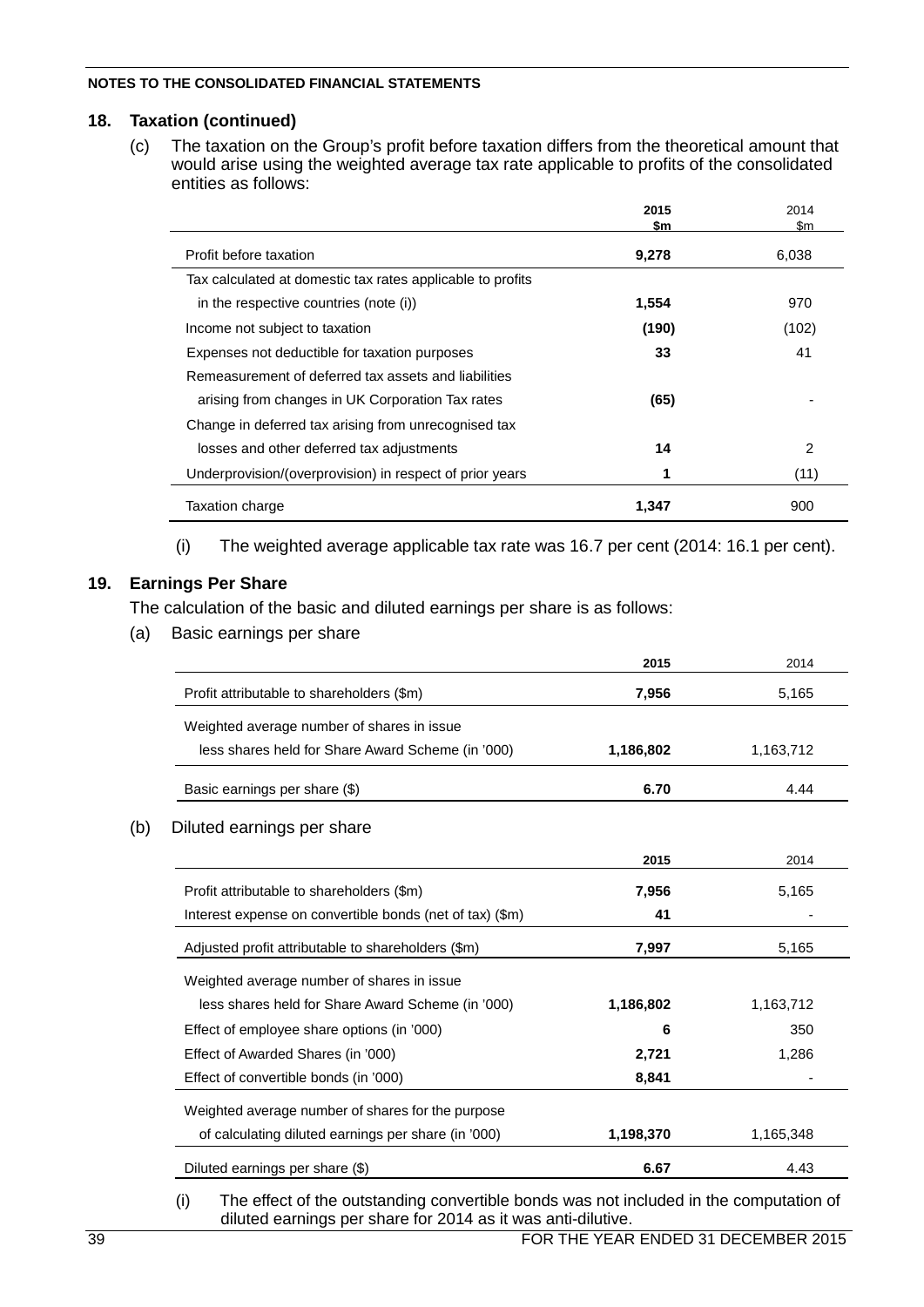### **20. Dividends**

|                                                                           | 2015<br>\$m | 2014<br>\$m |
|---------------------------------------------------------------------------|-------------|-------------|
| Interim dividend paid:                                                    |             |             |
| \$3.08 (2014: \$1.83) per share                                           | 3,688       | 2,136       |
| Less: Dividend for shares held by Share Award Scheme (note (a))           | (9)         | (3)         |
|                                                                           | 3,679       | 2,133       |
| Final dividend proposed (note (b)):                                       |             |             |
| \$2.87 (2014: \$2.15) per share based on issued share capital at 31 Dec   | 3,468       | 2,511       |
| Less: Dividend for shares held by Share Award Scheme at 31 Dec (note (a)) | (9)         | (6)         |
|                                                                           | 3,459       | 2,505       |
|                                                                           | 7,138       | 4,638       |

(a) The results and net assets of The HKEx Employees' Share Award Scheme are included in HKEX's financial statements. Therefore, dividends for shares held by The HKEx Employees' Share Award Scheme were deducted from the total dividends.

- (b) The final dividend proposed after 31 December is not recognised as a liability at 31 December. The 2014 final dividend paid was \$2,533 million, as \$28 million was paid for shares issued for conversion of convertible bonds and exercise of employee share options after 31 December 2014 and before the ex-dividend date.
- (c) The 2015 final dividend will be payable in cash with a scrip dividend alternative subject to the permission of the Securities and Futures Commission (SFC) of the listing of and permission to deal in the new shares to be issued.

### **21. Financial Assets**

As part of its day to day operations, the Group receives cash prepayments for A shares (note 22), margin deposits, Mainland security and settlement deposits, and cash collateral from Clearing Participants (note 33), and Participants' contributions to Clearing House Funds (note 36). LME Clear, which acts as a central counterparty to the metals contracts traded on the LME, records the fair value of certain outstanding base metals futures and options contracts cleared through LME Clear that do not qualify for netting under HKAS 32 as financial assets. The Group classifies the corresponding assets into the following categories:

Margin Funds - the Margin Funds are established by cash received or receivable from the Clearing Participants in respect of margin deposits, Mainland security and settlement deposits, and cash collateral of the five clearing houses (ie, HKSCC, HKCC, SEOCH, OTC Clear and LME Clear) to cover their open positions. Part of the Mainland security and settlement deposits is used by HKSCC to satisfy its obligations as a clearing participant of ChinaClear in respect of trades transacted through Stock Connect. These funds are held in segregated accounts of the respective clearing houses for this specified purpose and cannot be used by the Group to finance any other activities.

Clearing House Funds - the Clearing House Funds are established under the Clearing House Rules. Assets contributed by the Clearing Participants and the Group are held by the respective clearing houses (ie, HKSCC, HKCC, SEOCH, OTC Clear and LME Clear) (together with the accumulated income less related expenses for the clearing houses in Hong Kong) expressly for the purpose of ensuring that the respective clearing houses are able to fulfil their counterparty obligations in the event that one or more of the Clearing Participants fail to meet their obligations to the clearing houses. The HKSCC Guarantee Fund also provides resources to enable HKSCC to discharge its liabilities and obligations if defaulting Clearing Participants deposit defective securities into CCASS. The amounts earmarked for contribution to the Rates and FX Guarantee Resources of OTC Clear and its accumulated investment income was also included in Clearing House Funds for presentation purpose. These funds are held in segregated accounts of the respective clearing houses for this specified purpose and cannot be used by the Group to finance any other activities.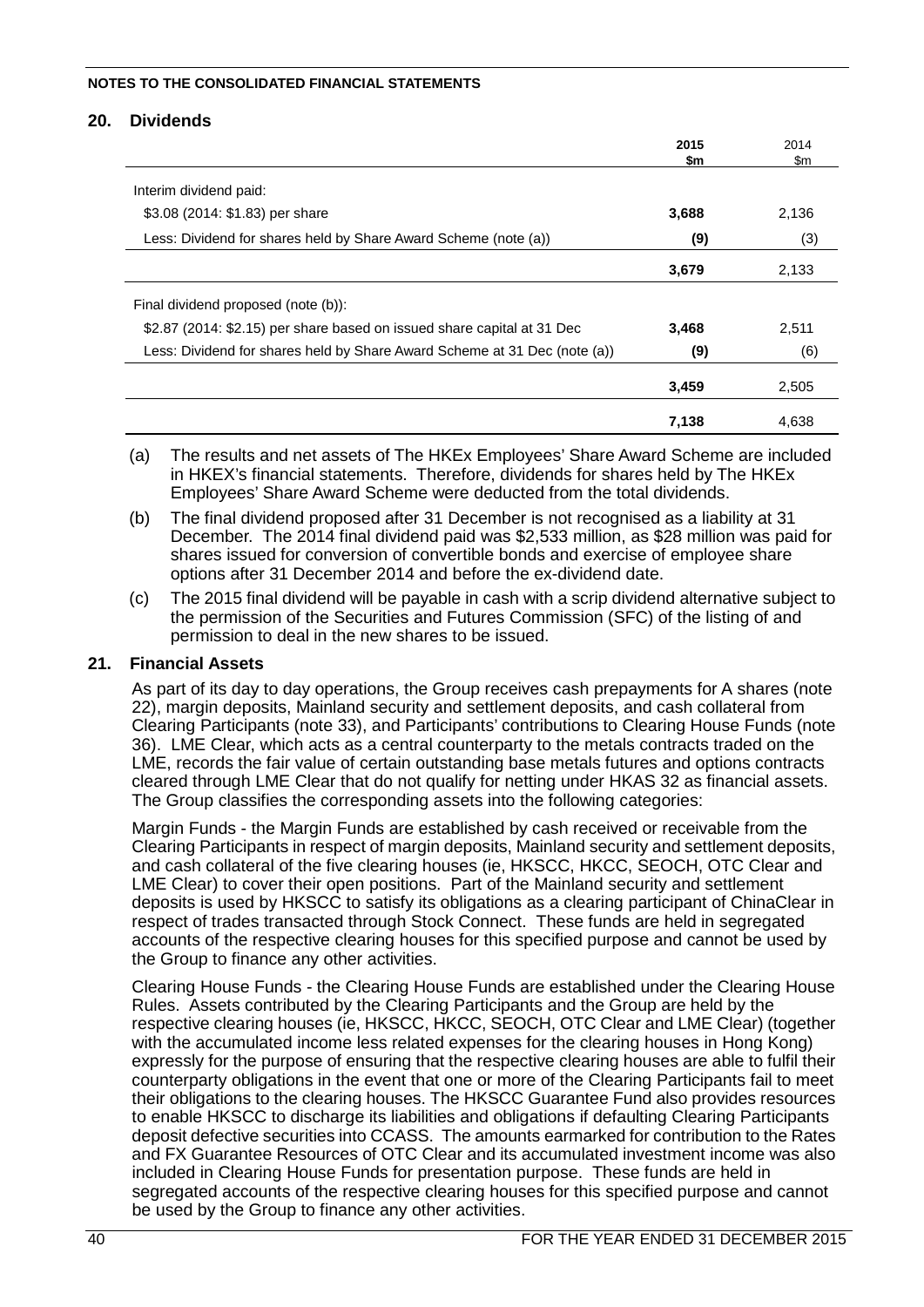# **21. Financial Assets (continued)**

Base metals derivatives contracts (note 23) include the fair value of the outstanding base metals futures and options contracts cleared through LME Clear that do not qualify for netting under HKAS 32, where LME Clear is acting in its capacity as a central counterparty to the contracts traded on the LME.

Cash prepayments for A shares (note 22) represent cash received by HKSCC from its Clearing Participants for releasing their allocated A shares for same day settlement. Such prepayments will be used to settle HKSCC's Continuous Net Settlement obligations payable on the next business day.

Financial assets belonging to the Group, which are funded by share capital and funds generated from operations (other than base metals derivatives contracts, amounts received for the Margin Funds, Clearing House Funds and cash prepayments for A shares), are classified as Corporate Funds (note 25).

The financial assets of Margin Funds, Clearing House Funds, base metals derivatives contracts, cash prepayments for A shares and Corporate Funds are invested in cash and cash equivalents (note 22), financial assets measured at fair value through profit or loss (note 23) and financial assets measured at amortised cost (note 24).

# **22. Cash and Cash Equivalents**

|                                        | At 31 Dec 2015                                                        |                                                               |                                                         |                                               |                     |
|----------------------------------------|-----------------------------------------------------------------------|---------------------------------------------------------------|---------------------------------------------------------|-----------------------------------------------|---------------------|
|                                        | <b>Clearing House</b><br><b>Funds</b><br>(notes (a)<br>and 36)<br>\$m | <b>Margin</b><br><b>Funds</b><br>(notes (a)<br>and 33)<br>\$m | Cash<br>prepayments<br>for A shares<br>(note(a))<br>\$m | Corporate<br><b>Funds</b><br>(note 25)<br>\$m | <b>Total</b><br>\$m |
| Cash on hand and balances and deposits |                                                                       |                                                               |                                                         |                                               |                     |
| with banks                             | 5,067                                                                 | 35,812                                                        | 129                                                     | 11,308                                        | 52,316              |
| Reverse repurchase investments         | 3,143                                                                 | 53,995                                                        | $\blacksquare$                                          | 1,436                                         | 58,574              |
|                                        | 8,210                                                                 | 89,807                                                        | 129                                                     | 12,744                                        | 110,890             |
|                                        | At 31 Dec 2014                                                        |                                                               |                                                         |                                               |                     |
|                                        | <b>Clearing House</b>                                                 | Margin                                                        | Cash                                                    |                                               |                     |
|                                        | Funds                                                                 | <b>Funds</b>                                                  | prepayments                                             | Corporate                                     |                     |
|                                        | (notes (a)                                                            | (notes(a)                                                     | for A shares                                            | Funds                                         |                     |
|                                        | and 36)                                                               | and $33$ )                                                    | (note (a))                                              | (note 25)                                     | Total               |
|                                        | \$m                                                                   | \$m                                                           | \$m                                                     | \$m                                           | $\mathsf{Sm}$       |
| Cash on hand and balances and deposits |                                                                       |                                                               |                                                         |                                               |                     |
| with banks                             | 5,763                                                                 | 47,350                                                        | 619                                                     | 7,209                                         | 60,941              |
| Reverse repurchase investments         | 4,426                                                                 | 65,978                                                        | ٠                                                       | 858                                           | 71,262              |
| Government bonds                       |                                                                       | 4,575                                                         |                                                         | ۰                                             | 4,575               |
|                                        | 10,189                                                                | 117,903                                                       | 619                                                     | 8,067                                         | 136,778             |

(a) The cash and cash equivalents of Clearing House Funds, Margin Funds and cash prepayments for A shares are held for specific purposes and cannot be used by the Group to finance other activities. These balances are not included in cash and cash equivalents of the Group for cash flow purpose in the consolidated statement of cash flows.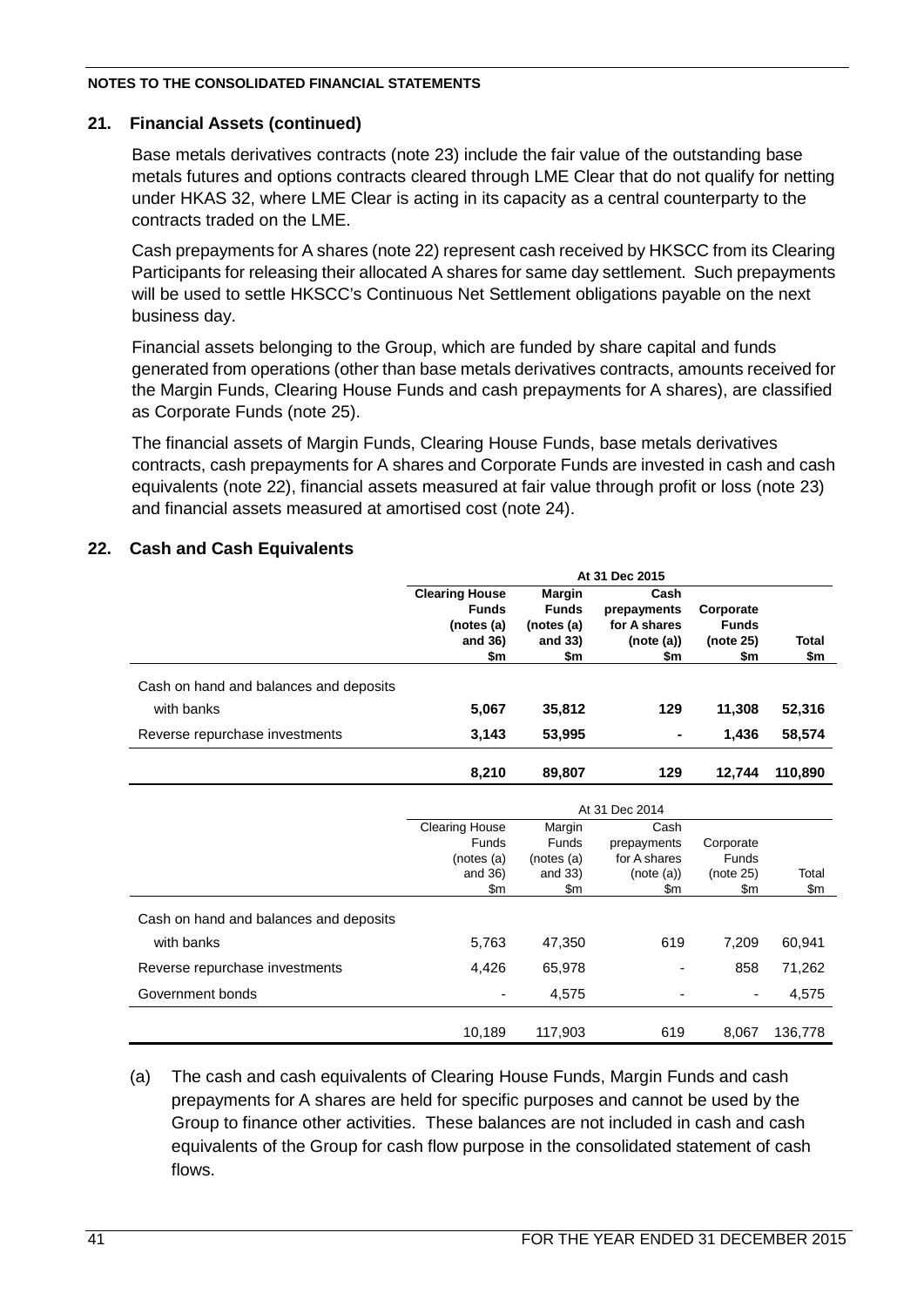# **23. Financial Assets Measured at Fair Value through Profit or Loss**

| At 31 Dec 2015                                    |                                               |                                                       |                     |  |
|---------------------------------------------------|-----------------------------------------------|-------------------------------------------------------|---------------------|--|
| <b>Margin</b><br><b>Funds</b><br>(note 33)<br>\$m | Corporate<br><b>Funds</b><br>(note 25)<br>\$m | <b>Base metals</b><br>derivatives<br>contracts<br>\$m | <b>Total</b><br>\$m |  |
|                                                   |                                               |                                                       |                     |  |
|                                                   |                                               |                                                       |                     |  |
|                                                   | 79                                            | $\blacksquare$                                        | 79                  |  |
|                                                   | 106                                           | $\blacksquare$                                        | 106                 |  |
|                                                   | 185                                           |                                                       | 185                 |  |
|                                                   |                                               |                                                       |                     |  |
|                                                   | 712                                           | $\blacksquare$                                        | 712                 |  |
|                                                   | 1,000                                         |                                                       | 1,000               |  |
| 5,844                                             | 478                                           | ٠                                                     | 6,322               |  |
| 5,844                                             | 2,190                                         |                                                       | 8,034               |  |
|                                                   |                                               |                                                       |                     |  |
|                                                   | 6                                             |                                                       | 6                   |  |
|                                                   |                                               |                                                       |                     |  |
|                                                   |                                               | 64,480                                                | 64,480              |  |
|                                                   | 6                                             | 64,480                                                | 64,486              |  |
| 5,844                                             | 2,381                                         | 64,480                                                | 72,705              |  |
|                                                   |                                               |                                                       |                     |  |
|                                                   |                                               |                                                       |                     |  |
| 5,844                                             | 2,381                                         | 64,480                                                | 72,705              |  |
|                                                   |                                               |                                                       |                     |  |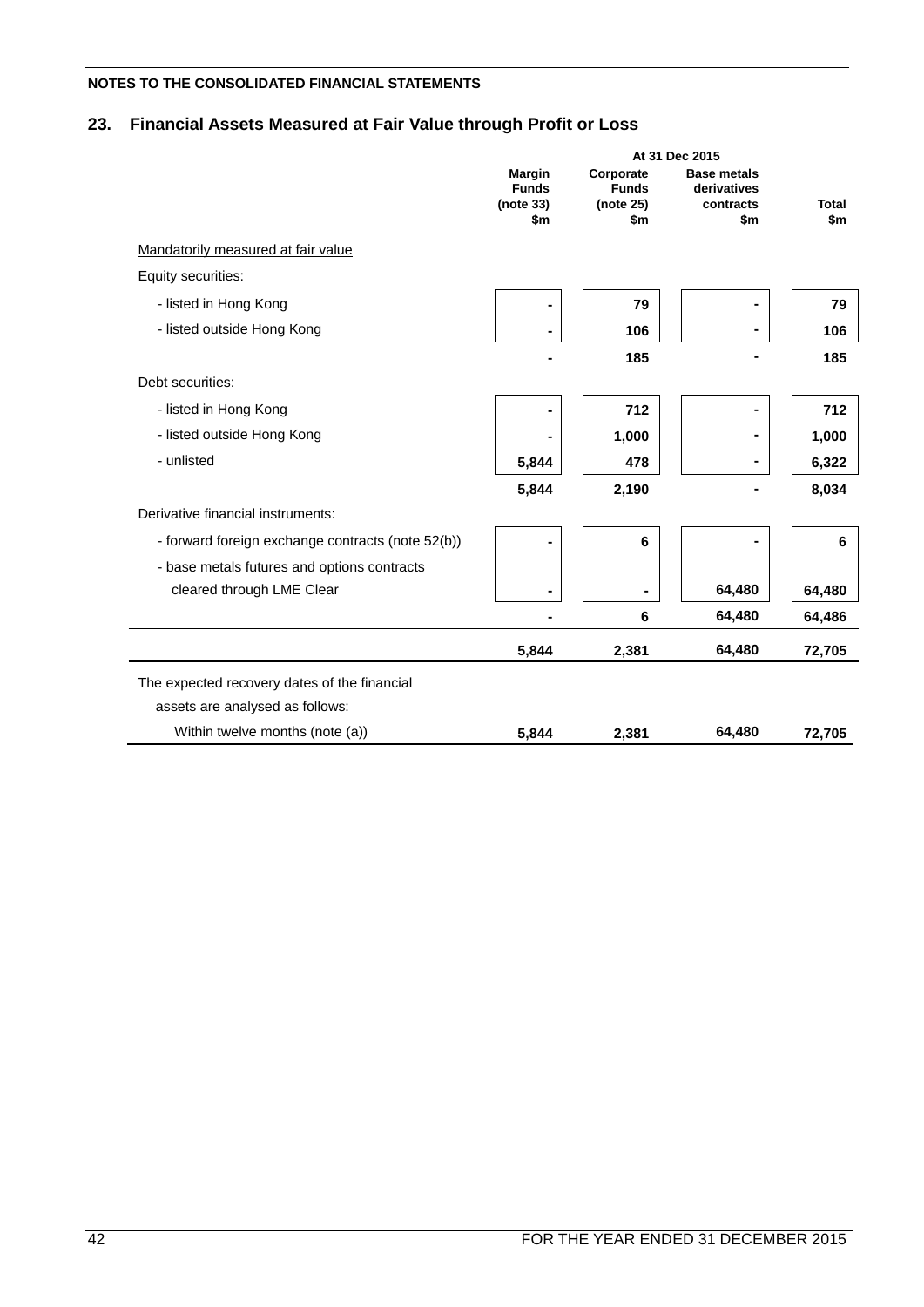# **23. Financial Assets Measured at Fair Value through Profit or Loss (continued)**

|                                                   | At 31 Dec 2014 |               |                          |        |  |  |
|---------------------------------------------------|----------------|---------------|--------------------------|--------|--|--|
|                                                   | Margin         | Corporate     | Base metals              |        |  |  |
|                                                   | Funds          | Funds         | derivatives              |        |  |  |
|                                                   | (note 33)      | (note 25)     | contracts                | Total  |  |  |
|                                                   | \$m            | $\mathsf{Sm}$ | \$m\$                    | \$m\$  |  |  |
| Mandatorily measured at fair value                |                |               |                          |        |  |  |
| Equity securities:                                |                |               |                          |        |  |  |
| - listed in Hong Kong                             |                | 117           | $\overline{\phantom{a}}$ | 117    |  |  |
| - listed outside Hong Kong                        |                | 126           |                          | 126    |  |  |
| - unlisted                                        |                | 156           |                          | 156    |  |  |
|                                                   |                | 399           |                          | 399    |  |  |
| Debt securities:                                  |                |               |                          |        |  |  |
| - listed in Hong Kong                             |                | 487           |                          | 487    |  |  |
| - listed outside Hong Kong                        |                | 828           | $\overline{\phantom{a}}$ | 828    |  |  |
| - unlisted                                        | 895            | 384           | $\overline{\phantom{0}}$ | 1,279  |  |  |
|                                                   | 895            | 1,699         |                          | 2,594  |  |  |
| Derivative financial instruments:                 |                |               |                          |        |  |  |
| - forward foreign exchange contracts (note 52(b)) |                | 14            |                          | 14     |  |  |
| - base metals futures and options contracts       |                |               |                          |        |  |  |
| cleared through LME Clear                         |                |               | 59,679                   | 59,679 |  |  |
|                                                   |                | 14            | 59,679                   | 59,693 |  |  |
|                                                   | 895            | 2,112         | 59,679                   | 62,686 |  |  |
| The expected recovery dates of the financial      |                |               |                          |        |  |  |
| assets are analysed as follows:                   |                |               |                          |        |  |  |
| Within twelve months (note (a))                   | 895            | 2,112         | 59,679                   | 62,686 |  |  |

(a) Includes financial assets maturing after twelve months of \$300 million (31 December 2014: \$895 million) attributable to the Margin Funds that could readily be liquidated to meet liquidity requirements of the Funds (note 52(b)).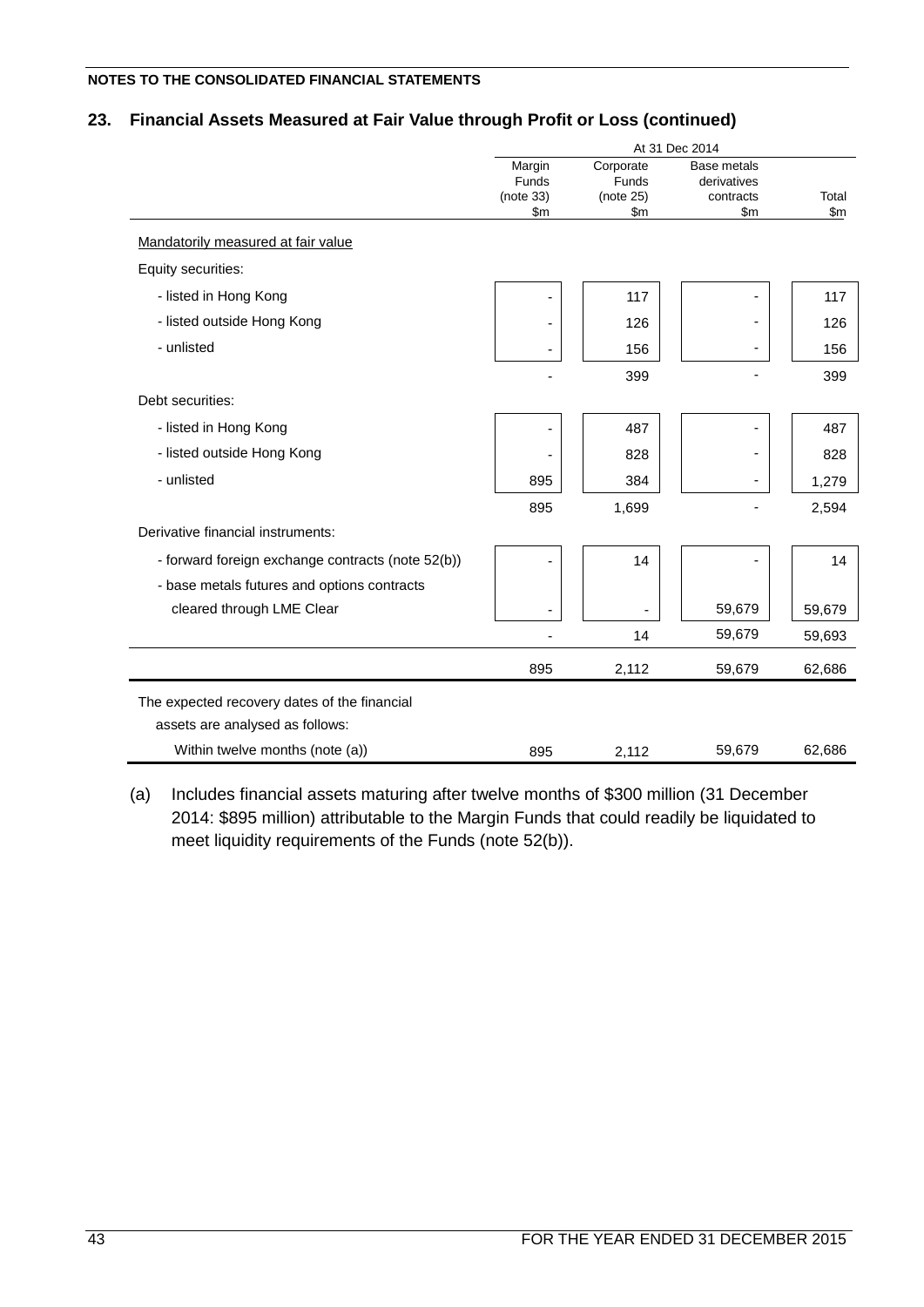### **24. Financial Assets Measured at Amortised Cost**

|                                                                                 | At 31 Dec 2015                                               |                                                   |                                                 |              |
|---------------------------------------------------------------------------------|--------------------------------------------------------------|---------------------------------------------------|-------------------------------------------------|--------------|
|                                                                                 | <b>Clearing</b><br>House<br><b>Funds</b><br>(note 36)<br>\$m | <b>Margin</b><br><b>Funds</b><br>(note 33)<br>\$m | Corporate<br><b>Funds</b><br>(note 25)<br>\$m\$ | Total<br>\$m |
| Time deposits with original maturities over three months                        | 220                                                          | 18,765                                            | 454                                             | 19,439       |
| Other financial assets                                                          |                                                              |                                                   | 57                                              | 57           |
|                                                                                 | 220                                                          | 18,765                                            | 511                                             | 19,496       |
| The expected recovery dates of the financial assets are<br>analysed as follows: |                                                              |                                                   |                                                 |              |
| Within twelve months                                                            | 220                                                          | 18,765                                            | 454                                             | 19,439       |
| More than twelve months                                                         |                                                              |                                                   | 57                                              | 57           |
|                                                                                 | 220                                                          | 18,765                                            | 511                                             | 19,496       |
|                                                                                 | Clearing                                                     | At 31 Dec 2014                                    |                                                 |              |
|                                                                                 | House<br>Funds<br>(note 36)<br>\$m\$                         | Margin<br>Funds<br>(note 33)<br>\$m\$             | Corporate<br>Funds<br>(note 25)<br>\$m          | Total<br>\$m |
| Time deposits with original maturities over three months                        | 100                                                          | 10,071                                            | 28                                              | 10,199       |
| Other financial assets                                                          | ÷                                                            |                                                   | 57                                              | 57           |
|                                                                                 | 100                                                          | 10,071                                            | 85                                              | 10,256       |
| The expected recovery dates of the financial assets are<br>analysed as follows: |                                                              |                                                   |                                                 |              |
| Within twelve months                                                            | 100                                                          | 10,071                                            | 28                                              | 10,199       |
| More than twelve months                                                         |                                                              |                                                   | 57                                              | 57           |
|                                                                                 | 100                                                          | 10,071                                            | 85                                              | 10,256       |

(a) The carrying amounts of short-term time deposits approximated their fair value. The fair values of other financial assets maturing after twelve months are disclosed in note 52(d)(ii).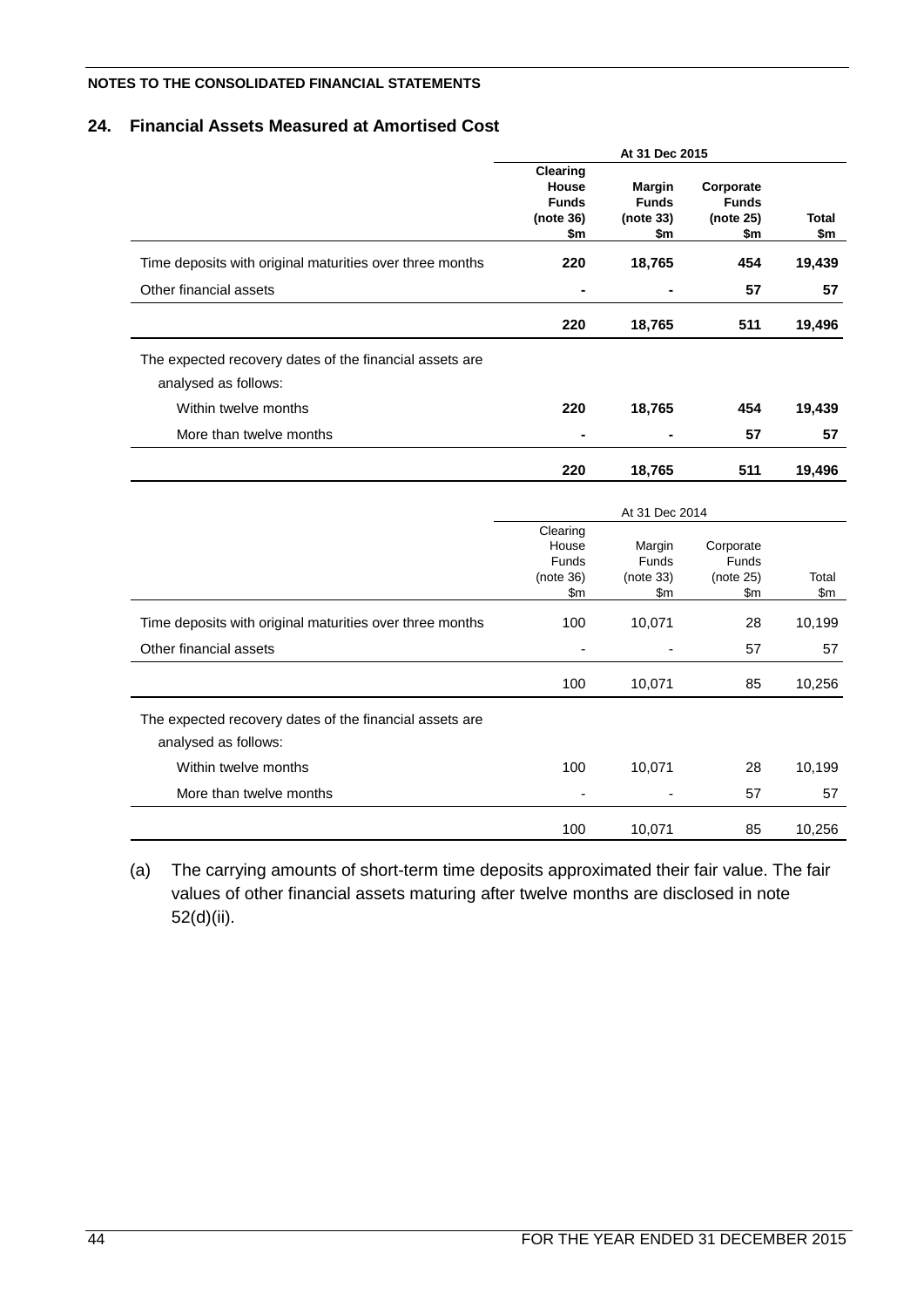## **25. Corporate Funds**

|                                                                          | At<br>31 Dec 2015<br>\$m | At<br>31 Dec 2014<br>\$m |
|--------------------------------------------------------------------------|--------------------------|--------------------------|
| Corporate Funds comprised the following instruments:                     |                          |                          |
| Cash and cash equivalents (note 22)                                      | 12.744                   | 8,067                    |
| Financial assets measured at fair value through profit or loss (note 23) | 2,381                    | 2,112                    |
| Financial assets measured at amortised cost (note 24)                    | 511                      | 85                       |
|                                                                          | 15,636                   | 10.264                   |

### **26. Accounts Receivable, Prepayments and Deposits**

|                                                                            | At<br>31 Dec 2015<br>\$m | At<br>31 Dec 2014<br>\$m |
|----------------------------------------------------------------------------|--------------------------|--------------------------|
| Receivable from ChinaClear, Exchange and Clearing Participants:            |                          |                          |
| - Continuous Net Settlement money obligations                              | 13,529                   | 20,410                   |
| - transaction levy, stamp duty and fees receivable                         | 455                      | 716                      |
| - Settlement Reserve Fund and Settlement Guarantee Fund held by ChinaClear | 794                      | 611                      |
| - others                                                                   | 6                        | 115                      |
| Other receivables, prepayments and deposits                                | 776                      | 753                      |
| Less: Provision for impairment losses of receivables (note (b))            | (4)                      | (82)                     |
|                                                                            | 15,556                   | 22.523                   |

(a) The carrying amounts of short-term accounts receivable and deposits approximated their fair values.

(b) The movements in provision for impairment losses of receivables were as follows:

|                                                          | 2015<br>\$m | 2014<br>\$m |
|----------------------------------------------------------|-------------|-------------|
| At 1 Jan                                                 | 82          | 158         |
| Reversal of provision for impairment losses of           |             |             |
| receivables under other operating expenses               | (76)        | (76)        |
| Receivables written off during the year as uncollectible | (2)         | -           |
| At 31 Dec                                                | 4           | 82          |

(c) Continuous Net Settlement money obligations receivable mature within two days after the trade date. Fees receivable are due immediately or up to 60 days depending on the type of services rendered. The majority of the remaining accounts receivable, prepayments and deposits were due within three months.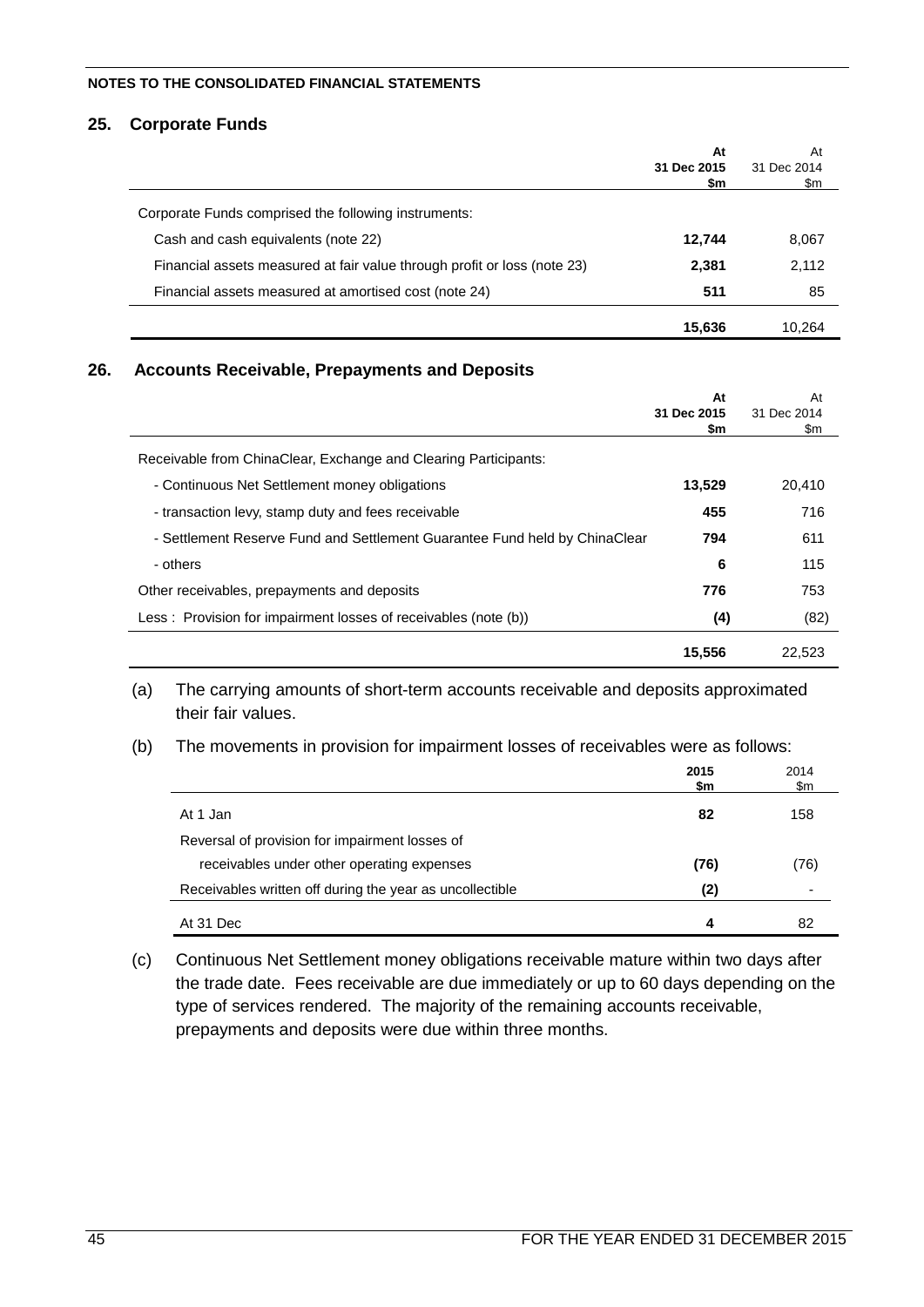# **27. Subsidiaries and Controlled Structured Entity**

# (a) Subsidiaries

HKEX had direct or indirect interests in the following subsidiaries at 31 December 2015:

| Company                                                               | <b>Place of</b><br>incorporation<br>and<br>operation | <b>Issued and fully</b><br>paid up<br>share/registered<br>capital                                       | <b>Principal activities</b>                                                                                                                                                                                                                                                                                                             | <b>Interest</b><br>held by<br>the<br>Group |
|-----------------------------------------------------------------------|------------------------------------------------------|---------------------------------------------------------------------------------------------------------|-----------------------------------------------------------------------------------------------------------------------------------------------------------------------------------------------------------------------------------------------------------------------------------------------------------------------------------------|--------------------------------------------|
| <b>Direct subsidiaries:</b>                                           |                                                      |                                                                                                         |                                                                                                                                                                                                                                                                                                                                         |                                            |
| The Stock Exchange<br>of Hong Kong<br>Limited                         | Hong Kong                                            | 929 ordinary shares<br>(\$929)                                                                          | Operates the single Stock<br>Exchange in Hong Kong                                                                                                                                                                                                                                                                                      | 100%                                       |
| Hong Kong Futures<br><b>Exchange Limited</b>                          | Hong Kong                                            | 230 ordinary shares<br>(\$28,750,000)                                                                   | Operates a futures and<br>options exchange                                                                                                                                                                                                                                                                                              | 100%                                       |
| Hong Kong Securities<br><b>Clearing Company</b><br>Limited            | Hong Kong                                            | 2 ordinary shares<br>(\$2)                                                                              | Operates a clearing house for<br>securities traded on the<br>Stock Exchange in Hong<br>Kong and Shanghai Stock<br>Exchange in Mainland China<br>through Stock Connect and<br>the central securities<br>depository, and provides<br>custody and nominee<br>services for eligible<br>securities listed in Hong<br>Kong and Mainland China | 100%                                       |
| <b>OTC Clearing Hong</b><br>Kong Limited<br>(note (i))                | Hong Kong                                            | 4,860 ordinary<br>shares<br>$(\$614,600,001)$<br>1,620 non-voting<br>ordinary shares<br>(\$340,200,000) | Operates a clearing house for<br>over-the-counter derivatives                                                                                                                                                                                                                                                                           | 75%                                        |
| <b>HKEx Hosting Services Hong Kong</b><br>Limited (note (vi))         |                                                      | 2 shares $(\$2)$                                                                                        | Provision of hosting services                                                                                                                                                                                                                                                                                                           | 100%                                       |
| HKEx Property Limited Hong Kong<br>(note (vi))                        |                                                      | 2 ordinary shares<br>(\$2)                                                                              | Property holding                                                                                                                                                                                                                                                                                                                        | 100%                                       |
| <b>HKEx International</b><br>Limited (note (vii))                     | Hong Kong                                            | 1 share $(\$1)$                                                                                         | Investment holding                                                                                                                                                                                                                                                                                                                      | 100%                                       |
| HKEx (China) Limited<br>(note (vi))                                   | Hong Kong                                            | 2 shares $(\$2)$                                                                                        | Promotes HKEX products and<br>services                                                                                                                                                                                                                                                                                                  | 100%                                       |
| <b>Indirect subsidiaries:</b>                                         |                                                      |                                                                                                         |                                                                                                                                                                                                                                                                                                                                         |                                            |
| The SEHK Options<br><b>Clearing House</b><br>Limited (note (iii))     | Hong Kong                                            | 1,000,000 ordinary<br>shares<br>(\$1,000,000)                                                           | Operates a clearing house for<br>stock options contracts<br>traded on the Stock<br>Exchange in Hong Kong                                                                                                                                                                                                                                | 100%                                       |
| <b>HKEx Information</b><br>Services Limited<br>(notes (iii) and (vi)) | Hong Kong                                            | 100 shares<br>(\$100)                                                                                   | Acts as agent for sales of<br>market data for the Stock<br>Exchange and the Futures<br>Exchange                                                                                                                                                                                                                                         | 100%                                       |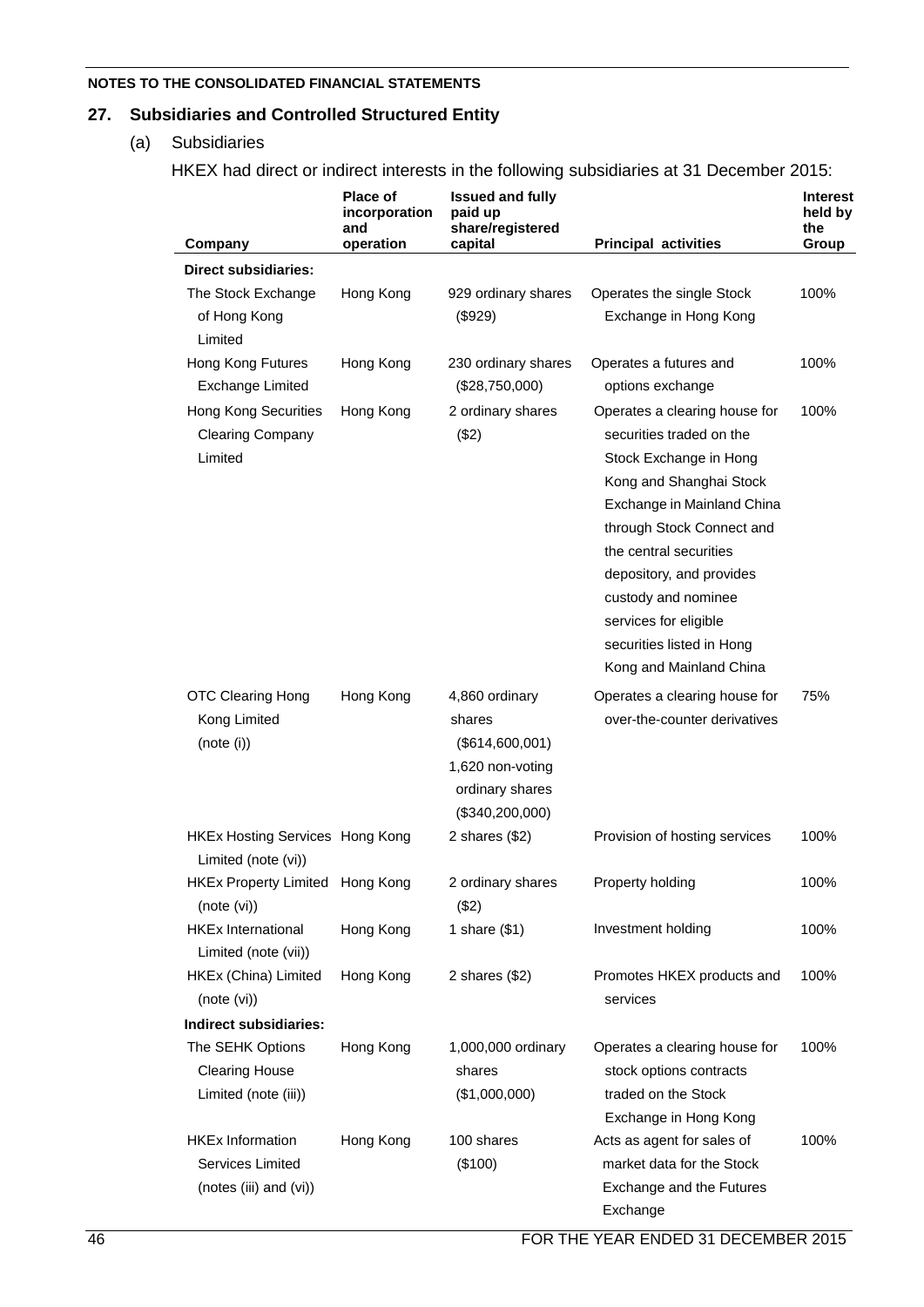# **27. Subsidiaries and Controlled Structured Entity (continued)**

(a) Subsidiaries (continued)

| Company                                                                               | <b>Place of</b><br>incorporation<br>and<br>operation | <b>Issued and fully</b><br>paid up<br>share/registered<br>capital | <b>Principal activities</b>                                                                | <b>Interest</b><br>held by<br>the<br>Group |
|---------------------------------------------------------------------------------------|------------------------------------------------------|-------------------------------------------------------------------|--------------------------------------------------------------------------------------------|--------------------------------------------|
| Indirect subsidiaries (continued):                                                    |                                                      |                                                                   |                                                                                            |                                            |
| The Stock Exchange<br>Club Limited<br>(notes (iii) and (viii))                        | Hong Kong                                            | 8 shares<br>(\$8)                                                 | Dormant                                                                                    | 100%                                       |
| <b>HKFE Clearing</b><br><b>Corporation Limited</b><br>(note (iii))                    | Hong Kong                                            | 1,000,000 ordinary<br>shares<br>(\$1,000,000)                     | Operates a clearing house for<br>derivatives contracts traded<br>on the Futures Exchange   | 100%                                       |
| <b>HKSCC Nominees</b><br>Limited                                                      | Hong Kong                                            | 2 shares<br>(\$20)                                                | Acts as common nominee in<br>respect of securities held in<br>the CCASS depository         | 100%                                       |
| <b>HK Conversion</b><br><b>Agency Services</b><br>Limited (note (iii))                | Hong Kong                                            | 2 shares<br>(\$2)                                                 | Conversion agency services                                                                 | 100%                                       |
| HKEX Investment (UK)<br>Limited                                                       | United<br>Kingdom                                    | 1 ordinary share of<br>£1 each                                    | Investment holding                                                                         | 100%                                       |
| <b>LME Holdings Limited</b>                                                           | United<br>Kingdom                                    | 12,900,000 ordinary<br>shares of 10 pence<br>each                 | Investment holding                                                                         | 100%                                       |
| The London Metal<br>Exchange                                                          | United<br>Kingdom                                    | 100 ordinary shares<br>of £1 each                                 | Operates an exchange for the<br>trading of base metals<br>futures and options<br>contracts | 100%                                       |
| <b>LME Clear Limited</b>                                                              | United<br>Kingdom                                    | 107,500,001 ordinary<br>share of £1 each                          | Operates a clearing house for<br>base metals futures and<br>options contracts              | 100%                                       |
| Ganghui Financial<br><b>Information Services</b><br>(Shanghai) Limited<br>(note (iv)) | Mainland<br>China                                    | US\$770,000                                                       | Operates a market data hub in<br>Mainland China                                            | 100%                                       |
| Gangsheng Information<br>Services (Shanghai)<br>Limited (note (iv))                   | Mainland<br>China                                    | US\$820,000                                                       | Provision of routing services<br>of securities orders under<br><b>Stock Connect</b>        | 100%                                       |
| Gangyu Information<br>Services (Shenzhen)<br>Limited (notes (iv)<br>and $(v)$ )       | Mainland<br>China                                    | RMB Nil                                                           | Dormant                                                                                    | 100%                                       |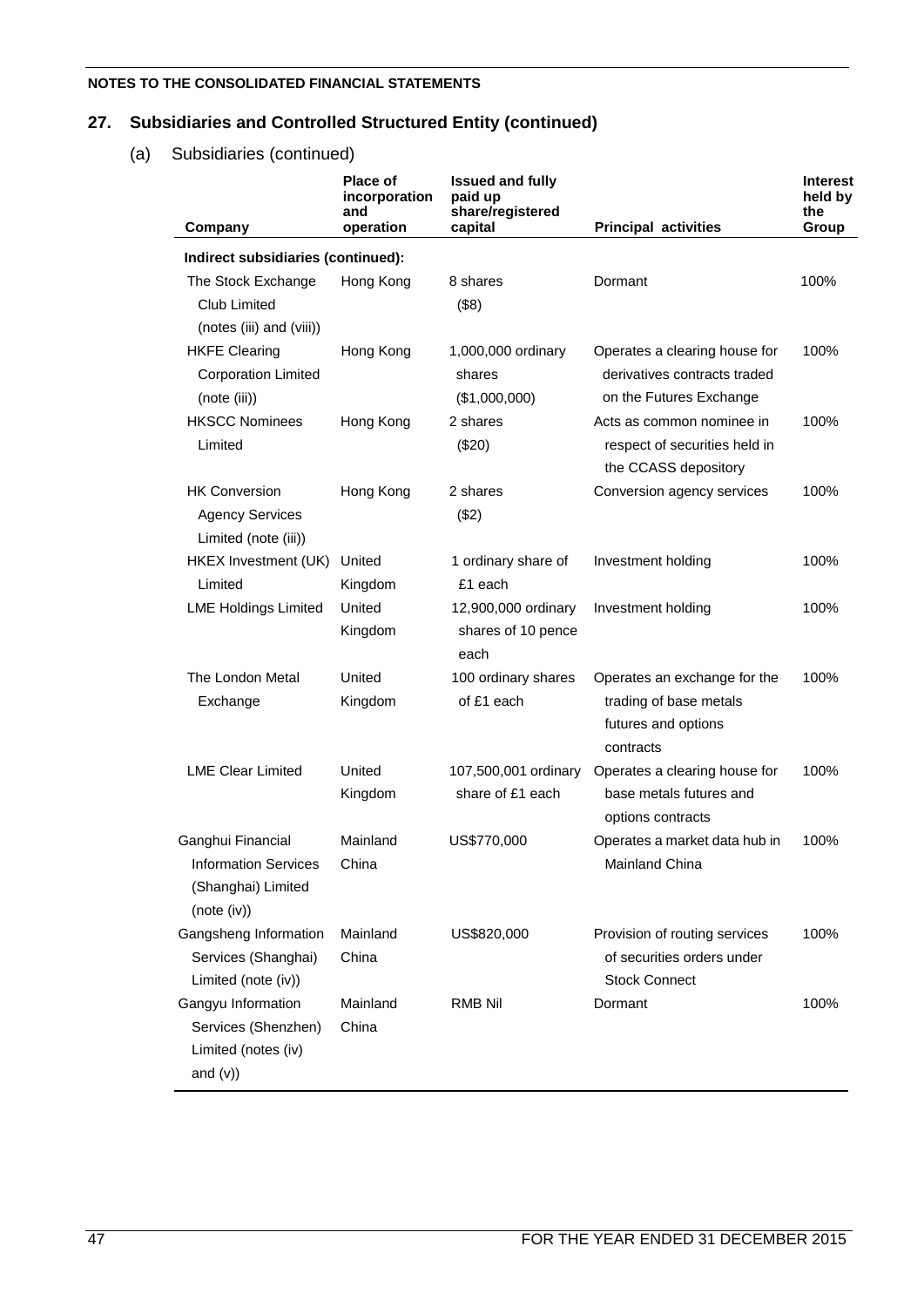## **27. Subsidiaries and Controlled Structured Entity (continued)**

- (a) Subsidiaries (continued)
	- (i) Subsidiary with non-controlling interests

At 31 December 2015, the Group held 75 per cent interest of OTC Clear, while the remaining 25 per cent interest was held by non-controlling interests. The non-controlling interests do not have voting rights at general meetings of OTC Clear. The loss attributable to non-controlling interests during the year amounted to \$25 million (2014: \$27 million) and the accumulated non-controlling interests of OTC Clear at 31 December 2015 was \$146 million (31 December 2014: \$86 million). No summarised financial information of OTC Clear is presented as the non-controlling interests are not material to the Group.

(ii) Significant restrictions

Cash and saving deposits are held by subsidiaries in Mainland China and are subject to exchange control restrictions. The carrying amount of these restricted assets in the consolidated financial statements at 31 December 2015 was \$11 million (31 December 2014: \$9 million).

(iii) Internal reorganisation of subsidiaries

Subsequent to 31 December 2015, the Group completed an internal reorganisation of its subsidiaries on 22 January 2016. Following the internal reorganisation, HKFE Clearing Corporation Limited, The SEHK Options Clearing House Limited, The Stock Exchange Club Limited, HKEx Information Services Limited and HK Conversion Agency Services Limited, which were previously held by Hong Kong Futures Exchange Limited, The Stock Exchange of Hong Kong Limited and Hong Kong Securities Clearing Company Limited, became direct wholly-owned subsidiaries of HKEX.

- (iv) These companies were established in Mainland China as wholly foreign owned enterprises.
- (v) At 31 December 2015, the registered capital of RMB 5 million had not yet been paid to the subsidiary.
- (vi) HKEx Hosting Services Limited, HKEx Property Limited, HKEx (China) Limited and HKEx Information Services Limited were renamed as HKEX Hosting Services Limited, HKEX Property Limited, HKEX (China) Limited and HKEX Information Services Limited respectively, effective on 18 February 2016.
- (vii) HKEx International Limited was renamed as HKEX International Limited effective on 23 February 2016.
- (viii) The Stock Exchange Club Limited was renamed as HKEX Investment (China) Limited effective on 29 February 2016.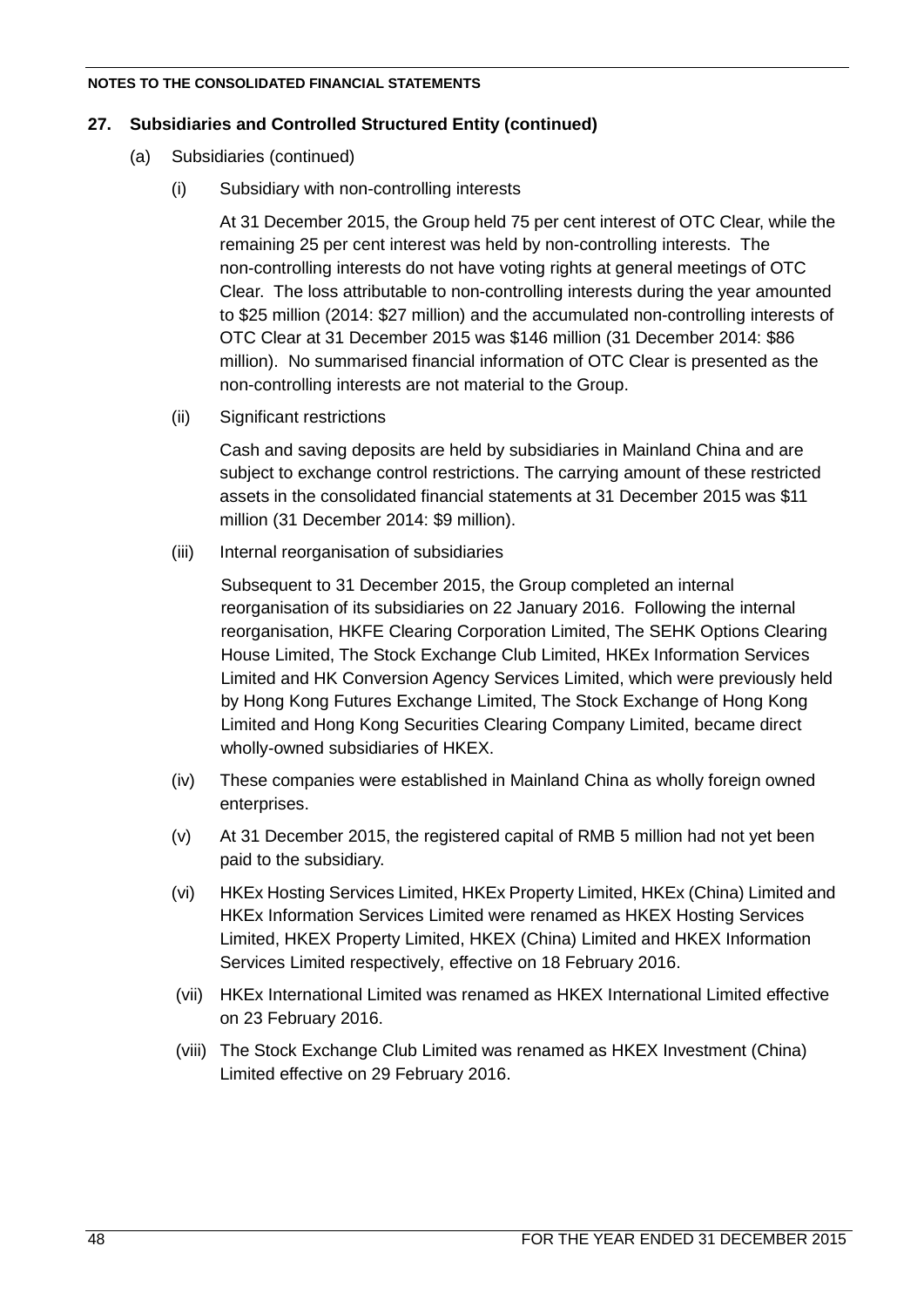### **27. Subsidiaries and Controlled Structured Entity (continued)**

(b) Controlled structured entity

HKEX controls a structured entity which operates in Hong Kong, particulars of which are as follows:

| <b>Structured entity</b>                                              | <b>Principal activities</b>                                                                                                              |
|-----------------------------------------------------------------------|------------------------------------------------------------------------------------------------------------------------------------------|
| The HKEx Employees' Share Award<br>Scheme (HKEX Employee Share Trust) | Purchases, administers and holds HKEX<br>shares for the Share Award Scheme for<br>the benefit of eligible HKEX employees<br>(note 41(b)) |

As the HKEX Employee Share Trust is set up solely for the purpose of purchasing, administering and holding HKEX shares for the Share Award Scheme (note 41(b)), HKEX has the power to direct the relevant activities of the HKEX Employee Share Trust and it has the ability to use its power over the HKEX Employee Share Trust to affect its exposure to returns. Therefore, the assets and liabilities of HKEX Employee Share Trust are included in HKEX's statement of financial position and the HKEX shares it held are presented as a deduction in equity as Shares held for Share Award Scheme.

### **28. Interest in a Joint Venture**

|                                        | At          | At          |
|----------------------------------------|-------------|-------------|
|                                        | 31 Dec 2015 | 31 Dec 2014 |
|                                        | \$m         | \$m         |
|                                        |             |             |
| Share of net assets of a joint venture | 68          |             |

### (a) Details of the joint venture at 31 December 2015 were as follows:

| <b>Name</b>                                                        | Place of<br>business<br>and country of<br>incorporation | <b>Principal</b><br>activities                                       | <b>Issued and</b><br>fully paid up<br>share capital<br>held | % of<br>ownership<br>interest | <b>Measurement</b><br>method |
|--------------------------------------------------------------------|---------------------------------------------------------|----------------------------------------------------------------------|-------------------------------------------------------------|-------------------------------|------------------------------|
| China<br>Exchanges<br><b>Services</b><br>Company<br>Limited (CESC) | Hong Kong                                               | Development of<br>index-linked and<br>equity derivatives<br>products | 100,000,000<br>ordinary shares<br>(\$100,000,000)           | 33.33%                        | Equity                       |

In 2012, HKEX, the Shanghai Stock Exchange and the Shenzhen Stock Exchange (the three JV investors) established a joint venture, CESC, with an aim of developing financial products and related services. CESC is a strategic investment for the Group and it is expected to enhance the competitiveness of Hong Kong, help promote the development of Mainland China's capital markets and the internationalisation of the Group.

The three JV investors have an equal shareholding interest in CESC and have joint control over CESC as unanimous consent is required from all investors for all activities that significantly affect the returns of the arrangement. The joint arrangement also provides the three JV investors with rights to the net assets of CESC. Therefore, CESC is classified as a joint venture of the Group.

CESC is a private company and there is no quoted market price available for its shares.

No summarised financial information of CESC is presented as the joint venture is not material to the Group.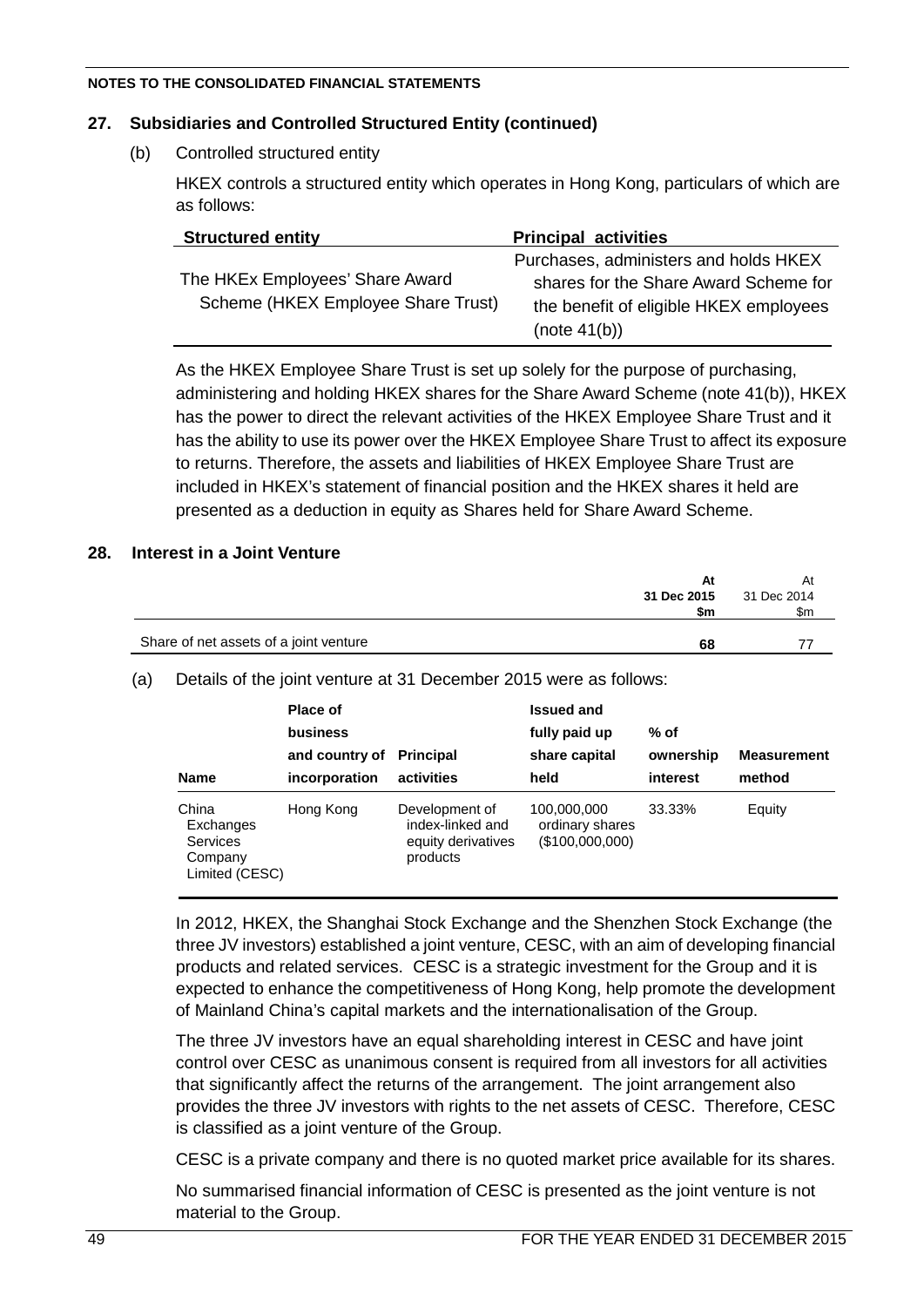### **29. Goodwill and Other Intangible Assets**

|                                  |          |                   | <b>Other Intangible Assets</b> |                       |              |
|----------------------------------|----------|-------------------|--------------------------------|-----------------------|--------------|
|                                  | Goodwill | <b>Tradenames</b> | <b>Customer</b>                | <b>Software</b>       | <b>Total</b> |
|                                  | \$m\$    | \$m               | <b>Relationships</b><br>\$m    | <b>Systems</b><br>\$m | \$m          |
| Cost:                            |          |                   |                                |                       |              |
| At 1 Jan 2014                    | 13,750   | 930               | 3,288                          | 1,059                 | 19,027       |
| Exchange differences             | (580)    | (39)              | (176)                          | (25)                  | (820)        |
| Additions                        |          |                   |                                | 416                   | 416          |
| At 31 Dec 2014                   | 13,170   | 891               | 3,112                          | 1,450                 | 18,623       |
| At 1 Jan 2015                    | 13,170   | 891               | 3,112                          | 1,450                 | 18,623       |
| Exchange differences             | (8)      | (1)               | (3)                            | (1)                   | (13)         |
| Additions                        |          |                   |                                | 427                   | 427          |
| At 31 Dec 2015                   | 13,162   | 890               | 3,109                          | 1,876                 | 19,037       |
| <b>Accumulated amortisation:</b> |          |                   |                                |                       |              |
| At 1 Jan 2014                    |          |                   | 147                            | 200                   | 347          |
| Exchange differences             |          |                   | (14)                           | (16)                  | (30)         |
| Amortisation                     |          |                   | 136                            | 269                   | 405          |
| At 31 Dec 2014                   |          |                   | 269                            | 453                   | 722          |
| At 1 Jan 2015                    |          |                   | 269                            | 453                   | 722          |
| Exchange differences             |          |                   | (1)                            | (1)                   | (2)          |
| Amortisation                     |          |                   | 129                            | 316                   | 445          |
| At 31 Dec 2015                   |          | -                 | 397                            | 768                   | 1,165        |
| Net book value:                  |          |                   |                                |                       |              |
| At 31 Dec 2015                   | 13,162   | 890               | 2,712                          | 1,108                 | 17,872       |
| At 31 Dec 2014                   | 13,170   | 891               | 2,843                          | 997                   | 17,901       |
| At 1 Jan 2014                    | 13,750   | 930               | 3,141                          | 859                   | 18,680       |
| Cost of software systems under   |          |                   |                                |                       |              |
| development:                     |          |                   |                                |                       |              |
| At 31 Dec 2015                   |          |                   |                                | 336                   | 336          |
| At 31 Dec 2014                   |          |                   |                                | 373                   | 373          |

Amortisation of \$445 million (2014: \$405 million) is included in "depreciation and amortisation" in the consolidated income statement.

Tradenames are regarded as having indefinite useful lives and there is no foreseeable limit to the period over which they are expected to generate cash flows for the Group as it is expected that their values will not be reduced through usage and there are no legal or similar limits on the period for their use.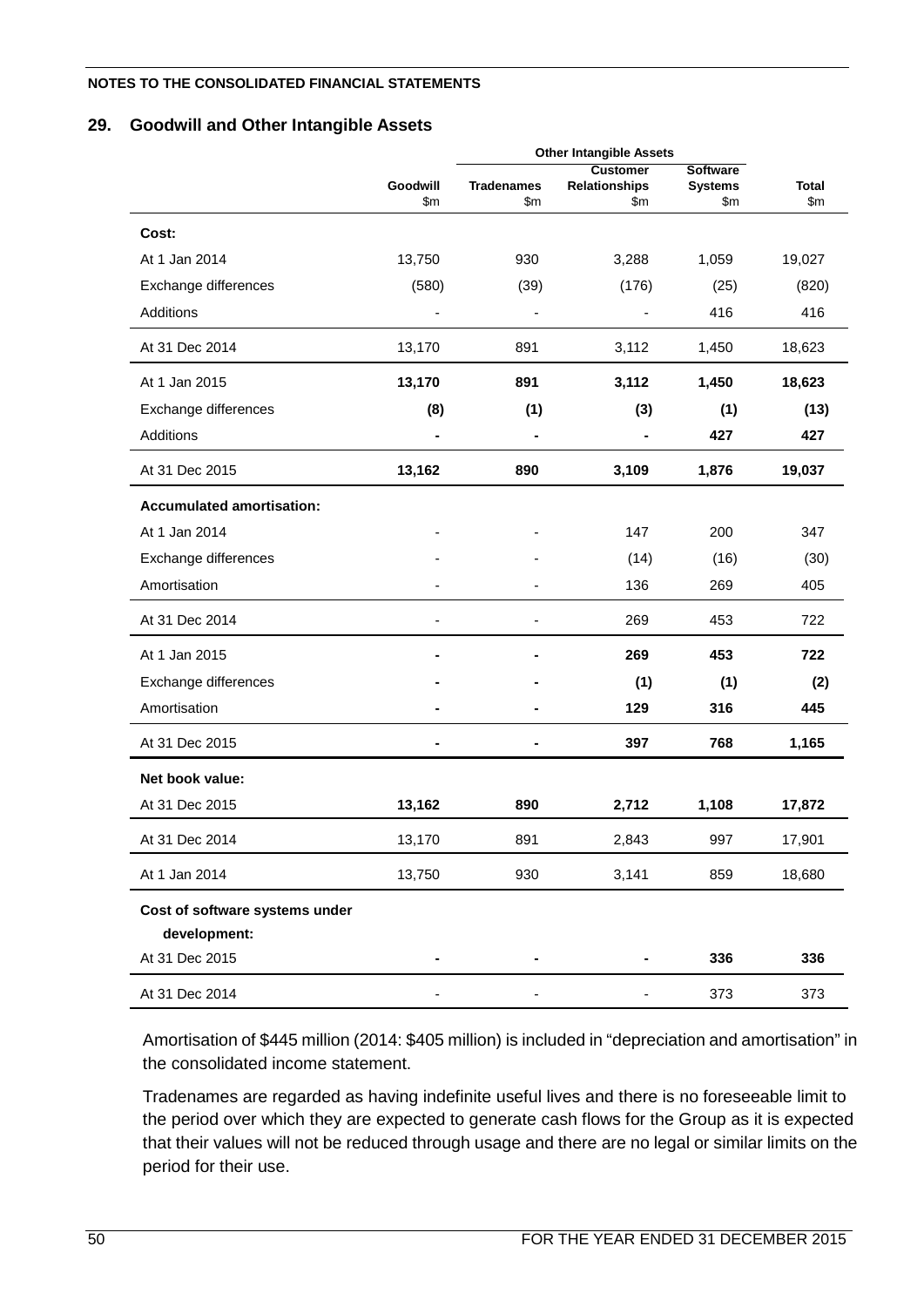# **29. Goodwill and Other Intangible Assets (continued)**

# Impairment tests for cash generating units containing intangible assets with indefinite useful lives

Goodwill and tradenames arose on the acquisition of the LME Group in 2012 are monitored by management at the operating segment level. They were allocated to the CGUs that are expected to benefit from synergies of combination with the acquired businesses, which were determined to be the Group's commodities and clearing segments (note 4).

A summary of the allocation of goodwill and tradenames to these operating segments is as follows:

|                     | At 31 Dec 2015 |                   | At 31 Dec 2014 |            |
|---------------------|----------------|-------------------|----------------|------------|
|                     | Goodwill       | <b>Tradenames</b> | Goodwill       | Tradenames |
|                     | \$m            | \$m               | \$m            | \$m        |
| Commodities segment | 10,306         | 697               | 10,312         | 698        |
| Clearing segment    | 2,856          | 193               | 2.858          | 193        |
|                     | 13,162         | 890               | 13,170         | 891        |

The recoverable amounts of the CGUs are determined based on value-in-use calculations. These calculations use cash flow projections based on financial forecasts approved by management covering a five-year period. Cash flows beyond the five-year period are extrapolated using the estimated growth rate stated below. The key assumptions, EBITDA margin, growth rate and discount rate used for value-in-use calculations are as follows:

|                                            | At 31 Dec 2015                |                            | At 31 Dec 2014         |                     |
|--------------------------------------------|-------------------------------|----------------------------|------------------------|---------------------|
|                                            | <b>Commodities</b><br>segment | <b>Clearing</b><br>segment | Commodities<br>segment | Clearing<br>segment |
| EBITDA margin (average of next five years) | 62%                           | 66%                        | 68%                    | 71%                 |
| Growth rate                                | 3%                            | 3%                         | 3%                     | 3%                  |
| Discount rate                              | 9%                            | 9%                         | 10%                    | 10%                 |

Management determined the EBITDA margin based on past performance and its expectations regarding market development and fee increments relating to the products. The growth rate does not exceed the long-term average growth rate for the business in the countries in which each of the CGUs currently operates. The discount rate used is pre-tax and reflects specific risks relating to each CGU.

The recoverable amounts of the operating segments (including goodwill and tradenames) based on the estimated value-in-use calculations were higher than their carrying amounts at 31 December 2015 and 31 December 2014. Accordingly, no provision for impairment loss for goodwill or tradenames is considered necessary.

If the discount rate rose to 11 per cent (31 December 2014: 13 per cent), the recoverable amount of the commodities segment would be approximately equal to its carrying amount. Except for this, any reasonably possible changes in the other key assumptions used in the value-in-use assessment model would not affect management's view on impairment at 31 December 2015 and 31 December 2014.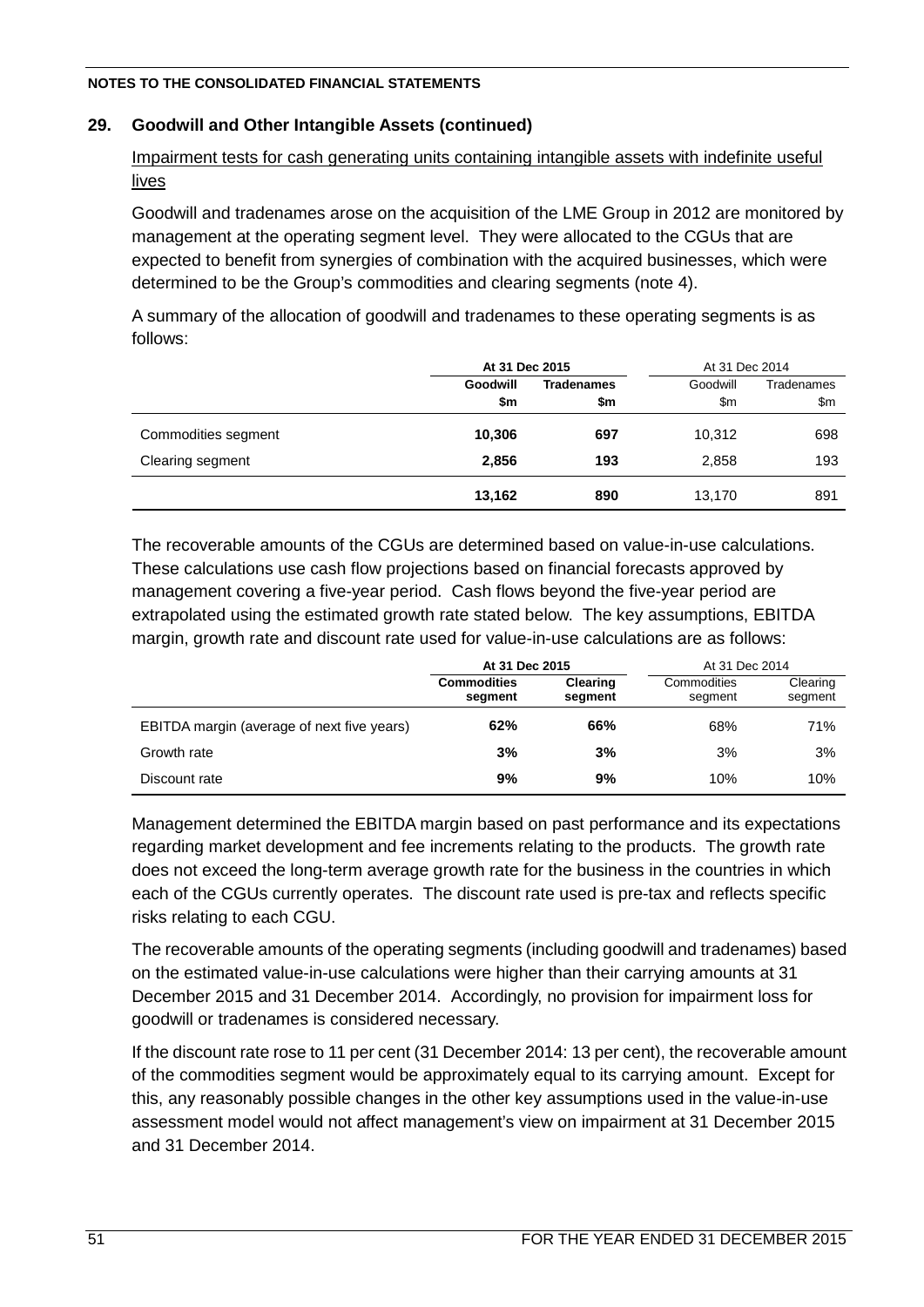# **30. Fixed Assets**

|                                    | Leasehold<br>land under<br>finance | Leasehold | Computer<br>trading<br>and<br>clearing | Other<br>computer<br>hardware<br>and | Data<br>centre<br>facilities<br>and | Leasehold<br>improvements,<br>furniture,<br>equipment and |       |
|------------------------------------|------------------------------------|-----------|----------------------------------------|--------------------------------------|-------------------------------------|-----------------------------------------------------------|-------|
|                                    | lease                              | buildings | systems                                | software                             | equipment                           | motor vehicles                                            | Total |
|                                    | \$m\$                              | \$m       | \$m                                    | \$m                                  | \$m\$                               | \$m                                                       | \$m   |
| Cost:                              |                                    |           |                                        |                                      |                                     |                                                           |       |
| At 1 Jan 2014                      | 70                                 | 727       | 1,361                                  | 444                                  | 405                                 | 631                                                       | 3,638 |
| Exchange differences               |                                    |           |                                        | (3)                                  |                                     | (1)                                                       | (4)   |
| Additions                          |                                    |           | 3                                      | 17                                   |                                     | 81                                                        | 101   |
| Disposals                          |                                    |           | (2)                                    | (2)                                  |                                     | (14)                                                      | (18)  |
| Adjustments                        |                                    | (3)       |                                        | $\qquad \qquad \blacksquare$         | (2)                                 |                                                           | (5)   |
| At 31 Dec 2014                     | 70                                 | 724       | 1,362                                  | 456                                  | 403                                 | 697                                                       | 3,712 |
| At 1 Jan 2015                      | 70                                 | 724       | 1,362                                  | 456                                  | 403                                 | 697                                                       | 3,712 |
| Additions                          |                                    |           | 60                                     | 76                                   | 3                                   | 116                                                       | 255   |
| Disposals                          | (70)                               | (16)      | (11)                                   | (20)                                 |                                     | (19)                                                      | (136) |
| At 31 Dec 2015                     |                                    | 708       | 1,411                                  | 512                                  | 406                                 | 794                                                       | 3,831 |
| <b>Accumulated depreciation:</b>   |                                    |           |                                        |                                      |                                     |                                                           |       |
| At 1 Jan 2014                      | 12                                 | 51        | 1,192                                  | 256                                  | 34                                  | 340                                                       | 1,885 |
| Depreciation                       |                                    | 29        | 42                                     | 72                                   | 26                                  | 73                                                        | 242   |
| Disposals                          |                                    |           | (2)                                    | (2)                                  |                                     | (14)                                                      | (18)  |
| At 31 Dec 2014                     | 12                                 | 80        | 1,232                                  | 326                                  | 60                                  | 399                                                       | 2,109 |
| At 1 Jan 2015                      | 12                                 | 80        | 1,232                                  | 326                                  | 60                                  | 399                                                       | 2,109 |
| Depreciation                       |                                    | 28        | 35                                     | 83                                   | 26                                  | 67                                                        | 239   |
| Disposals                          | (12)                               | (15)      | (11)                                   | (20)                                 |                                     | (19)                                                      | (77)  |
| At 31 Dec 2015                     |                                    | 93        | 1,256                                  | 389                                  | 86                                  | 447                                                       | 2,271 |
| Net book value:                    |                                    |           |                                        |                                      |                                     |                                                           |       |
| At 31 Dec 2015                     |                                    | 615       | 155                                    | 123                                  | 320                                 | 347                                                       | 1,560 |
| At 31 Dec 2014                     | 58                                 | 644       | 130                                    | 130                                  | 343                                 | 298                                                       | 1,603 |
| At 1 Jan 2014                      | 58                                 | 676       | 169                                    | 188                                  | 371                                 | 291                                                       | 1,753 |
| Cost of fixed assets in the course |                                    |           |                                        |                                      |                                     |                                                           |       |
| of construction:                   |                                    |           |                                        |                                      |                                     |                                                           |       |
| At 31 Dec 2015                     |                                    |           | 83                                     | 8                                    |                                     | 41                                                        | 132   |
| At 31 Dec 2014                     |                                    |           | 4                                      | 23                                   |                                     | 59                                                        | 86    |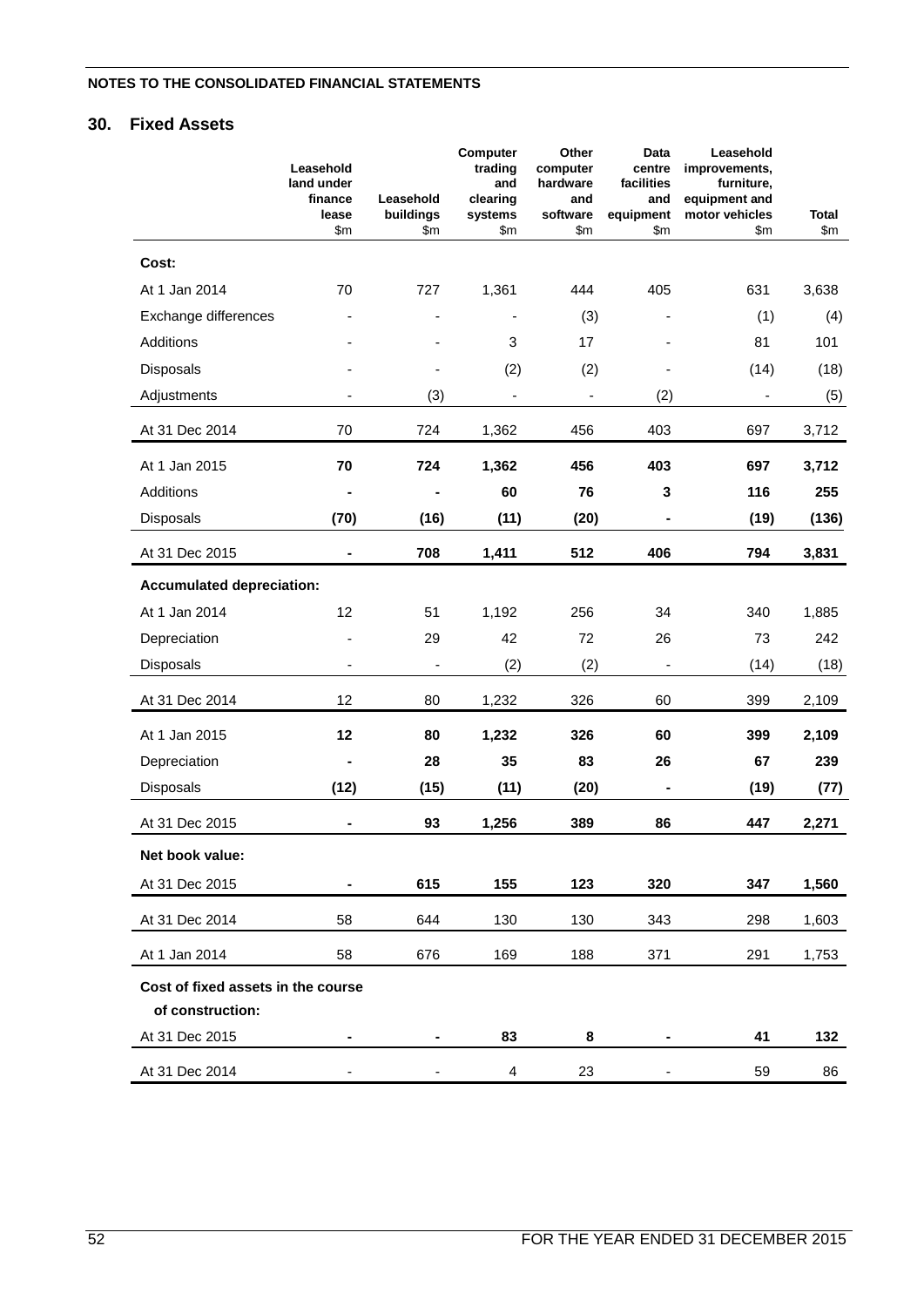### **31. Lease Premium for Land**

|                          | 2015<br>\$m | 2014<br>\$m              |
|--------------------------|-------------|--------------------------|
| Net book value at 1 Jan  | 23          | 23                       |
| Amortisation             | (1)         | $\overline{\phantom{0}}$ |
| Net book value at 31 Dec | 22          | 23                       |

# **32. Financial Liabilities at Fair Value through Profit or Loss**

|                                                                                  | At<br>31 Dec 2015<br>\$m | At<br>31 Dec 2014<br>\$m |
|----------------------------------------------------------------------------------|--------------------------|--------------------------|
| Held by LME Clear in its capacity as a central counterparty                      |                          |                          |
| Derivative financial instruments:                                                |                          |                          |
| - base metals futures and options contracts cleared through LME Clear (note (a)) | 64,480                   | 59,679                   |
| Held for trading                                                                 |                          |                          |
| Derivative financial instruments:                                                |                          |                          |
| - forward foreign exchange contracts (note 52(b))                                | 6                        |                          |
|                                                                                  | 64.486                   | 59.680                   |

(a) The amount represents the fair value of outstanding base metals futures and options contracts of LME Clear that do not qualify for netting under HKAS 32, where LME Clear is acting in its capacity as a central counterparty to the contracts traded on the LME.

### **33. Margin Deposits, Mainland Security and Settlement Deposits, and Cash Collateral from Clearing Participants**

|                                                                          | At                 | At                 |
|--------------------------------------------------------------------------|--------------------|--------------------|
|                                                                          | 31 Dec 2015<br>\$m | 31 Dec 2014<br>\$m |
| Margin deposits, Mainland security and settlement deposits, and cash     |                    |                    |
|                                                                          |                    |                    |
| collateral from Clearing Participants comprised (notes (a) and 21):      |                    |                    |
| <b>SEOCH Clearing Participants' margin deposits</b>                      | 6,773              | 8,964              |
| <b>HKCC Clearing Participants' margin deposits</b>                       | 45,123             | 42,356             |
| HKSCC Clearing Participants' margin deposits, Mainland security          |                    |                    |
| and settlement deposits, and cash collateral                             | 4,103              | 7,478              |
| OTC Clear Clearing Participants' margin deposits                         | 54                 | 40                 |
| LME Clear Clearing Participants' margin deposits                         | 59,160             | 70,646             |
|                                                                          | 115,213            | 129,484            |
| The margin deposits, Mainland security and settlement deposits,          |                    |                    |
| and cash collateral were invested in the following instruments           |                    |                    |
| for managing the obligations of the Margin Funds:                        |                    |                    |
| Cash and cash equivalents (note 22)                                      | 89,807             | 117,903            |
| Financial assets measured at fair value through profit or loss (note 23) | 5,844              | 895                |
| Financial assets measured at amortised cost (note 24)                    | 18,765             | 10,071             |
| Settlement Reserve Fund and Settlement Guarantee Fund held by ChinaClear | 794                | 611                |
| Margin receivable from Clearing Participants                             | 3                  | 4                  |
|                                                                          | 115,213            | 129,484            |

(a) Amounts excluded non-cash collateral received and utilised as alternative to cash collateral.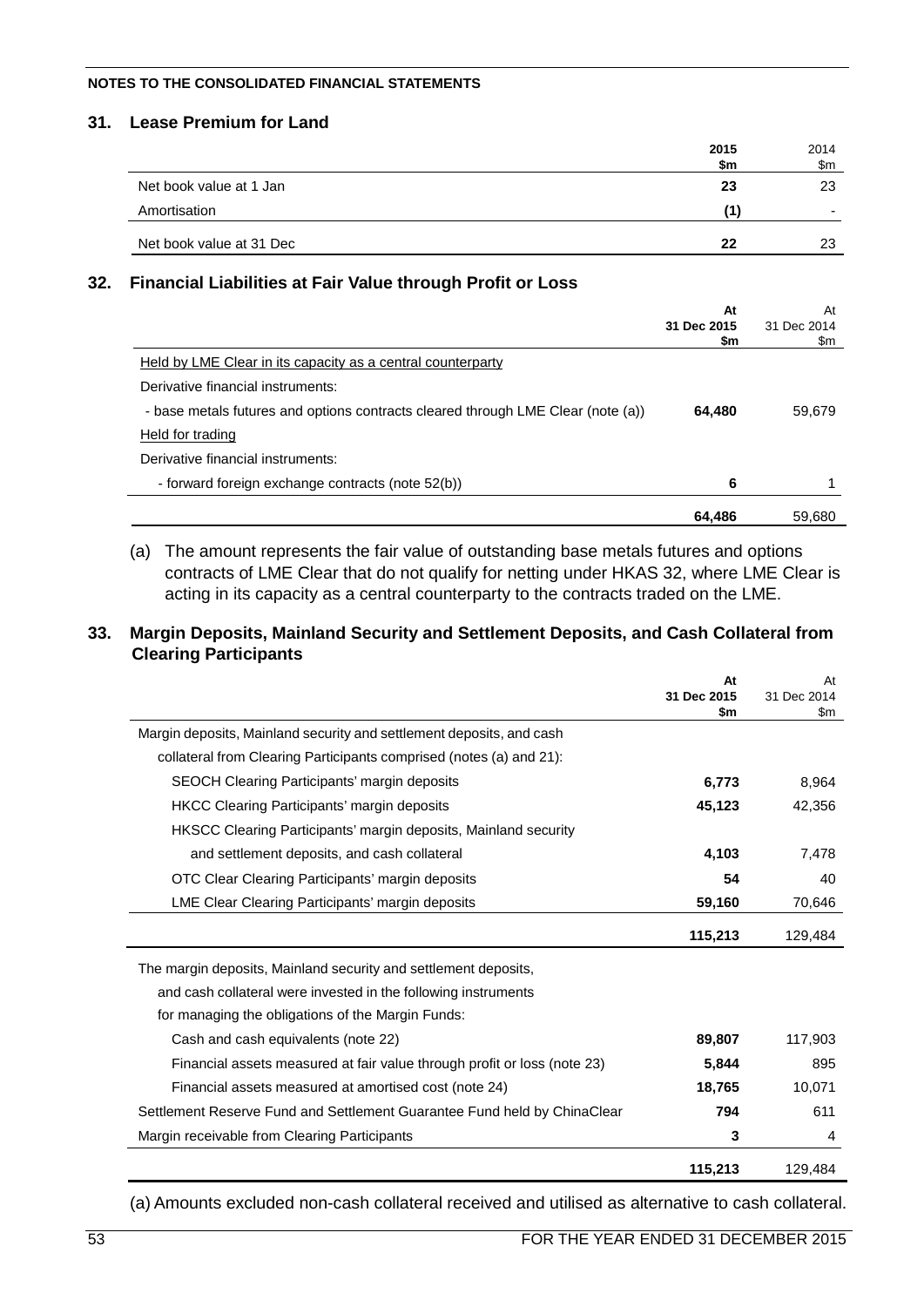### **34. Accounts Payable, Accruals and Other Liabilities**

|                                                            | At<br>31 Dec 2015<br>\$m | At<br>31 Dec 2014<br>\$m |
|------------------------------------------------------------|--------------------------|--------------------------|
| Payable to ChinaClear, Exchange and Clearing Participants: |                          |                          |
| - Continuous Net Settlement money obligations              | 13,658                   | 21,029                   |
| - others                                                   | 324                      | 508                      |
| Transaction levy payable to the SFC                        | 85                       | 120                      |
| Unclaimed dividends (note (b))                             | 230                      | 216                      |
| Stamp duty payable to the Collector of Stamp Revenue       | 172                      | 338                      |
| Other payables, accruals and deposits received             | 816                      | 638                      |
|                                                            | 15.285                   | 22,849                   |

(a) The carrying amounts of accounts payable and other liabilities approximated their fair values.

- (b) Unclaimed dividends represent dividends declared by listed companies which were held by HKSCC Nominees Limited (HKSN) but not yet claimed by shareholders of the companies concerned, and dividends declared by HKEX but not yet claimed by its shareholders. During the year, cash dividends held by HKSN which had remained unclaimed for a period of more than seven years amounting to \$11 million (2014: \$15 million) were forfeited and recognised as sundry income (note 10) and dividends declared by HKEX which were unclaimed over a period of six years from the date of payment amounting to \$18 million (2014: \$29 million) were forfeited and transferred to retained earnings in accordance with HKEX's Articles of Association (note 43).
- (c) Continuous Net Settlement money obligations payable mature within two days after the trade date. The majority of the remaining accounts payable, accruals and other liabilities would mature within three months.

### **35. Other Financial Liabilities**

|                                                         | At<br>31 Dec 2015<br>\$m | At<br>31 Dec 2014<br>\$m |
|---------------------------------------------------------|--------------------------|--------------------------|
| Financial liabilities of Clearing House Funds (note 36) | 22                       | 64                       |
| Financial liabilities of Corporate Funds:               |                          |                          |
| Financial guarantee contract (note (a))                 | 20                       | 20                       |
|                                                         | 42                       | 84                       |

(a) The amount represents the carrying value of a financial guarantee provided by the Group to the Collector of Stamp Revenue, details of which are disclosed in note 46(b).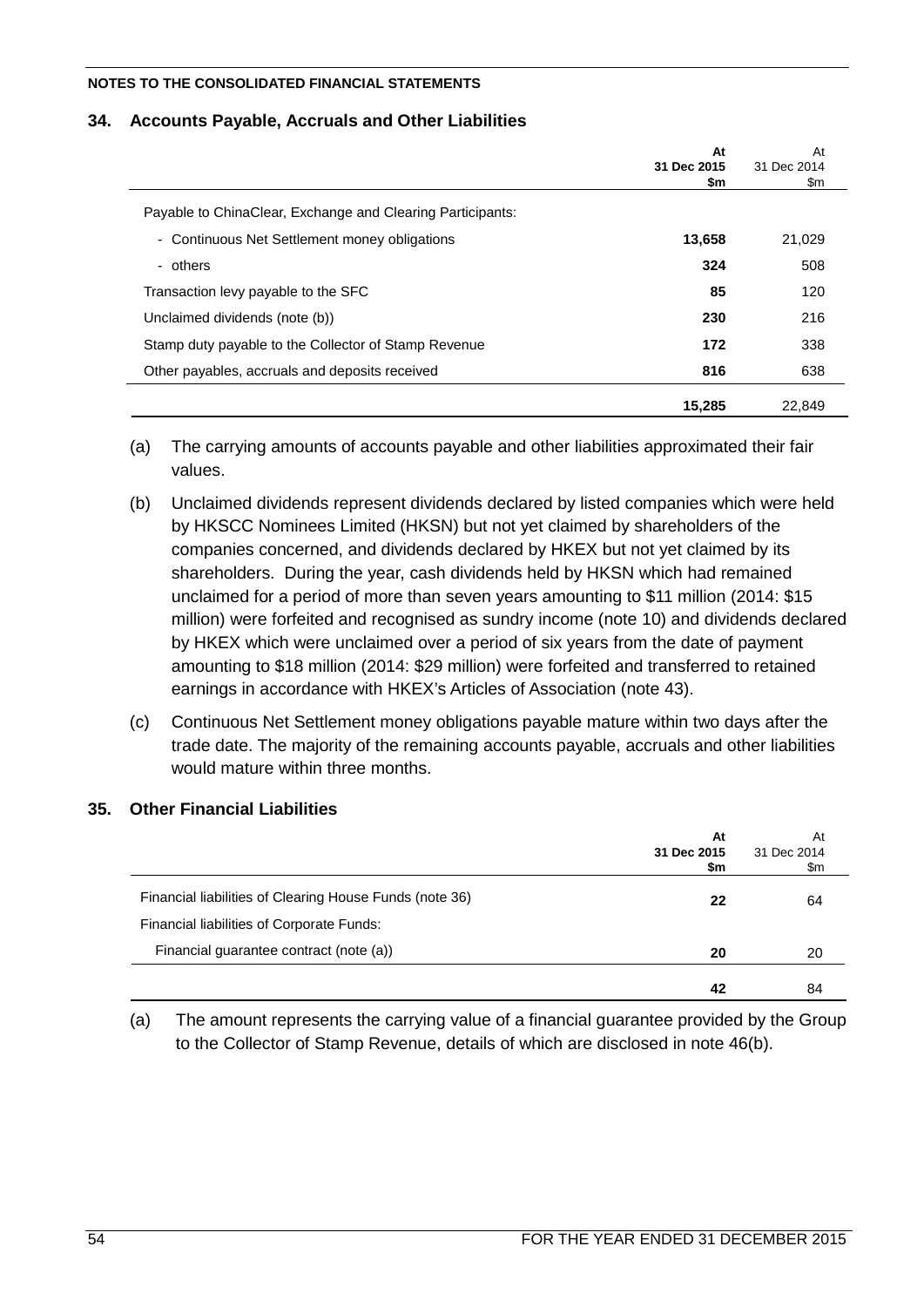### **36. Clearing House Funds**

|                                                                         | At<br>31 Dec 2015<br>\$m | At<br>31 Dec 2014<br>$\mathsf{Sm}$ |
|-------------------------------------------------------------------------|--------------------------|------------------------------------|
| The Clearing House Funds comprised (note 21):                           |                          |                                    |
| Clearing Participants' cash contributions (note (a))                    | 7,474                    | 9,426                              |
|                                                                         |                          |                                    |
| Contribution to OTC Clear Rates and FX Guarantee Resources              | 156                      | 156                                |
| Designated reserves (notes (b) and 42)                                  | 778                      | 643                                |
|                                                                         | 8,408                    | 10,225                             |
| The Clearing House Funds were invested in the following instruments for |                          |                                    |
| managing the obligations of the Funds:                                  |                          |                                    |
| Cash and cash equivalents (note 22)                                     | 8,210                    | 10,189                             |
| Financial assets measured at amortised cost (note 24)                   | 220                      | 100                                |
|                                                                         | 8,430                    | 10,289                             |
| Less: Other financial liabilities of Clearing House Funds (note 35)     | (22)                     | (64)                               |
|                                                                         | 8,408                    | 10,225                             |
| The Clearing House Funds comprised the following Funds:                 |                          |                                    |
| <b>HKSCC Guarantee Fund</b>                                             | 2,926                    | 2,234                              |
| <b>SEOCH Reserve Fund</b>                                               | 542                      | 1,326                              |
| <b>HKCC Reserve Fund</b>                                                | 1,134                    | 1,879                              |
| OTC Clear Rates and FX Guarantee Fund                                   | 505                      | 203                                |
| OTC Clear Rates and FX Guarantee Resources                              | 158                      | 157                                |
| <b>LME Clear Default Fund</b>                                           | 3,143                    | 4,426                              |
|                                                                         | 8,408                    | 10,225                             |

(a) Amounts exclude non-cash collateral received and utilised as alternatives to cash contributions.

(b) Designated reserves comprise contributions from the clearing houses and accumulated income net of expenses of the Clearing House Funds appropriated from retained earnings.

### **37. Borrowings**

|                                                             | At<br>31 Dec 2015<br>\$m | At<br>31 Dec 2014<br>\$m |
|-------------------------------------------------------------|--------------------------|--------------------------|
| Bank borrowings (note (a))                                  | 1,585                    | 1,585                    |
| Convertible bonds (note (b))                                |                          | 3,701                    |
| Notes (note (c))                                            | 1,516                    | 1,515                    |
| Written put options to non-controlling interests (note (d)) | 308                      | 225                      |
| Total borrowings                                            | 3,409                    | 7,026                    |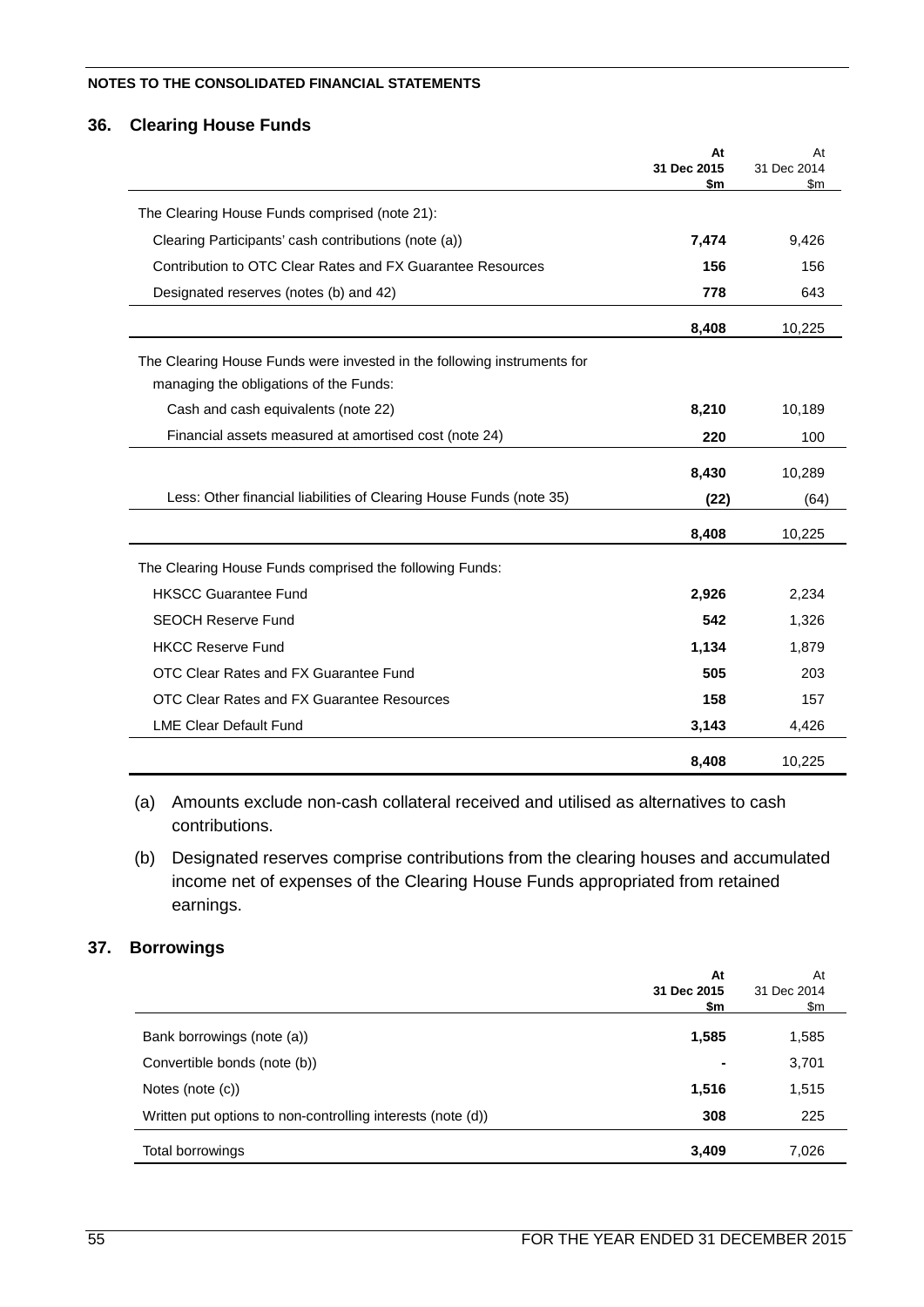## **37. Borrowings (continued)**

The borrowings were repayable as follows:

|                                  |             | <b>Bank borrowings</b> | <b>Other borrowings</b> |                          |  |
|----------------------------------|-------------|------------------------|-------------------------|--------------------------|--|
|                                  | At          | At                     | At                      | At                       |  |
|                                  | 31 Dec 2015 | 31 Dec 2014            | 31 Dec 2015             | 31 Dec 2014              |  |
|                                  | \$m         | \$m<br>\$m             |                         | \$m                      |  |
| After 2 years but within 5 years | 793         | $\overline{a}$         | 1,824                   | 5,441                    |  |
| After 5 years                    | 792         | 1.585                  | $\blacksquare$          | $\overline{\phantom{0}}$ |  |
|                                  | 1,585       | 1,585                  | 1,824                   | 5,441                    |  |

### (a) Bank borrowings

At 31 December 2015, bank borrowings mature within 6 years (31 December 2014: 7 years). During the year, the bank borrowings bore average coupons of 1.4 per cent (2014: 1.8 per cent) per annum, and the average effective interest rate was 1.5 per cent (2014: 2.0 per cent) per annum.

## (b) Convertible bonds

On 23 October 2012, HKEX issued convertible bonds (the Bonds) in the principal amount of US\$500 million (HK\$3,875 million). The Bonds paid interest at the rate of 0.50 per cent per annum and would mature on 23 October 2017. At any time between 3 December 2012 and 13 October 2017, the Bonds could be converted into ordinary shares of HKEX at an initial conversion price of HK\$160 per share (which was adjusted to HK\$157.62 per share from 26 April 2014) at the option of the holders of the Bonds. HKEX used the proceeds of the Bonds to fund part of the acquisition of the LME Group. During the year ended 31 December 2015, all of the Bonds were converted into HKEX's shares at the prevailing adjusted conversion price of HK\$157.62 per share and cancelled upon the exercise of the conversion rights by the bondholders. As a result, a total number of 24,594,225 shares in HKEX were issued and credited as fully paid.

With effect from 17 December 2012, HKEX has substituted in its place HKEx International Limited, a wholly-owned subsidiary of HKEX whose functional currency is United States Dollar (USD), as the issuer and the principal obligor under the Bonds (the Substitution); all payments due under the Bonds are unconditionally and irrevocably guaranteed by HKEX and HKEX remains obliged to issue and deliver HKEX shares on conversion of the Bonds.

After the Substitution, the Bonds comprised two elements and were accounted for as follows:

- The debt element was treated as a financial liability and measured at amortised cost and interest expense was recognised in profit or loss using the effective interest method.
- The share conversion option element was accounted for as convertible bond reserve under equity in the consolidated financial statements of the Group and will not be remeasured until the Bonds are converted.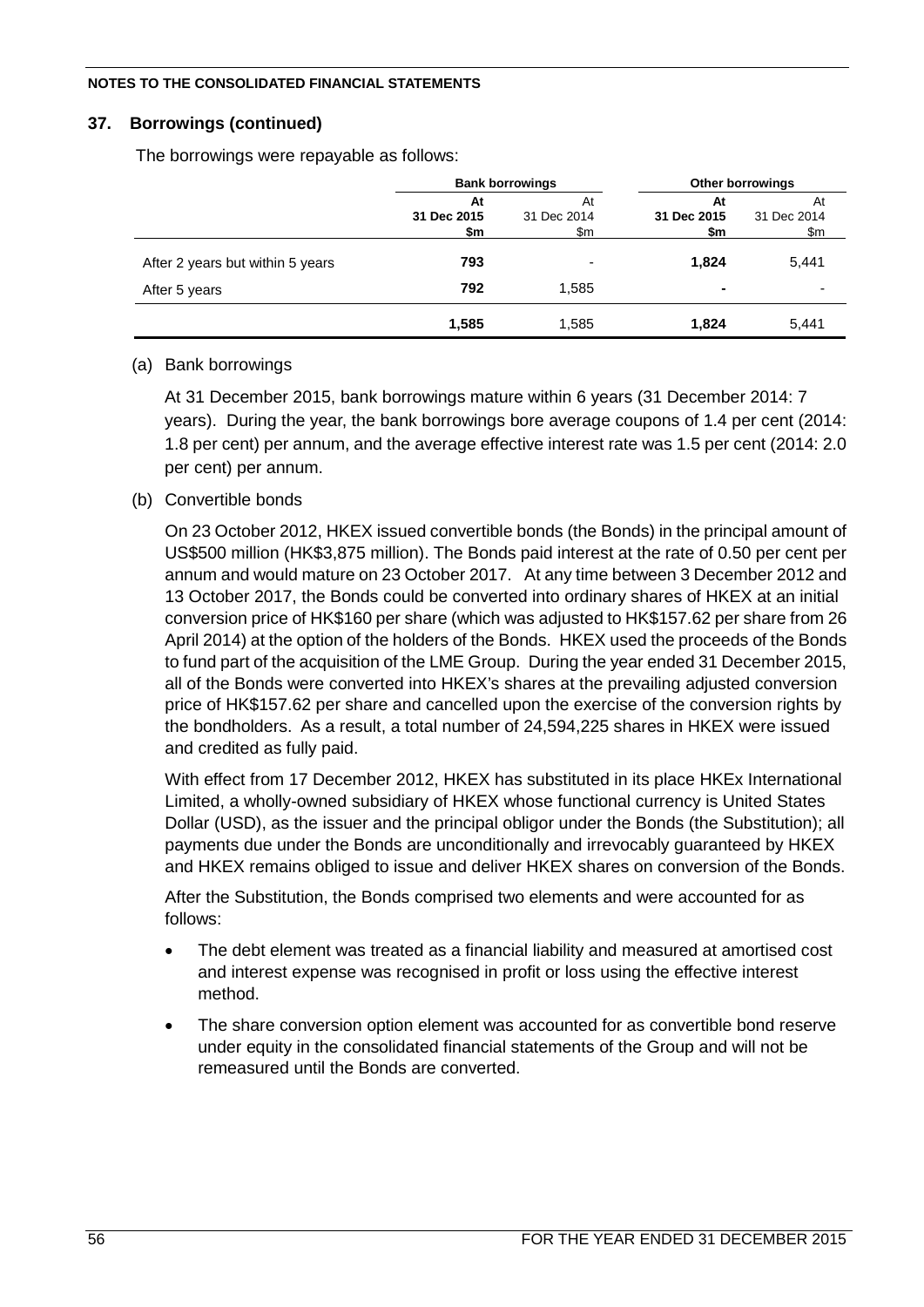### **37. Borrowings (continued)**

(b) Convertible bonds (continued)

As the Bonds were fully converted during the year ended 31 December 2015, the convertible bond reserve was partly transferred to share capital (\$143 million, being the difference between the consideration of shares issued and the carrying amount of liability component of the Bonds at the time of conversion) (note 40) and partly transferred to retained earnings (\$266 million) (note 43).

The movements of the liability component of the Bonds are as follows:

|                                      | 2015    | 2014  |
|--------------------------------------|---------|-------|
|                                      | \$m     | \$m   |
| At 1 Jan                             | 3,701   | 3,607 |
| Interest expenses (notes (i) and 15) | 42      | 113   |
| Interest paid                        | (7)     | (19)  |
| Exchange difference                  | (2)     |       |
| Conversion of the Bonds              | (3,734) |       |
| At 31 Dec                            | ۰       | 3,701 |

- (i) The effective interest rate of the liability component up to the time of conversion was 3.1 per cent (2014: 3.1 per cent) per annum.
- (c) Notes

In December 2013 and January 2014, HKEX issued US\$100 million (HK\$775 million) and US\$95 million (HK\$737 million) of fixed rate senior notes which will be due in December 2018 and January 2019 respectively.

The average effective interest rate of the senior notes was 2.9 per cent (2014: 2.9 per cent) per annum.

(d) Written put options to non-controlling interests

|                                                                              | 2015<br>\$m | 2014<br>\$m |
|------------------------------------------------------------------------------|-------------|-------------|
| At 1 Jan                                                                     | 225         | 218         |
| Issuance of written put options to non-controlling interests debited against |             |             |
| related reserve under equity attributable to shareholders of HKEX (note (i)) | 76          |             |
| Interest expenses (notes (ii) and 15)                                        |             |             |
| At 31 Dec                                                                    | 308         | 225         |

- (i) In October 2013 and August 2015, OTC Clear issued 1,200 and 420 non-voting ordinary shares to certain third party shareholders at a consideration of \$252 million and \$88 million respectively. As part of the arrangement, put options were written by HKEX to the non-controlling interests of OTC Clear to sell part or all of their non-voting ordinary shares in OTC Clear to HKEX at the initial subscription price of \$210,000 per share less accumulated dividends received by the non-controlling interests. The put options are exercisable by the non-controlling interests at any time following the date falling five years after the shares were issued if the non-controlling interests can demonstrate to HKEX that they have used reasonable endeavours for at least three months to find a suitable purchaser for their shares at a price equal to or more than their fair market values. The carrying amount of written put options represents the present value of the amount payable by HKEX to acquire the non-controlling interests at the date at which the written put options first become exercisable.
- (ii) The effective interest rate of the liabilities was 3.0 per cent (2014: 3.0 per cent) per annum.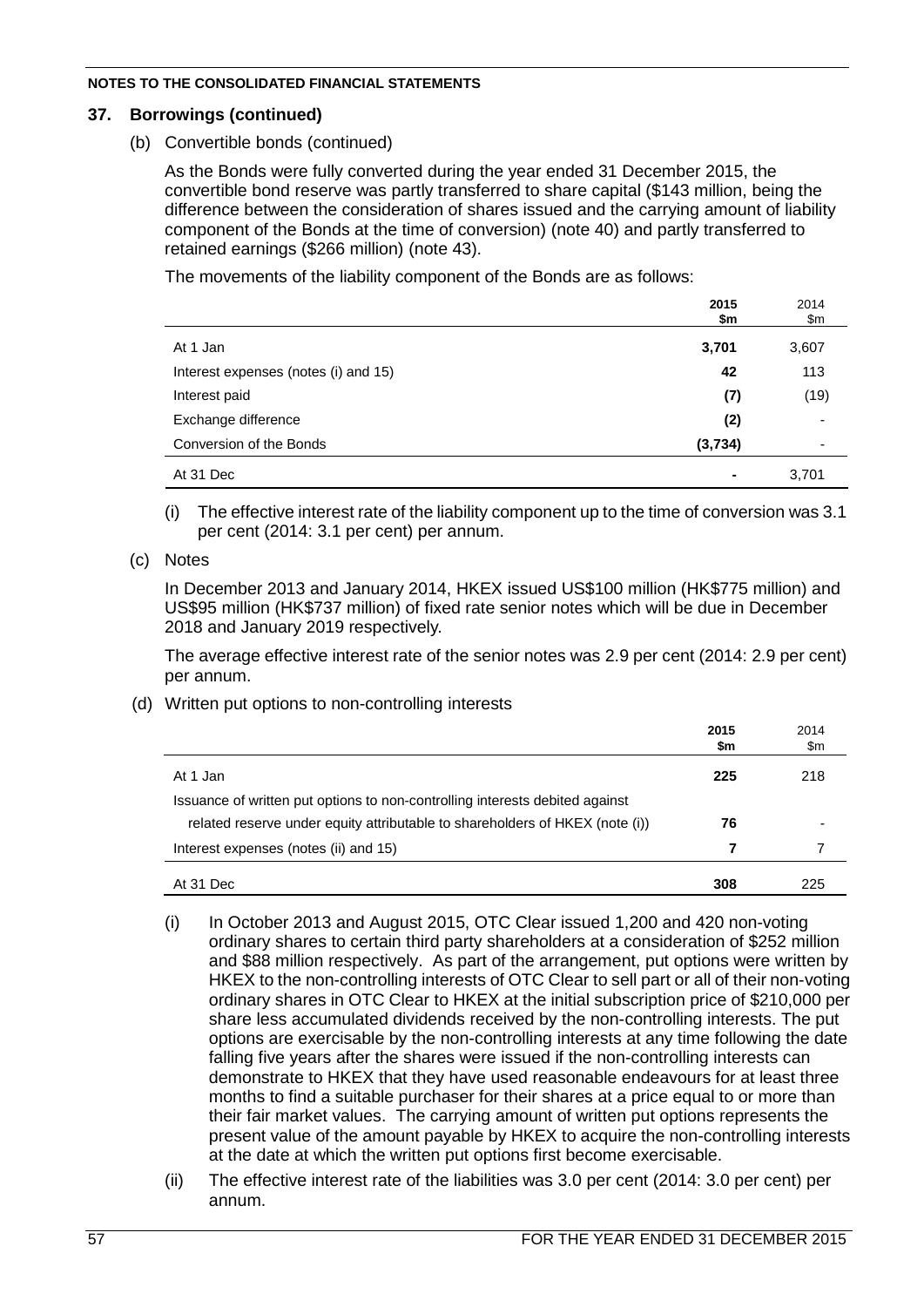### **38. Provisions**

|                             | <b>Reinstatement</b><br>costs<br>\$m | <b>Employee</b><br>benefit costs<br>\$m | <b>Total</b><br>\$m |
|-----------------------------|--------------------------------------|-----------------------------------------|---------------------|
| At 1 Jan 2015               | 61                                   | 58                                      | 119                 |
| Provision for the year      | 13                                   | 80                                      | 93                  |
| Amount used during the year | $\blacksquare$                       | (68)                                    | (68)                |
| Amount paid during the year | (3)                                  | (6)                                     | (9)                 |
| At 31 Dec 2015              | 71                                   | 64                                      | 135                 |

- (a) The provision for reinstatement costs represents the estimated costs of restoring the leased office premises to their original state upon the expiry of the leases. The leases are expected to expire within fifteen years.
- (b) The provision for employee benefit costs represents unused annual leave that has been accumulated at the end of the reporting period. It is expected to be fully utilised in the coming twelve months.

### **39. Deferred Taxation**

Deferred taxation is calculated on temporary differences under the liability method.

|                                                         | 2015<br>\$m | 2014<br>\$m |
|---------------------------------------------------------|-------------|-------------|
| At 1 Jan                                                | 834         | 853         |
| Exchange differences                                    | (1)         | (42)        |
| (Credited)/charged to the income statement (note 18(a)) | (93)        | 23          |
| Credited directly to retained earnings (note 18(b))     | (1)         |             |
| At 31 Dec (note $(d)$ )                                 | 739         | 834         |

(a) The movements on the net deferred tax liabilities account were as follows:

- (b) Deferred tax assets are recognised for tax losses carried forward to the extent that realisation of the related tax benefit through future taxable profits is probable. The Group had unrecognised tax losses of \$666 million at 31 December 2015 (31 December 2014: \$596 million) that may be carried forward for offsetting against future taxable income indefinitely.
- (c) The movements on the net deferred tax liabilities/(assets) were as follows:

|                                                  | Accelerated tax<br>depreciation |                          |      | Intangible<br>assets |                | Financial<br>assets |      | Employee<br>benefits<br>Tax losses |      | Total                    |      |      |
|--------------------------------------------------|---------------------------------|--------------------------|------|----------------------|----------------|---------------------|------|------------------------------------|------|--------------------------|------|------|
|                                                  | 2015                            | 2014                     | 2015 | 2014                 | 2015           | 2014                | 2015 | 2014                               | 2015 | 2014                     | 2015 | 2014 |
|                                                  | \$m                             | \$m\$                    | \$m  | \$m                  | \$m            | \$m                 | \$m  | \$m\$                              | \$m  | \$m\$                    | \$m  | \$m  |
| At 1 Jan                                         | 141                             | 139                      | 747  | 816                  | 31             | 22                  | (70) | (117)                              | (15) | (7)                      | 834  | 853  |
| Exchange differences                             | ٠                               | $\overline{\phantom{a}}$ | (1)  | (40)                 | $\blacksquare$ | (2)                 | ۰    |                                    |      | $\overline{\phantom{a}}$ | (1)  | (42) |
| Charged/(credited)<br>to the income<br>statement | 27                              | 2                        | (91) | (29)                 | (31)           | 11                  | 6    | 47                                 | (4)  | (8)                      | (93) | 23   |
| Credited directly to<br>retained earnings        | -                               |                          | ٠    |                      |                |                     |      |                                    | (1)  |                          | (1)  |      |
| At 31 Dec                                        | 168                             | 141                      | 655  | 747                  | ٠              | 31                  | (64) | (70)                               | (20) | (15)                     | 739  | 834  |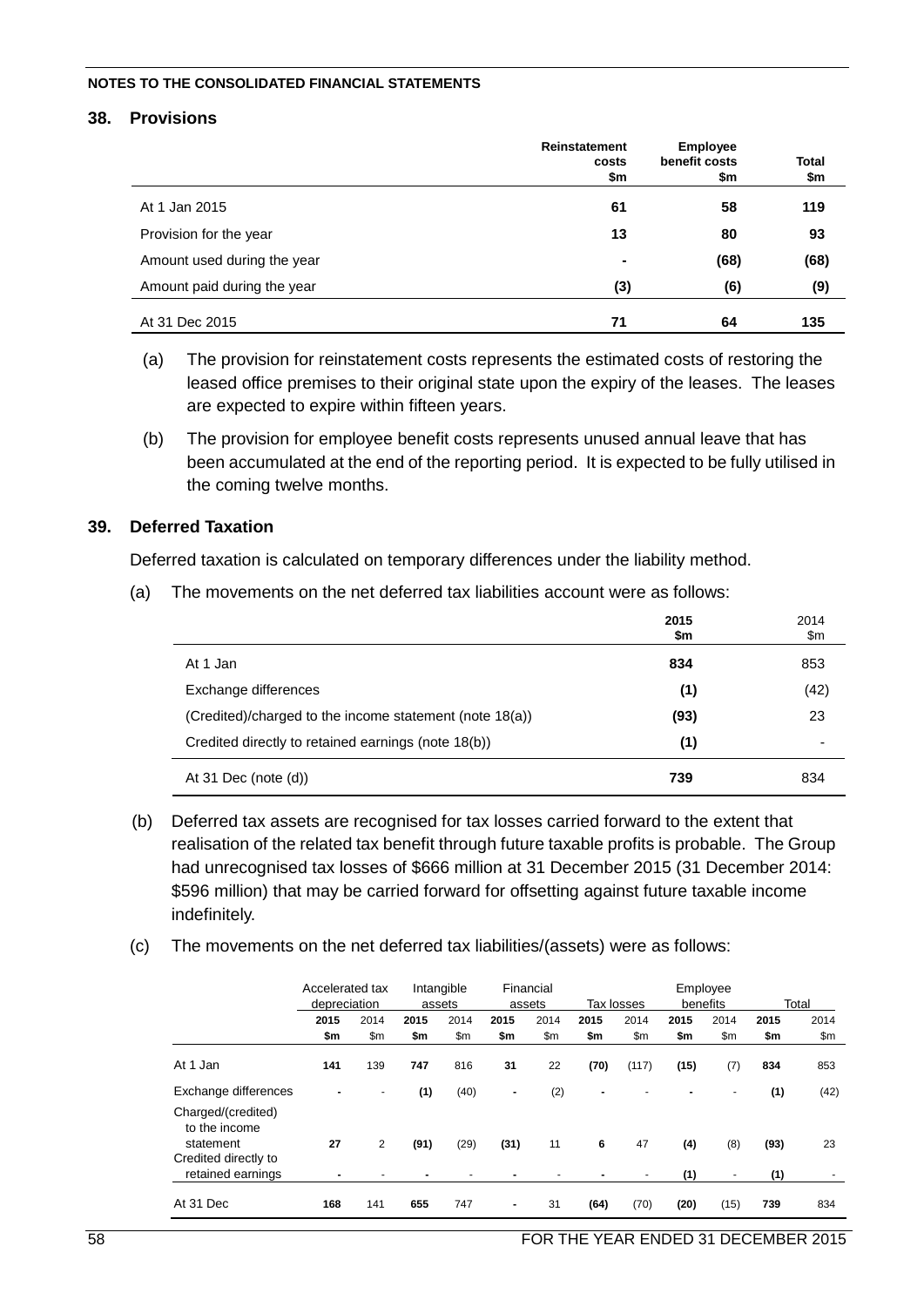### **39. Deferred Taxation (continued)**

(d) Deferred tax assets and liabilities are offset when there is a legally enforceable right to set off current tax assets against current tax liabilities and when the deferred taxes relate to tax levied by the same taxation authority on the same taxable entity or different taxable entities where there is an intention to settle the balances on a net basis. The following amounts, determined after appropriate offsetting, are shown in the consolidated statement of financial position:

|                          | At          | At          |
|--------------------------|-------------|-------------|
|                          | 31 Dec 2015 | 31 Dec 2014 |
|                          | \$m         | \$m\$       |
| Deferred tax assets      | (22)        | (5)         |
| Deferred tax liabilities | 761         | 839         |
|                          | 739         | 834         |

(e) The analysis of deferred tax (assets)/liabilities is as follows:

|                                                              | At<br>31 Dec 2015<br>\$m | At<br>31 Dec 2014<br>\$m |
|--------------------------------------------------------------|--------------------------|--------------------------|
| Deferred tax assets                                          |                          |                          |
| Amounts to be recovered after more than 12 months            | (14)                     | (4)                      |
| Amounts to be recovered within 12 months                     | (8)                      | (1)                      |
|                                                              | (22)                     | (5)                      |
| Deferred tax liabilities                                     |                          |                          |
| Amounts to be recovered or settled after more than 12 months | 745                      | 790                      |
| Amounts to be recovered or settled within 12 months          | 16                       | 49                       |
|                                                              | 761                      | 839                      |
| Net deferred tax liabilities                                 | 739                      | 834                      |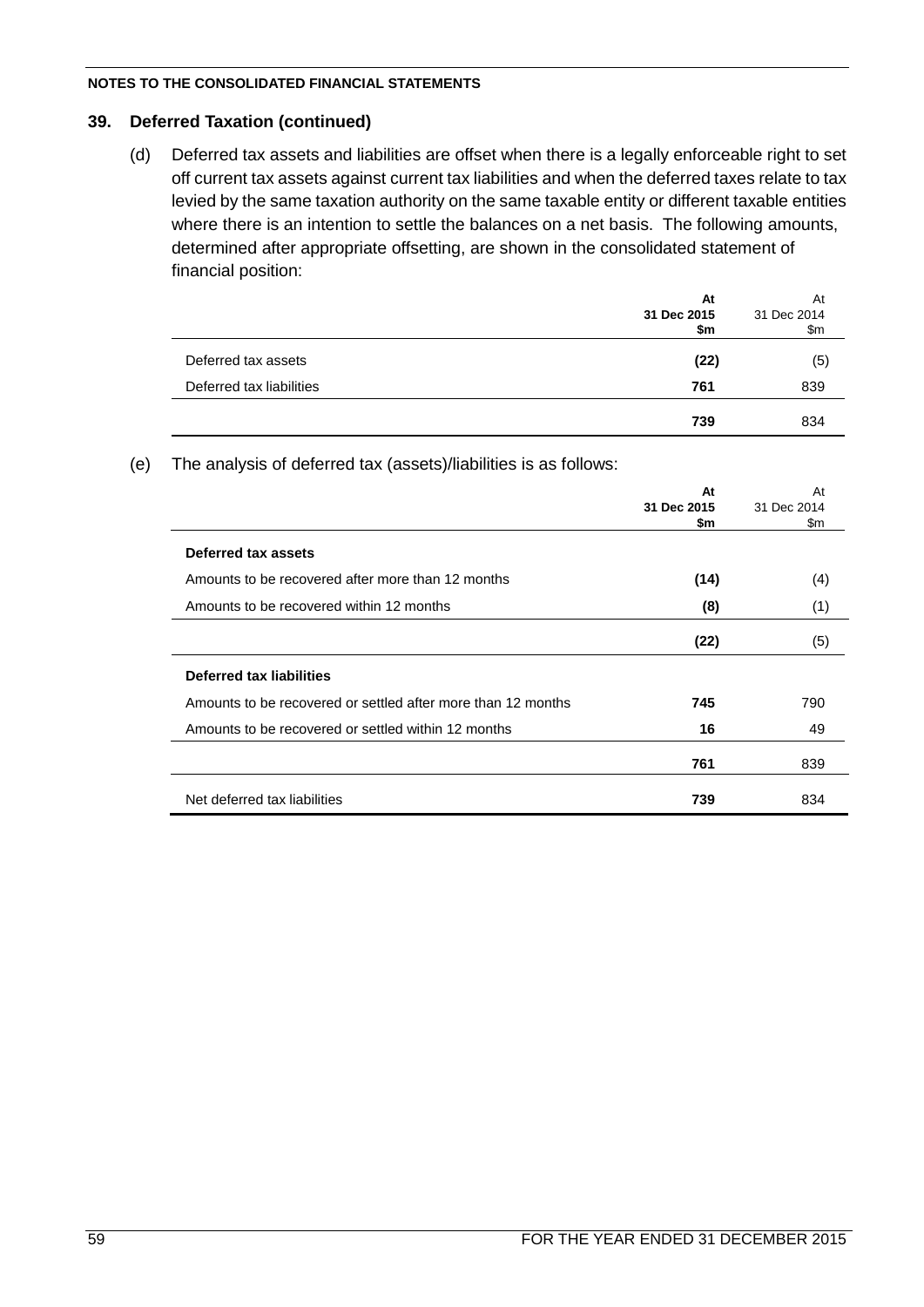### **40. Share Capital, Share Premium and Shares Held for Share Award Scheme**

Issued and fully paid:

|                                                                                                                                          |                             |                               |                                                  | <b>Shares held</b><br>for                            |                               |
|------------------------------------------------------------------------------------------------------------------------------------------|-----------------------------|-------------------------------|--------------------------------------------------|------------------------------------------------------|-------------------------------|
|                                                                                                                                          | Number of<br>shares<br>'000 | <b>Share</b><br>$\mathsf{Sm}$ | <b>Share</b><br>capital premium<br>$\mathsf{Sm}$ | <b>Share Award</b><br><b>Scheme</b><br>$\mathsf{Sm}$ | <b>Total</b><br>$\mathsf{Sm}$ |
| At 1 Jan 2014                                                                                                                            | 1,160,119                   | 1,161                         | 10,167                                           | (174)                                                | 11,154                        |
| Shares issued upon exercise of employee share<br>options prior to 3 March 2014 (note (a))                                                | 121                         |                               | 2                                                |                                                      | 2                             |
| Transfer on 3 March 2014 upon adoption of the new<br>$CO$ (note $(b)$ )                                                                  | ٠                           | 10,169                        | (10, 169)                                        |                                                      |                               |
| Shares issued upon exercise of employee share<br>options on or after 3 March 2014 (note (a))                                             | 539                         | 10                            |                                                  |                                                      | 10                            |
| Shares issued in lieu of cash dividends (note (c))                                                                                       | 5,959                       | 879                           |                                                  | (5)                                                  | 874                           |
| Transfer from employee share-based compensation<br>reserve upon exercise of employee share options<br>on or after 3 March 2014 (note 41) |                             | 3                             |                                                  |                                                      | 3                             |
| Shares purchased for Share Award Scheme (note (d))                                                                                       | (2,299)                     |                               |                                                  | (405)                                                | (405)                         |
| Vesting of shares of Share Award Scheme (note (e))                                                                                       | 825                         | 3                             |                                                  | 102                                                  | 105                           |
| At 31 Dec 2014                                                                                                                           | 1,165,264                   | 12,225                        |                                                  | (482)                                                | 11,743                        |
| At 1 Jan 2015                                                                                                                            | 1,165,264                   | 12,225                        |                                                  | (482)                                                | 11,743                        |
| Shares issued upon exercise of employee share<br>options (note (a))                                                                      | 144                         | 3                             |                                                  |                                                      | 3                             |
| Shares issued in lieu of cash dividends (note (c))                                                                                       | 15,559                      | 3,180                         |                                                  | (15)                                                 | 3,165                         |
| Shares purchased for Share Award Scheme (note (d))                                                                                       | (1, 137)                    |                               |                                                  | (227)                                                | (227)                         |
| Vesting of shares of Share Award Scheme (note (e))                                                                                       | 853                         |                               |                                                  | 134                                                  | 134                           |
| Conversion of the Bonds (note 37(b))                                                                                                     | 24,594                      | 3,877                         |                                                  | -                                                    | 3,877                         |
| At 31 Dec 2015                                                                                                                           | 1,205,277                   | 19,285                        |                                                  | (590)                                                | 18,695                        |

(a) During the year, employee share options granted under the Post-Listing Share Option Scheme were exercised to subscribe for 144,000 shares (2014: 660,500 shares) in HKEX at a consideration of \$3 million (2014: \$12 million).

(b) Pursuant to the adoption of the new CO on 3 March 2014, the balance of share premium was transferred to share capital.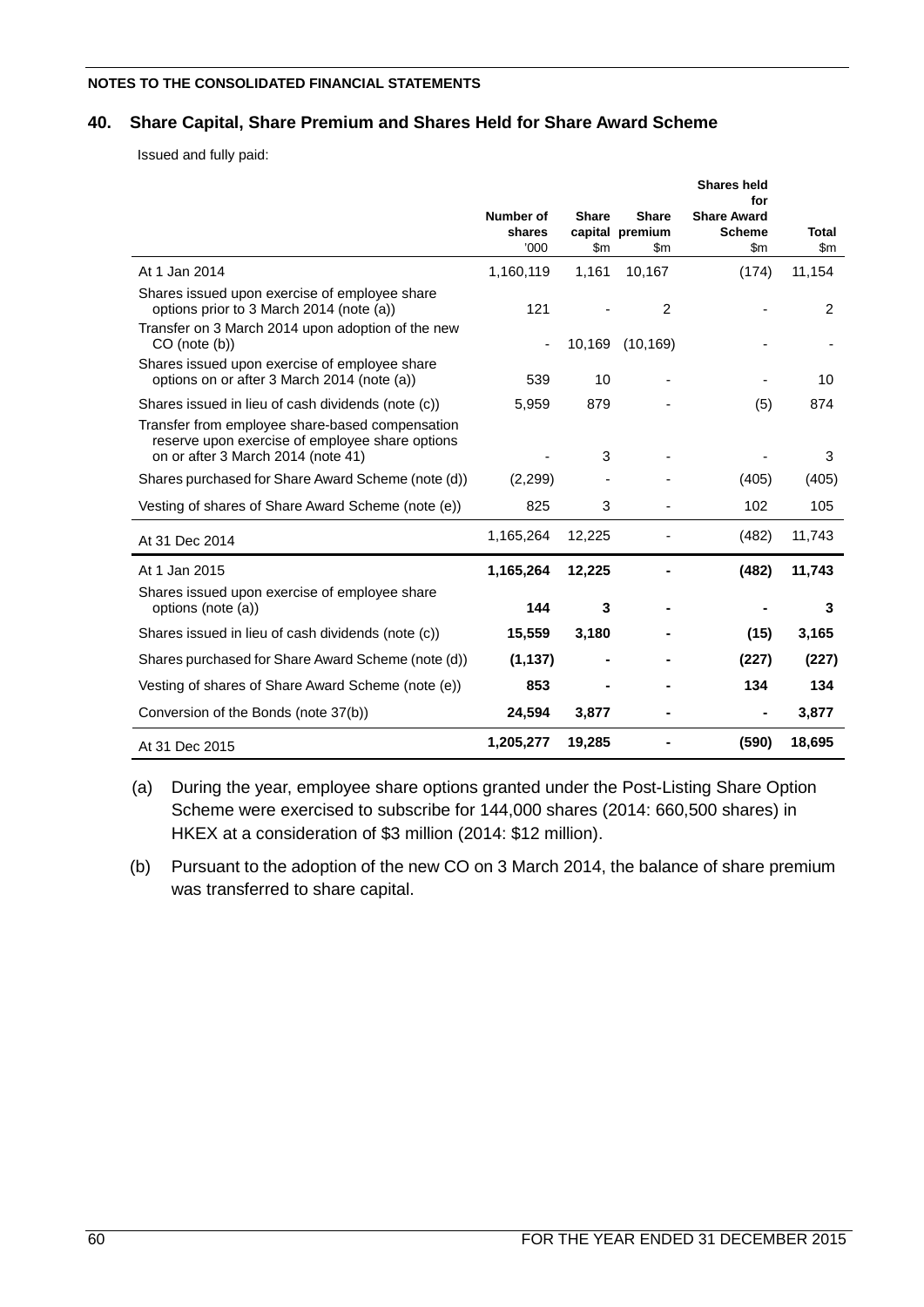### **40. Share Capital, Share Premium and Shares Held for Share Award Scheme (continued)**

(c) During the year, the following shares were issued to shareholders who elected to receive HKEX shares in lieu of cash dividends pursuant to the scrip dividend scheme:

|                                         |                     |                       | 2015             |                                              |              |
|-----------------------------------------|---------------------|-----------------------|------------------|----------------------------------------------|--------------|
|                                         | Number of           |                       | <b>Share</b>     | <b>Shares held for</b><br><b>Share Award</b> |              |
|                                         | shares              | <b>Scrip</b><br>price | capital          | <b>Scheme</b>                                | <b>Total</b> |
|                                         |                     | \$                    | \$m              | \$m                                          | \$m          |
| Issued as 2014 final scrip dividends:   |                     |                       |                  |                                              |              |
| - total                                 | 4,532,307           | 286.64                | 1,299            |                                              | 1,299        |
| - to Share Award Scheme                 | (21,660)            | 286.64                |                  | (6)                                          | (6)          |
| Issued as 2015 interim scrip dividends: |                     |                       |                  |                                              |              |
| - total                                 | 11,100,157          | 169.40                | 1,881            |                                              | 1,881        |
| - to Share Award Scheme                 | (51, 576)           | 169.40                |                  | (9)                                          | (9)          |
|                                         | 15,559,228          |                       | 3,180            | (15)                                         | 3,165        |
|                                         |                     |                       | 2014             |                                              |              |
|                                         |                     |                       |                  | Shares held for                              |              |
|                                         | Number of<br>shares | Scrip<br>price        | Share<br>capital | <b>Share Award</b><br>Scheme                 | Total        |
|                                         |                     | \$                    | \$m              | \$m                                          | \$m          |
| Issued as 2013 final scrip dividends:   |                     |                       |                  |                                              |              |
| - total                                 | 5,098,366           | 140.22                | 715              | $\overline{\phantom{a}}$                     | 715          |
| - to Share Award Scheme                 | (17, 017)           | 140.22                |                  | (2)                                          | (2)          |
| Issued as 2014 interim scrip dividends: |                     |                       |                  |                                              |              |
|                                         |                     |                       | 164              |                                              | 164          |
| - total                                 | 891,617             | 183.60                |                  |                                              |              |
| - to Share Award Scheme                 | (13,913)            | 183.60                |                  | (3)                                          | (3)          |

- (d) During the year, the Share Award Scheme (note 41(b)) acquired 1,137,400 HKEX shares (2014: 2,298,700 shares) through purchases on the open market. The total amount paid to acquire the shares during the year was \$227 million (2014: \$405 million).
- (e) During the year, a total of 852,317 HKEX shares (comprising Awarded Shares and dividend shares) (2014: 825,261 shares) were vested. The total cost of the vested shares was \$134 million (2014: \$102 million). In 2014, \$3 million was credited to share capital in respect of vesting of certain shares whose fair values were higher than the costs.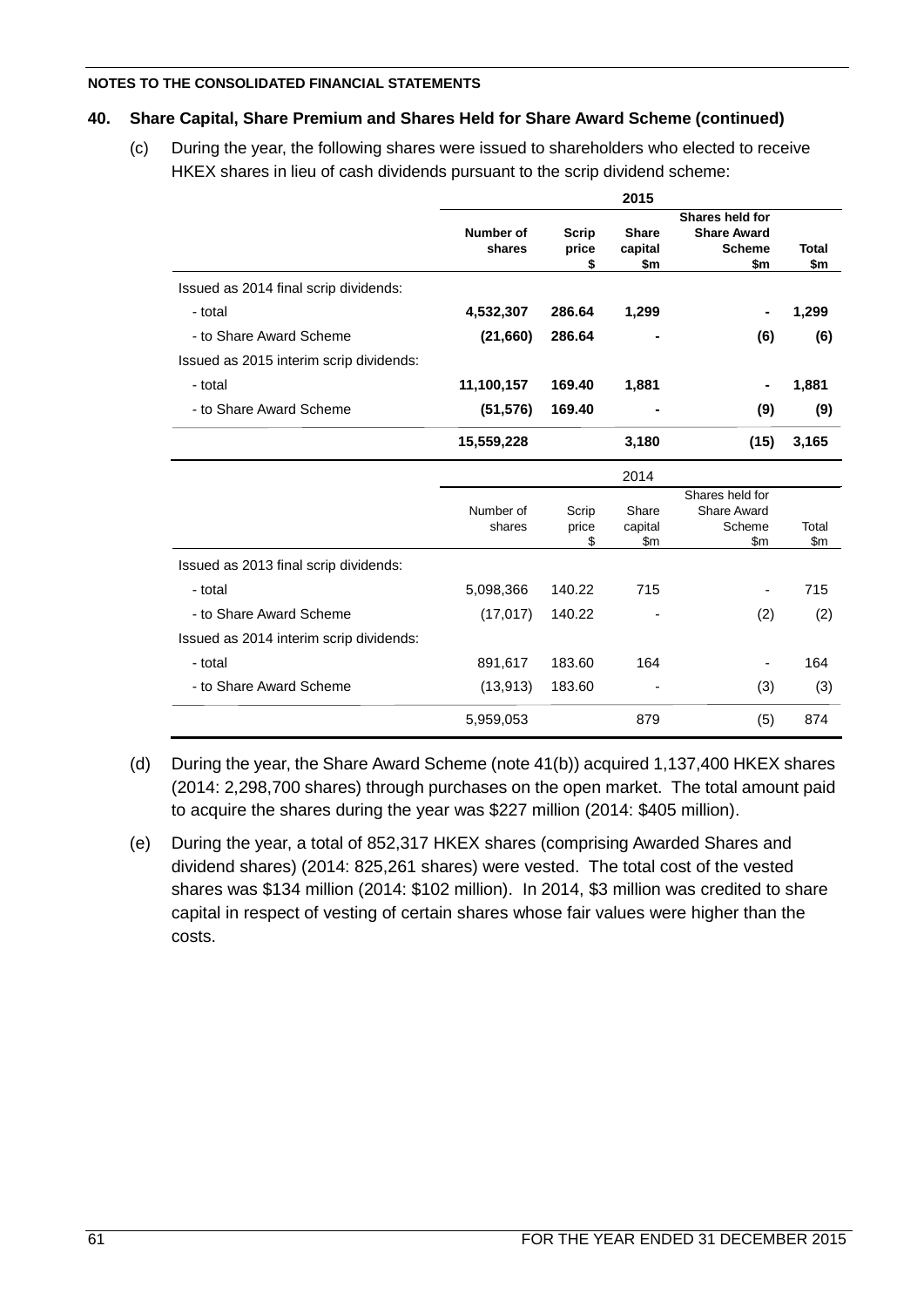### **41. Employee Share-based Arrangements**

The movements of employee share-based compensation reserve were as follows:

|                                                                             | 2015<br>\$m | 2014<br>\$m |
|-----------------------------------------------------------------------------|-------------|-------------|
| At 1 Jan                                                                    | 142         | 105         |
| Employee share-based compensation benefits (note 11)                        | 183         | 137         |
| Transfer to share capital upon exercise of employee share options (note 40) |             | (3)         |
| Vesting of shares of Share Award Scheme                                     | (126)       | (97)        |
| At 31 Dec                                                                   | 199         | 142         |

The Group operates a share option scheme (HKEX Share Option Scheme) and a share award scheme (HKEX Share Award Scheme) as part of the benefits to its employees.

- (a) HKEX Share Option Scheme
	- (i) Under the terms of the HKEX Post-Listing Share Option Scheme (HKEX Post-Listing Scheme), share options were granted to employees during the period from May 2003 to January 2005 respectively. The share options vested progressively from the second to the fifth year after the grant provided that the relevant employee remained employed by the Group. Forfeited share options would be cancelled. Share options for the HKEX Post-Listing Scheme are exercisable up to 10 years after the grant date and expired in January 2015.

The estimated fair value of share options granted was determined at the date of the grant and is charged as an expense over the projected vesting period being the period for which the services from the employees were rendered with a corresponding credit to employee share-based compensation reserve.

Prior to the adoption of the new CO (note 40(b)), on exercising the share options, the consideration received was credited to share capital in respect of the nominal value of the shares issued with the balance credited to share premium; the original estimated fair value of the relevant share options was then transferred from employee share-based compensation reserve to share premium. Pursuant to the adoption of the new CO, on exercising the share options, the consideration received is credited to share capital, and the original estimated fair value of the relevant share options is then transferred from employee share-based compensation reserve to share capital.

(ii) Movements in the number of shares issuable under options granted and their related weighted average exercise prices were as follows:

|                                 | 2015                         |                                               |                              | 2014                                          |
|---------------------------------|------------------------------|-----------------------------------------------|------------------------------|-----------------------------------------------|
|                                 | Average<br>exercise<br>price | Number of<br>shares issuable<br>under options | Average<br>exercise<br>price | Number of<br>shares issuable<br>under options |
|                                 | per share                    | granted<br>'000                               | per share<br>S               | granted<br>'000'                              |
| <b>HKEX Post-Listing Scheme</b> |                              |                                               |                              |                                               |
| Outstanding at 1 Jan            | 19.25                        | 144                                           | 18.32                        | 804                                           |
| Exercised <sup>1</sup>          | 19.25                        | (144)                                         | 18.12                        | (660)                                         |
| Outstanding at 31 Dec           | -                            |                                               | 19.25                        | 144                                           |

1 The weighted average closing share price on the dates on which the options were exercised was \$177.01 (2014: \$137.34) per share.

At 31 December 2014, all outstanding options were vested and exercisable at an exercise price of \$19.25 per share, and their remaining contractual lives were 0.07 year.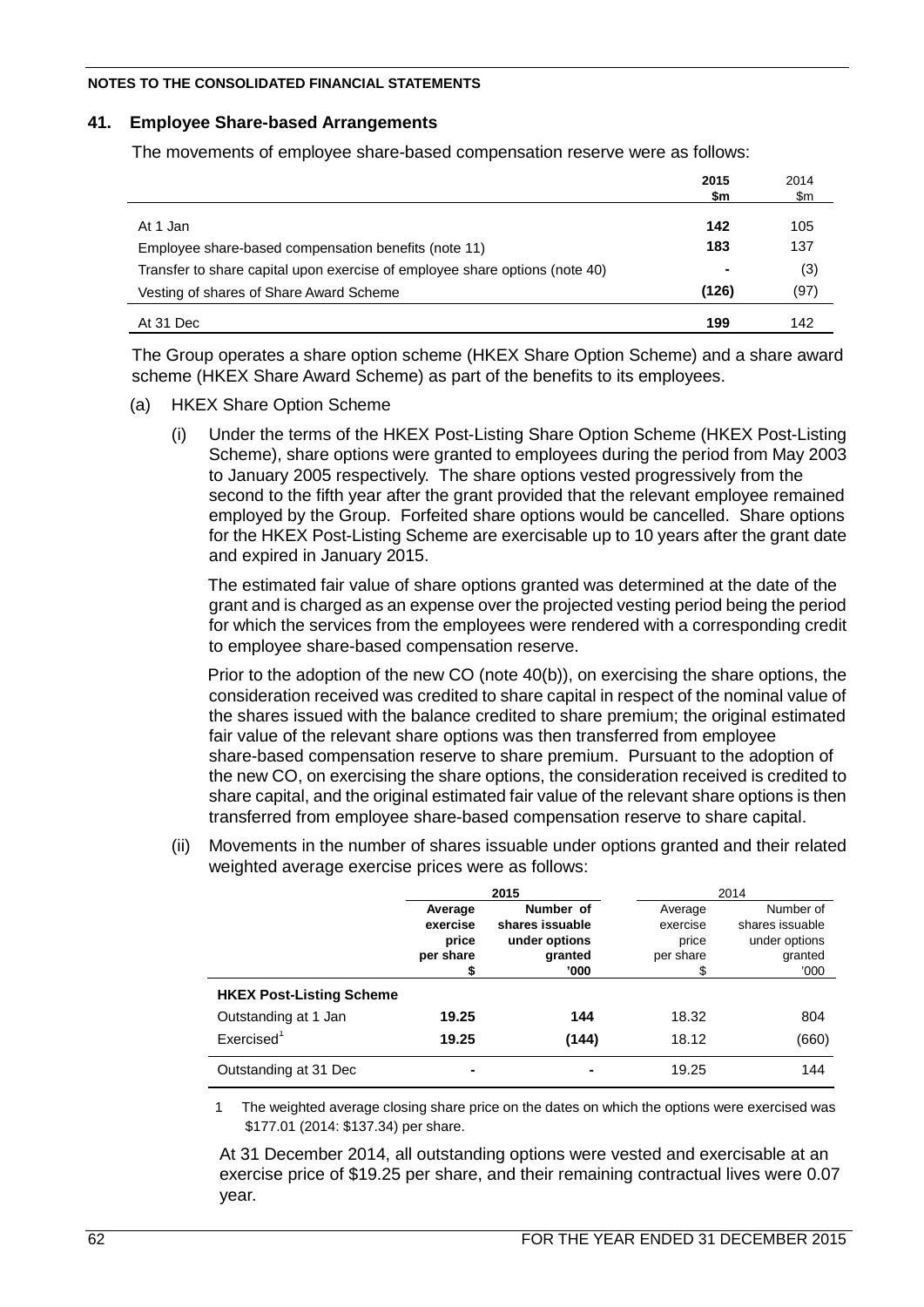### **41. Employee Share-based Arrangements (continued)**

### (b) HKEX Share Award Scheme

From September 2005, The HKEx Employees' Share Award Scheme (the Scheme) has been in effect. The terms of the Scheme provide for shares in HKEX to be awarded to employees of the Group (including the Executive Director) as part of their compensation package.

In 2013, the Board approved amendments to the rules and the related trust deed of the Scheme, effective 17 December 2013 to, among other things, (i) facilitate the participation of employees of the LME Group in the Scheme and (ii) allow the Board to make awards as long-term incentives for selected senior executives of the Group (Senior Executive Awards) in addition to any other awards (Employee Share Awards) which they may be eligible to receive under the Scheme.

In 2015, the Board further approved amendments to the rules and related trust deed of the Scheme, effective 17 June 2015, which include (i) extending the term of the Scheme and the trust deed to 31 December 2025, (ii) provisions to permit vesting of shares in the employees who suffer from permanent disability or are made redundant or are deemed to be "good leavers", and (iii) provisions to permit the Board, the Remuneration Committee or the Chief Executive to amend any vesting terms and conditions of Employee Share Awards.

Following the Board's decision to award an award sum (Awarded Sum) for the purchase of Awarded Shares to eligible employees and/or selected senior executives, the Awarded Shares are either purchased from the market or are awarded by regranting the forfeited or unallocated shares held by the Scheme. Before vesting, the Awarded Shares are held in a trust set up by the Scheme.

Further shares are derived from dividends payable on the Awarded Shares held in the Scheme from scrip shares received under the scrip dividend scheme (dividend shares), and the amount is debited to Shares held for Share Award Scheme. The dividend shares are allocated to the awardees on a pro rata basis and have the same vesting periods as the related Awarded Shares.

(i) Employee Share Awards

Employee Share Awards vest progressively over the vesting period after the awards are granted, provided that the relevant awardee (i) remains employed by the Group (ii) is made redundant or (iii) is deemed to be a "good leaver", and Employee Share Awards vest immediately if the relevant awardee retires on reaching normal retirement age or suffers from permanent disability. Unless otherwise determined by the Board, the Remuneration Committee or the Chief Executive, the vesting period of Employee Share Awards granted on or after 13 May 2010 was 3 years, and the shares would be vested in two equal tranches from the second to the third year after the shares are granted.

For awardees who do not meet the vesting criteria, the unvested shares are forfeited. The forfeited shares are held by the trustee of the Scheme who may award such shares to the awardees, taking into consideration recommendations of the Board.

The fair value of the Awarded Shares at the date of the grant is charged to staff costs and related expenses over the projected vesting period being the period for which the services from the employees are rendered with a corresponding credit to employee share-based compensation reserve.

Upon vesting and transfer to the awardees, the related costs of the shares are credited to Shares held for Share Award Scheme, and the related fair value of the shares are debited to employee share-based compensation reserve. The difference between the cost and the fair value of the shares is credited to share capital if the fair value is higher than the cost or debited against retained earnings if the fair value is less than the cost. The related cost of dividend shares are credited to Shares held for Share Award Scheme with a corresponding decrease in retained earnings.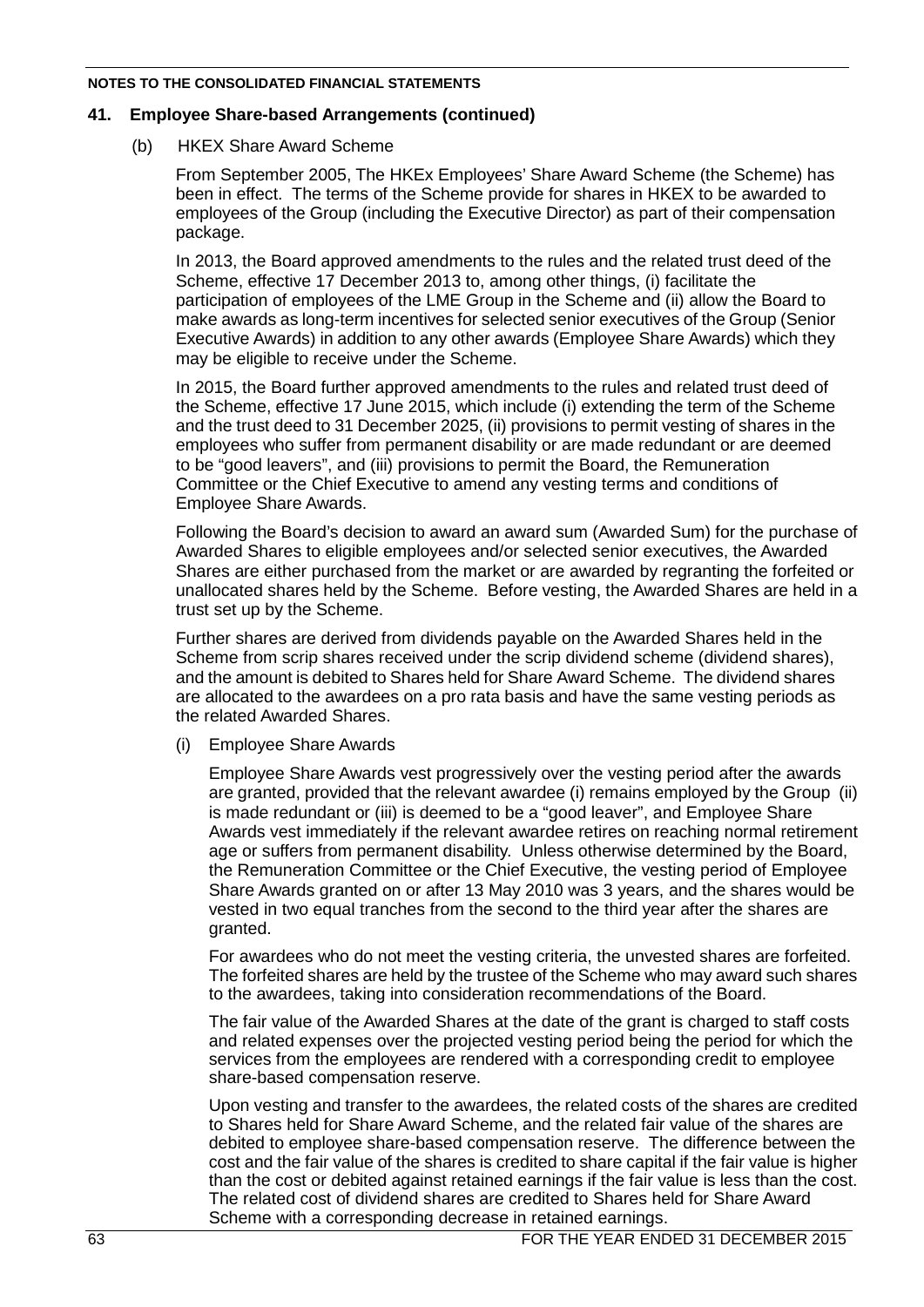#### **41. Employee Share-based Arrangements (continued)**

- (b) HKEX Share Award Scheme (continued)
	- (i) Employee Share Awards (continued)

#### Details of Awarded Shares awarded during 2014 and 2015

| Date of<br>award | Number of<br><b>Awarded</b><br><b>Shares</b><br>awarded | Average<br>fair value<br>per share | <b>Vesting period</b>     |
|------------------|---------------------------------------------------------|------------------------------------|---------------------------|
| 3 Dec 2014       | 4,530                                                   | 178.54                             | 15 Apr 2015 - 15 Apr 2016 |
| 3 Dec 2014       | 60,734                                                  | 178.54                             | 25 Apr 2015 - 25 Apr 2016 |
| 3 Dec 2014       | 66,972                                                  | 178.54                             | 1 May 2015 - 1 May 2016   |
| 3 Dec 2014       | 7,629                                                   | 178.54                             | 10 Jun 2015 - 10 Jun 2016 |
| 3 Dec 2014       | 6,245                                                   | 178.54                             | 1 Aug 2015 - 1 Aug 2016   |
| 3 Dec 2014       | 1,480                                                   | 178.54                             | 14 Oct 2015 - 14 Oct 2016 |
| 3 Dec 2014       | 782,610 <sup>1,2</sup>                                  | 178.54                             | 9 Dec 2015 - 9 Dec 2016   |
| 3 Dec 2014       | 1,790                                                   | 178.54                             | 6 Jan 2016 - 6 Jan 2017   |
| 3 Dec 2014       | 4,782                                                   | 178.54                             | 20 Jan 2016 - 20 Jan 2017 |
| 2 Jan 2015       | $1,386,492^{1,2}$                                       | 171.89                             | 15 Dec 2016 - 15 Dec 2017 |
| 18 Nov 2015      | 17,364                                                  | 209.67                             | 23 Nov 2015 -1 May 2016   |
| 18 Nov 2015      | 8,941                                                   | 209.67                             | 9 Dec 2015 - 9 Dec 2016   |
| 18 Nov 2015      | 10,749                                                  | 209.67                             | 19 Jan 2017 - 19 Jan 2018 |
| 18 Nov 2015      | 14,658                                                  | 209.67                             | 1 Mar 2017 - 1 Mar 2018   |
| 18 Nov 2015      | 3,908                                                   | 209.67                             | 13 Apr 2017 - 13 Apr 2018 |
| 18 Nov 2015      | 4,177                                                   | 209.67                             | 7 Oct 2017 - 7 Oct 2018   |
| 26 Nov 2015      | 1,900                                                   | 211.14                             | 23 Nov 2017 - 23 Nov 2018 |
| 31 Dec 2015      | $1,179,457^{1,2}$                                       | 199.07                             | 9 Dec 2017 - 9 Dec 2018   |
|                  |                                                         |                                    |                           |

<sup>1</sup> 48,681, 88,345 and 60,429 shares were awarded to HKEX's Chief Executive on 3 December 2014, 2 January 2015 and 31 December 2015 respectively.

 $2^2$  92,469, 98,608 and 160,685 shares were awarded by re-granting the forfeited or unallocated shares held by the Scheme on 3 December 2014, 2 January 2015 and 31 December 2015 respectively.

#### Details of Awarded Shares vested during 2014 and 2015

During the year, 813,851 HKEX shares (2014: 773,155 shares) were vested at an aggregate fair value of \$126 million (2014: \$97 million), of which 59,618 shares (2014: 70,526 shares) were for HKEX's Chief Executive.

#### Dividend shares

During the year, 73,236 HKEX shares (2014: 30,930 shares) were issued to the Scheme in lieu of cash dividends at a total consideration of \$15 million (2014: \$5 million), of which 69,945 shares (2014: 27,849 shares) were subsequently allocated to awardees.

During the year, 38,466 dividend shares (2014: 52,106 shares), including 3,334 shares (2014: 4,761 shares) for HKEX's Chief Executive, at a cost of \$8 million (2014: \$8 million) were vested.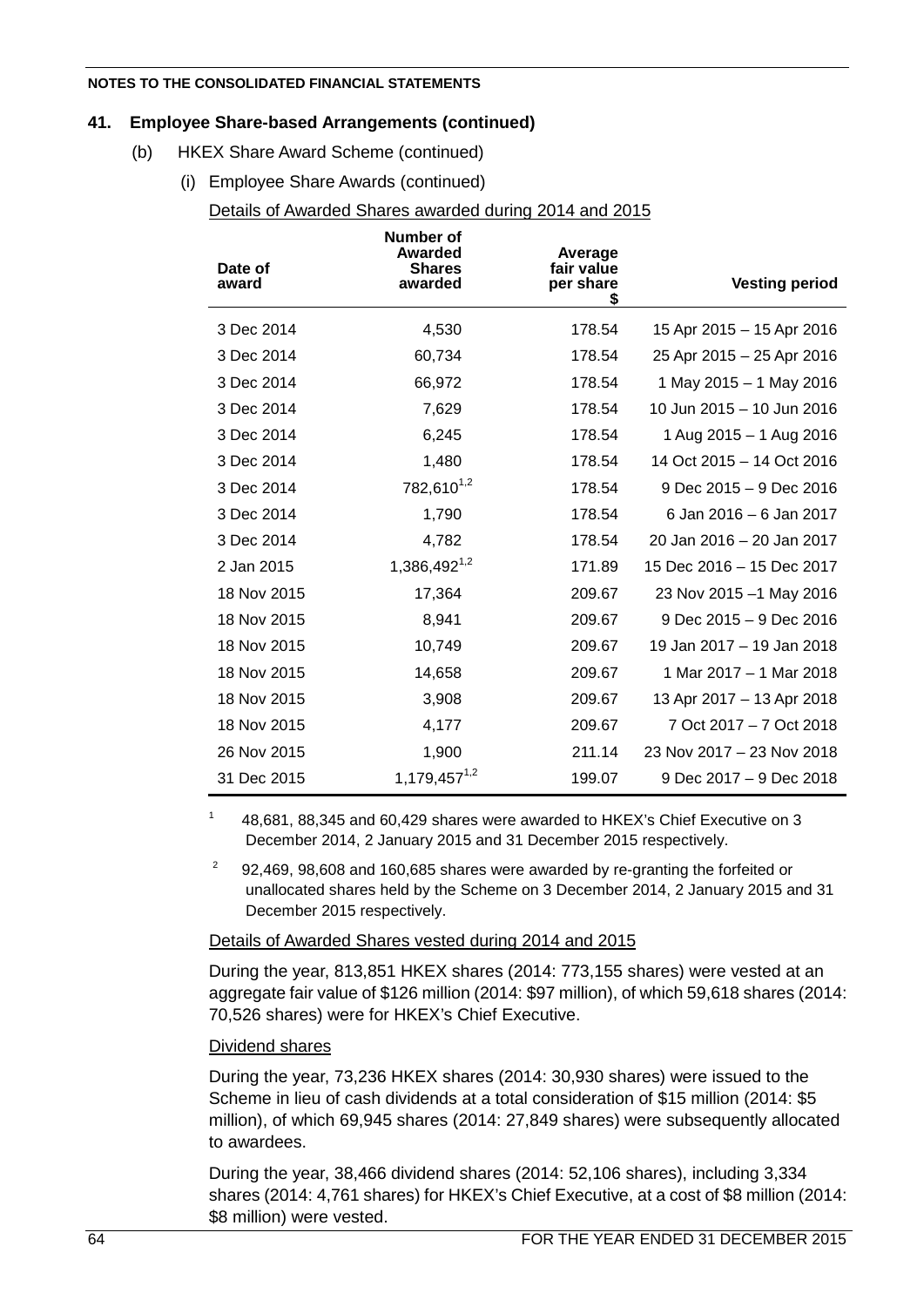## **41. Employee Share-based Arrangements (continued)**

- (b) HKEX Share Award Scheme (continued)
	- (i) Employee Share Awards (continued)

### Movements in number of Awarded Shares awarded and dividend shares

|                                                    | 2015                  | 2014                  |
|----------------------------------------------------|-----------------------|-----------------------|
|                                                    | <b>Number of</b>      | Number of             |
|                                                    | <b>Awarded Shares</b> | <b>Awarded Shares</b> |
|                                                    | and                   | and                   |
|                                                    | dividend shares       | dividend shares       |
| Outstanding at 1 Jan                               | 1,348,090             | 1,304,160             |
| Awarded <sup>3</sup>                               | 2,627,646             | 936,772               |
| Forfeited                                          | (166, 034)            | (91, 204)             |
| Vested                                             | (813, 851)            | (773, 155)            |
| Dividend shares:                                   |                       |                       |
| - allocated to awardees                            | 69,945                | 27,849                |
| - allocated to awardees but subsequently forfeited | (2, 146)              | (4,226)               |
| - vested                                           | (38, 466)             | (52, 106)             |
| Outstanding at 31 Dec                              | 3.025.184             | 1,348,090             |

<sup>3</sup> Average fair value per share was \$184.98 (2014: \$178.54)

# Remaining vesting periods of Awarded Shares awarded and dividend shares outstanding at 31 December

|                    | At 31 Dec 2015                 |                                                                             | At 31 Dec 2014                 |                                                                             |
|--------------------|--------------------------------|-----------------------------------------------------------------------------|--------------------------------|-----------------------------------------------------------------------------|
|                    | Remaining<br>vesting<br>period | Number of<br><b>Awarded Shares</b><br>and<br>dividend shares<br>outstanding | Remaining<br>vesting<br>period | Number of<br><b>Awarded Shares</b><br>and<br>dividend shares<br>outstanding |
| Shares awarded in  |                                |                                                                             |                                |                                                                             |
| 2012               | N/A                            |                                                                             | $0.01$ year to $0.92$ year     | 384,027                                                                     |
| 2013               | 0.00 year to 0.02 year         | 9,650                                                                       | 0.00 year to 1.02 years        | 19.300                                                                      |
| 2014               | 0.02 year to 1.05 years        | 430,578                                                                     | 0.29 year to 2.05 years        | 924,085                                                                     |
| 2015               | 0.33 year to 2.94 years        | 2.534.945                                                                   | N/A                            |                                                                             |
| Dividend<br>shares | 0.00 year to 1.96 years        | 50,011                                                                      | 0.00 year to 1.02 years        | 20,678                                                                      |
|                    |                                | 3,025,184                                                                   |                                | 1,348,090                                                                   |

Forfeited or unallocated shares held by the Scheme

At 31 December 2015, 11,033 forfeited or unallocated shares (31 December 2014: 116 shares) were held by the Scheme and would be regranted to eligible employees in future.

### Vested shares held by the Scheme

At 31 December 2015, 2,466 shares (31 December 2014: Nil) were vested but had not yet been transferred to the awardees.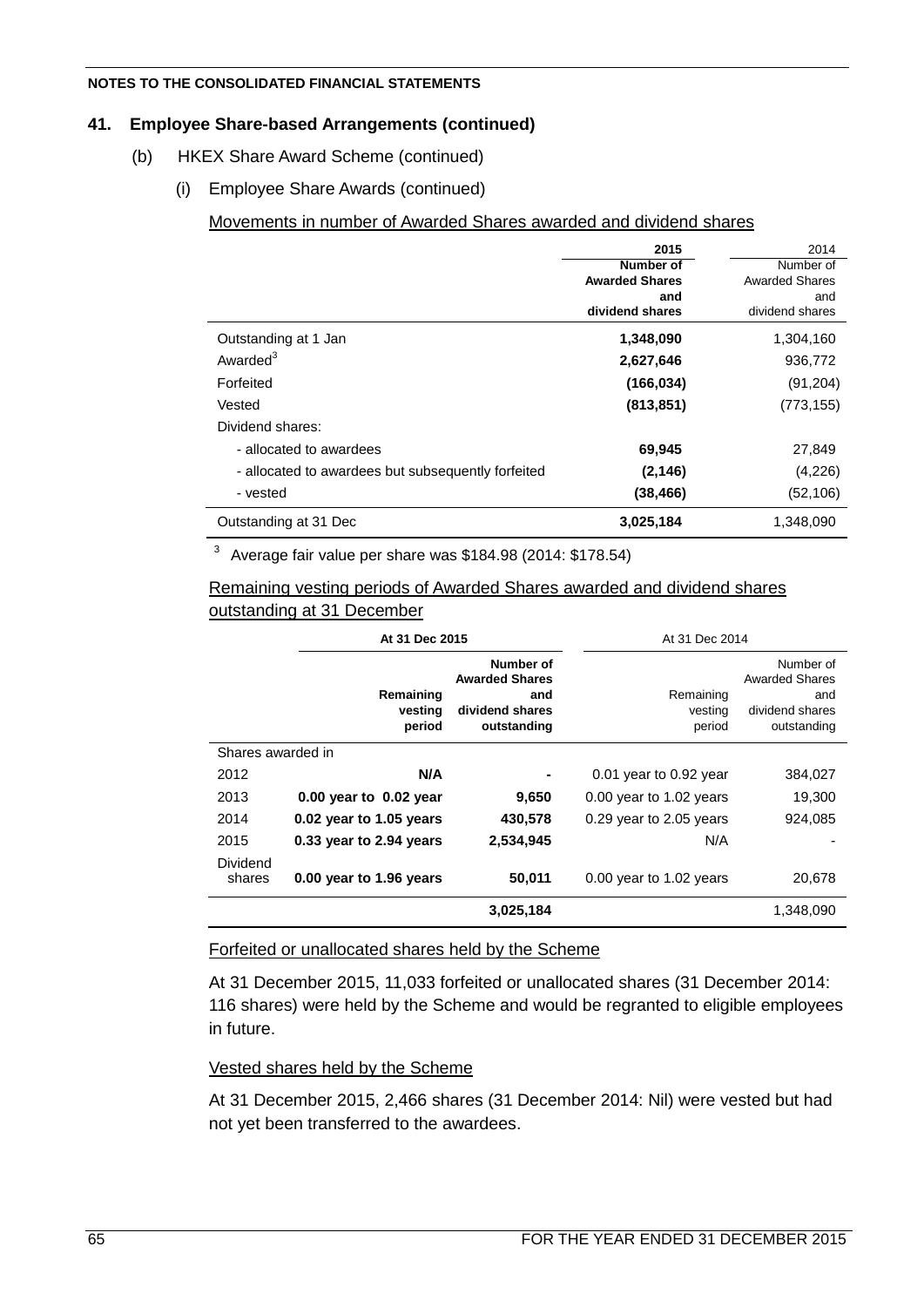### **41. Employee Share-based Arrangements (continued)**

- (b) HKEX Share Award Scheme (continued)
	- (ii) Senior Executive Awards

The actual number of shares to be transferred to the awardees under the Senior Executive Awards is conditional on the satisfaction of performance conditions set by the Board. These may relate to the performance of the senior executive concerned and/or the Group, the achievement or contribution by the senior executives to certain business or strategic development objectives or other initiatives, and contributions relative to the performance of other comparator group companies. The Board has full discretion to determine the actual amount of award to be paid at the end of a performance assessment period (which shall normally be a period of at least three financial years) in accordance with these criteria.

The vesting of Senior Executive Awards is not affected by the awardees ceasing employment with the Group before the end of the performance assessment period. In accordance with prevailing accounting standards, the Senior Executive Awards are considered to be vested immediately upon grant and the performance conditions are considered as non-vesting conditions.

The fair value of the Awarded Shares at the date of grant, after taking into account all non-vesting conditions, is charged to staff costs and related expenses immediately on the grant date with a corresponding credit to employee share-based compensation reserve.

Upon transfer to the awardees, the related costs of the Awarded Shares transferred are credited to Shares held for Share Award Scheme, and the amount that has been previously credited to employee share-based compensation reserve is reversed. The difference between these two amounts is credited to share capital or debited against retained earnings. The related costs of the dividend shares are credited to Shares held for Share Award Scheme with a corresponding decrease in retained earnings.

| Date of<br>award | Number of<br>Awarded<br><b>Shares</b><br>awarded | Average<br>fair value<br>per share<br>\$ | Total<br>fair value<br>\$m | <b>Performance</b><br>period |
|------------------|--------------------------------------------------|------------------------------------------|----------------------------|------------------------------|
| 3 Dec 2014       | 23,733                                           | 133.91                                   | 3                          | $2013 - 2015$                |
| 3 Dec 2014       | 47,467                                           | 133.91                                   | 7                          | $2014 - 2016$                |
| 2 Jan 2015       | 95,100                                           | 128.92                                   | 12                         | $2015 - 2017$                |
| 31 Dec 2015      | 56,800                                           | 149.30                                   | 8                          | $2016 - 2018$                |

## Details of Senior Executive Awards awarded during 2014 and 2015

All of the Senior Executive Awards were awarded to the HKEX's Chief Executive. The fair value per share is determined by taking into account various factors including the probability of the performance conditions being satisfied.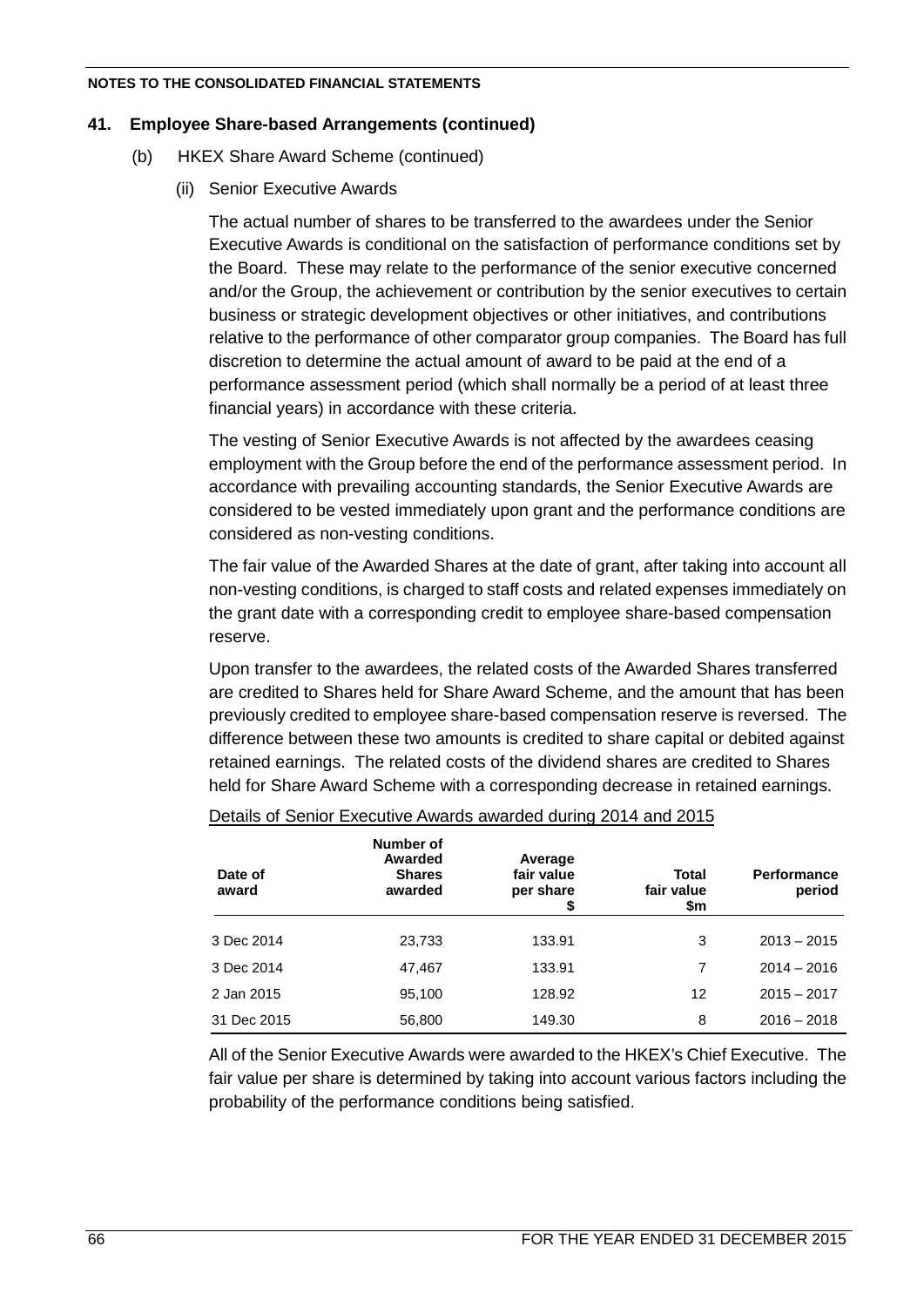# **42. Designated Reserves**

Clearing House Funds reserves (note 36(b))

|                                   | <b>HKSCC</b><br>Guarantee<br><b>Fund</b><br>reserve<br>\$m | <b>SEOCH</b><br>Reserve<br>Fund<br>reserve<br>\$m | <b>HKCC</b><br>Reserve<br><b>Fund</b><br>reserve<br>\$m | <b>OTC Clear</b><br><b>Rates and FX</b><br>Guarantee<br>Fund<br>reserve<br>\$m | <b>OTC Clear</b><br><b>Rates and FX</b><br>Guarantee<br><b>Resources</b><br>reserve<br>\$m\$ | <b>Total</b><br>\$m |
|-----------------------------------|------------------------------------------------------------|---------------------------------------------------|---------------------------------------------------------|--------------------------------------------------------------------------------|----------------------------------------------------------------------------------------------|---------------------|
| At 1 Jan 2014                     | 127                                                        | 107                                               | 352                                                     |                                                                                |                                                                                              | 586                 |
| Surplus/(deficit) of net          |                                                            |                                                   |                                                         |                                                                                |                                                                                              |                     |
| investment income net of          |                                                            |                                                   |                                                         |                                                                                |                                                                                              |                     |
| expenses of Clearing House        |                                                            |                                                   |                                                         |                                                                                |                                                                                              |                     |
| Funds transferred from/(to)       |                                                            |                                                   |                                                         |                                                                                |                                                                                              |                     |
| retained earnings                 | 3                                                          | (4)                                               | 1                                                       | $\overline{2}$                                                                 | 1                                                                                            | 3                   |
| Surplus of reversal of provision  |                                                            |                                                   |                                                         |                                                                                |                                                                                              |                     |
| for closing-out losses by a       |                                                            |                                                   |                                                         |                                                                                |                                                                                              |                     |
| defaulting Clearing               |                                                            |                                                   |                                                         |                                                                                |                                                                                              |                     |
| Participant (note 13(a))          | 54                                                         |                                                   |                                                         |                                                                                |                                                                                              | 54                  |
| Transfer from/(to) retained       |                                                            |                                                   |                                                         |                                                                                |                                                                                              |                     |
| earnings (note 43)                | 57                                                         | (4)                                               | 1                                                       | $\overline{2}$                                                                 | 1                                                                                            | 57                  |
| At 31 Dec 2014                    | 184                                                        | 103                                               | 353                                                     | $\overline{c}$                                                                 | 1                                                                                            | 643                 |
| At 1 Jan 2015                     | 184                                                        | 103                                               | 353                                                     | $\mathbf{2}$                                                                   | 1                                                                                            | 643                 |
| (Deficit)/surplus of net          |                                                            |                                                   |                                                         |                                                                                |                                                                                              |                     |
| investment income net of          |                                                            |                                                   |                                                         |                                                                                |                                                                                              |                     |
| expenses of Clearing House        |                                                            |                                                   |                                                         |                                                                                |                                                                                              |                     |
| Funds transferred (to)/from       |                                                            |                                                   |                                                         |                                                                                |                                                                                              |                     |
| retained earnings                 | (4)                                                        | 1                                                 | (2)                                                     | 1                                                                              | 1                                                                                            | (3)                 |
| Post-liquidation interest arising |                                                            |                                                   |                                                         |                                                                                |                                                                                              |                     |
| from a Participant's default      |                                                            |                                                   |                                                         |                                                                                |                                                                                              |                     |
| on market contracts (note         |                                                            |                                                   |                                                         |                                                                                |                                                                                              |                     |
| 7(b)) transferred from            |                                                            |                                                   |                                                         |                                                                                |                                                                                              |                     |
| retained earnings                 | 38                                                         |                                                   |                                                         |                                                                                |                                                                                              | 38                  |
| Surplus of reversal of provision  |                                                            |                                                   |                                                         |                                                                                |                                                                                              |                     |
| for closing-out losses by a       |                                                            |                                                   |                                                         |                                                                                |                                                                                              |                     |
| defaulting Clearing               |                                                            |                                                   |                                                         |                                                                                |                                                                                              |                     |
| Participant (note 13(a))          | 100                                                        |                                                   |                                                         |                                                                                | -                                                                                            | 100                 |
| Transfer from/(to) retained       |                                                            |                                                   |                                                         |                                                                                |                                                                                              |                     |
| earnings (note 43)                | 134                                                        | 1                                                 | (2)                                                     | 1                                                                              | 1                                                                                            | 135                 |
| At 31 Dec 2015                    | 318                                                        | 104                                               | 351                                                     | 3                                                                              | $\mathbf 2$                                                                                  | 778                 |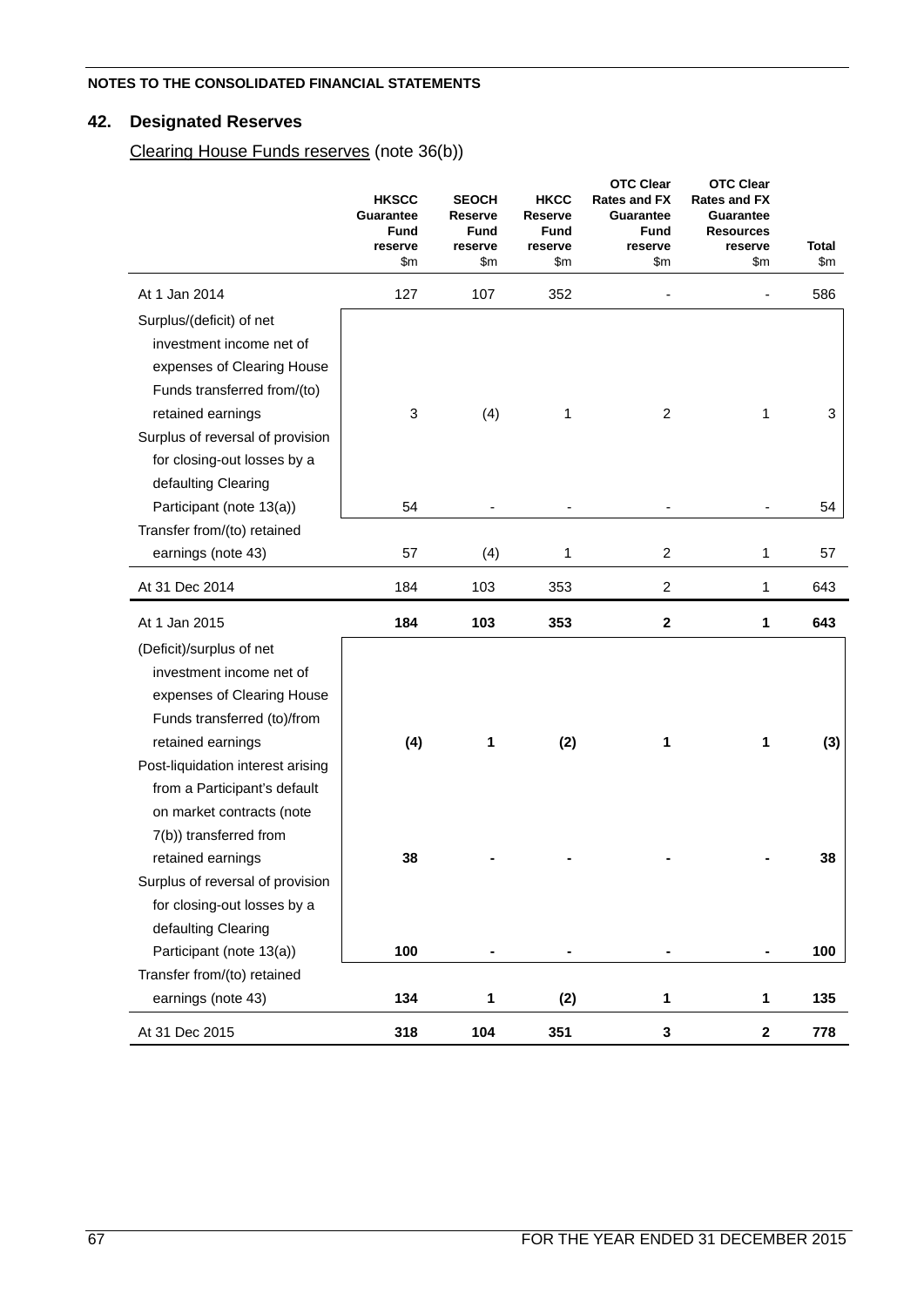# **43. Retained Earnings**

|                                                           | 2015     | 2014     |
|-----------------------------------------------------------|----------|----------|
|                                                           | \$m      | \$m      |
| At 1 Jan                                                  | 8,800    | 7,800    |
| Profit attributable to shareholders                       | 7,956    | 5,165    |
| Transfer to Clearing House Funds reserves (note 42)       | (135)    | (57)     |
| Dividends:                                                |          |          |
| 2014/2013 final dividend                                  | (2, 533) | (1,996)  |
| 2015/2014 interim dividend                                | (3,679)  | (2, 133) |
| Unclaimed HKEX dividends forfeited (note 34(b))           | 18       | 29       |
| Vesting of dividend shares of Share Award Scheme          | (8)      | (8)      |
| Tax credit relating to Share Award Scheme (note 18(b))    | 3        |          |
| Transfer from convertible bond reserve upon conversion of |          |          |
| convertible bonds (note 37(b))                            | 266      |          |
| Changes in ownership interests in a subsidiary (note 48)  | 3        |          |
| At 31 Dec                                                 | 10,691   | 8,800    |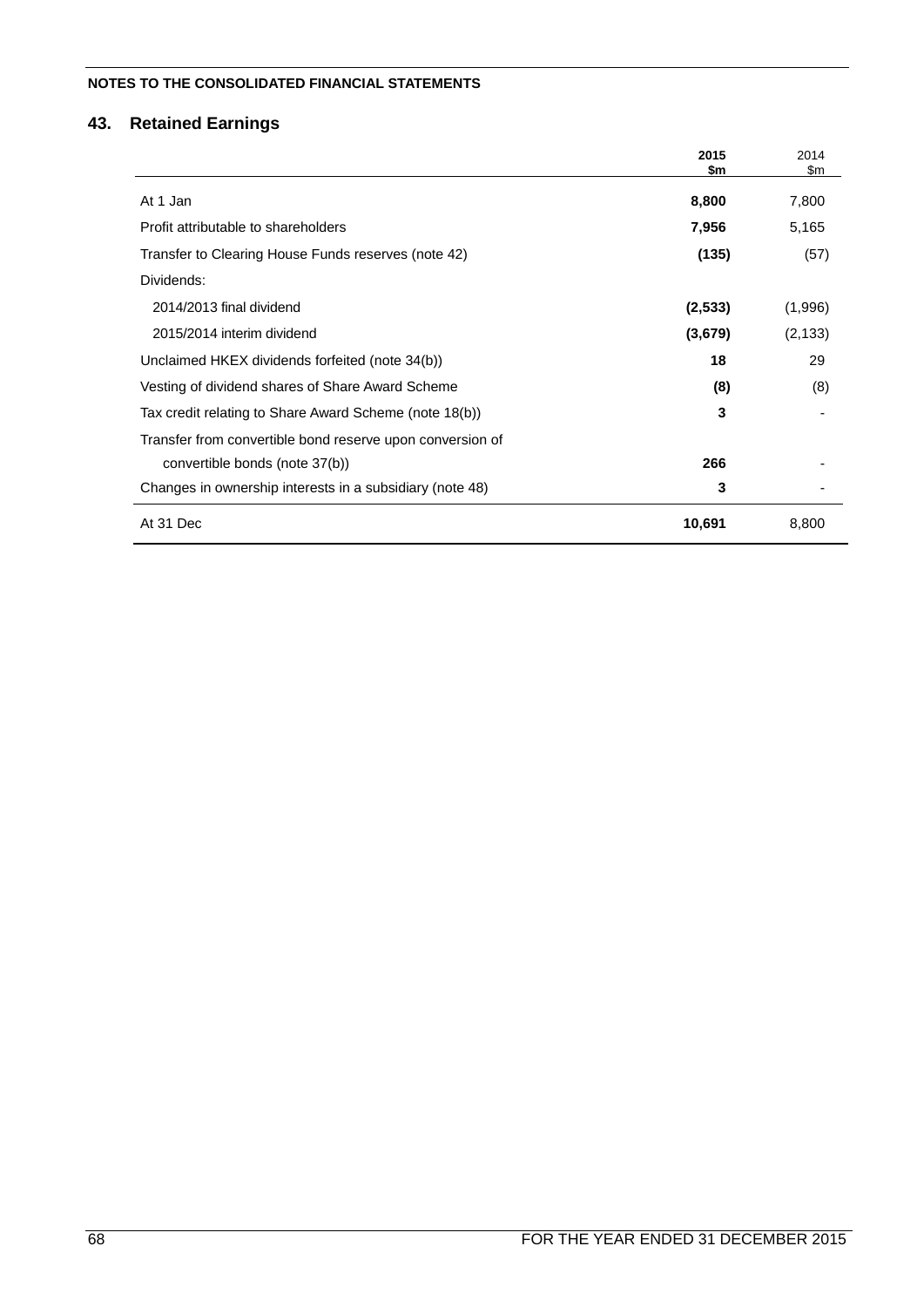### **44. Notes to the Consolidated Statement of Cash Flows**

Reconciliation of profit before taxation to net cash inflow from operating activities:

|                                                                                | 2015<br>\$m | 2014<br>\$m |
|--------------------------------------------------------------------------------|-------------|-------------|
| Profit before taxation                                                         | 9,278       | 6,038       |
| Adjustments for:                                                               |             |             |
| Net interest income                                                            | (662)       | (588)       |
| Dividend income                                                                | (5)         | (8)         |
| Net fair value gains including interest income on financial assets             |             |             |
| mandatorily measured at fair value through profit or loss and                  |             |             |
| financial liabilities at fair value through profit or loss                     | (49)        | (109)       |
| Forfeiture of unclaimed cash dividends held by HKSCC Nominees                  |             |             |
| Limited                                                                        | (11)        | (15)        |
| Finance costs                                                                  | 114         | 196         |
| Amortisation of lease premium for land under premises expenses                 | 1           |             |
| Depreciation and amortisation                                                  | 684         | 647         |
| Employee share-based compensation benefits                                     | 183         | 137         |
| Gain on disposal of a leasehold property and other fixed assets                | (453)       |             |
| Reversal of provision for impairment losses of receivables                     | (76)        | (76)        |
| Share of loss of a joint venture                                               | 9           | 10          |
| Changes in provisions                                                          | 6           | 13          |
| Net decrease/(increase) in financial assets of Margin Funds                    | 14,268      | (89, 695)   |
| Net (decrease)/increase in financial liabilities of Margin Funds               | (14, 271)   | 89,691      |
| Net decrease/(increase) in Clearing House Fund financial assets                | 1,859       | (5,662)     |
| Net (decrease)/increase in Clearing House Fund financial liabilities           | (1, 994)    | 5,605       |
| Decrease/(increase) in cash prepayments for A shares                           | 490         | (619)       |
| Net (increase)/decrease in financial assets measured at fair value through     |             |             |
| profit or loss less financial liabilities at fair value through profit or loss | (467)       | 8           |
| Decrease/(increase) in accounts receivable, prepayments and deposits           | 7,226       | (10, 910)   |
| (Decrease)/increase in other current liabilities                               | (7, 404)    | 10,259      |
| Net cash inflow from operations                                                | 8,726       | 4,922       |
| Dividends received                                                             | 5           | 8           |
| Interest received from bank deposits                                           | 686         | 593         |
| Interest received from financial assets measured at fair value through         |             |             |
| profit or loss                                                                 | 55          | 59          |
| Interest paid to Participants                                                  | (24)        | (6)         |
| Income tax paid                                                                | (1, 127)    | (903)       |
| Net cash inflow from operating activities                                      | 8,321       | 4,673       |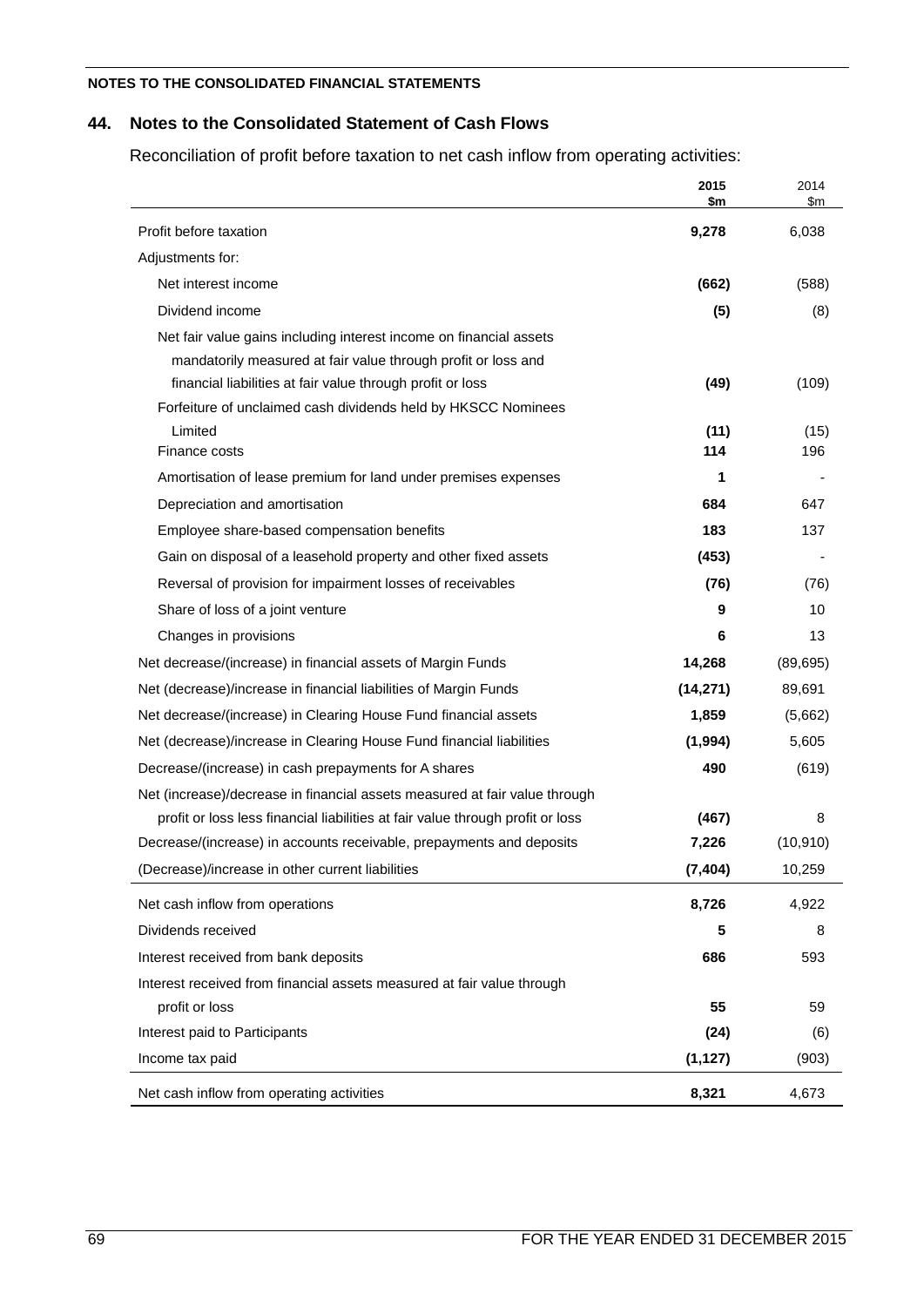### **45. Commitments**

(a) Commitments in respect of capital expenditures:

|                                    | At          | At          |
|------------------------------------|-------------|-------------|
|                                    | 31 Dec 2015 | 31 Dec 2014 |
|                                    | \$m         | \$m         |
| Contracted but not provided for:   |             |             |
| - fixed assets                     | 4           | 17          |
| - intangible assets                | 43          | 60          |
| Authorised but not contracted for: |             |             |
| - fixed assets                     | 264         | 175         |
| - intangible assets                | 650         | 322         |
|                                    | 961         | 574         |

The Group's capital expenditure commitments were mainly related to the development and upgrade of various trading and clearing systems including cash and commodities trading and clearing systems and trading and clearing systems to facilitate mutual stock market access between the Mainland China and Hong Kong.

(b) Commitments for total future minimum lease payments under non-cancellable operating leases:

|                                          | At<br>31 Dec 2015<br>\$m | At<br>31 Dec 2014<br>\$m |
|------------------------------------------|--------------------------|--------------------------|
| Land and buildings                       |                          |                          |
| - within one year                        | 186                      | 203                      |
| - in the second to fifth years           | 438                      | 547                      |
| - after the fifth year                   | 213                      |                          |
|                                          | 837                      | 750                      |
| Computer systems, software and equipment |                          |                          |
| - within one year                        | 16                       | 16                       |
| - in the second to fifth years           | 23                       | 35                       |
|                                          | 39                       | 51                       |
|                                          | 876                      | 801                      |

At 31 December 2015 and 31 December 2014, the Group did not have any purchase options in respect of computer systems, software and equipment.

### (c) Commitments in respect of financial contributions to Financial Reporting Council

The Financial Reporting Council (FRC) is an independent statutory body established to receive and investigate complaints concerning irregularities of auditors and reporting accountants of listed companies and non-compliances in the financial reports of listed companies. Since the establishment of the FRC in 2006, the Group has been contributing to the funding of the FRC's operations.

Under a memorandum of understanding signed in November 2014, the Group has agreed to make recurrent contributions to the FRC from 2015 to 2019. The first contribution for 2015 was \$7 million and the contribution for 2016 will also be \$7 million, while the contributions during 2017 to 2019 will be \$8 million per annum.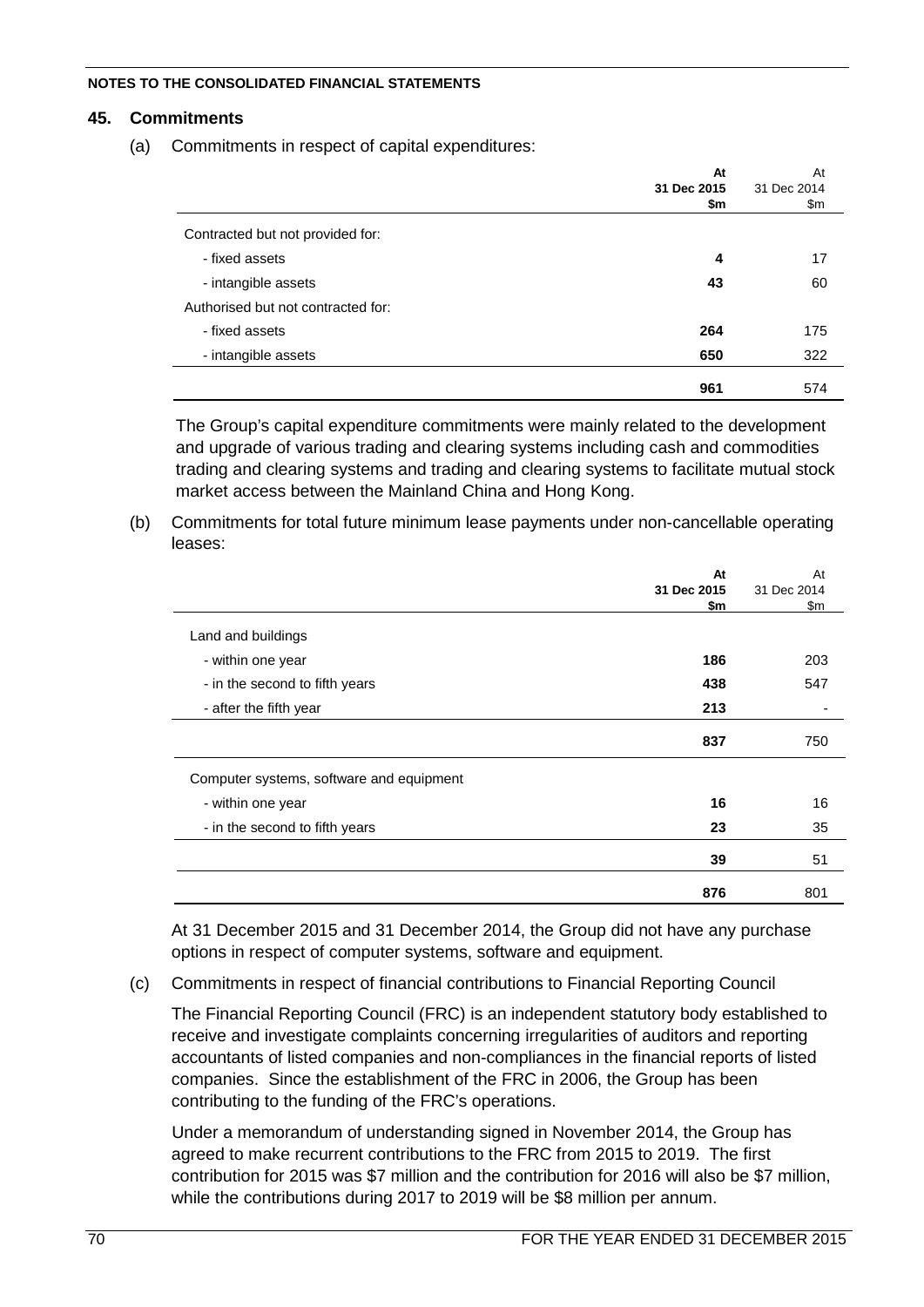### **46. Contingent Liabilities**

At 31 December 2015, the Group's material contingent liabilities were as follows:

- (a) The Group had a contingent liability in respect of potential calls to be made by the SFC to replenish all or part of compensation less recoveries paid by the Unified Exchange Compensation Fund established under the Securities Ordinance up to an amount not exceeding \$71 million (31 December 2014: \$71 million). Up to 31 December 2015, no calls had been made by the SFC in this connection.
- (b) The Group had undertaken to indemnify the Collector of Stamp Revenue against any underpayment of stamp duty by its Participants of up to \$200,000 for each Participant (note 35(a)). In the unlikely event that all of its 515 trading Participants covered by the indemnity at 31 December 2015 (31 December 2014: 500) defaulted, the maximum contingent liability of the Group under the indemnity would amount to \$103 million (31 December 2014: \$100 million).
- (c) HKEX has given an undertaking in favour of HKSCC to contribute up to \$50 million in the event of HKSCC being wound up while it is a wholly-owned subsidiary of HKEX or within one year after HKSCC ceases to be a wholly-owned subsidiary of HKEX, for payment of the liabilities of HKSCC contracted before HKSCC ceases to be a wholly-owned subsidiary of HKEX, and for the costs of winding up.
- (d) US litigation

In 2013, the LME, LMEH and HKEX were named as defendants in aluminium warehousing litigation alleging anti-competitive behaviour in the United States (US). Following vigorous defence by the Group, the US District Court for the Southern District of New York (District Court) dismissed all the claims in a series of orders. In 2014, plaintiffs classified as "consumer end users" and "commercial end users" filed appeals against the District Court's decisions but the appeals were all dismissed by the US Court of Appeals in July 2015 with the agreement of the plaintiffs. While the direct action plaintiffs and plaintiffs classified as "first level" purchasers do not currently have a right to appeal against the District Court's decisions, they may do so after their claims against the other non-HKEX Group defendants have concluded or if the court grants them permission to appeal in the meantime. It is not clear when the litigation against the non-HKEX Group defendants will conclude but to date, no application to appeal has been filed by any of the direct action plaintiffs or the "first level" purchasers against the District Court's decisions.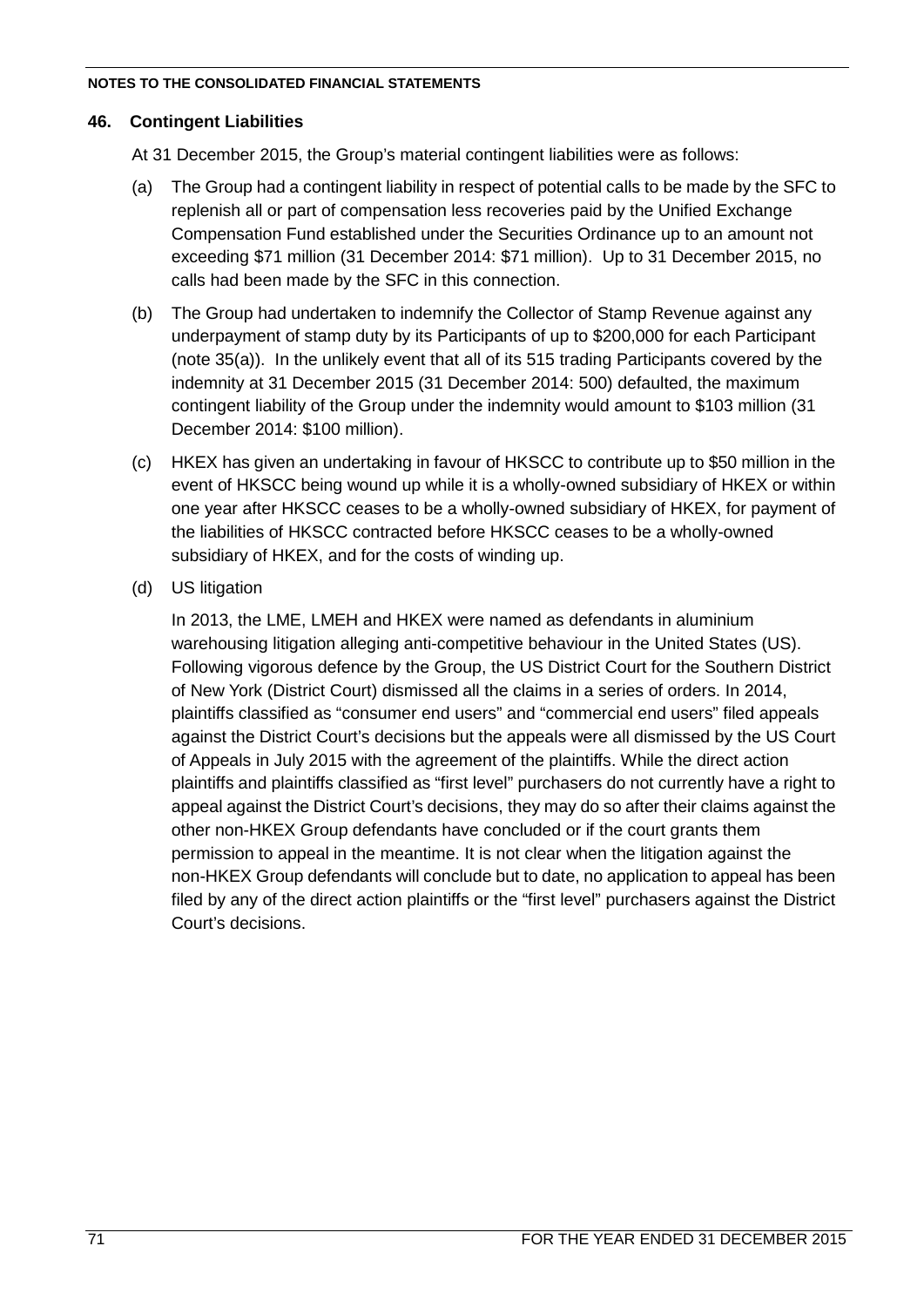### **47. Future Operating Lease Receipts**

At 31 December, the future aggregate minimum lease receipts under non-cancellable operating leases of the Group were as follows:

|                                                     | At<br>31 Dec 2015<br>\$m | At<br>31 Dec 2014<br>\$m |
|-----------------------------------------------------|--------------------------|--------------------------|
| Trading booths, media booths and related facilities |                          |                          |
| - within one year                                   | 6                        | 6                        |
| - in the second to fifth years                      | 5                        | 10                       |
| Total                                               | 11                       | 16                       |

### **48. Transactions with Non-Controlling Interests**

(a) Acquisition of additional interest in a subsidiary

On 23 February 2015, OTC Clear issued 1,260 ordinary shares to HKEX at a consideration of \$265 million. After the issue, the Group's interest in OTC Clear increased to 80.2 per cent while the interest held by non-controlling interests dropped to 19.8 per cent. The effect of changes in ownership interest of OTC Clear on the equity attributable to HKEX's shareholders is summarised as follows:

|                                                                | ΨH    |
|----------------------------------------------------------------|-------|
| Carrying amount of non-controlling interests acquired          | 230   |
| Consideration paid                                             | (265) |
| Excess of consideration paid debited against retained earnings | (35)  |

### (b) Disposal of interest in a subsidiary without loss of control

On 24 August 2015, OTC Clear issued 420 non-voting ordinary shares to the non-controlling interests at a consideration of \$88 million. After the issue, the Group's interest in OTC Clear dropped to 75 per cent while the interest held by non-controlling interests increased to 25 per cent. The effect of changes in ownership interest of OTC Clear on the equity attributable to HKEX's shareholders is summarised as follows:

| \$m                                                            |      |
|----------------------------------------------------------------|------|
| Consideration received from non-controlling interests<br>88    |      |
| Less: carrying amount of non-controlling interests disposed of | (50) |
| Gain on disposal credited to retaining earnings                | 38   |

**\$m**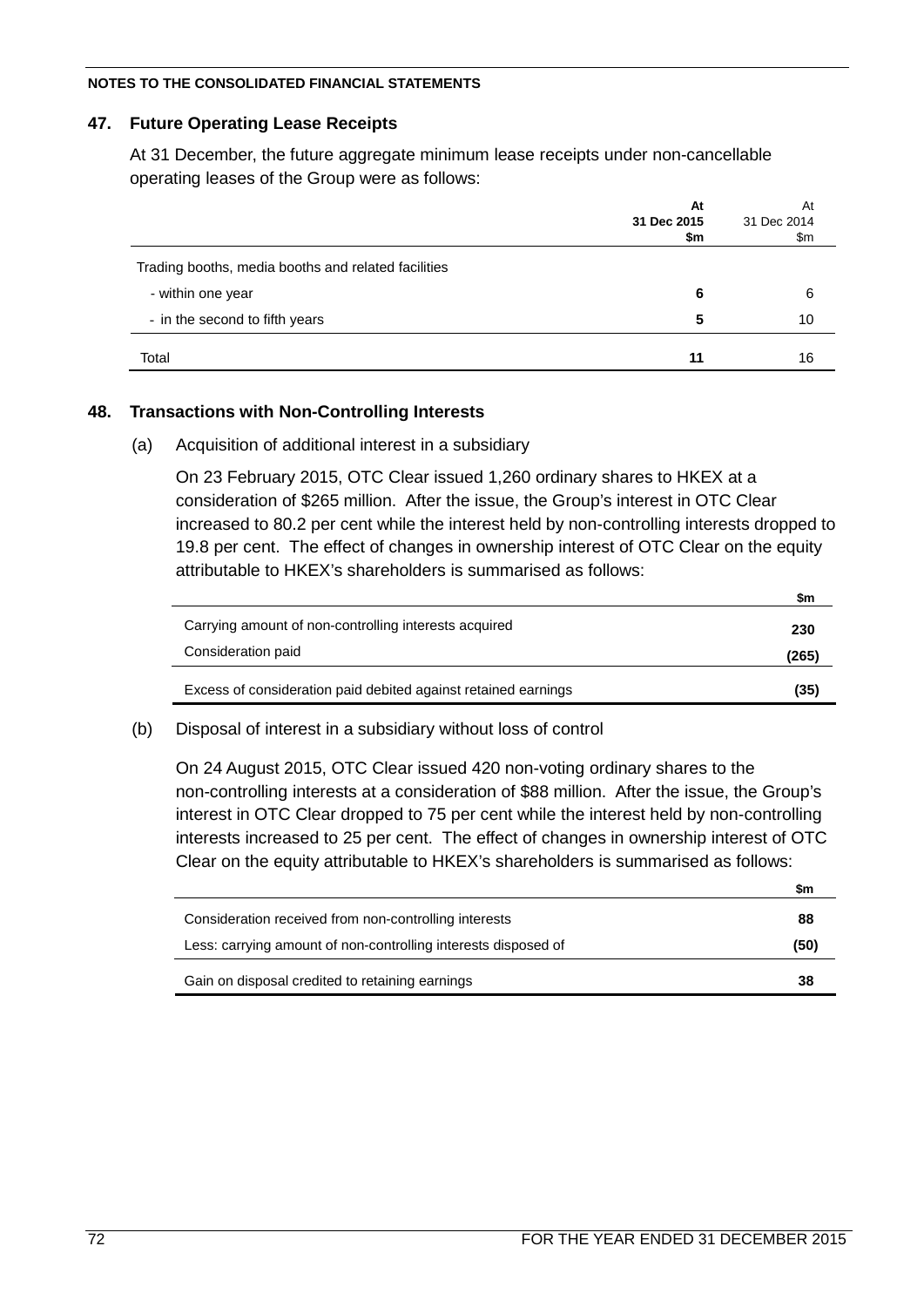# **48. Transactions with Non-Controlling Interests (continued)**

(c) Effects of transactions with non-controlling interests on retained earnings

|                                                                          | <b>WIII</b> |
|--------------------------------------------------------------------------|-------------|
| Changes in retained earnings arising from:                               |             |
| - Acquisition of additional interests in subsidiary (note (a))           | (35)        |
| - Disposal of interests in subsidiary without loss of control (note (b)) | 38          |
| Net amount credited to retained earnings (note 43)                       |             |

**\$m**

(d) Written put options to non-controlling interests

Put options were written by HKEX to the non-controlling interests of OTC Clear to sell some or all of their non-voting ordinary shares in OTC Clear to HKEX, details of which are disclosed in note 37(d).

# **49. Connected Transactions and Material Related Party Transactions**

(a) Connected transactions and material related party transactions

Certain Directors of HKEX may be directors and/or shareholders of (i) Stock Exchange Participants and Futures Exchange Participants (Exchange Participants) and Clearing Participants of HKSCC, HKCC and SEOCH (Clearing Participants); (ii) companies listed on the Stock Exchange; and (iii) Exchange Participants for buying shares on behalf of HKSCC. Securities and derivatives contracts traded by, and fees levied on, these Exchange Participants and Clearing Participants, fees levied on these listed companies and fees paid to these Exchange Participants for buying shares on behalf of HKSCC are all undertaken in the ordinary course of business of the Group on the standard terms and conditions applicable to all other Exchange Participants, Clearing Participants, listed companies and Exchange Participants for buying shares on behalf of HKSCC.

(b) Material related party transactions

In addition to the above and those disclosed elsewhere in these consolidated financial statements, the Group entered into the following material related party transactions:

(i) Key management personnel compensation

|                                                 | 2015<br>\$m | 2014<br>\$m |
|-------------------------------------------------|-------------|-------------|
| Salaries and other short-term employee benefits | 184         | 152         |
| Employee share-based compensation benefits      | 68          | 47          |
| Retirement benefit costs                        | 9           | 9           |
|                                                 | 261         | 208         |

# (ii) Post-retirement benefit plans

The Group has sponsored an ORSO Plan, a MPF Scheme and the LME Pension Scheme as its post-retirement benefit plans (note 11(a)).

The retirement benefit costs charged to the consolidated income statement represent contributions paid and payable by the Group to the ORSO Plan, the MPF Scheme and the LME Pension Scheme and related fees. At 31 December 2015, the contributions payable to the LME Pension Scheme and MPF Scheme by the Group were \$3 million (31 December 2014: \$3 million) and below \$1 million (31 December 2014: \$Nil), and there was no contribution payable to the ORSO Plan.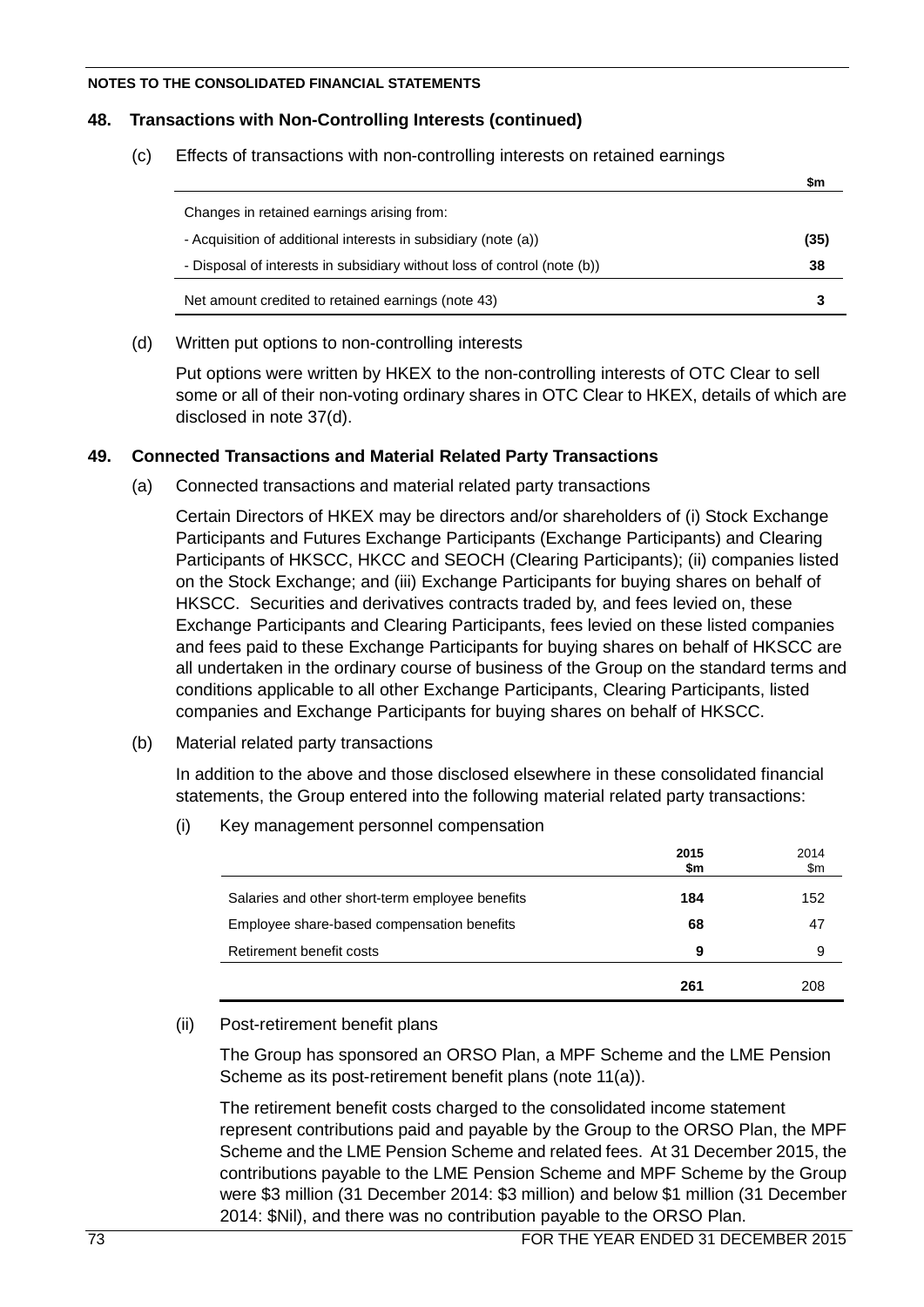# **49. Connected Transactions and Material Related Party Transactions (continued)**

- (b) Material related party transactions (continued)
	- (iii) Transactions and balance with a joint venture

|                                | 2015<br>\$m              | 2014<br>\$m              |
|--------------------------------|--------------------------|--------------------------|
| Management fee charged to CESC | 3                        | 3                        |
|                                | At<br>31 Dec 2015<br>\$m | At<br>31 Dec 2014<br>\$m |
| Amount due from CESC           | 5                        | 3                        |

The amount due from CESC is unsecured, interest-free and repayable on demand.

(iv) Save as aforesaid, the Group has entered into other transactions in the ordinary course of business with companies that are related parties but the amounts were immaterial.

# **50. Pledge of Assets**

LME Clear receives securities as collateral for margins posted by its Clearing Participants. It also holds securities as collateral in respect of its investments in overnight triparty reverse repurchase agreements under which it is obliged to return equivalent securities to the counterparties at maturity of the reverse repurchase agreements. The fair value of this collateral was US\$9,926 million (HK\$76,928 million) at 31 December 2015 (31 December 2014: US\$10,251 million (HK\$79,495 million)).

This non-cash collateral, which was not recorded on the consolidated statement of financial position of the Group at 31 December 2015, together with certain financial assets amounting to US\$639 million (HK\$4,953 million) at 31 December 2015 (31 December 2014: US\$590 million (HK\$4,575 million)), have been repledged to LME Clear's investment agent and custodian banks under first floating charge and security arrangements for the settlement and depository services they provide in respect of the collateral and investments held. The floating charge could convert to a fixed charge in the event of contract termination, or default or insolvency of LME Clear.

# **51. Capital Management**

The Group's objectives when managing capital are:

- To safeguard the Group's ability to continue as a going concern, so that it continues to provide returns for shareholders and benefits for other stakeholders;
- To support the Group's stability and growth;
- To provide capital for the purpose of strengthening the Group's risk management capability; and
- To ensure that the Group's regulated entities comply with their respective regulatory capital requirements.

The Group actively and regularly reviews and manages its capital structure to ensure an optimal capital structure and shareholder returns. The Group takes into consideration the expected capital requirements and capital efficiency, regulatory capital requirements of its regulated entities, prevailing and projected profitability, projected operating cash flows, projected capital expenditures and projected strategic investment opportunities.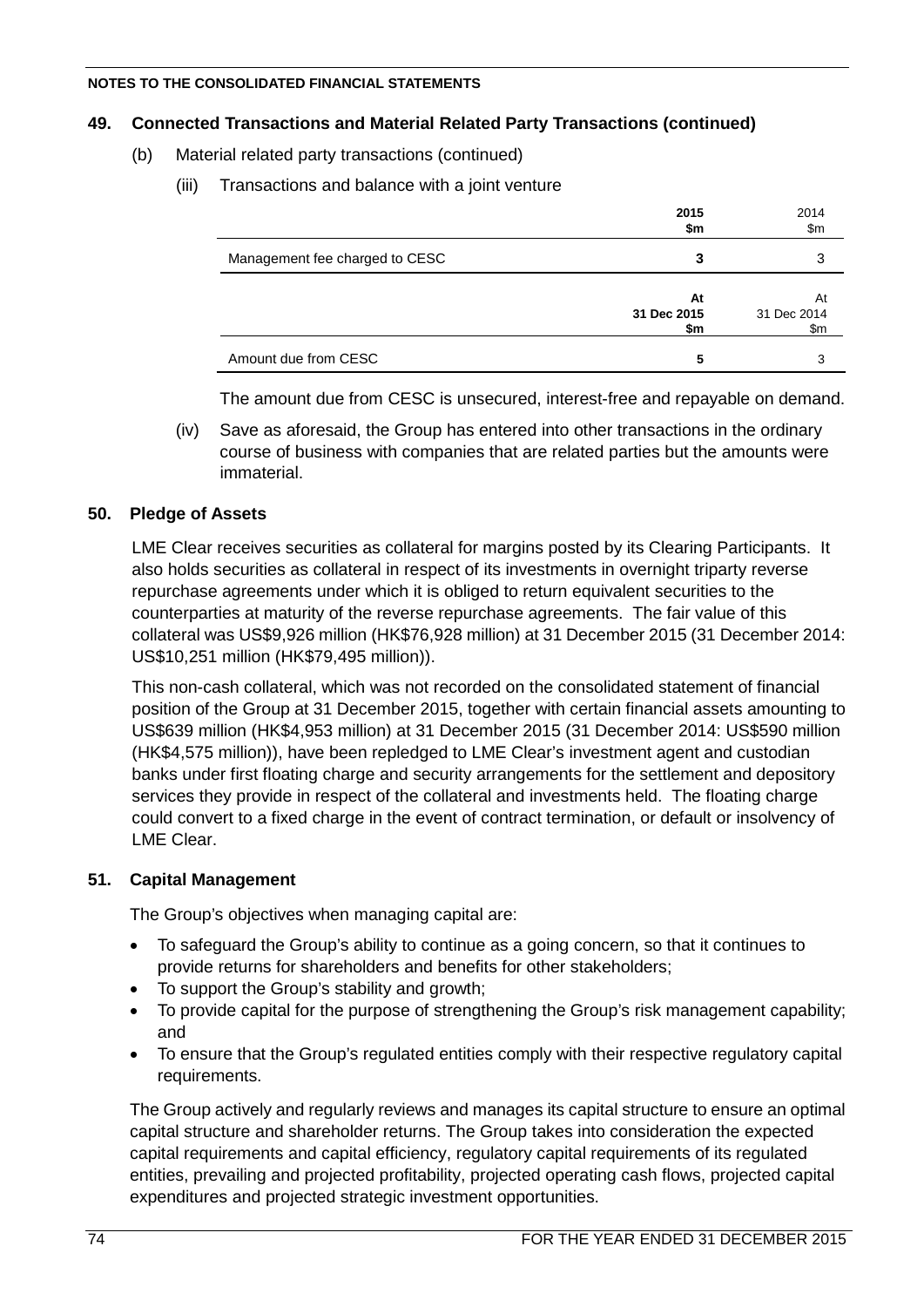# **51. Capital Management (continued)**

The Group has a number of regulated entities that are subject to capital requirements set by the respective regulators. The regulatory capital requirements of the Group's subsidiaries at 31 December 2015 are summarised as follows:

| <b>Subsidiaries</b>                                     | <b>Regulatory authority</b>               | <b>Regulatory capital requirements</b>                                                                                                                                                                                                                                                                                                                                                                                                                                                                                                                                                                                                                                                                                                                                           |
|---------------------------------------------------------|-------------------------------------------|----------------------------------------------------------------------------------------------------------------------------------------------------------------------------------------------------------------------------------------------------------------------------------------------------------------------------------------------------------------------------------------------------------------------------------------------------------------------------------------------------------------------------------------------------------------------------------------------------------------------------------------------------------------------------------------------------------------------------------------------------------------------------------|
| <b>Stock</b><br>Exchange,<br><b>Futures</b><br>Exchange | SFC, Hong Kong                            | Maintain at all times net current assets funded by equity<br>sufficient to cover its projected total operating expenses<br>for at least the following six months (approximately<br>\$1,082 million), and net current assets funded by equity<br>or long-term loans from HKEX sufficient to cover its<br>projected total operating expenses for at least the<br>following twelve months (approximately \$2,168 million).                                                                                                                                                                                                                                                                                                                                                          |
| HKSCC,<br>HKCC,<br>SEOCH,<br><b>OTC Clear</b>           | SFC, Hong Kong                            | Maintain at all times net current assets funded by equity<br>sufficient to cover its projected total operating expenses<br>for at least the following six months (approximately \$507<br>million), and net current assets funded by equity or<br>long-term loans from HKEX sufficient to cover its<br>projected total operating expenses for at least the<br>following twelve months (approximately \$1,022 million).<br>Compliance with these requirements will also meet the<br>related regulatory requirements for a Recognised<br>Clearing House under the Principles for Financial Market<br>Infrastructures published by the Committee on Payment<br>and Settlement Systems and the Technical Committee of<br>the International Organization of Securities<br>Commissions. |
| <b>LME</b>                                              | <b>Financial Conduct</b><br>Authority, UK | Maintain at all times liquid financial assets amounting to<br>at least six months' operating costs plus a risk based<br>capital charge (approximately US\$55 million (HK\$426<br>million)), and net capital of at least this amount.                                                                                                                                                                                                                                                                                                                                                                                                                                                                                                                                             |
| <b>LME Clear</b>                                        | Bank of England, UK                       | Maintain cash or highly liquid financial instruments with<br>minimal market and credit risk, amounting to US\$73.7<br>million (HK\$571 million), plus 10 per cent minimum<br>reporting threshold of US\$7.4 million (HK\$57 million)<br>and US\$18.4 million (HK\$143 million) financial<br>resources available to set off losses in the event of<br>default. Capital resources must be in the form of share<br>capital, retained earnings and reserves, reduced by<br>intangible assets and retained losses.                                                                                                                                                                                                                                                                    |

At 31 December 2015, the Group had set aside \$4,000 million (31 December 2014: \$4,000 million) of shareholders' funds for the purpose of supporting the risk management regime of the clearing houses in their roles as central counterparties.

All regulated entities of the Group had adequate capital to meet their regulatory requirements at 31 December 2015 and 31 December 2014.

The Group adopts a dividend policy of providing shareholders with regular dividends with a normal target payout ratio of 90 per cent of the Group's profit of the year. The Group also offered a scrip dividend alternative to shareholders. The consideration of share capital issued under the scrip dividend scheme, together with the 10 per cent of the profit not declared as dividends, are retained as capital of the Group for future use.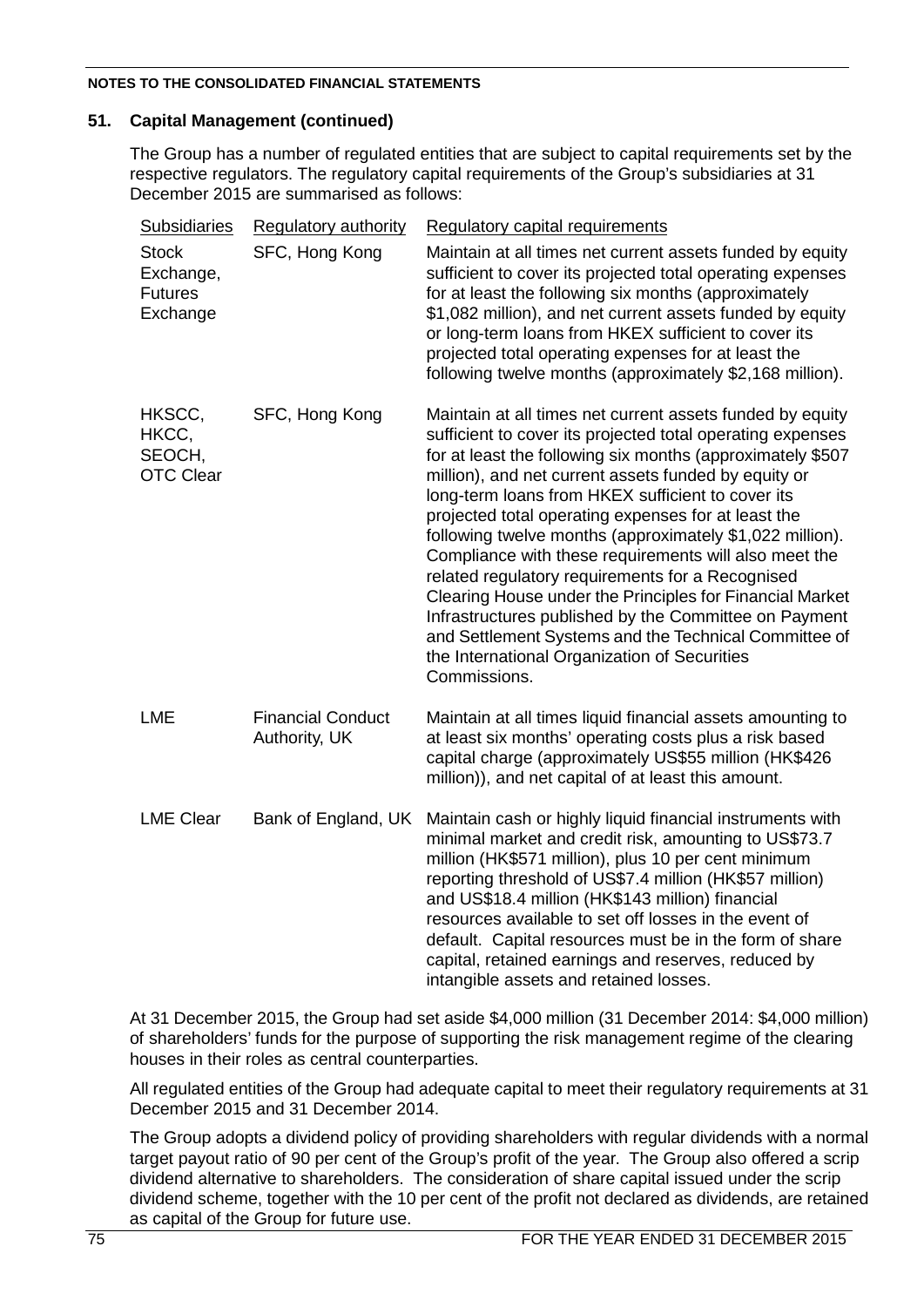# **51. Capital Management (continued)**

The Group monitors capital on the basis of its gross gearing ratio (ie, gross debt divided by adjusted capital) and net gearing ratio (ie, net debt divided by adjusted capital). For this purpose, the Group defines gross debt as total borrowings, net debt as total borrowings less cash and cash equivalents of Corporate Funds, and adjusted capital as all components of equity attributable to shareholders of HKEX other than designated reserves. The Group's strategy is to maintain the ratios at less than 50 per cent.

|                                                              | At<br>31 Dec 2015 | At<br>31 Dec 2014 |
|--------------------------------------------------------------|-------------------|-------------------|
|                                                              | \$m               | \$m               |
| Total borrowings                                             | 3,409             | 7,026             |
| Less: cash and cash equivalents of Corporate Funds (note 22) | (12, 744)         | (8,067)           |
| Net debt (note (a))                                          | ۰                 |                   |
| Equity attributable to shareholders of HKEX                  | 29,816            | 21,273            |
| Less: designated reserves                                    | (778)             | (643)             |
| Adjusted capital                                             | 29,038            | 20,630            |
| Gross gearing ratio                                          | 12%               | 34%               |
| Net gearing ratio                                            | $0\%$             | $0\%$             |

(a) Net debt is zero when the amount of cash and cash equivalents of Corporate Funds is higher than total borrowings.

# **52. Financial Risk Management**

The Group's activities expose it to a variety of financial risks: market risk (including foreign exchange risk, equity price risk and interest rate risk), liquidity risk and credit risk. The Group's overall risk management programme focuses on the unpredictability of financial markets and seeks to minimise potential adverse effects on the Group's performance.

(a) Market risk management

Market risk is the risk of loss arising from movements in observable market variables such as foreign exchange rates, equity prices and interest rates. The Group is exposed to market risk primarily through its financial assets and financial liabilities (including borrowings).

Financial assets of the Group are maintained for the Corporate Funds, Clearing House Funds, Margin Funds and cash prepayments for A shares received from Participants.

The Group's investment policy is to prudently invest all funds managed by the Group in a manner which will satisfy liquidity requirements, safeguard financial assets and manage risks while optimising return on investments.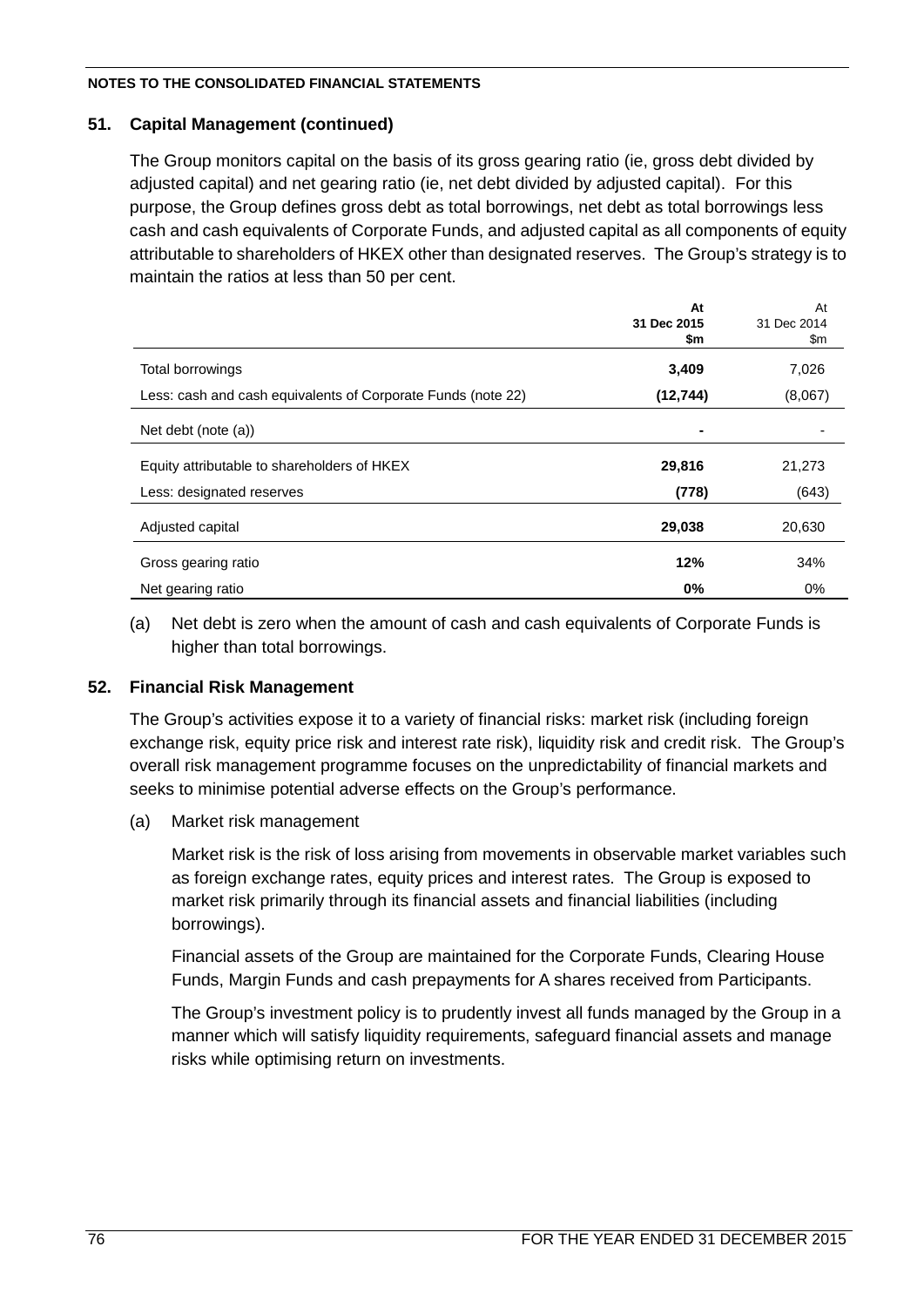## **52. Financial Risk Management**

(a) Market risk management (continued)

Investment and fund management by HKEX and the Group's subsidiaries is governed by the HKEX Investment Policy, Restrictions and Guidelines, which is approved by the Board and reviewed regularly and at least once every three years. Investment restrictions and guidelines form an integral part of risk control. Fund-specific restrictions and guidelines are set according to the investment objectives of each fund. Investments are diversified to minimise risks and no investments are made for speculative purposes. In addition, specific limits are set for each fund to control risks (eg, permissible asset type, asset allocation, liquidity, credit requirement, counterparty concentration, maturity, foreign exchange exposures and interest rate risks) of the investments.

An Investment Advisory Committee, comprised of Non-executive Directors of HKEX, advises the Board on portfolio management and monitors the risk and performance of HKEX's investments. A Treasury team in the Finance Division is dedicated to the day-to-day management and investment of the funds. External fund managers have also been appointed to manage part of the Corporate Funds since July 2001. The external fund managers are stable and financially strong financial institutions and each has a worldwide aggregate fund size of a minimum of US\$10 billion under management.

(i) Foreign exchange risk management

Foreign exchange risk is the risk that the value or cash flows of an asset, liability or highly probable forecast transaction denominated in foreign currency (ie, a currency other than the functional currency of the entity to which the transactions relate) will fluctuate because of changes in foreign exchange rates. In respect of its funds available for investment in Hong Kong, the Group may invest in non-HKD securities from time to time. Forward foreign exchange contracts and foreign currency bank deposits have been used to hedge the currency exposure of the Group's non-HKD securities and liabilities to mitigate risks arising from fluctuations in exchange rates.

Under the HKEX Investment Policy, Restrictions and Guidelines, the investment in non-HKD instruments is subject to the following restrictions:

- up to 20 per cent of the externally-managed Corporate Funds may be invested in non-HKD and non-USD investments without economic hedging;
- For internally-managed Corporate Funds, Clearing House Funds, Margin Funds and cash prepayments for A shares, unhedged investments in currencies other than HKD or USD must fully match the respective liabilities or forecast payments for the funds. Unhedged investments in USD may not exceed 20 per cent of the respective funds. Holdings in Renminbi (RMB) are permitted if the currencies have been received in connection with the trading, clearing, settlement or services in respect of the Group's RMB products (including products traded through Stock Connect).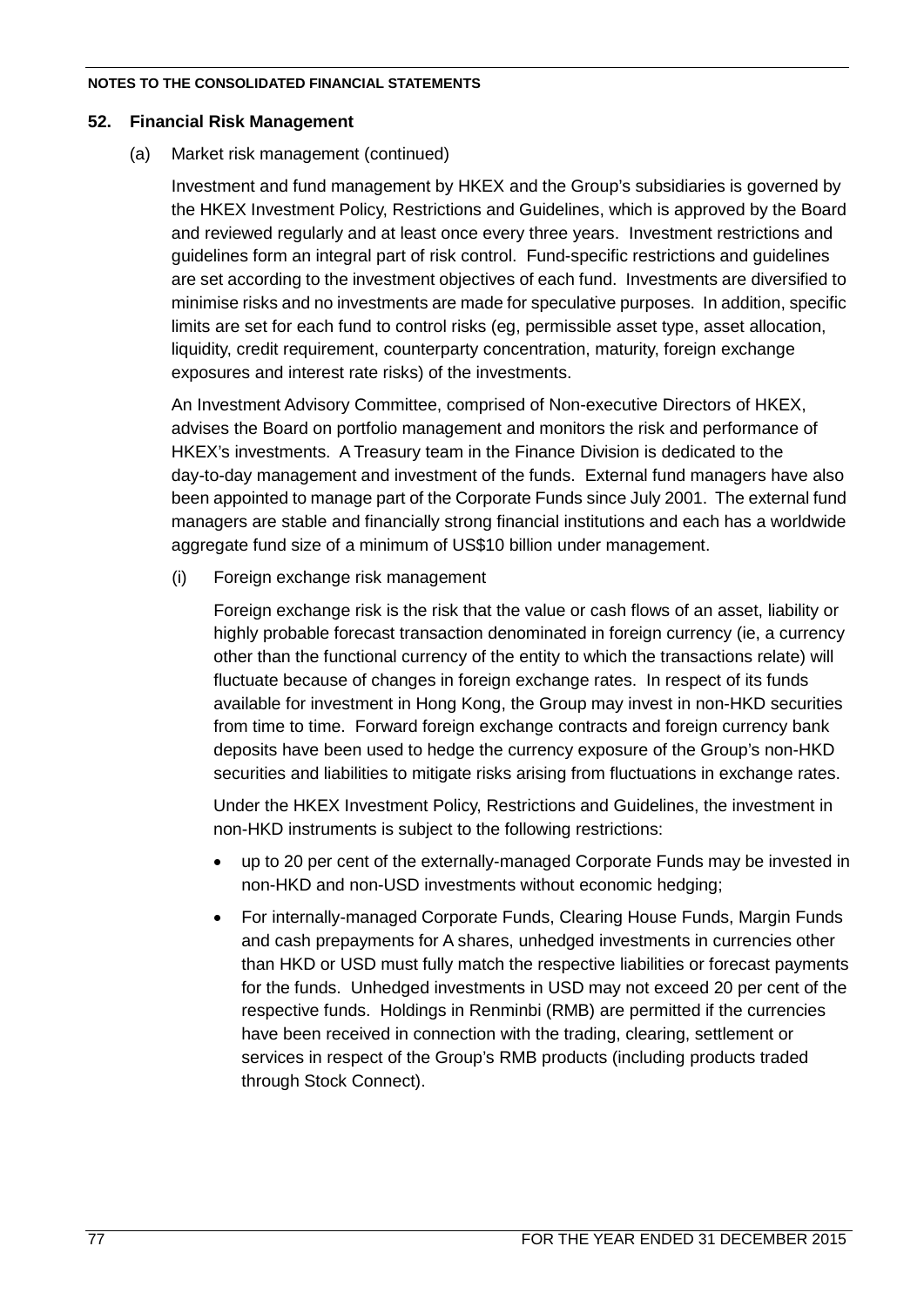## **52. Financial Risk Management (continued)**

- (a) Market risk management (continued)
	- (i) Foreign exchange risk management (continued)

The Group's non-HKD borrowings by the Hong Kong entities are denominated in USD, which is pegged against HKD, and are not therefore subject to significant foreign currency risks.

The functional currency of the LME and LME Clear is USD as the majority of their income is denominated in USD. As a result, the LME Group is exposed to foreign currency risk arising from expenditure (predominantly in Pound Sterling (GBP)) and bank deposits denominated in foreign currencies (mainly GBP). Its risk management policy is to forecast and monitor the amount of future GBP payments and to retain some GBP bank deposits or convert from USD to GBP as soon as deemed appropriate. Forward foreign exchange contracts may also be used to hedge the currency exposure resulting from its USD revenue against GBP payments.

For LME Clear, investments of the Margin Fund and Default Fund will generally take place in the currency in which cash was received.

The following table details the Group's financial assets and financial liabilities denominated in a currency other than the functional currency of the entity to which they relate and the net open foreign currency positions (ie, gross positions less forward foreign exchange contracts and other offsetting exposures (economic hedges)), at 31 December presented in HKD equivalents.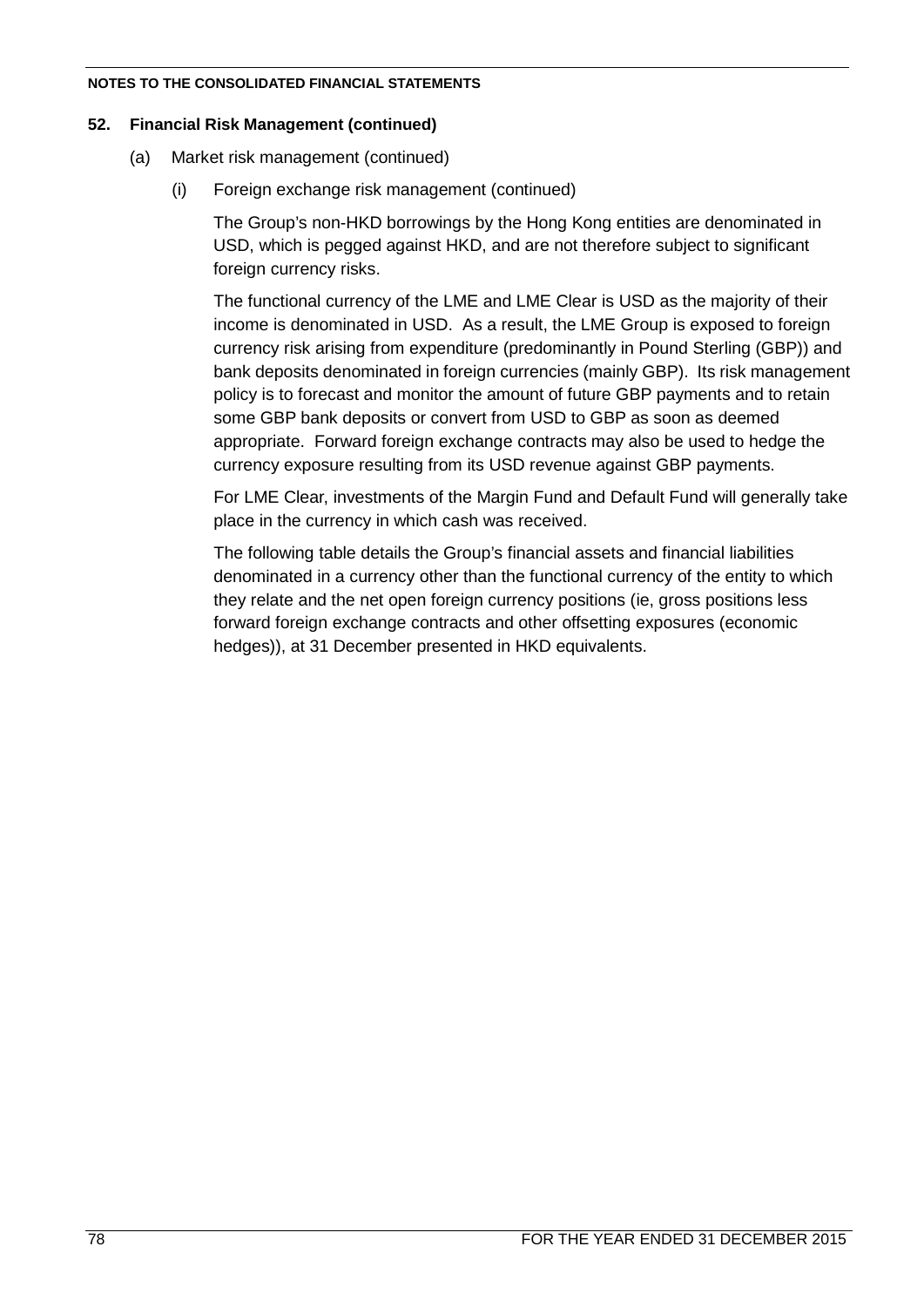# **52. Financial Risk Management (continued)**

(a) Market risk management (continued)

(i) Foreign exchange risk management (continued)

|                                                                                    |                     | At 31 Dec 2015                   |                                  |                                       |
|------------------------------------------------------------------------------------|---------------------|----------------------------------|----------------------------------|---------------------------------------|
|                                                                                    | Foreign<br>currency | Gross<br>open<br>position<br>\$m | <b>Economic</b><br>hedges<br>\$m | <b>Net</b><br>open<br>position<br>\$m |
| <b>Financial assets/(financial liabilities)</b>                                    |                     |                                  |                                  |                                       |
| Cash and cash equivalents <sup>1,2</sup>                                           | <b>EUR</b>          |                                  |                                  | $\mathbf 2$                           |
|                                                                                    | GBP                 | 4,527<br>597                     | (4, 525)                         | 334                                   |
|                                                                                    | <b>JPY</b>          | 2,333                            | (263)                            | 5                                     |
|                                                                                    | <b>RMB</b>          |                                  | (2, 328)                         | 32                                    |
|                                                                                    |                     | 1,590<br>592                     | (1, 558)                         |                                       |
|                                                                                    | <b>USD</b>          |                                  | (150)                            | 442                                   |
| Financial assets measured at fair value through<br>profit or loss <sup>1,3,4</sup> | <b>AUD</b><br>CAD   | 126<br>36                        | (100)                            | 26<br>18                              |
|                                                                                    | CHF                 |                                  | (18)                             |                                       |
|                                                                                    |                     | 10                               |                                  | 10                                    |
|                                                                                    | <b>EUR</b>          | 476                              | (456)                            | 20                                    |
|                                                                                    | GBP                 | 114                              | (97)                             | 17                                    |
|                                                                                    | <b>JPY</b>          | 457                              | (446)                            | 11                                    |
|                                                                                    | <b>NZD</b>          | 63                               | (33)                             | 30                                    |
|                                                                                    | <b>RMB</b>          | 70                               | (50)                             | 20                                    |
|                                                                                    | <b>SEK</b>          | 1                                |                                  | 1                                     |
|                                                                                    | SGD                 | 19                               | (10)                             | 9                                     |
|                                                                                    | <b>USD</b>          | 2,043                            | (253)                            | 1,790                                 |
| Financial assets measured at amortised cost                                        | <b>USD</b>          | 1,720                            |                                  | 1,720                                 |
| Accounts receivable and deposits <sup>2</sup>                                      | <b>EUR</b>          | 1                                |                                  | 1                                     |
|                                                                                    | <b>GBP</b>          | 92                               |                                  | 92                                    |
|                                                                                    | <b>RMB</b>          | 1,560                            | (1, 560)                         |                                       |
|                                                                                    | <b>USD</b>          | 6                                |                                  | 6                                     |
| Margin deposits, Mainland security and settlement                                  | <b>EUR</b>          | (4, 525)                         | 4,525                            |                                       |
| deposits, and cash collateral from Clearing                                        | <b>GBP</b>          | (263)                            | 263                              |                                       |
| Participants <sup>1</sup>                                                          | JPY                 | (2,328)                          | 2,328                            |                                       |
|                                                                                    | <b>RMB</b>          | (2, 223)                         | 2,223                            |                                       |
|                                                                                    | <b>USD</b>          | (150)                            | 150                              |                                       |
| Financial liabilities at fair value through profit or loss <sup>4</sup>            | <b>EUR</b>          | (442)                            | 442                              |                                       |
|                                                                                    | <b>GBP</b>          | (53)                             | 53                               |                                       |
|                                                                                    | <b>JPY</b>          | (446)                            | 446                              |                                       |
| Accounts payable, accruals and other liabilities <sup>2</sup>                      | <b>GBP</b>          | (443)                            |                                  | (443)                                 |
|                                                                                    | <b>RMB</b>          | (901)                            | 895                              | (6)                                   |
|                                                                                    | <b>USD</b>          | (66)                             |                                  | (66)                                  |
| <b>Borrowings</b>                                                                  | <b>USD</b>          | (3, 101)                         |                                  | (3, 101)                              |
| Total net open positions for the Group                                             | AUD                 |                                  |                                  | 26                                    |
|                                                                                    | CAD                 |                                  |                                  | 18                                    |
|                                                                                    | CHF                 |                                  |                                  | 10                                    |
|                                                                                    | <b>EUR</b>          |                                  |                                  | 23                                    |
|                                                                                    | GBP                 |                                  |                                  |                                       |
|                                                                                    | JPY                 |                                  |                                  | 16                                    |
|                                                                                    | <b>NZD</b>          |                                  |                                  | 30                                    |
|                                                                                    | <b>RMB</b>          |                                  |                                  | 46                                    |
|                                                                                    | <b>SEK</b>          |                                  |                                  | 1                                     |
|                                                                                    | SGD                 |                                  |                                  | 9                                     |
|                                                                                    | <b>USD</b>          |                                  |                                  | 791                                   |
|                                                                                    |                     |                                  |                                  | 970                                   |

<sup>1</sup> Foreign currency margin deposits and Mainland security and settlement deposits received by the Group are economically hedged by investments in the same currencies.

Eroup are economically hedged by investments in the same currencies.<br>
2 RMB exposure of Continuous Net Settlement receivable and cash prepayments for A shares fully<br>
offset the Continuous Net Settlement payable.

offset the Continuous Net Settlement payable.<br>
Forward foreign exchange contracts have been used as economic hedges for the currency<br>
exposures of the Group's investments by external fund managers.

exposures of the Group's investments by external fund managers. <sup>4</sup> Foreign currency exposures of base metals futures and options contracts under financial assets measured at fair value through profit or loss and financial liabilities at fair value through profit or loss fully offset each other.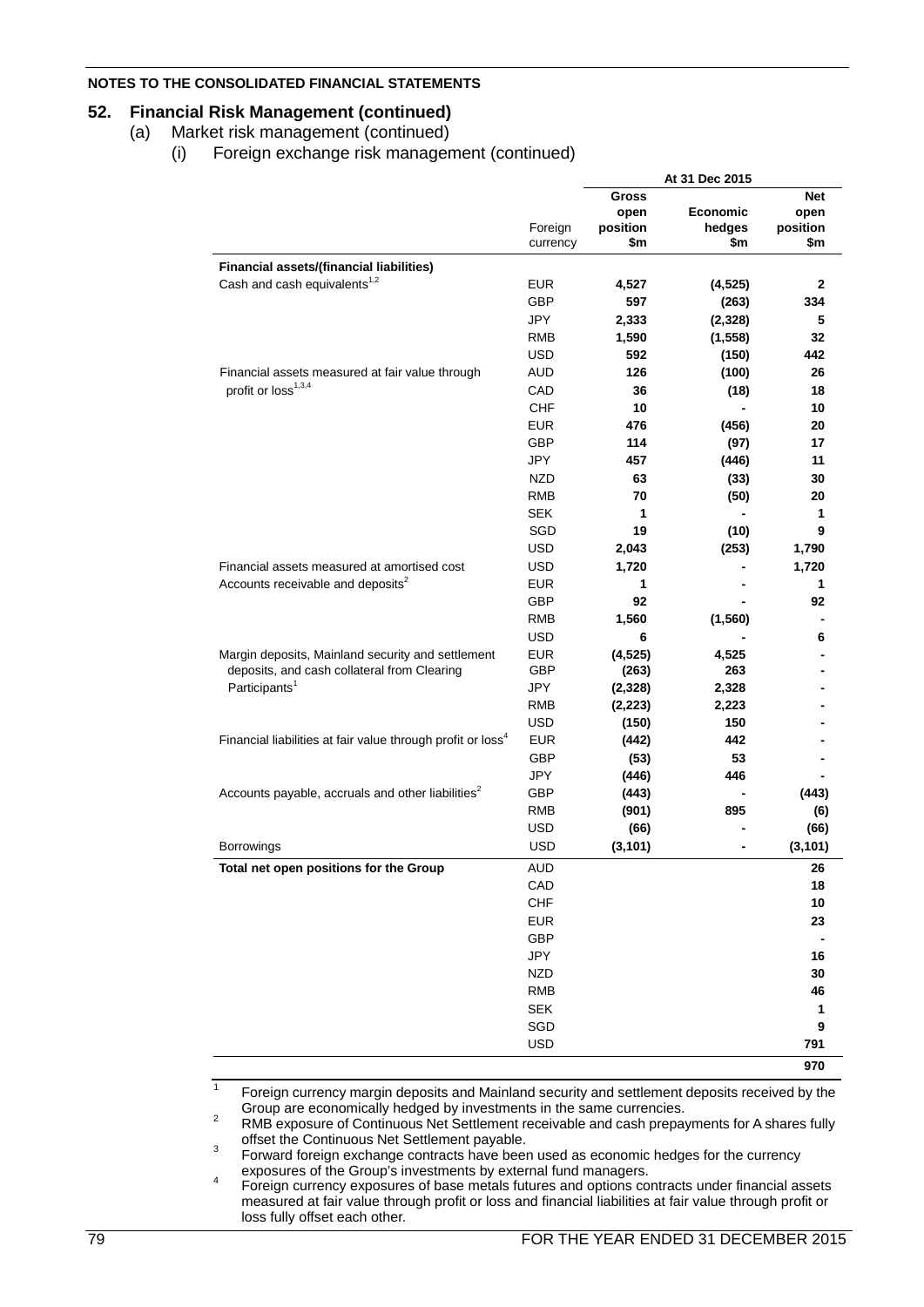## **52. Financial Risk Management (continued)**

(a) Market risk management (continued)

## (i) Foreign exchange risk management (continued)

|                                                                         |            | At 31 Dec 2014 |                        |                  |
|-------------------------------------------------------------------------|------------|----------------|------------------------|------------------|
|                                                                         |            | Gross          |                        | Net              |
|                                                                         |            | open           | Economic               | open             |
|                                                                         | Foreign    | position       | hedges                 | position         |
|                                                                         | currency   | \$m            | \$m                    | \$m              |
| Financial assets/(financial liabilities)                                |            |                |                        |                  |
| Cash and cash equivalents <sup>1,2</sup>                                | <b>EUR</b> | 710            | (708)                  | $\overline{c}$   |
|                                                                         | GBP        | 1,994          | (1, 385)               | 609              |
|                                                                         | JPY        | 2,927          | (2,926)                | 1                |
|                                                                         | <b>NZD</b> | 3              |                        | 3                |
|                                                                         | <b>RMB</b> | 3,247          | (3, 245)               | $\overline{c}$   |
|                                                                         | <b>USD</b> | 1,404          | (46)                   | 1,358            |
| Financial assets measured at fair value through                         | AUD        | 123            | (94)                   | 29               |
| profit or loss <sup>1,3,4</sup>                                         | CAD        | 28             |                        | 1                |
|                                                                         | CHF        | 9              | (27)<br>$\blacksquare$ |                  |
|                                                                         |            |                |                        | 9                |
|                                                                         | <b>EUR</b> | 742            | (555)                  | 187              |
|                                                                         | <b>GBP</b> | 108            | (105)                  | 3                |
|                                                                         | <b>JPY</b> | 560            | (557)                  | 3                |
|                                                                         | <b>NZD</b> | 61             | (54)                   | 7                |
|                                                                         | <b>RMB</b> | 156            | (78)                   | 78               |
|                                                                         | SGD        | 21             | (13)                   | 8                |
|                                                                         | <b>USD</b> | 1,435          | (205)                  | 1,230            |
| Financial assets measured at amortised cost                             | <b>RMB</b> | 26             |                        | 26               |
| Accounts receivable and deposits <sup>2</sup>                           | <b>GBP</b> | 45             | $\blacksquare$         | 45               |
|                                                                         | <b>RMB</b> | 1,350          | (1,350)                |                  |
|                                                                         | <b>USD</b> | 4              |                        | 4                |
| Margin deposits, Mainland security and settlement                       | <b>EUR</b> | (708)          | 708                    |                  |
| deposits, and cash collateral from Clearing                             | <b>GBP</b> | (1, 385)       | 1,385                  |                  |
| Participants <sup>1</sup>                                               | JPY        | (2,926)        | 2,926                  |                  |
|                                                                         | <b>RMB</b> | (3,241)        | 3,241                  |                  |
|                                                                         | <b>USD</b> | (46)           | 46                     |                  |
| Financial liabilities at fair value through profit or loss <sup>4</sup> | <b>EUR</b> | (479)          | 479                    |                  |
|                                                                         | <b>GBP</b> | (35)           | 35                     |                  |
|                                                                         | JPY        | (547)          | 547                    |                  |
| Accounts payable, accruals and other liabilities <sup>2</sup>           | <b>EUR</b> | (1)            |                        | (1)              |
|                                                                         | <b>GBP</b> | (236)          |                        | (236)            |
|                                                                         | <b>RMB</b> | (1,366)        | 1,354                  | (12)             |
|                                                                         | <b>USD</b> | (169)          |                        | (169)            |
| Borrowings                                                              | <b>USD</b> | (3, 100)       | $\blacksquare$         | (3, 100)         |
| Total net open positions for the Group                                  | <b>AUD</b> |                |                        | 29               |
|                                                                         | CAD        |                |                        | 1                |
|                                                                         | <b>CHF</b> |                |                        | $\boldsymbol{9}$ |
|                                                                         | <b>EUR</b> |                |                        | 188              |
|                                                                         | GBP        |                |                        | 421              |
|                                                                         | JPY        |                |                        | 4                |
|                                                                         | <b>NZD</b> |                |                        | 10               |
|                                                                         | <b>RMB</b> |                |                        | 94               |
|                                                                         | SGD        |                |                        | 8                |
|                                                                         | <b>USD</b> |                |                        |                  |
|                                                                         |            |                |                        | 677              |
|                                                                         |            |                |                        | 1,441            |

 $\frac{1}{2}$  Foreign currency margin deposits and Mainland security and settlement deposits received by the Group are economically hedged by investments in the same currencies.

Group are economically hedged by investments in the same currencies.<br>2 RMB exposure of Continuous Net Settlement receivable and cash prepayments for A shares fully<br>offset the Continuous Net Settlement payable.

offset the Continuous Net Settlement payable.<br>
Forward foreign exchange contracts have been used as economic hedges for the currency<br>
exposures of the Group's investments by external fund managers.

exposures of the Group's investments by external fund managers. <sup>4</sup> Foreign currency exposures of base metals futures and options contracts under financial assets measured at fair value through profit or loss and financial liabilities at fair value through profit or loss fully offset each other.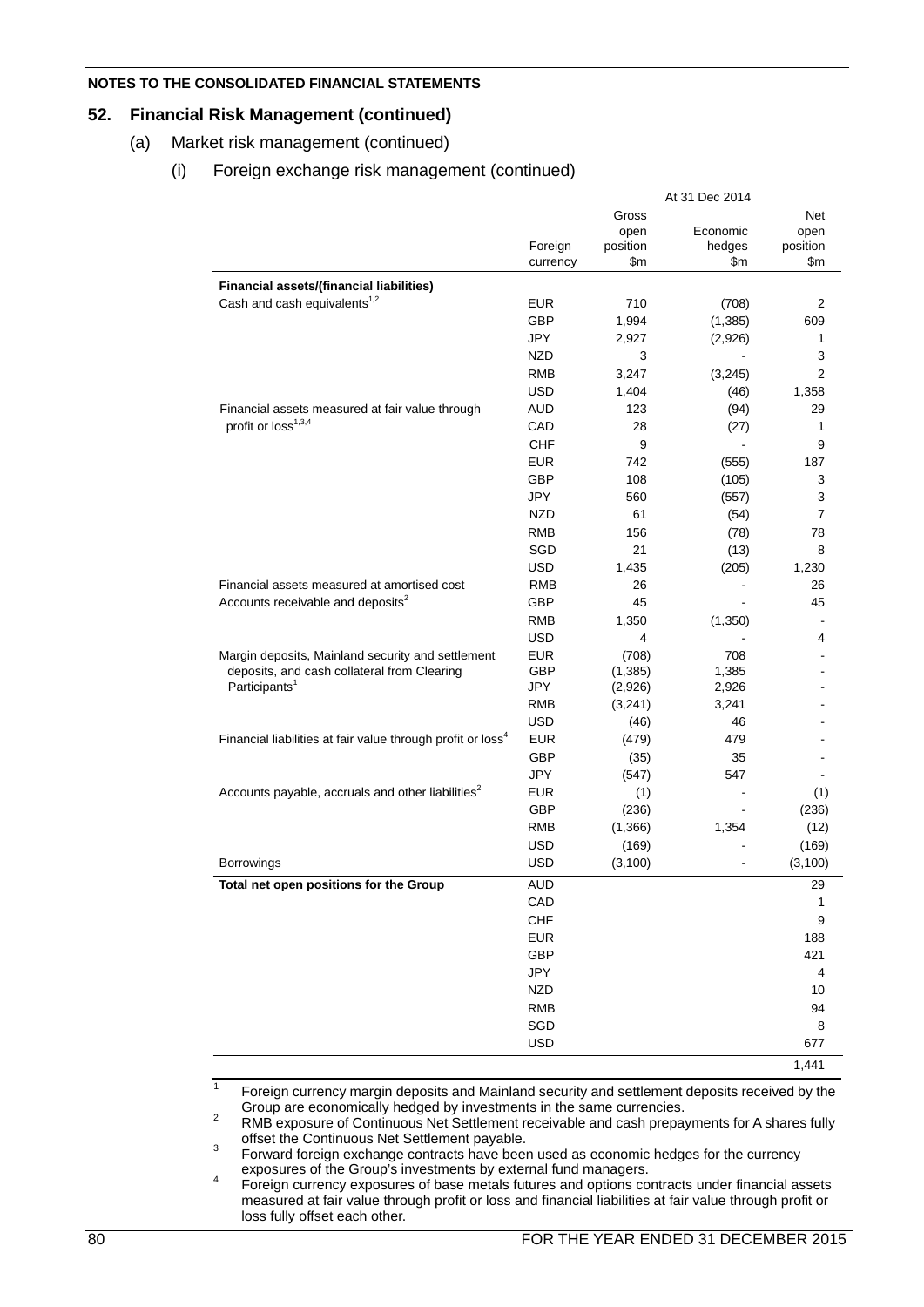# **52. Financial Risk Management (continued)**

- (a) Market risk management (continued)
	- (ii) Equity and commodity price risk management

The Group is exposed to equity price risk as mutual funds, equities, equity index futures and options contracts may be held as part of the externally-managed Corporate Funds' investments in Hong Kong. Equity price risk is capped by an asset allocation limit. The Group sets prudent investment limits and restrictions to control investment in equity securities. The Group was also exposed to equity price risk on the LME's investment in an unlisted company prior to its disposal in March 2015.

The Group is not exposed to commodity price risk as investment in commodities is not permitted under the Group's investment policy. The movements of fair value of base metals futures and options contracts held by LME Clear would not have any financial impact on the Group's results as the assets and liabilities will move by the same amount and fully offset each other.

(iii) Interest rate risk management

There are two types of interest rate risk:

- Fair value interest rate risk the risk that the value of a financial instrument will fluctuate because of changes in market interest rates; and
- Cash flow interest rate risk the risk that the future cash flows of a financial instrument will fluctuate because of changes in market interest rates.

The Group is exposed to both fair value and cash flow interest rate risks as the Group has significant assets and liabilities (including borrowings) which are interest-bearing. The Group manages its interest rate risks by setting limits on the residual maturity of the investments and on the fixed and floating rate mismatches of its assets and liabilities.

The contractual interest rates of the borrowings are disclosed in note 37 to the consolidated financial statements.

The following tables present the highest and lowest contractual interest rates of the financial assets held by the Group (excluding bank deposits held at savings and current accounts and zero coupon bonds purchased at discounts) at 31 December:

|                                                | At          | At          |
|------------------------------------------------|-------------|-------------|
|                                                | 31 Dec 2015 | 31 Dec 2014 |
|                                                |             |             |
| Highest contractual interest rates             | 6.88%       | 7.00%       |
| Lowest contractual interest rates              | $0.00\%$    | 0.01%       |
|                                                |             |             |
| Floating rate financial assets                 |             |             |
|                                                | At          | At          |
|                                                | 31 Dec 2015 | 31 Dec 2014 |
|                                                |             |             |
| Highest contractual interest rates             | 3.75%       | 3.94%       |
| Lowest contractual interest rates <sup>1</sup> | $-3.00\%$   | 0.43%       |

# Fixed rate financial assets

<sup>1</sup> The contractual interest rates for certain reverse repurchase investments held by LME Clear are below 0 per cent.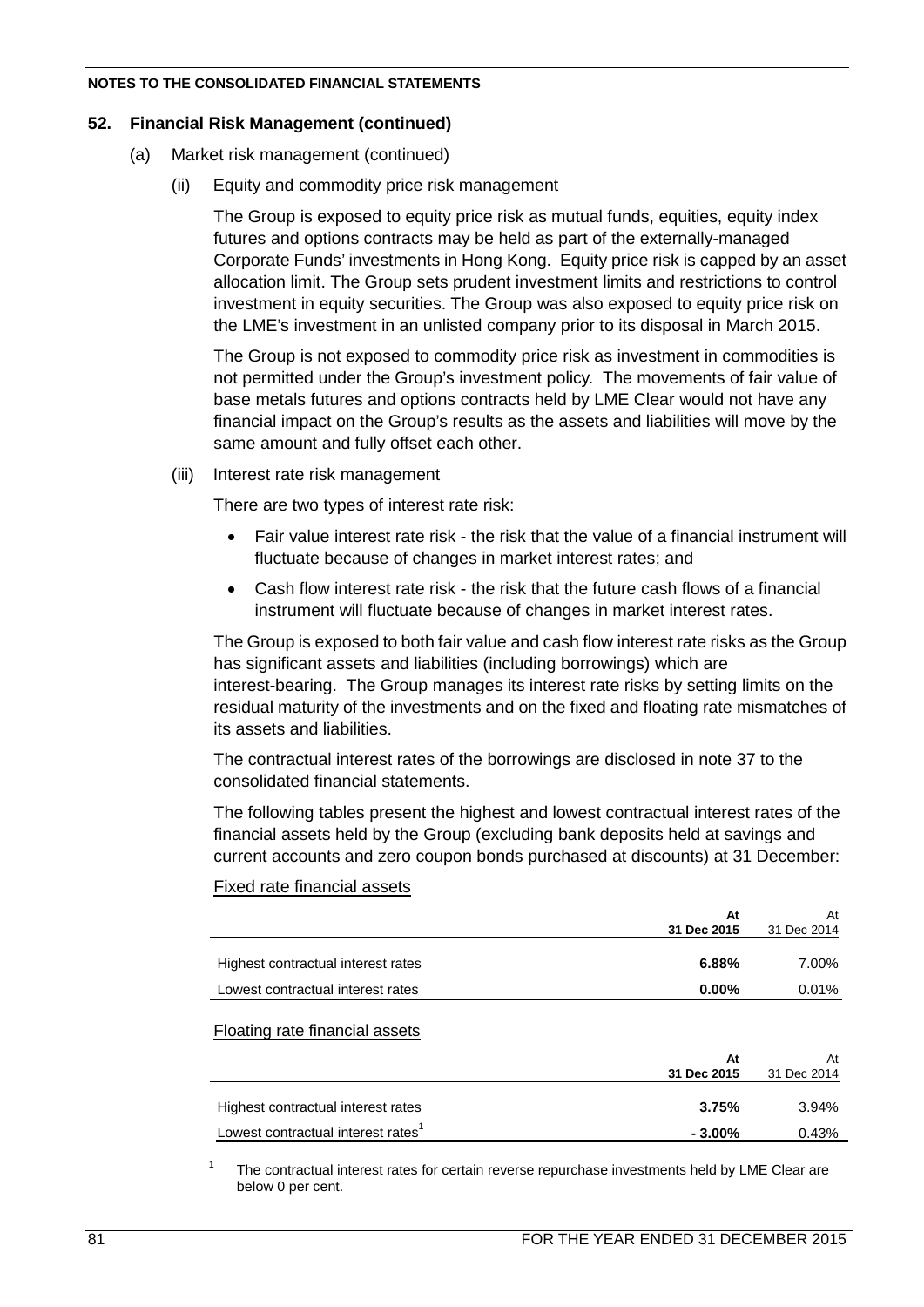# **52. Financial Risk Management (continued)**

- (a) Market risk management (continued)
	- (iv) Risk management techniques

Value-at-Risk (VaR) based on historical simulation and portfolio stress testing are used to identify, measure, monitor and control foreign exchange risk, equity price risk and interest rate risks of the Group's investments. VaR measures the expected maximum loss over a given time interval (a holding period of 10 trading days is used by the Group) at a given confidence level (95 per cent confidence interval is adopted by the Group) based on historical data (one year is used by the Group). VaR is monitored on a weekly basis and the Board sets a limit on total VaR for the Group, as well as individual limit for each fund under management (Clearing House Funds, Margin Funds and Corporate Funds).

VaR is a statistical measure of risks and has limitations associated with the assumptions employed. Historical simulation assumes that actual observed historical changes in market indices, such as interest rates, foreign exchange rates and equity prices, reflect possible future changes. This implies that the approach is vulnerable to sudden changes in market behaviour. The use of a 10-day holding period assumes that the positions can be unwound in 10 trading days and the holding period may be insufficient at times of severe illiquidity. Also, VaR does not necessarily reflect all aspects of risks that affect the price of financial instruments and may underestimate real market risk exposure. In addition, VaR does not factor in the possibility of catastrophic risk but the use of stress testing for abnormal market conditions can mitigate this limitation.

The VaR for each risk factor and the total VaR of the investments and related economic hedges of the Group at 31 December were as follows:

|                       | At          | At          |
|-----------------------|-------------|-------------|
|                       | 31 Dec 2015 | 31 Dec 2014 |
|                       | \$m         | \$m         |
| Foreign exchange risk | 13          | 3           |
| Equity price risk     | 7           | 8           |
| Interest rate risk    | 6           | 8           |
| <b>Total VaR</b>      | 16          | 11          |

VaR for each risk factor is the independently derived largest potential loss due to fluctuations solely in that risk factor. The individual VaRs did not add up to the total VaR as there was diversification effect due to correlation amongst the risk factors.

# (b) Liquidity risk management

Liquidity risk is the risk that an entity will encounter difficulty in meeting obligations associated with financial liabilities that are settled by delivering cash or another financial asset, and it results from amount and maturity mismatches of assets and liabilities.

The Group employs projected cash flow analysis to manage liquidity risk by forecasting the amount of cash required and monitoring the working capital of the Group to ensure that all liabilities due and known funding requirements could be met.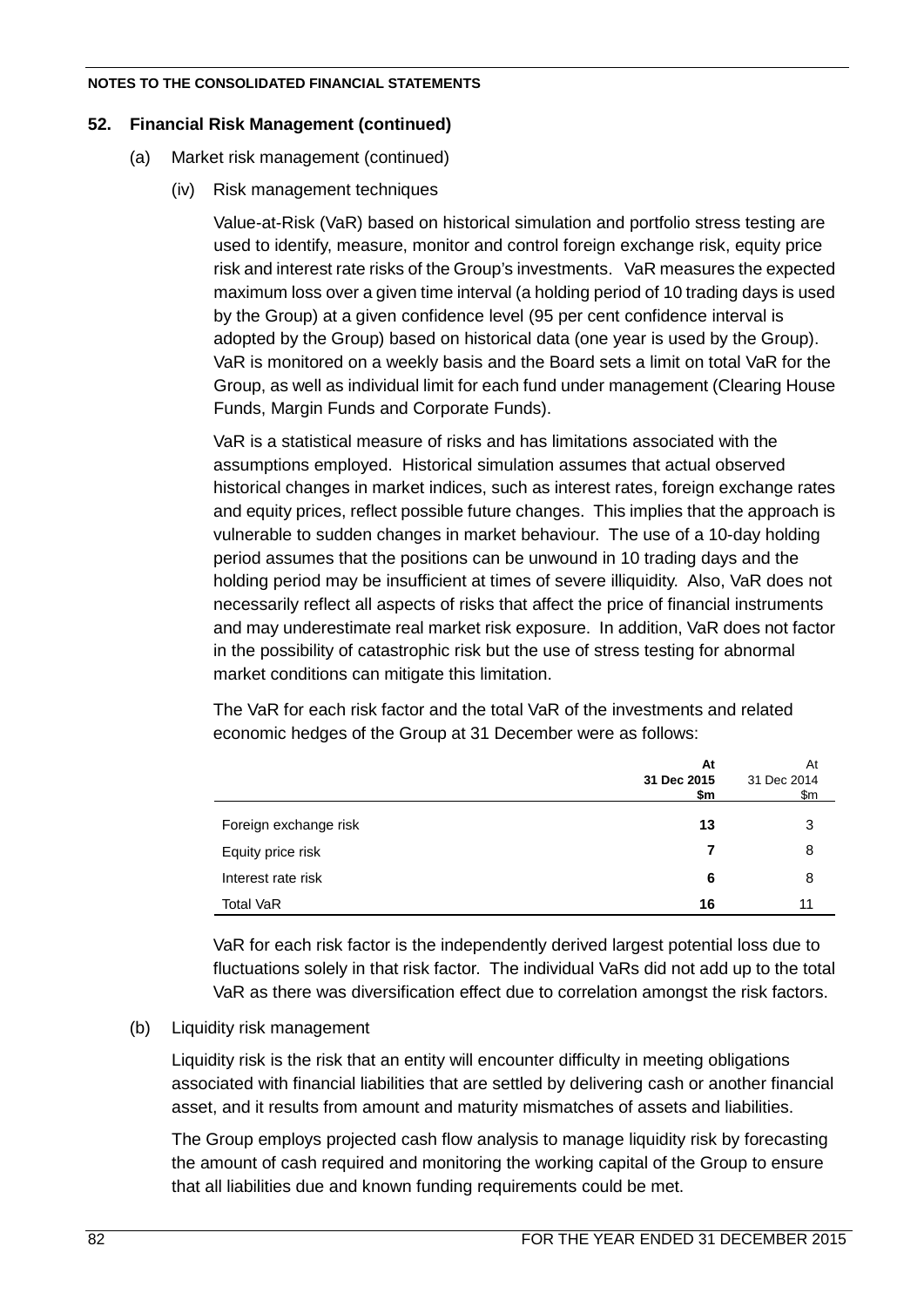## **52. Financial Risk Management (continued)**

(b) Liquidity risk management (continued)

Surplus cash of the Group in Hong Kong is invested by the Treasury team, and the investments of the Group are kept sufficiently liquid to meet the operating needs, regulatory requirements of the regulated entities in Hong Kong, and possible liquidity requirements of the Clearing House Funds and Margin Funds. The Group also sets a limit on the minimum level of cash or bank deposits held for the Corporate Funds, and the minimum level of investments to be held that would mature the same day for the Clearing House Funds and Margin Funds.

The LME Group also employs prudent liquidity risk management which involves maintaining sufficient cash to meet ongoing operational commitments and its adherence to the regulatory requirements of the two regulated entities. As a recognised clearing house, LME Clear has to comply with stringent liquidity requirements set by the European Market Infrastructure Regulation. Surplus cash is invested in high quality short-term investments that are classified as financial assets measured at fair value through profit or loss or cash and cash equivalents and such investments are kept sufficiently liquid to meet operating needs and possible liquidity requirements of the LME Clear's Margin Fund and Default Fund.

The tables below analyse the financial assets into the relevant maturity buckets based on the following criteria:

- the expected amounts, subject to costs to liquidate that are expected to be immaterial. that could be realised from the investments, bank deposits and cash and cash equivalents within one month to meet cash outflows on financial liabilities if required are allocated to the up to 1 month bucket; and
- other financial assets are allocated based on their contractual maturity dates or the expected dates of disposal.

|                                                                                | At 31 Dec 2015              |                                |                               |                              |              |
|--------------------------------------------------------------------------------|-----------------------------|--------------------------------|-------------------------------|------------------------------|--------------|
|                                                                                | Up to<br>1 month $1$<br>\$m | >1 month<br>to 3 months<br>\$m | >3 months<br>to 1 year<br>\$m | >1 year<br>to 5 years<br>\$m | Total<br>\$m |
| Cash and cash equivalents                                                      | 110,890                     |                                | $\blacksquare$                |                              | 110,890      |
| Financial assets measured at fair value<br>through profit or loss <sup>2</sup> | 8,225                       |                                |                               |                              | 8,225        |
| Financial assets measured at amortised<br>cost                                 | 19,439                      |                                | 1                             | 56                           | 19,496       |
| Accounts receivable and deposits <sup>3</sup>                                  | 15,402                      | 33                             | 3                             | ۰                            | 15,438       |
|                                                                                | 153,956                     | 33                             | 4                             | 56                           | 154,049      |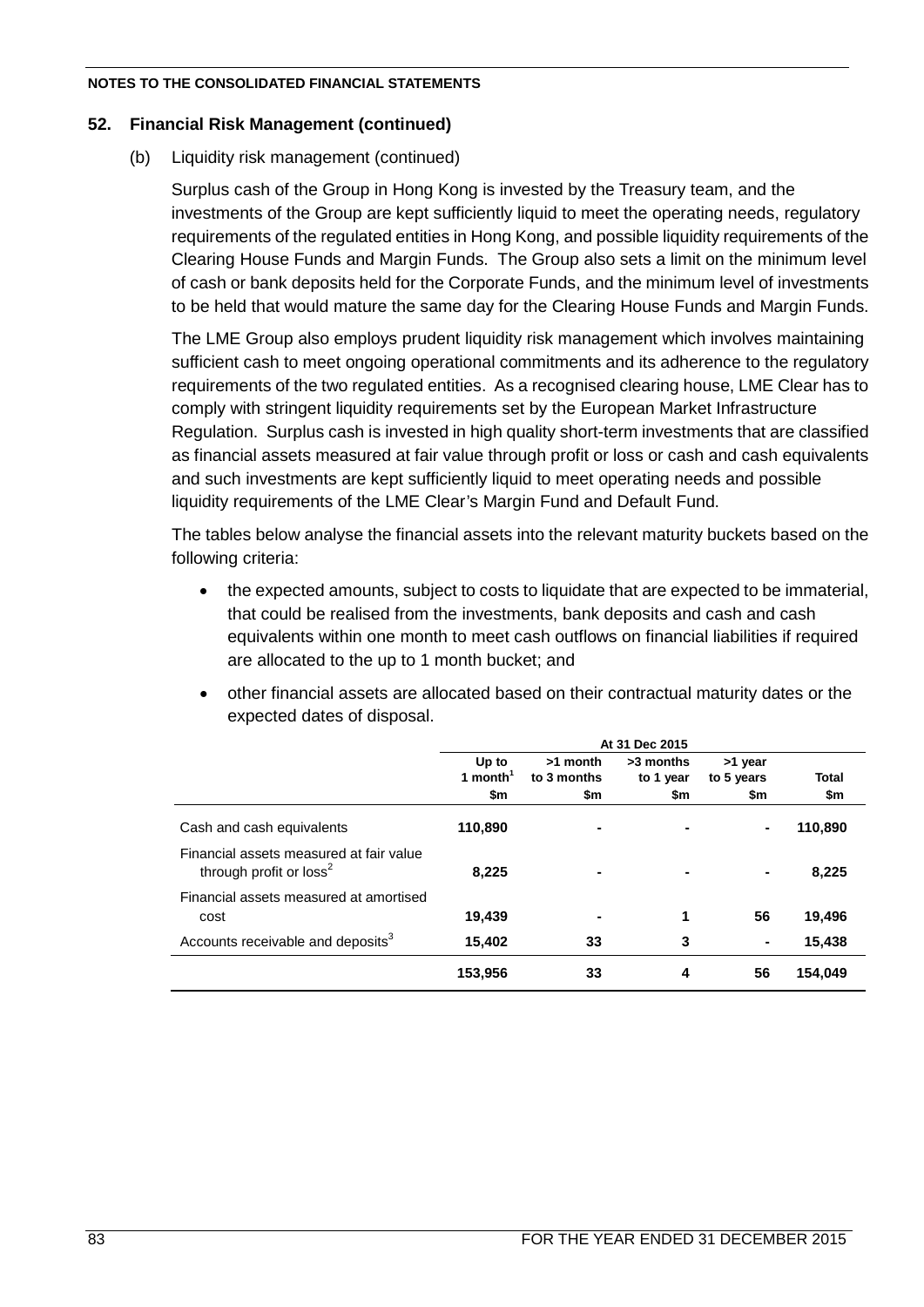# **52. Financial Risk Management (continued)**

(b) Liquidity risk management (continued)

|                                                                                | At 31 Dec 2014                                    |                                |                               |                              |              |
|--------------------------------------------------------------------------------|---------------------------------------------------|--------------------------------|-------------------------------|------------------------------|--------------|
|                                                                                | Up to<br>1 month <sup><math>1</math></sup><br>\$m | >1 month<br>to 3 months<br>\$m | >3 months<br>to 1 year<br>\$m | >1 year<br>to 5 years<br>\$m | Total<br>\$m |
| Cash and cash equivalents                                                      | 136,778                                           |                                |                               | ۰                            | 136,778      |
| Financial assets measured at fair value<br>through profit or loss <sup>2</sup> | 2.851                                             |                                | 156                           |                              | 3,007        |
| Financial assets measured at amortised<br>cost                                 | 10.199                                            |                                |                               | 57                           | 10,256       |
| Accounts receivable and deposits <sup>3</sup>                                  | 22,369                                            | 50                             | 4                             |                              | 22,423       |
|                                                                                | 172,197                                           | 50                             | 160                           | 57                           | 172.464      |

<sup>1</sup> Amounts included \$300 million (31 December 2014: \$895 million) of financial assets with contractual maturity over one year. They could readily be liquidated whenever liquid funds are required.

<sup>2</sup> Amounts excluded fair value of base metals futures and options contracts of \$64,480 million (31 December 2014: \$59,679 million), which cannot be realised to meet cash outflows.

<sup>3</sup> Amounts excluded prepayments of \$118 million (31 December 2014: \$100 million).

Apart from the borrowings used to fund the acquisition of the LME Group (note 37), banking facilities have been put in place for contingency purposes. At 31 December 2015, the Group's total available banking facilities for its daily operations amounted to \$17,012 million (31 December 2014: \$17,012 million), which included \$10,000 million (31 December 2014: \$10,000 million) of committed banking facilities and \$7,000 million (31 December 2014: \$7,000 million) of repurchase facilities.

The Group also put in place foreign exchange facilities for the RMB Equity Trading Support Facility to support the trading of RMB stocks listed on the Stock Exchange. At 31 December 2015, the amount of such facilities was RMB17,000 million (HK\$20,057 million) (31 December 2014: RMB17,000 million (HK\$21,202 million)).

In addition, the Group has arranged contingency banking facilities amounting to RMB13,000 million (HK\$15,338 million) (31 December 2014: RMB13,000 million (HK\$16,213 million)) for settling payment obligations to ChinaClear should there be events that disrupt normal settlement arrangements, eg, natural disasters or extreme weather conditions in Hong Kong.

The table below analyses the Group's financial liabilities (excluding forward foreign exchange contracts and outstanding base metals futures and options contracts cleared through LME Clear) at 31 December into relevant maturity buckets based on their contractual maturity dates. The amounts disclosed in the tables are the contractual undiscounted cash flows.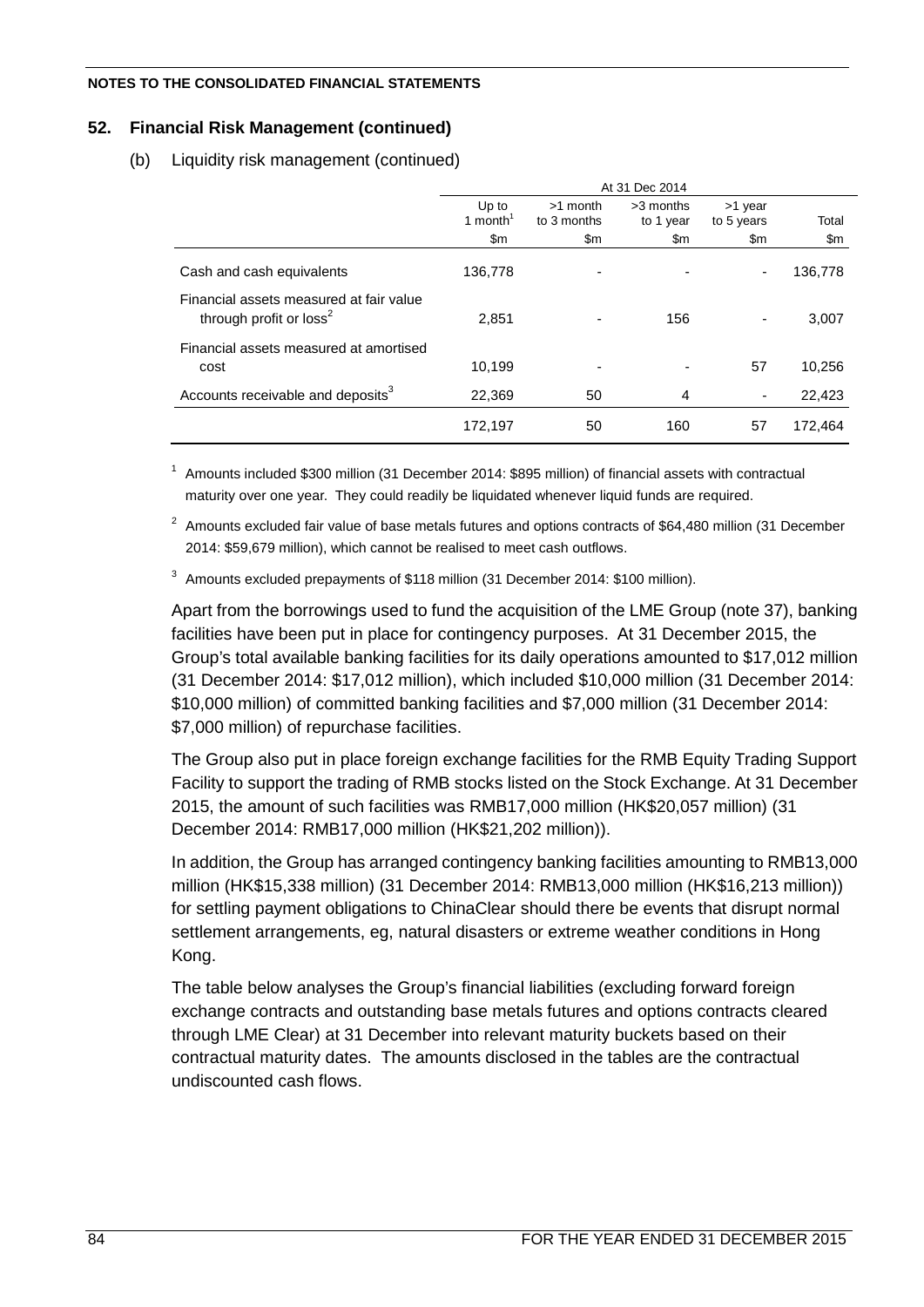# **52. Financial Risk Management (continued)**

(b) Liquidity risk management (continued)

|                                                               | At 31 Dec 2015          |                                |                               |                              |                 |                     |
|---------------------------------------------------------------|-------------------------|--------------------------------|-------------------------------|------------------------------|-----------------|---------------------|
|                                                               | Up to<br>1 month<br>\$m | >1 month<br>to 3 months<br>\$m | >3 months<br>to 1 year<br>\$m | >1 year<br>to 5 years<br>\$m | >5 years<br>\$m | <b>Total</b><br>\$m |
|                                                               |                         |                                |                               |                              |                 |                     |
| Margin deposits, Mainland security and settlement             |                         |                                |                               |                              |                 |                     |
| deposits, and cash collateral from Clearing                   |                         |                                |                               |                              |                 |                     |
| Participants                                                  | 115,213                 |                                |                               |                              | $\blacksquare$  | 115,213             |
| Accounts payable, accruals and other liabilities <sup>4</sup> | 15,153                  | 12                             | 104                           |                              | $\blacksquare$  | 15,269              |
| Other financial liabilities:                                  |                         |                                |                               |                              |                 |                     |
| Other financial liabilities of Clearing House Funds           | 22                      |                                |                               |                              |                 | 22                  |
| Other financial liabilities of Corporate Funds:               |                         |                                |                               |                              |                 |                     |
| Financial guarantee contract (maximum amount                  |                         |                                |                               |                              |                 |                     |
| guaranteed) (note 46(b))                                      | 103                     |                                |                               |                              |                 | 103                 |
| Participants' contributions to Clearing House Funds           | 6,648                   | 780                            | 46                            |                              | $\blacksquare$  | 7,474               |
| Borrowings:                                                   |                         |                                |                               |                              |                 |                     |
| Bank borrowings                                               | $\mathbf{2}$            | 4                              | 16                            | 877                          | 800             | 1,699               |
| <b>Notes</b>                                                  | 11                      |                                | 31                            | 1,606                        | $\blacksquare$  | 1,648               |
| Written put options to non-controlling interests              |                         | ۰                              | -                             | 340                          | ۰               | 340                 |
| Total                                                         | 137,152                 | 796                            | 197                           | 2,823                        | 800             | 141,768             |

|                                                               | At 31 Dec 2014   |                         |                        |                       |                          |         |
|---------------------------------------------------------------|------------------|-------------------------|------------------------|-----------------------|--------------------------|---------|
|                                                               | Up to<br>1 month | >1 month<br>to 3 months | >3 months<br>to 1 year | >1 year<br>to 5 years | >5 years                 | Total   |
|                                                               | \$m\$            | \$m                     | \$m                    | \$m\$                 | \$m                      | \$m\$   |
| Margin deposits, Mainland security and settlement             |                  |                         |                        |                       |                          |         |
| deposits, and cash collateral from Clearing                   |                  |                         |                        |                       |                          |         |
| Participants                                                  | 129,484          | $\blacksquare$          |                        |                       |                          | 129,484 |
| Accounts payable, accruals and other liabilities <sup>4</sup> | 22,722           | 7                       | 104                    |                       |                          | 22,833  |
| Other financial liabilities:                                  |                  |                         |                        |                       |                          |         |
| Other financial liabilities of Clearing House Funds           | 4                |                         | 60                     |                       |                          | 64      |
| Other financial liabilities of Corporate Funds:               |                  |                         |                        |                       |                          |         |
| Financial guarantee contract (maximum amount                  |                  |                         |                        |                       |                          |         |
| guaranteed) (note 46(b))                                      | 100              |                         |                        |                       |                          | 100     |
| Participants' contributions to Clearing House Funds           | 8,597            | 783                     | 46                     |                       |                          | 9,426   |
| Borrowings:                                                   |                  |                         |                        |                       |                          |         |
| Bank borrowings                                               | 2                | 4                       | 16                     | 87                    | 1,612                    | 1,721   |
| Convertible bonds                                             |                  | $\blacksquare$          | 19                     | 4,015                 | $\overline{\phantom{a}}$ | 4,034   |
| <b>Notes</b>                                                  | 11               | $\blacksquare$          | 31                     | 1,648                 | $\overline{\phantom{a}}$ | 1,690   |
| Written put options to non-controlling interests              |                  |                         | $\blacksquare$         | 252                   |                          | 252     |
| Total                                                         | 160,920          | 794                     | 276                    | 6,002                 | 1,612                    | 169,604 |

<sup>4</sup> Amounts excluded non-financial liabilities of \$16 million (31 December 2014: \$16 million).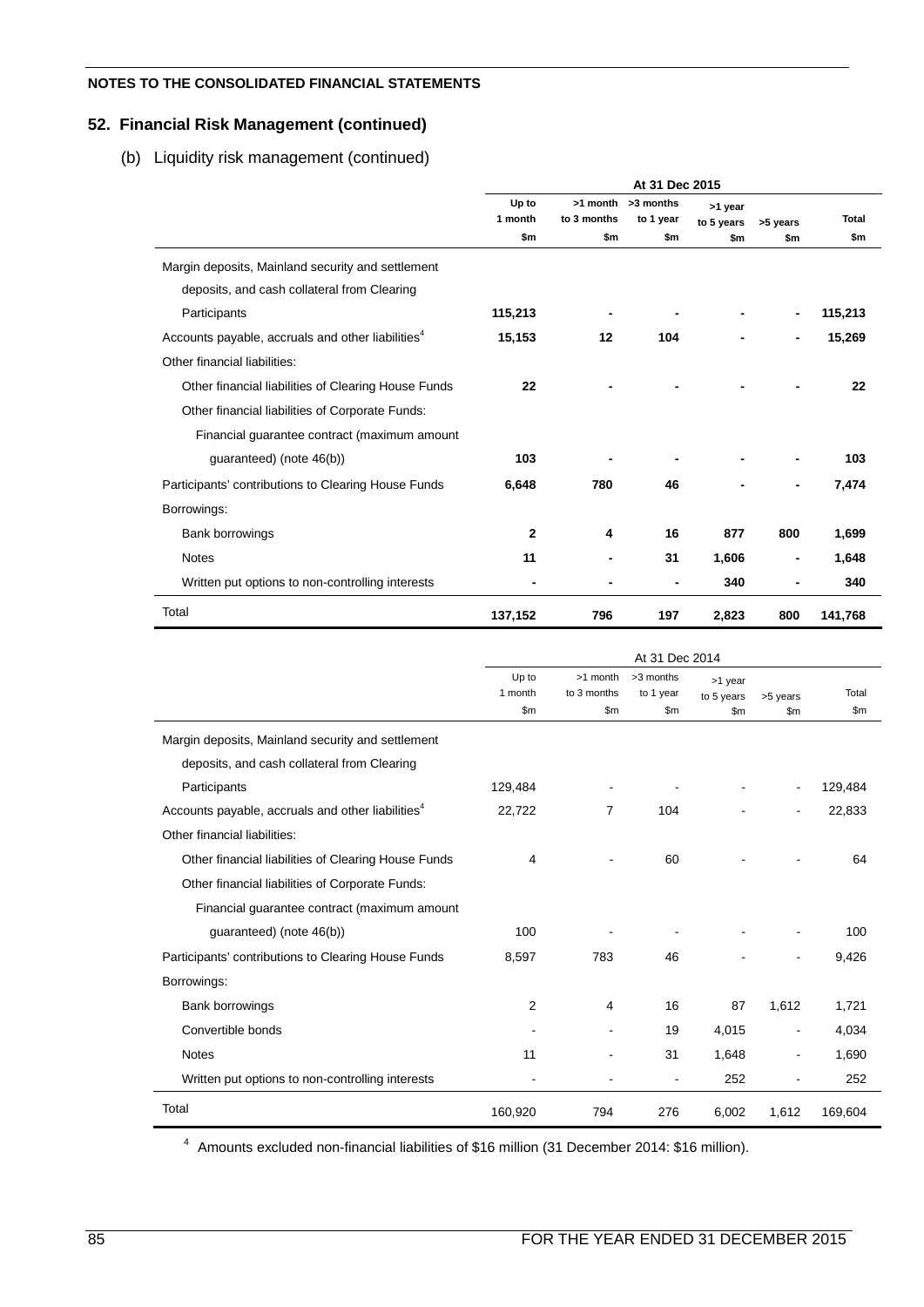## **52. Financial Risk Management (continued)**

(b) Liquidity risk management (continued)

At 31 December 2015, the maximum gross nominal value of outstanding forward foreign exchange contracts held by the Group was \$2,261 million (31 December 2014: \$1,042 million). The table below analyses the Group's outstanding forward foreign exchange contracts at 31 December (which include all contracts regardless of whether they had gains or losses at the year end) that would be settled on a gross basis into relevant maturity buckets based on their contractual maturity dates. The amounts disclosed in the table are contractual undiscounted cash flows, which are different from the carrying amounts (ie, fair values) in the consolidated statement of financial position.

|                                    | At 31 Dec 2015          |                                |                     | At 31 Dec 2014          |                                |              |
|------------------------------------|-------------------------|--------------------------------|---------------------|-------------------------|--------------------------------|--------------|
|                                    | Up to<br>1 month<br>\$m | >1 month<br>to 3 months<br>\$m | <b>Total</b><br>\$m | Up to<br>1 month<br>\$m | >1 month<br>to 3 months<br>\$m | Total<br>\$m |
| Forward foreign exchange contracts |                         |                                |                     |                         |                                |              |
| - outflows                         | 1,382                   | 879                            | 2.261               | 870                     | 159                            | 1,029        |
| - inflows                          | 1,384                   | 877                            | 2.261               | 878                     | 164                            | 1,042        |

The Group is not exposed to liquidity risk on the outstanding base metals futures and options contracts cleared through LME Clear.

- (c) Credit risk management
	- (i) Investment and accounts receivable-related risk

The Group is exposed to credit risk, which is the risk that a counterparty will be unable to pay amounts in full when due. It arises primarily from the Group's investments and accounts receivables. Impairment provisions are made for losses that have been incurred at the end of the reporting period. The Group limits its exposure to credit risk by rigorously selecting the counterparties (ie, deposit-takers, bond issuers and debtors) and by diversification. At 31 December 2015, the investment in debt securities for Margin Funds and Corporate Funds held by the Hong Kong entities were of investment grade and had a weighted average credit rating of A1 (Moody) (31 December 2014: A1 (Moody)). Deposits in Hong Kong are placed only with the note-issuing banks in Hong Kong, investment grade licensed banks and restricted licence banks approved by the Board from time to time. All investments are subject to a maximum concentration limit approved by the Board and there was no significant concentration risk to a single counterparty (except certain Hong Kong note-issuing banks). The investment in debt securities for Margin Funds held by the LME Group were issued by the US Treasury, and the cash, deposit and cash equivalents balances of the LME Group are held only with investment grade licensed banks. The LME Group's only significant concentration risk is with the banks. Certain cash equivalents are invested in reverse repurchase investments where collateral is held against the default of such investments. The Group mitigates its exposure to risks relating to accounts receivable from its Participants by requiring the Participants to meet the Group's established financial requirements and criteria for admission as Participants.

In the normal course of business, the clearing houses of the Group, HKSCC, SEOCH, HKCC, OTC Clear and LME Clear, act as the counterparties to eligible trades concluded on the Stock Exchange, the Futures Exchange, the over-the-counter market and the LME through the novation of the obligations of the buyers and sellers. HKSCC is also responsible for the good title to the securities deposited and accepted in the CCASS depository. As a result, the Group has considerable market risk and credit risk since the Participants' ability to honour their obligations in respect of their trades and securities deposited may be adversely impacted by economic conditions affecting the over-the-counter market, the Cash Market, the Derivatives Market and the Commodities Market. If the Participants default on their obligations on settlement or there are defects in the title of securities deposited and accepted in the CCASS depository, the Group could be exposed to potential risks not otherwise accounted for in these consolidated financial statements.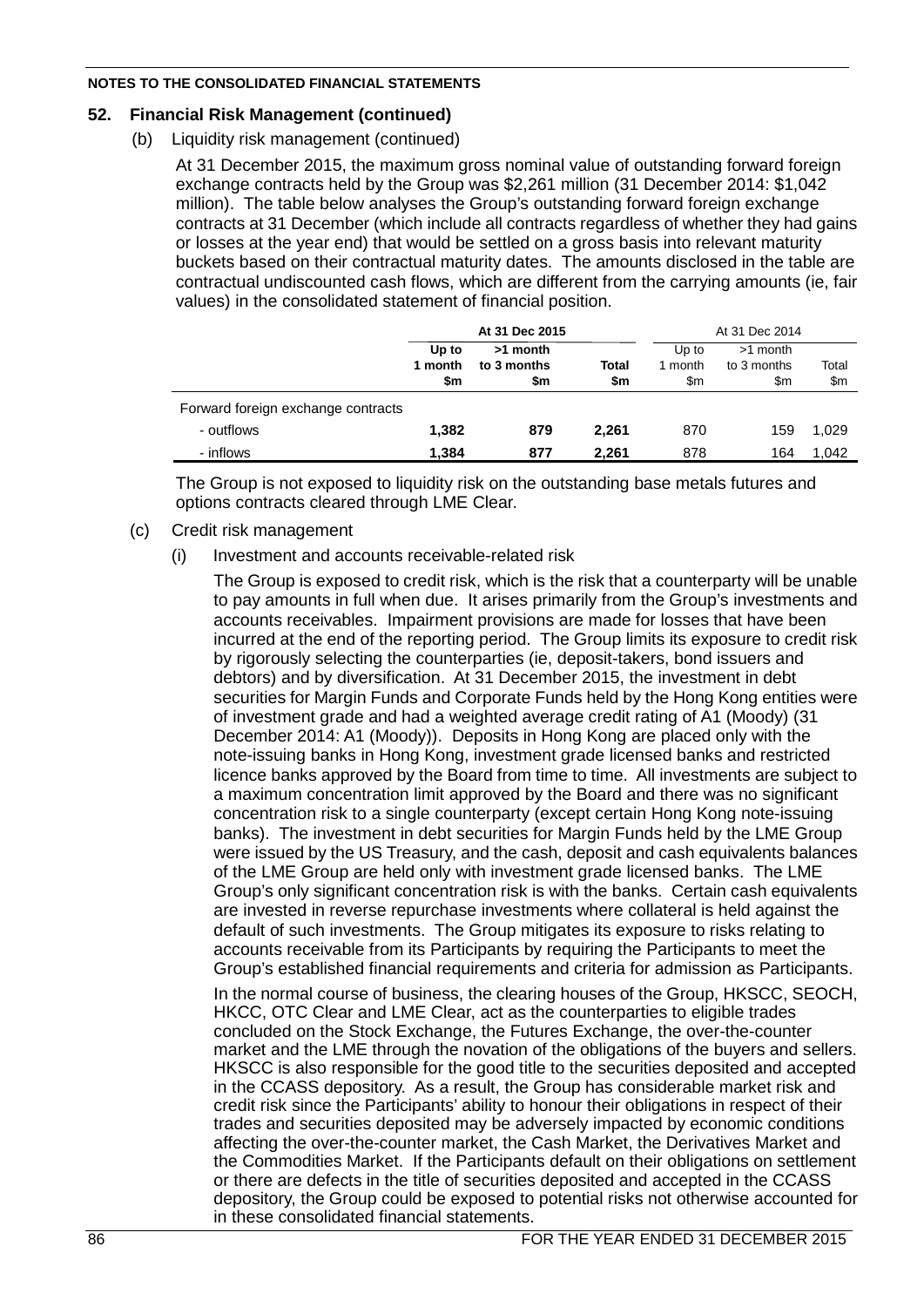# **52. Financial Risk Management (continued)**

- (c) Credit risk management (continued)
	- (ii) Clearing and settlement-related risk management

The Group mitigates its exposure to clearing and settlement-related risks described above by requiring the Participants to meet the Group's established financial requirements and criteria for admission as Participants, monitoring compliance with risk management measures such as imposing position limits and requiring Clearing Participants to deposit margins, Mainland security and settlement deposits, and cash collateral and contribute to the Clearing House Funds set up by HKSCC, SEOCH, HKCC, OTC Clear and LME Clear. HKSCC also retains recourse against those Participants whose securities are deposited and accepted in the CCASS depository.

Position limits are imposed by HKCC and SEOCH to regulate or limit the maximum number or value of gross and net positions which can be held or controlled by the Participants based on their liquid capital.

Under the HKSCC Margining and Guarantee Fund arrangements, each HKSCC Clearing Participant is allowed by HKSCC a Margin Credit of \$5 million and a Dynamic Contribution Credit of \$1 million. If a Clearing Participant defaults and any loss arises, HKSCC will absorb the default loss up to the Margin Credit and Dynamic Contribution Credit utilised by the defaulting Clearing Participant, after deducting its collateral and Guarantee Fund contribution kept by HKSCC. After the initial losses, HKSCC is required to absorb further losses after the HKSCC Guarantee Fund reserve and the Guarantee Fund contribution (excluding the Dynamic Contribution portion) of non-defaulting Clearing Participants are depleted. The amount of losses borne by HKSCC will be calculated on a pro rata basis with reference to the non-defaulting Clearing Participants' Dynamic Contributions and Dynamic Contribution Credits granted by HKSCC. At 31 December 2015, HKSCC has 502 Clearing Participants (31 December 2014: 491) and the total amounts of Margin Credit and Dynamic Contribution Credit granted to Clearing Participants amounted to \$722 million (31 December 2014: \$872 million).

Under the HKCC Contingent Advance Capital arrangement, HKCC shares 50 per cent of the daily Participants' Additional Deposits collectible from Clearing Participants. In case of default, the HKCC Contingent Advance Capital would be utilised only after utilisation of the defaulting Clearing Participants' margin and all available resources of the HKCC Reserve Fund (including but not limited to the defaulting Clearing Participants' Reserve Fund contributions, HKCC Reserve Fund reserve and the non-defaulting Clearing Participants' Reserve Fund contribution) as temporary funding. The non-defaulting Clearing Participants will be responsible for sharing the loss of the defaulting participant and replenishing the HKCC Contingent Advance Capital after utilisation.

The HKSCC Margin Credit, Dynamic Contribution Credit and the HKCC Contingent Advance Capital arrangement are supported by the \$4 billion of shareholders' funds set aside by the HKEX Group for risk management purpose.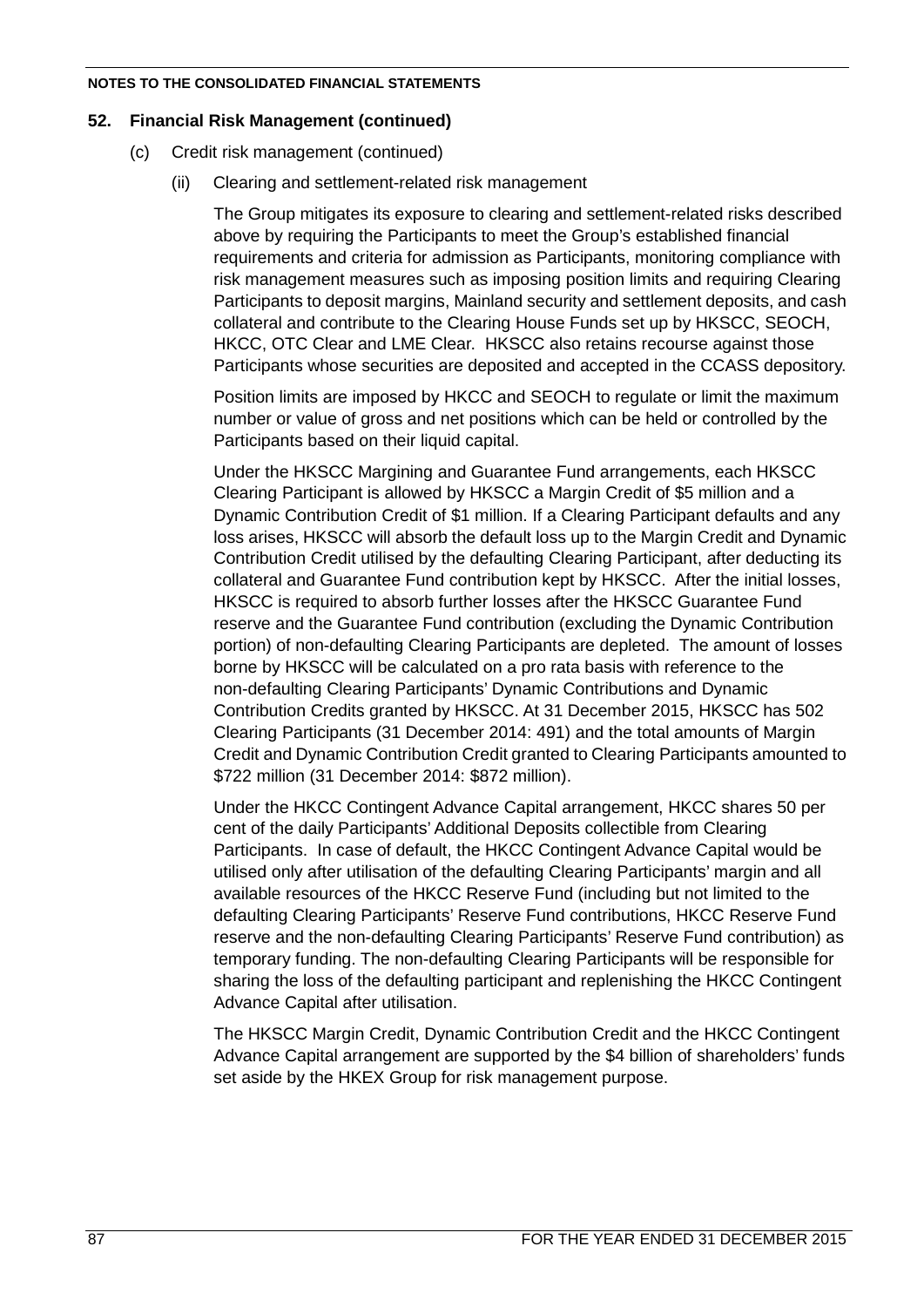# **52. Financial Risk Management (continued)**

- (c) Credit risk management (continued)
	- (iii) Exposure to credit risk

At 31 December, the maximum exposure to credit risk of the financial assets of the Group was equal to their carrying amounts. The maximum exposure to credit risk of the financial guarantee contract issued by the Group was as follows:

|                                     | At 31 Dec 2015         |                | At 31 Dec 2014 |           |  |
|-------------------------------------|------------------------|----------------|----------------|-----------|--|
|                                     | Carrying               |                | Carrying       |           |  |
|                                     | amount in              |                | amount in      |           |  |
|                                     | consolidated           | <b>Maximum</b> | consolidated   | Maximum   |  |
|                                     | statement of           | exposure       | statement of   | exposure  |  |
|                                     | financial<br>to credit |                | financial      | to credit |  |
|                                     | position               | risk           | position       | risk      |  |
|                                     | \$m                    | \$m            | \$m            | \$m       |  |
| <b>Financial guarantee contract</b> |                        |                |                |           |  |
| Undertaking to indemnify the        |                        |                |                |           |  |
| <b>Collector of Stamp Revenue</b>   |                        |                |                |           |  |
| (note 46(b))                        | (20)                   | 103            | (20)           | 100       |  |

(iv) Collateral held for mitigating credit risk

Certain securities, cash deposits and non-cash collateral are being held by the Group to mitigate the Group's exposure to credit risk. The financial effect of the collateral, which is capped by the amount receivable from each counterparty, was as follows:

|                                   | At 31 Dec 2015 |             | At 31 Dec 2014 |             |  |
|-----------------------------------|----------------|-------------|----------------|-------------|--|
|                                   | Carrying       |             | Carrying       |             |  |
|                                   | amount in      |             | amount in      |             |  |
|                                   | consolidated   | Collateral  | consolidated   | Collateral  |  |
|                                   | statement of   | held for    | statement of   | held for    |  |
|                                   | financial      | mitigating  | financial      | mitigating  |  |
|                                   | position       | credit risk | position       | credit risk |  |
|                                   | \$m            | \$m         | \$m            | \$m         |  |
| Accounts receivable and deposits  | 15,438         | 5,023       | 22,423         | 7,142       |  |
| Fair value of base metals futures |                |             |                |             |  |
| and options contracts cleared     |                |             |                |             |  |
| through LME Clear                 | 64,480         | 64,480      | 59,679         | 59,679      |  |
| Reverse repurchase investments    | 58,574         | 58,574      | 71,262         | 71.262      |  |

# (v) Financial assets that were not impaired

At 31 December 2015, accounts receivable and deposits of \$15,082 million (31 December 2014: \$22,005 million) were neither past due nor impaired. They relate to a wide range of customers for whom there was no recent history of default.

At 31 December 2015, the age analysis of the financial assets (which mainly relate to receivables from Participants and listed companies) of the Group that were determined to be not impaired according to the period past due was as follows:

|                                        | At<br>31 Dec 2015<br>\$m | At<br>31 Dec 2014<br>\$m |
|----------------------------------------|--------------------------|--------------------------|
| Up to six months                       | 356                      | 395                      |
| Over 3 years                           | $\blacksquare$           | 23                       |
| Total accounts receivable and deposits | 356                      | 418                      |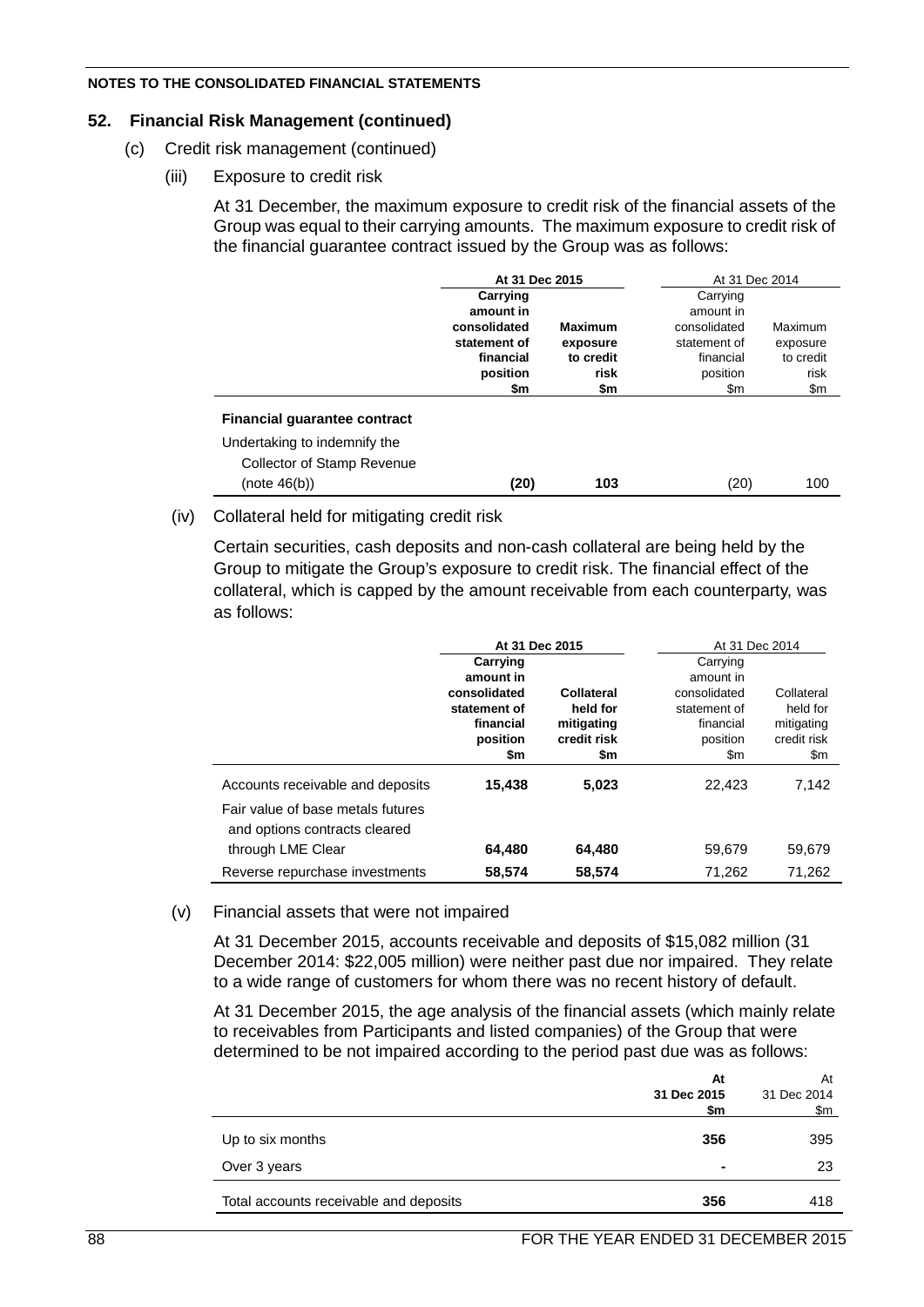# **52. Financial Risk Management (continued)**

- (c) Credit risk management (continued)
	- (vi) Financial assets that were impaired at the end of the reporting period

At 31 December 2015, receivables of the Group amounting to \$4 million (31 December 2014: \$82 million) were determined to be impaired and full provision had been made. These receivables were outstanding for over 180 days at the end of the reporting period or were due from companies with financial difficulties. The factors the Group considered in determining whether the financial assets were impaired are disclosed in note 2(t)(vi).

(vii) Outstanding balances from debtors which were not recognised as income

As soon as a receivable becomes impaired, the Group may continue to allow the debtors concerned to participate in its markets but no further accounts receivable will be recognised in the consolidated statement of financial position as economic benefits may not flow to the Group. The revenue concerned is not recognised but tracked as doubtful deferred revenue and will only be recognised as income when cash is received. At 31 December 2015, the amount of doubtful deferred revenue in relation to the debtors concerned amounted to \$28 million (31 December 2014: \$120 million).

- (d) Fair values of financial assets and financial liabilities
	- (i) Financial assets and financial liabilities carried at fair value

At 31 December 2015 and 31 December 2014, no non-financial assets or liabilities were carried at fair values.

The following tables present the carrying value of financial assets and financial liabilities measured at fair value at 31 December according to the levels of the fair value hierarchy defined in HKFRS 13: Fair Value Measurement, with the fair value of each financial asset and financial liability categorised based on the lowest level of input that is significant to that fair value measurement. The levels are defined as follows:

- Level 1: fair values measured using quoted prices (unadjusted) in active markets for identical assets or liabilities.
- Level 2: fair values measured using valuation techniques in which all significant inputs other than quoted prices included within Level 1 are directly or indirectly based on observable market data.
- Level 3: fair values measured using valuation techniques in which any significant input is not based on observable market data.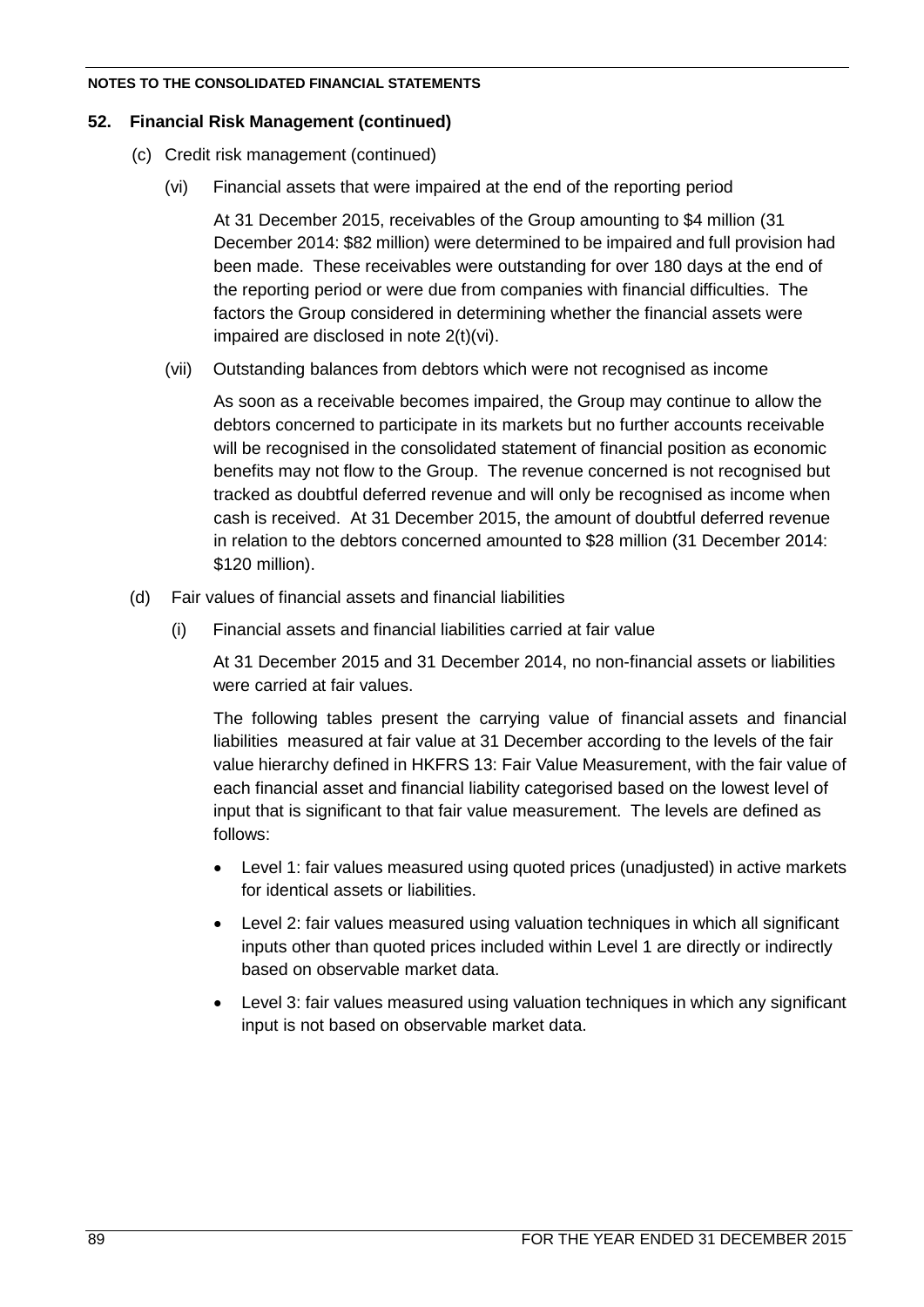# **52. Financial Risk Management (continued)**

- (d) Fair values of financial assets and financial liabilities (continued)
	- (i) Financial assets and financial liabilities carried at fair value (continued)

|                                                                    | At 31 Dec 2015 |         |              |  |
|--------------------------------------------------------------------|----------------|---------|--------------|--|
| Recurring fair value measurements:                                 | Level 1        | Level 2 | <b>Total</b> |  |
|                                                                    | \$m            | \$m     | \$m          |  |
| <b>Financial assets</b>                                            |                |         |              |  |
| Financial assets measured at fair value<br>through profit or loss: |                |         |              |  |
| - equity securities                                                | 185            |         | 185          |  |
| - debt securities                                                  | 4,953          | 3,081   | 8,034        |  |
| - forward foreign exchange contracts                               |                | 6       | 6            |  |
| - base metals futures and options contracts                        |                |         |              |  |
| cleared through LME Clear                                          |                | 64,480  | 64,480       |  |
|                                                                    | 5,138          | 67,567  | 72,705       |  |
| <b>Financial liabilities</b>                                       |                |         |              |  |
| Financial liabilities at fair value through profit or loss:        |                |         |              |  |
| - forward foreign exchange contracts                               |                | 6       | 6            |  |
| - base metals futures and options contracts                        |                |         |              |  |
| cleared through LME Clear                                          |                | 64,480  | 64,480       |  |
|                                                                    |                | 64,486  | 64,486       |  |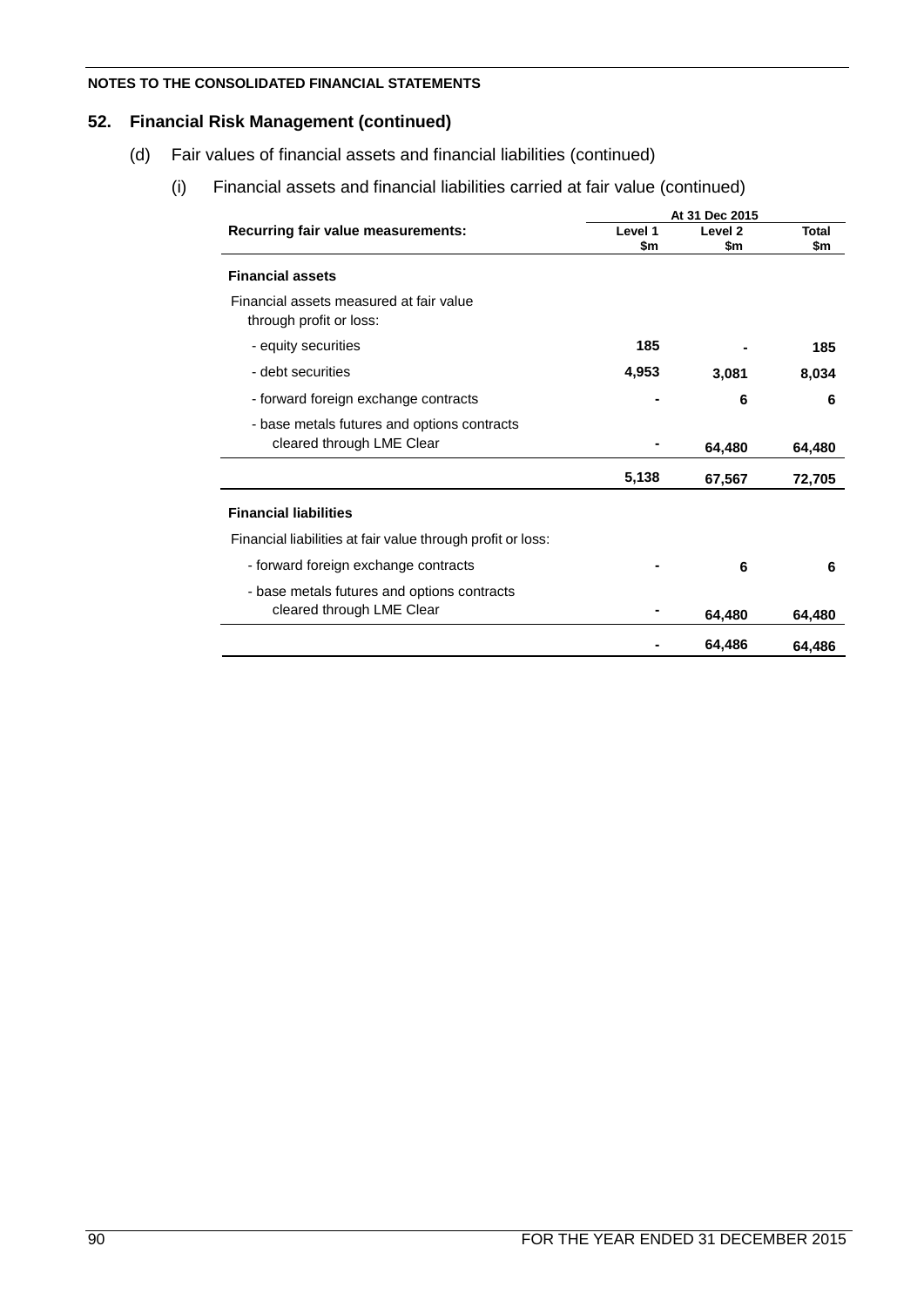# **52. Financial Risk Management (continued)**

- (d) Fair values of financial assets and financial liabilities (continued)
	- (i) Financial assets and financial liabilities carried at fair value (continued)

|                                                                    | At 31 Dec 2014 |         |         |        |  |  |
|--------------------------------------------------------------------|----------------|---------|---------|--------|--|--|
| Recurring fair value measurements:                                 | Level 1        | Level 2 | Level 3 | Total  |  |  |
|                                                                    | \$m            | \$m     | \$m     | \$m    |  |  |
| <b>Financial assets</b>                                            |                |         |         |        |  |  |
| Financial assets measured at fair value<br>through profit or loss: |                |         |         |        |  |  |
| - equity securities                                                | 243            |         | 156     | 399    |  |  |
| - debt securities                                                  |                | 2,594   |         | 2,594  |  |  |
| - forward foreign exchange contracts                               |                | 14      |         | 14     |  |  |
| - base metals futures and options contracts                        |                |         |         |        |  |  |
| cleared through LME Clear                                          |                | 59,679  |         | 59,679 |  |  |
|                                                                    | 243            | 62,287  | 156     | 62,686 |  |  |
| <b>Financial liabilities</b>                                       |                |         |         |        |  |  |
| Financial liabilities at fair value through<br>profit or loss:     |                |         |         |        |  |  |
| - forward foreign exchange contracts                               |                | 1       |         | 1      |  |  |
| - base metals futures and options contracts                        |                |         |         |        |  |  |
| cleared through LME Clear                                          |                | 59,679  |         | 59,679 |  |  |
|                                                                    |                | 59,680  |         | 59,680 |  |  |

During 2015 and 2014, there were no transfers of instruments between Level 1 and Level 2.

Level 2 fair values of debt securities, forward foreign exchange contracts and base metals futures and options contracts have been determined based on quotes from market makers or alternative pricing sources supported by observable inputs. The most significant input are market interest rates and market prices of metals.

The Group's policy is to recognise transfers into and out of fair value hierarchy levels as of the date of the event or change in circumstances that caused the transfer.

Fair value measurements using significant unobservable inputs (Level 3)

|                                                                                                                                  |             | Investment in an unlisted company |  |  |
|----------------------------------------------------------------------------------------------------------------------------------|-------------|-----------------------------------|--|--|
|                                                                                                                                  | 2015<br>\$m | 2014<br>\$m                       |  |  |
| At 1 Jan                                                                                                                         | 156         | 141                               |  |  |
| Gains recognised in profit or loss, under net investment income                                                                  | 31          | 23                                |  |  |
| <b>Disposals</b>                                                                                                                 | (187)       |                                   |  |  |
| Exchange differences recognised in other comprehensive income,<br>under currency translation differences of foreign subsidiaries |             | (8)                               |  |  |
| At 31 Dec                                                                                                                        |             | 156                               |  |  |
| Change in unrealised gains for the year included in profit or loss<br>for assets held at 31 Dec, under net investment income     |             | 23                                |  |  |

At 31 December 2014, the Group classified an unlisted investment held by a subsidiary as a Level 3 investment, and its value was determined using discounted cash flow valuation techniques. No sensitivity of the fair value measurement of the investment to changes in unobservable inputs is presented as the investment was sold during 2015.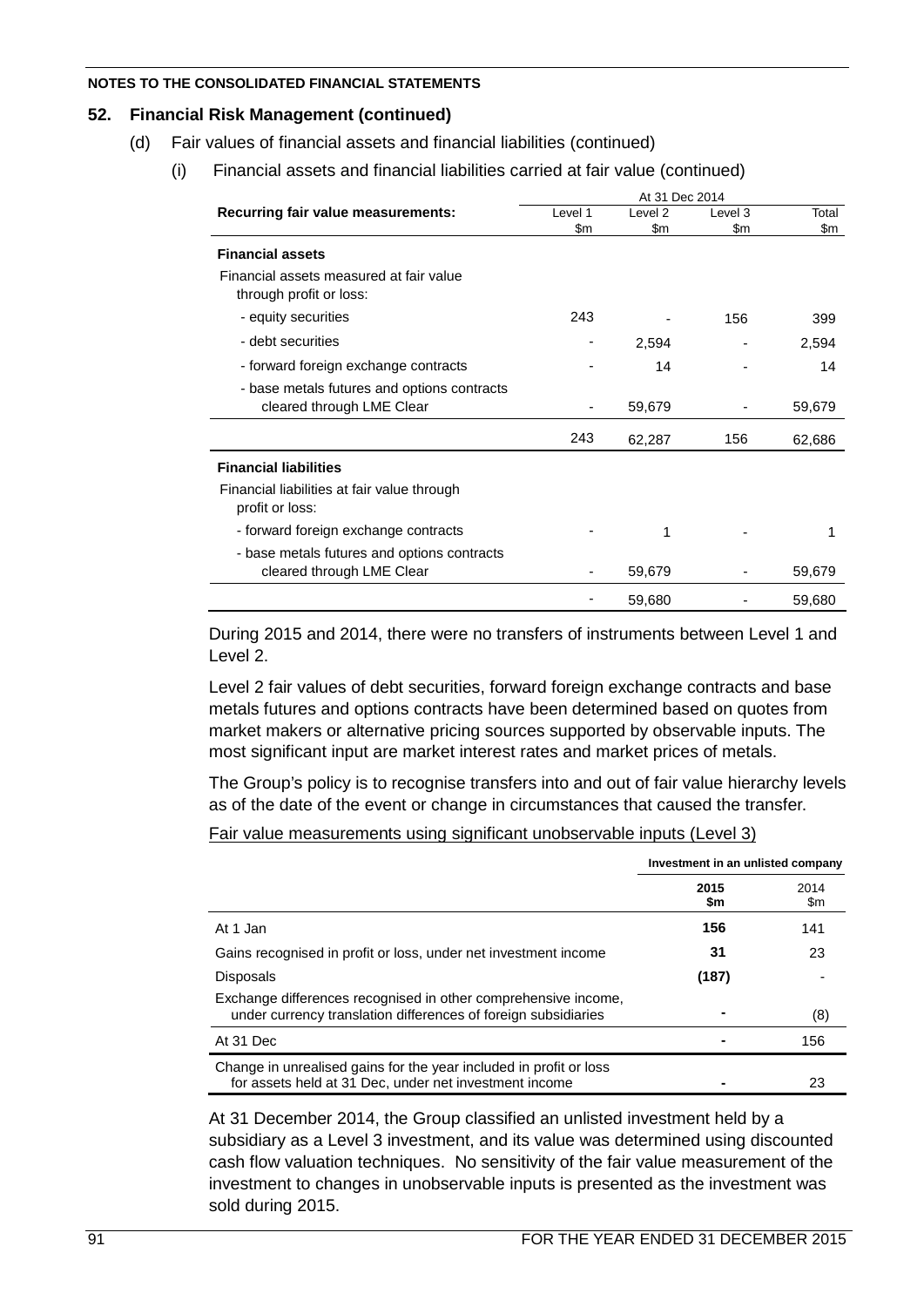# **52. Financial Risk Management (continued)**

- (d) Fair values of financial assets and financial liabilities (continued)
	- (ii) Fair values of financial assets and financial liabilities not reported at fair values

Summarised in the following table are the carrying amounts and fair values of financial assets and financial liabilities not presented in the consolidated statement of financial position at their fair values. These assets and liabilities were classified under Level 2 in the fair value hierarchy. The carrying amounts of bank borrowings with floating interest rates, short-term receivables (eg, accounts receivable, deposits and cash and cash equivalents) and short-term payables (eg, accounts payable and other liabilities) approximated their fair values, and accordingly no disclosure of the fair values of these items is presented.

|                                                                 | At 31 Dec 2015 |       | At 31 Dec 2014 |       |  |
|-----------------------------------------------------------------|----------------|-------|----------------|-------|--|
|                                                                 | Carrying       |       | Carrying       |       |  |
|                                                                 | amount in      |       | amount in      |       |  |
|                                                                 | consolidated   |       | consolidated   |       |  |
|                                                                 | statement of   |       | statement of   |       |  |
|                                                                 | financial      | Fair  | financial      | Fair  |  |
|                                                                 | position       | value | position       | value |  |
|                                                                 | \$m            | \$m   | \$m            | \$m   |  |
| <b>Assets</b>                                                   |                |       |                |       |  |
| Financial assets measured at amortised cost:                    |                |       |                |       |  |
| - other financial assets maturing over one year <sup>1</sup>    | 57             | 53    | 57             | 51    |  |
| <b>Liabilities</b>                                              |                |       |                |       |  |
| Borrowings:                                                     |                |       |                |       |  |
| - liability component of convertible bonds <sup>2</sup>         |                |       | 3,701          | 3,812 |  |
| - notes $2$                                                     | 1,516          | 1,544 | 1,515          | 1,521 |  |
| - written put options to non-controlling interests <sup>2</sup> | 308            | 316   | 225            | 227   |  |
| Financial guarantee to the Collector of Stamp                   |                |       |                |       |  |
| Revenue <sup>3</sup>                                            | 20             | 85    | 20             | 67    |  |

<sup>1</sup> The fair values are based on cash flows discounted using Hong Kong Government bond rates of a tenor similar to the contractual maturity of the respective assets, adjusted by an estimated credit spread. The discount rates used ranged from 0.80 per cent to 2.32 per cent at 31 December 2015 (31 December 2014: 0.83 per cent to 2.78 per cent).

- <sup>2</sup> The fair values are based on cash flows discounted using the prevailing market interest rates for loans with similar credit rating and similar tenor of the respective loans. The discount rates used ranged from 2.20 per cent to 2.40 per cent at 31 December 2015 (31 December 2014: 2.05 per cent to 2.83 per cent).
- $3$  The fair values are based on the fees charged by financial institutions for granting such guarantees discounted using a ten-year Hong Kong Government bond rate to perpetuity but capped at the maximum exposure of the financial guarantee. The discount rate used was 1.52 per cent at 31 December 2015 (31 December 2014: 1.85 per cent).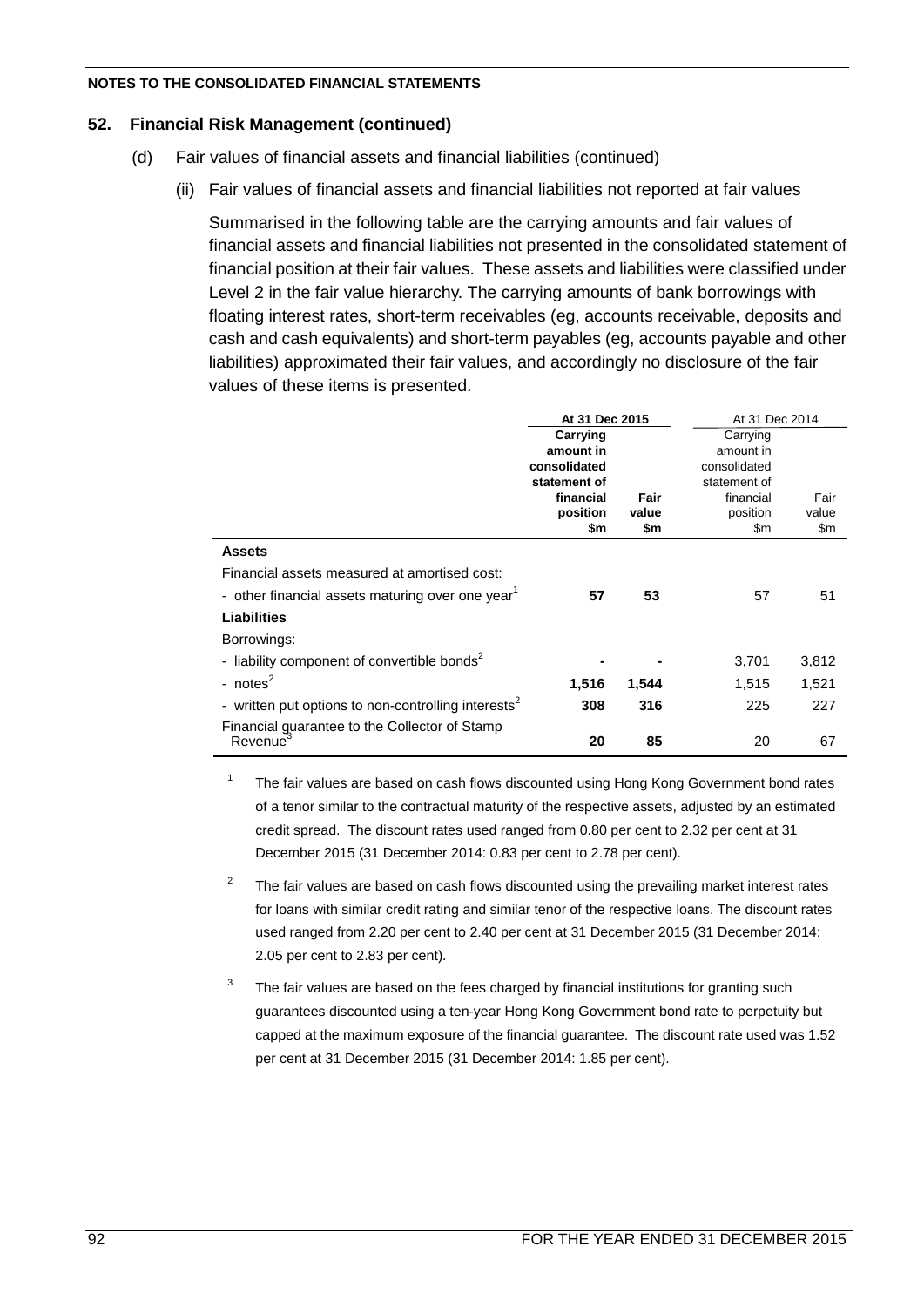## **52. Financial Risk Management (continued)**

(e) Offsetting financial assets and financial liabilities

The disclosures set out in the tables below include financial assets and financial liabilities that:

- are offset in the Group's consolidated statement of financial position; or
- are subject to an enforceable master netting arrangement or similar agreement that covers similar financial instruments, irrespective of whether they are offset in the consolidated statement of financial position.

HKSCC currently has a legally enforceable right to set off certain Continuous Net Settlement (CNS) money obligations receivable and payable relating to the same Clearing Participant and it intends to settle on a net basis.

LME Clear has a legally enforceable right to set off open positions of certain contracts within an individual member's account for those securities settling on the same date and it intends to settle on a net basis.

For the net amounts of CNS money obligations receivable or payable and net fair value of base metals futures and options contracts (ie, after set-off) and other accounts receivables due from customers (including Participants, ChinaClear, information vendors and hosting services customers), they do not meet the criteria for offsetting in the consolidated statement of financial position since the right of set-off of the recognised amounts is only enforceable following an event of default of the customers. In addition, the Group does not intend to settle the balances on a net basis.

(i) Financial assets subject to offsetting, enforceable master netting arrangements or similar agreements

|                                                                                                                                                                      |                                                                |                                                                                                                                                      | At 31 Dec 2015                                                                                                                 |                                                                                   |                                       |                      |
|----------------------------------------------------------------------------------------------------------------------------------------------------------------------|----------------------------------------------------------------|------------------------------------------------------------------------------------------------------------------------------------------------------|--------------------------------------------------------------------------------------------------------------------------------|-----------------------------------------------------------------------------------|---------------------------------------|----------------------|
|                                                                                                                                                                      |                                                                |                                                                                                                                                      |                                                                                                                                | <b>Related amounts not</b>                                                        |                                       |                      |
|                                                                                                                                                                      |                                                                |                                                                                                                                                      |                                                                                                                                | offset in the<br>consolidated statement                                           |                                       |                      |
|                                                                                                                                                                      |                                                                |                                                                                                                                                      |                                                                                                                                | of financial position                                                             |                                       |                      |
| <b>Type of financial assets</b>                                                                                                                                      | Gross<br>amount of<br>recognised<br>financial<br>assets<br>\$m | <b>Gross</b><br>amount of<br>recognised<br>financial<br>liabilities<br>offset in the<br>consolidated<br>statement of<br>financial<br>position<br>\$m | <b>Net</b><br>amount of<br>financial<br>assets<br>presented<br>in the<br>consolidated<br>statement of<br>financial<br>position | <b>Financial</b><br><b>liabilities</b><br>other<br>than cash<br>collateral<br>\$m | Cash<br>collateral<br>received<br>\$m | <b>Net</b><br>amount |
|                                                                                                                                                                      |                                                                |                                                                                                                                                      | \$m                                                                                                                            |                                                                                   |                                       | \$m                  |
| CNS money obligations<br>receivable<br>Base metals futures and<br>options contracts<br>cleared through                                                               | 128,003                                                        | (114, 474)                                                                                                                                           | 13,529                                                                                                                         | (3,057)                                                                           | (3,511)                               | 6,961                |
| <b>LME Clear</b><br>Other accounts receivable<br>from Participants,<br>ChinaClear, information<br>vendors and hosting<br>services customers, net<br>of provision for | 1,342,331                                                      | (1, 277, 851)                                                                                                                                        | 64,480                                                                                                                         | (30, 624)                                                                         | (33, 856)                             |                      |
| impairment losses                                                                                                                                                    | 1,068                                                          |                                                                                                                                                      | 1,068                                                                                                                          |                                                                                   | (91)                                  | 977                  |
| Total                                                                                                                                                                | 1,471,402                                                      | (1, 392, 325)                                                                                                                                        | 79,077                                                                                                                         | (33,681)                                                                          | (37, 458)                             | 7,938                |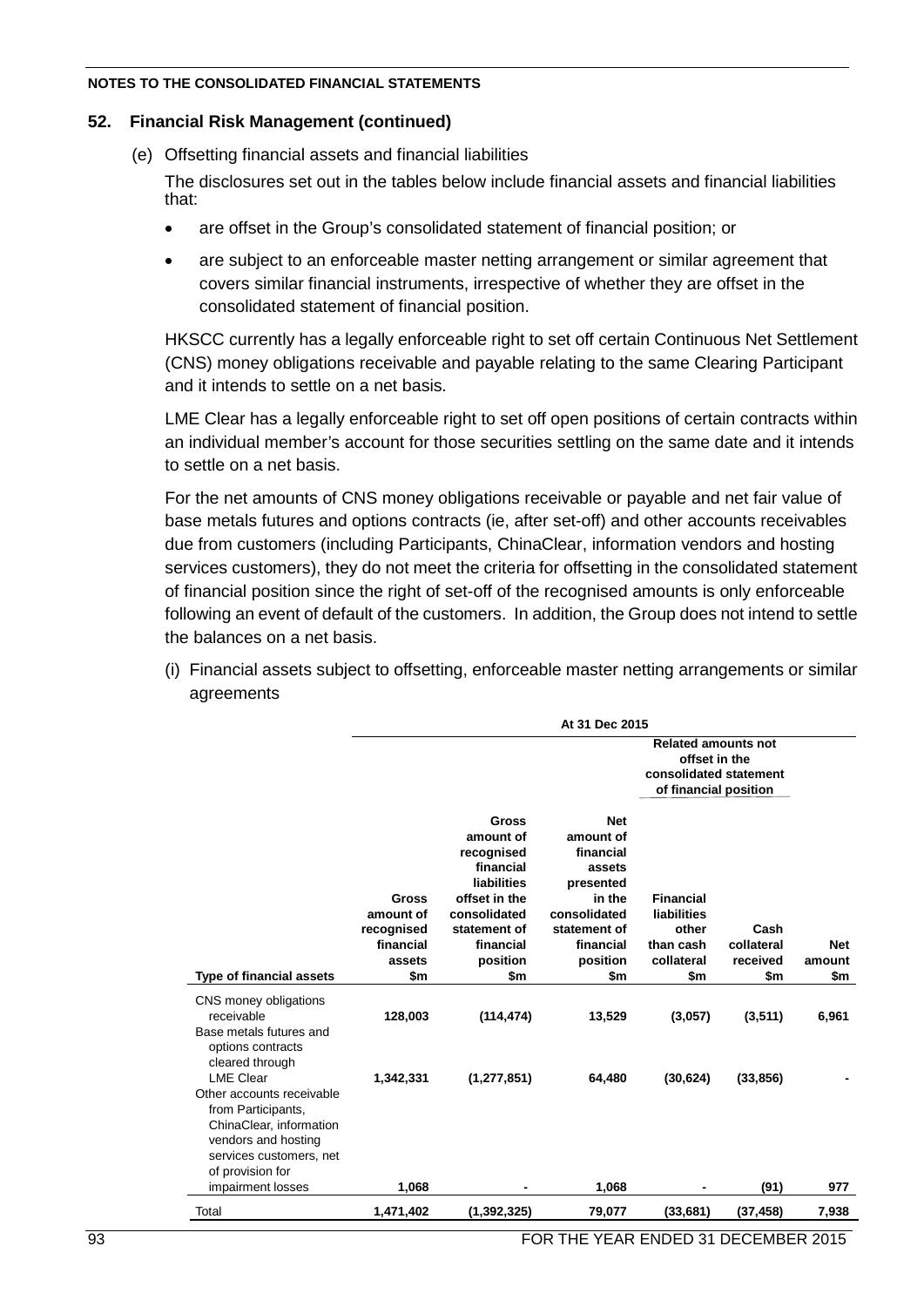# **52. Financial Risk Management (continued)**

- (e) Offsetting financial assets and financial liabilities (continued)
	- (i) Financial assets subject to offsetting, enforceable master netting arrangements or similar agreements (continued)

|                                                                                                                                                                      | At 31 Dec 2014                                                   |                                                                                                                                              |                                                                                                                                       |                                                                                         |                                       |                             |
|----------------------------------------------------------------------------------------------------------------------------------------------------------------------|------------------------------------------------------------------|----------------------------------------------------------------------------------------------------------------------------------------------|---------------------------------------------------------------------------------------------------------------------------------------|-----------------------------------------------------------------------------------------|---------------------------------------|-----------------------------|
|                                                                                                                                                                      |                                                                  |                                                                                                                                              |                                                                                                                                       | Related amounts not<br>offset in the<br>consolidated statement<br>of financial position |                                       |                             |
| Type of financial assets                                                                                                                                             | Gross<br>amount of<br>recognised<br>financial<br>assets<br>\$m\$ | Gross amount<br>of recognised<br>financial<br>liabilities offset<br>in the<br>consolidated<br>statement of<br>financial<br>position<br>\$m\$ | <b>Net</b><br>amount of<br>financial<br>assets<br>presented<br>in the<br>consolidated<br>statement of<br>financial<br>position<br>\$m | Financial<br>liabilities<br>other than<br>cash<br>collateral<br>$\mathsf{m}$            | Cash<br>collateral<br>received<br>\$m | <b>Net</b><br>amount<br>\$m |
| CNS money obligations                                                                                                                                                |                                                                  |                                                                                                                                              |                                                                                                                                       |                                                                                         |                                       |                             |
| receivable<br>Base metals futures and<br>options contracts<br>cleared through                                                                                        | 203,283                                                          | (182, 873)                                                                                                                                   | 20,410                                                                                                                                | (6,906)                                                                                 | (4, 462)                              | 9,042                       |
| <b>LME Clear</b><br>Other accounts receivable<br>from Participants,<br>ChinaClear, information<br>vendors and hosting<br>services customers, net<br>of provision for | 1,219,663                                                        | (1, 159, 984)                                                                                                                                | 59,679                                                                                                                                | (42, 782)                                                                               | (16, 897)                             |                             |
| impairment losses                                                                                                                                                    | 1,004                                                            |                                                                                                                                              | 1,004                                                                                                                                 |                                                                                         | (98)                                  | 906                         |
| Total                                                                                                                                                                | 1,423,950                                                        | (1,342,857)                                                                                                                                  | 81,093                                                                                                                                | (49, 688)                                                                               | (21, 457)                             | 9,948                       |

(ii) Financial liabilities subject to offsetting, enforceable master netting arrangements or similar agreements

|                                                             |                                                                            |                                                                                                                                              | At 31 Dec 2015                                                                                                                             |                                                                                                |                                      |                             |
|-------------------------------------------------------------|----------------------------------------------------------------------------|----------------------------------------------------------------------------------------------------------------------------------------------|--------------------------------------------------------------------------------------------------------------------------------------------|------------------------------------------------------------------------------------------------|--------------------------------------|-----------------------------|
|                                                             |                                                                            |                                                                                                                                              |                                                                                                                                            | <b>Related amounts not</b><br>offset in the<br>consolidated statement<br>of financial position |                                      |                             |
| <b>Type of financial liabilities</b>                        | Gross<br>amount of<br>recognised<br>financial<br><b>liabilities</b><br>\$m | <b>Gross amount</b><br>of recognised<br>financial<br>assets<br>offset in the<br>consolidated<br>statement of<br>financial<br>position<br>\$m | <b>Net</b><br>amount of<br>financial<br>liabilities<br>presented<br>in the<br>consolidated<br>statement of<br>financial<br>position<br>\$m | <b>Financial</b><br>assets<br>other<br>than cash<br>collateral<br>\$m                          | Cash<br>collateral<br>pledged<br>\$m | <b>Net</b><br>amount<br>\$m |
| CNS money obligations<br>payable<br>Base metals futures and | 128,132                                                                    | (114, 474)                                                                                                                                   | 13,658                                                                                                                                     | (3,057)                                                                                        | -                                    | 10,601                      |
| options contracts<br>cleared through<br><b>LME Clear</b>    | 1,342,331                                                                  | (1, 277, 851)                                                                                                                                | 64,480                                                                                                                                     | (30, 624)                                                                                      | -                                    | 33,856                      |
| Total                                                       | 1,470,463                                                                  | (1, 392, 325)                                                                                                                                | 78,138                                                                                                                                     | (33,681)                                                                                       |                                      | 44,457                      |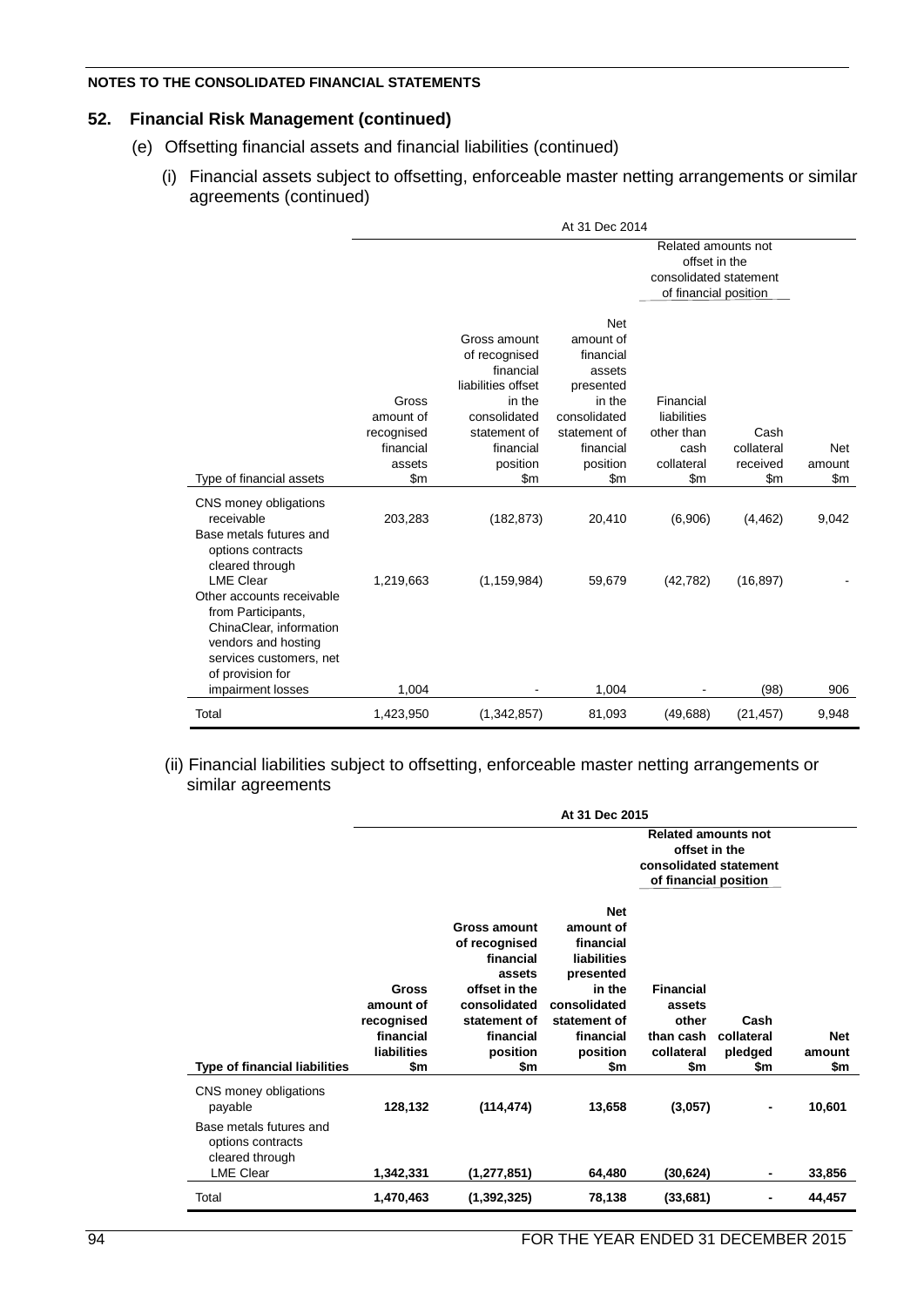# **52. Financial Risk Management (continued)**

- (e) Offsetting financial assets and financial liabilities (continued)
	- (ii) Financial liabilities subject to offsetting, enforceable master netting arrangements or similar agreements (continued)

|                                                                                                               | At 31 Dec 2014                                                        |                                                                                                                                          |                                                                                                                                            |                                                                                         |                                                |                      |  |
|---------------------------------------------------------------------------------------------------------------|-----------------------------------------------------------------------|------------------------------------------------------------------------------------------------------------------------------------------|--------------------------------------------------------------------------------------------------------------------------------------------|-----------------------------------------------------------------------------------------|------------------------------------------------|----------------------|--|
|                                                                                                               |                                                                       |                                                                                                                                          |                                                                                                                                            | Related amounts not<br>offset in the<br>consolidated statement<br>of financial position |                                                |                      |  |
| Type of financial liabilities                                                                                 | Gross<br>amount of<br>recognised<br>financial<br>liabilities<br>\$m\$ | Gross<br>amount of<br>recognised<br>financial<br>assets<br>offset in the<br>consolidated<br>statement of<br>financial<br>position<br>\$m | <b>Net</b><br>amount of<br>financial<br>liabilities<br>presented<br>in the<br>consolidated<br>statement of<br>financial<br>position<br>\$m | Financial<br>assets<br>other than<br>cash<br>collateral<br>\$m                          | Cash<br>collateral<br>pledged<br>\$m           | Net<br>amount<br>\$m |  |
| CNS money obligations<br>payable<br>Base metals futures and<br>options contracts cleared<br>through LME Clear | 203,902<br>1,219,663                                                  | (182, 873)<br>(1, 159, 984)                                                                                                              | 21,029<br>59,679                                                                                                                           | (6,906)<br>(42, 782)                                                                    | $\qquad \qquad \blacksquare$<br>$\blacksquare$ | 14,123<br>16,897     |  |
| Total                                                                                                         | 1,423,565                                                             | (1,342,857)                                                                                                                              | 80,708                                                                                                                                     | (49, 688)                                                                               |                                                | 31,020               |  |

(iii) The tables below reconcile the "net amounts of financial assets and financial liabilities presented in the consolidated statement of financial position", as set out above, to the "accounts receivables, prepayments and deposits", "accounts payable, accruals and other liabilities", "financial assets measured at fair value through profit or loss" and "financial liabilities measured at fair value through profit or loss" presented in the consolidated statement of financial position.

|                                                                                                                                                                |             | <b>Financial assets measured</b> |                                         |             |  |
|----------------------------------------------------------------------------------------------------------------------------------------------------------------|-------------|----------------------------------|-----------------------------------------|-------------|--|
|                                                                                                                                                                |             | Accounts receivables,            | at fair value<br>through profit or loss |             |  |
|                                                                                                                                                                |             | prepayments and deposits         |                                         |             |  |
|                                                                                                                                                                | At          | At                               | At                                      | At          |  |
|                                                                                                                                                                | 31 Dec 2015 | 31 Dec 2014                      | 31 Dec 2015                             | 31 Dec 2014 |  |
|                                                                                                                                                                | \$m         | \$m                              | \$m                                     | \$m         |  |
| Net amount of financial assets after offsetting<br>as stated above:                                                                                            |             |                                  |                                         |             |  |
| - CNS money obligations receivable                                                                                                                             | 13,529      | 20,410                           |                                         |             |  |
| - Other accounts receivable from<br>Participants, ChinaClear, information<br>vendors and hosting services customers,<br>net of provision for impairment losses | 1,068       | 1,004                            |                                         |             |  |
| - Base metals futures and options<br>contracts cleared through LME Clear                                                                                       |             |                                  | 64,480                                  | 59,679      |  |
| Financial assets not in scope of offsetting<br>disclosures                                                                                                     | 841         | 1,009                            | 8,225                                   | 3,007       |  |
| Prepayments                                                                                                                                                    | 118         | 100                              |                                         |             |  |
| Amounts presented in the consolidated                                                                                                                          |             |                                  |                                         |             |  |
| statement of financial position                                                                                                                                | 15,556      | 22,523                           | 72,705                                  | 62,686      |  |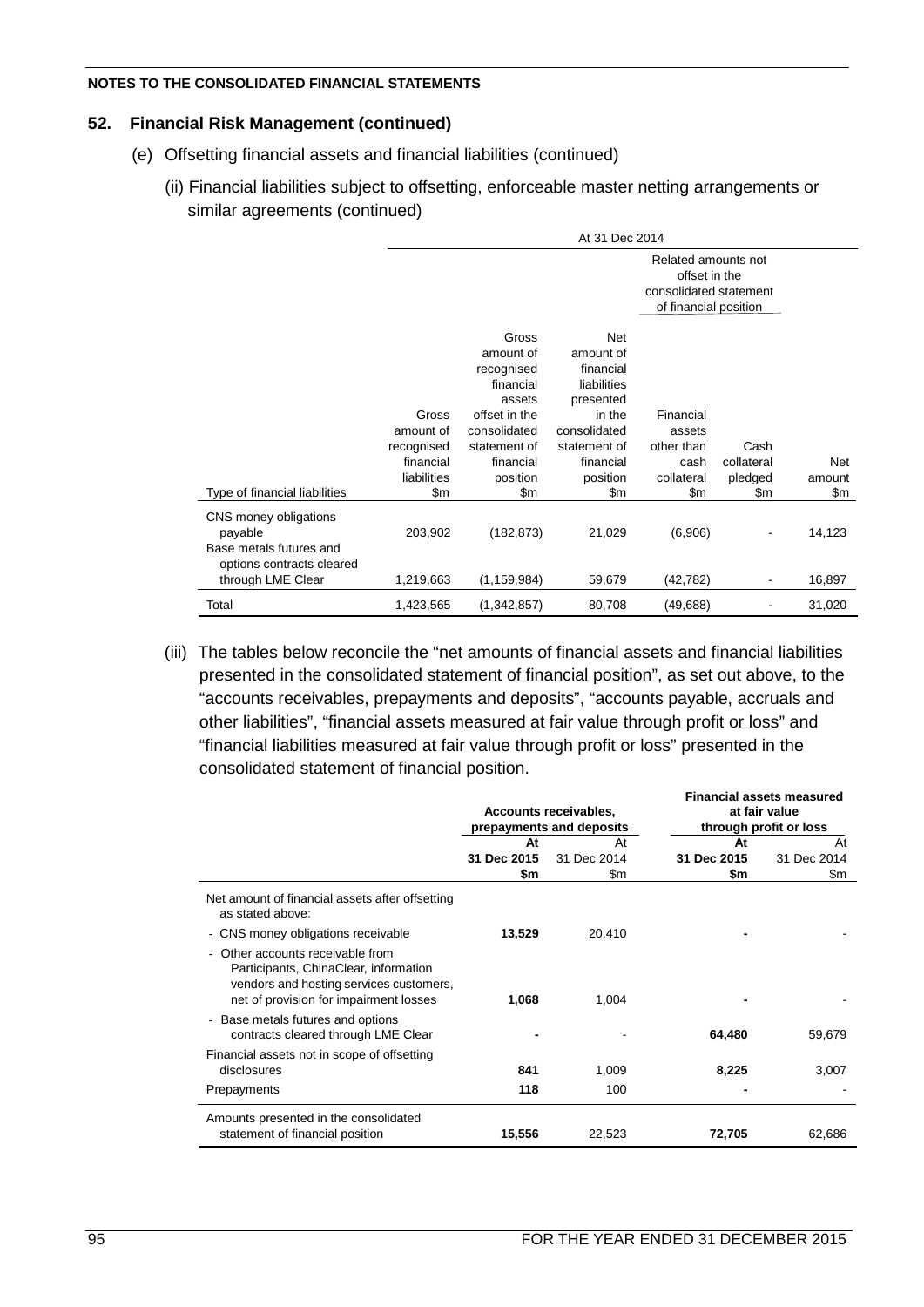# **52. Financial Risk Management (continued)**

- (e) Offsetting financial assets and financial liabilities (continued)
	- (iii) (continued)

|                                                                          | Accounts payable,<br>accruals and other<br><b>liabilities</b> |             | <b>Financial liabilities</b><br>at fair value<br>through profit or loss |             |  |
|--------------------------------------------------------------------------|---------------------------------------------------------------|-------------|-------------------------------------------------------------------------|-------------|--|
|                                                                          | At<br>At                                                      |             | At                                                                      | At          |  |
|                                                                          | 31 Dec 2015                                                   | 31 Dec 2014 | 31 Dec 2015                                                             | 31 Dec 2014 |  |
|                                                                          | \$m                                                           | \$m         | \$m                                                                     | \$m         |  |
| Net amount of financial liabilities after offsetting<br>as stated above: |                                                               |             |                                                                         |             |  |
| - CNS money obligations payable                                          | 13,658                                                        | 21,029      |                                                                         |             |  |
| - Base metals futures and options contracts<br>cleared through LME Clear |                                                               |             | 64,480                                                                  | 59,679      |  |
| Financial liabilities not in scope of offsetting                         |                                                               |             |                                                                         |             |  |
| disclosures                                                              | 1,611                                                         | 1,804       | 6                                                                       |             |  |
| Non-financial liabilities                                                | 16                                                            | 16          |                                                                         |             |  |
| Amounts presented in the consolidated<br>statement of financial position | 15,285                                                        | 22,849      | 64,486                                                                  | 59,680      |  |

Except for financial assets measured at fair value through profit or loss and financial liabilities at fair value through profit or loss which are measured at fair value, the remaining gross amounts of financial assets and financial liabilities and their net amounts as presented in the consolidated statement of financial position that are disclosed in the above tables are measured at amortised cost. The amounts in the above tables that are offset in the consolidated statement of financial position are measured on the same basis.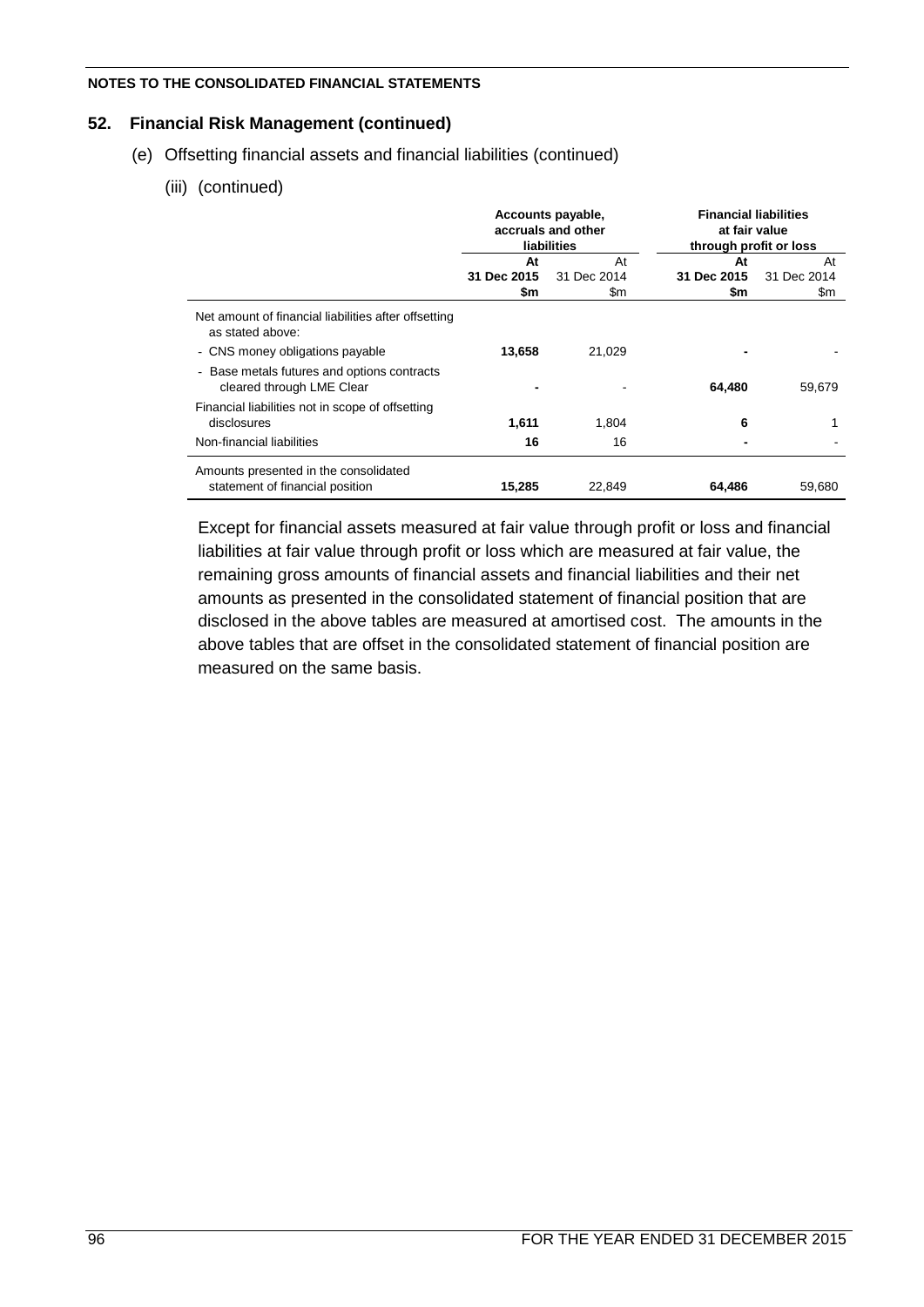# **53. Statement of Financial Position and Reserve Movement of HKEX**

# **Statement of Financial Position of HKEX**

|                                                                   | At 31 Dec 2015        |                    |              | At 31 Dec 2014           |                          |              |
|-------------------------------------------------------------------|-----------------------|--------------------|--------------|--------------------------|--------------------------|--------------|
|                                                                   | <b>Current</b><br>\$m | Non-current<br>\$m | Total<br>\$m | Current<br>\$m\$         | Non-current<br>\$m       | Total<br>\$m |
|                                                                   |                       |                    |              |                          |                          |              |
| <b>ASSETS</b>                                                     |                       |                    |              |                          |                          |              |
| Cash and cash equivalents                                         | 5,245                 | -                  | 5,245        | 4,446                    |                          | 4,446        |
| Financial assets measured at fair value<br>through profit or loss | 2,375                 |                    | 2,375        |                          |                          |              |
| Financial assets measured at amortised cost                       |                       | 1                  | 1            |                          | 1                        | 1            |
| Accounts receivable, prepayments and<br>deposits                  | 42                    | 21                 | 63           | 29                       | 5                        | 34           |
| Amounts due from subsidiaries                                     | 2,119                 | 16,584             | 18,703       | 2,516                    | 16,036                   | 18,552       |
| Interest in a joint venture                                       | $\blacksquare$        | 100                | 100          | L,                       | 100                      | 100          |
| Intangible assets                                                 |                       | 95                 | 95           | $\overline{a}$           | 84                       | 84           |
| <b>Fixed assets</b>                                               |                       | 216                | 216          |                          | 235                      | 235          |
| Investments in subsidiaries                                       |                       | 5,648              | 5,648        | $\blacksquare$           | 5,326                    | 5,326        |
| <b>Total assets</b>                                               | 9,781                 | 22,665             | 32,446       | 6,991                    | 21,787                   | 28,778       |
| <b>LIABILITIES AND EQUITY</b>                                     |                       |                    |              |                          |                          |              |
| <b>Liabilities</b>                                                |                       |                    |              |                          |                          |              |
| Financial liabilities at fair value through<br>profit or loss     | 223                   |                    | 223          | 150                      |                          | 150          |
| Accounts payable, accruals and other                              |                       |                    |              |                          |                          |              |
| liabilities                                                       | 359                   |                    | 359          | 277                      | $\overline{\phantom{a}}$ | 277          |
| Amounts due to subsidiaries                                       | 275                   |                    | 275          | 183                      | 3,385                    | 3,568        |
| Taxation payable                                                  | 27                    |                    | 27           | 43                       |                          | 43           |
| Other financial liabilities                                       | 11                    |                    | 11           | 123                      | $\blacksquare$           | 123          |
| <b>Borrowings</b>                                                 | -                     | 3,101              | 3,101        | $\blacksquare$           | 3,100                    | 3,100        |
| Provisions                                                        | 59                    | 2                  | 61           | 53                       | $\overline{2}$           | 55           |
| Deferred tax liabilities                                          | ٠                     | 18                 | 18           | $\overline{\phantom{a}}$ | 22                       | 22           |
| <b>Total liabilities</b>                                          | 954                   | 3,121              | 4,075        | 829                      | 6,509                    | 7,338        |
| <b>Equity</b>                                                     |                       |                    |              |                          |                          |              |
| Share capital                                                     |                       |                    | 19,285       |                          |                          | 12,225       |
| Shares held for Share Award Scheme                                |                       |                    | (590)        |                          |                          | (482)        |
| Employee share-based compensation<br>reserve                      |                       |                    | 199          |                          |                          | 142          |
| Convertible bond reserve                                          |                       |                    |              |                          |                          | 409          |
| Merger reserve                                                    |                       |                    | 694          |                          |                          | 694          |
| Retained earnings                                                 |                       |                    | 8,783        |                          |                          | 8,452        |
| Equity attributable to shareholders of HKEX                       |                       |                    | 28,371       |                          |                          | 21,440       |
| <b>Total liabilities and equity</b>                               |                       |                    | 32,446       |                          |                          | 28,778       |
| <b>Net current assets</b>                                         |                       |                    | 8,827        |                          |                          | 6,162        |

Approved by the Board of Directors on 2 March 2016

**CHOW Chung Kong LI Xiaojia, Charles** Director Director